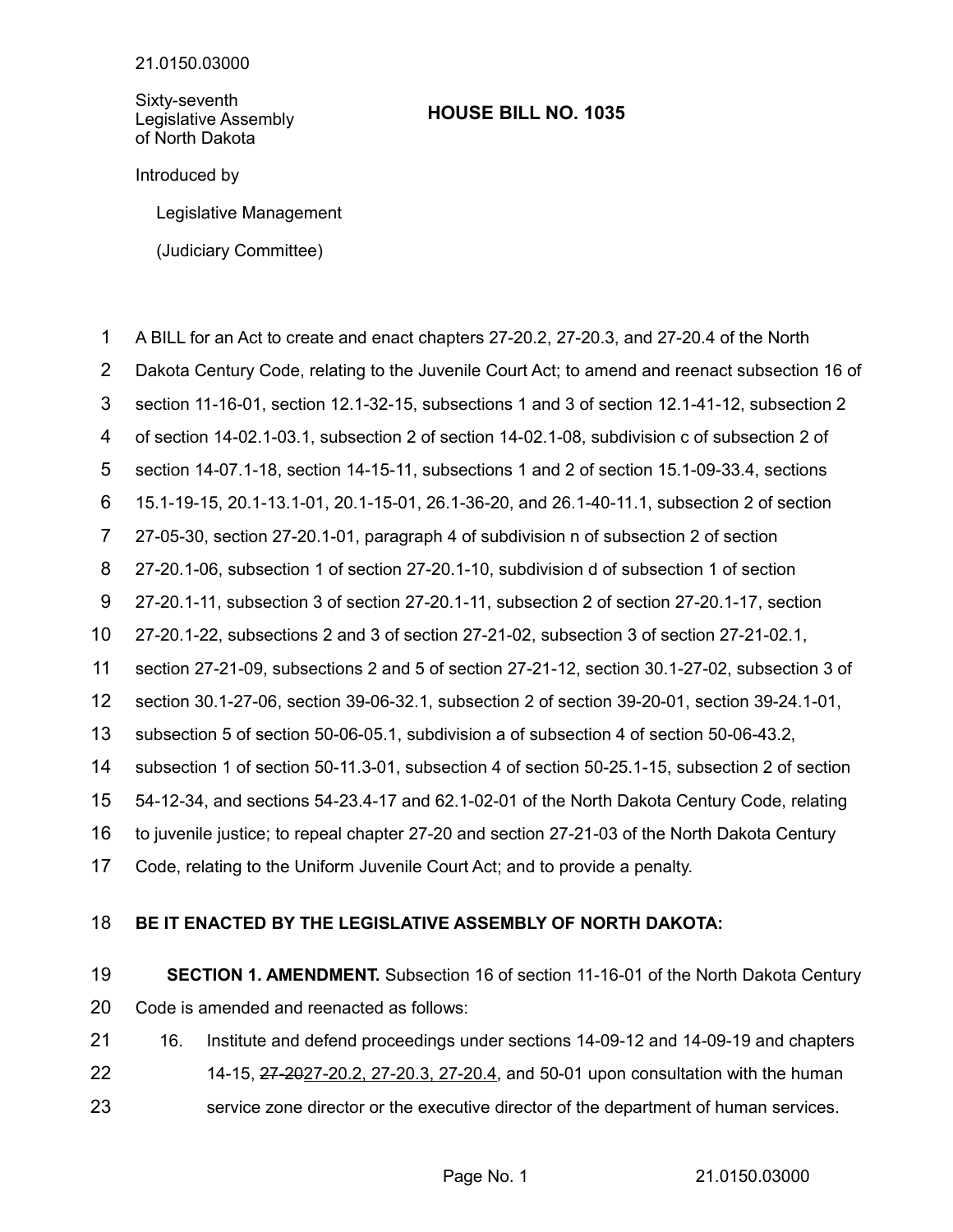| 1              | <b>SECTION 2. AMENDMENT.</b> Section 12.1-32-15 of the North Dakota Century Code is |                                                                                        |  |  |  |
|----------------|-------------------------------------------------------------------------------------|----------------------------------------------------------------------------------------|--|--|--|
| $\overline{2}$ | amended and reenacted as follows:                                                   |                                                                                        |  |  |  |
| 3              | 12.1-32-15. Offenders against children and sexual offenders - Sexually violent      |                                                                                        |  |  |  |
| 4              |                                                                                     | predators - Registration requirement - Penalty. (Contingent effective date - See note) |  |  |  |
| 5              | 1.                                                                                  | As used in this section:                                                               |  |  |  |
| 6              | a.                                                                                  | "A crime against a child" means a violation of chapter 12.1-16, section                |  |  |  |
| 7              |                                                                                     | 12.1-17-01.1 if the victim is under the age of twelve, 12.1-17-02, 12.1-17-04,         |  |  |  |
| 8              |                                                                                     | subdivision a of subsection 6 of section 12.1-17-07.1, section 12.1-18-01,             |  |  |  |
| 9              |                                                                                     | 12.1-18-02, 12.1-18-05, chapter 12.1-29, or section 14-09-22, subsection 3 of          |  |  |  |
| 10             |                                                                                     | section 12.1-41-02, subsection 3 of section 12.1-41-03, or an equivalent offense       |  |  |  |
| 11             |                                                                                     | from another court in the United States, a tribal court, or court of another country,  |  |  |  |
| 12             |                                                                                     | in which the victim is a minor or is otherwise of the age required for the act to be   |  |  |  |
| 13             |                                                                                     | a crime or an attempt or conspiracy to commit these offenses.                          |  |  |  |
| 14             | b.                                                                                  | "Department" means the department of corrections and rehabilitation.                   |  |  |  |
| 15             | C.                                                                                  | "Homeless" means an individual who is physically present in this state, but is         |  |  |  |
| 16             |                                                                                     | living in a park, under a bridge, on the streets, in a vehicle or camper, or is        |  |  |  |
| 17             |                                                                                     | otherwise without a traditional dwelling, and also one who resides in this state but   |  |  |  |
| 18             |                                                                                     | does not maintain a permanent address. The term does not include individuals           |  |  |  |
| 19             |                                                                                     | who are temporarily domiciled or individuals residing in public or private shelters    |  |  |  |
| 20             |                                                                                     | that provide temporary living accommodations.                                          |  |  |  |
| 21             | d.                                                                                  | "Mental abnormality" means a congenital or acquired condition of an individual         |  |  |  |
| 22             |                                                                                     | that affects the emotional or volitional capacity of the individual in a manner that   |  |  |  |
| 23             |                                                                                     | predisposes that individual to the commission of criminal sexual acts to a degree      |  |  |  |
| 24             |                                                                                     | that makes the individual a menace to the health and safety of other individuals.      |  |  |  |
| 25             | е.                                                                                  | "Predatory" means an act directed at a stranger or at an individual with whom a        |  |  |  |
| 26             |                                                                                     | relationship has been established or promoted for the primary purpose of               |  |  |  |
| 27             |                                                                                     | victimization.                                                                         |  |  |  |
| 28             | f.                                                                                  | "Sexual offender" means a person who has pled guilty to or been found guilty,          |  |  |  |
| 29             |                                                                                     | including juvenile delinguent adjudications, of a violation of section 12.1-20-03,     |  |  |  |
| 30             |                                                                                     | 12.1-20-03.1, 12.1-20-04, 12.1-20-05, 12.1-20-05.1, 12.1-20-06, 12.1-20-06.1,          |  |  |  |
| 31             |                                                                                     | 12.1-20-07 except for subdivision a of subsection 1, 12.1-20-11, 12.1-20-12.1,         |  |  |  |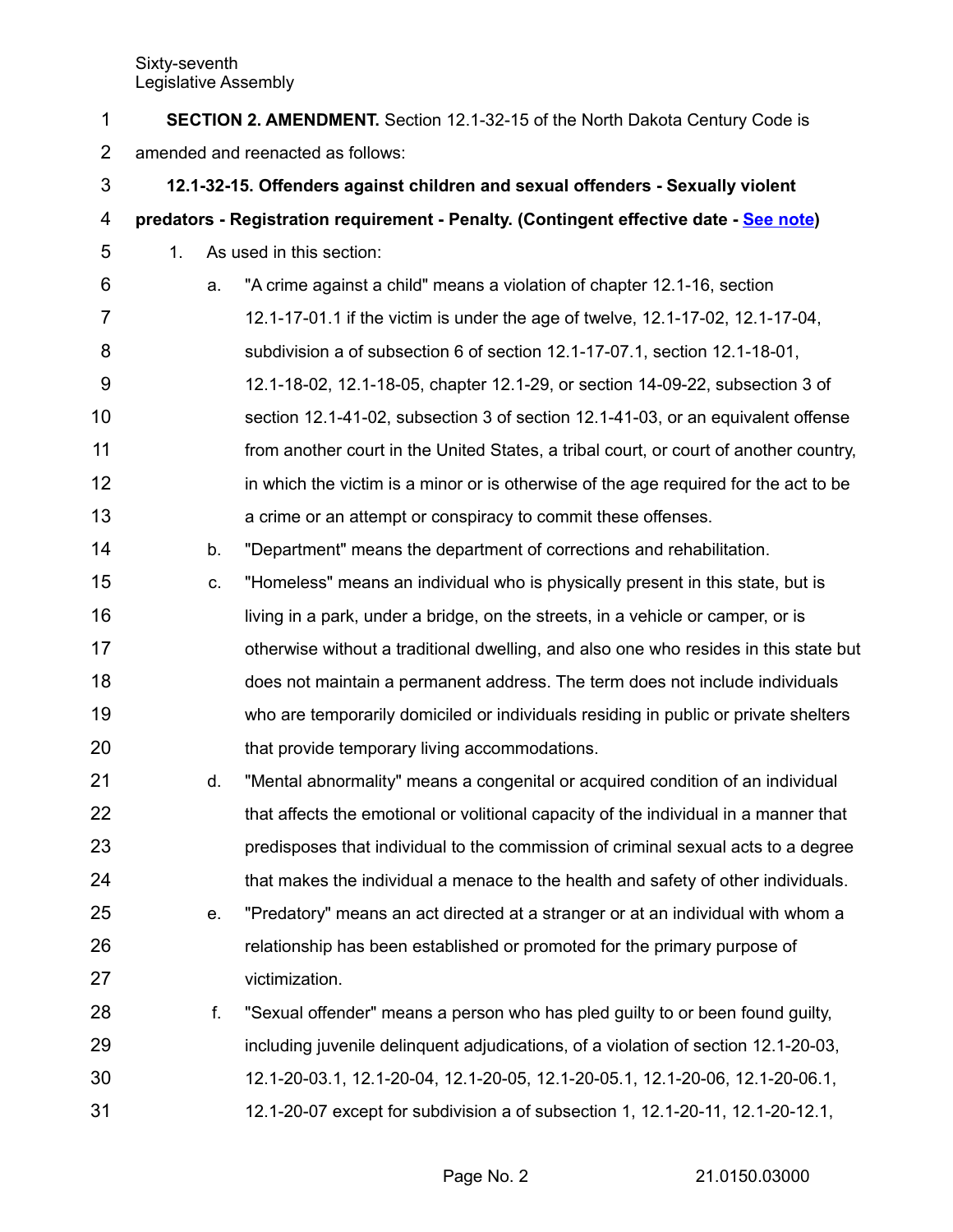| 1              |    |    | 12.1-20-12.2, 12.1-20-12.3 except for subdivision a of subsection 1 and                    |
|----------------|----|----|--------------------------------------------------------------------------------------------|
| $\overline{2}$ |    |    | subdivision b of subsection 1 if the offense involves only a demand for money,             |
| 3              |    |    | chapter 12.1-27.2, subsection 2 of section 12.1-22-03.1, subdivision b of                  |
| 4              |    |    | subsection 1 of section 12.1-41-02, section 12.1-41-04, 12.1-41-05, or                     |
| 5              |    |    | 12.1-41-06, or an equivalent offense from another court in the United States, a            |
| 6              |    |    | tribal court, or court of another country, or an attempt or conspiracy to commit           |
| 7              |    |    | these offenses.                                                                            |
| 8              |    | g. | "Sexually dangerous individual" means an individual who meets the definition               |
| 9              |    |    | specified in section 25-03.3-01.                                                           |
| 10             |    | h. | "Temporarily domiciled" means staying or being physically present in this state for        |
| 11             |    |    | more than thirty days in a calendar year or at a location for longer than ten              |
| 12             |    |    | consecutive days, attending school for longer than ten days, or maintaining                |
| 13             |    |    | employment in the jurisdiction for longer than ten days, regardless of the state of        |
| 14             |    |    | the residence.                                                                             |
| 15             | 2. |    | The court shall impose, in addition to any penalty provided by law, a requirement that     |
| 16             |    |    | the individual register, within three days of coming into a county in which the individual |
| 17             |    |    | resides, is homeless, or within the period identified in this section that the individual  |
| 18             |    |    | becomes temporarily domiciled. The individual must register with the chief of police of    |
| 19             |    |    | the city or the sheriff of the county if the individual resides, attends school, or is     |
| 20             |    |    | employed in an area other than a city. A homeless individual shall register every three    |
| 21             |    |    | days with the sheriff or chief of police of the jurisdiction in which the individual is    |
| 22             |    |    | physically present. The court shall require an individual to register by stating this      |
| 23             |    |    | requirement on the court records, if that individual:                                      |
| 24             |    | a. | Has pled guilty or nolo contendere to, or been found guilty as a felonious sexual          |
| 25             |    |    | offender or an attempted felonious sexual offender, including juvenile delinquent          |
| 26             |    |    | adjudications of equivalent offenses unless the offense is listed in subdivision c.        |
| 27             |    | b. | Has pled guilty or nolo contendere to, or been found guilty as a sexual offender           |
| 28             |    |    | for, a misdemeanor or attempted misdemeanor. The court may deviate from                    |
| 29             |    |    | requiring an individual to register if the court first finds the individual is no more     |
| 30             |    |    | than three years older than the victim if the victim is a minor, the individual has        |
| 31             |    |    | not previously been convicted as a sexual offender or of a crime against a child,          |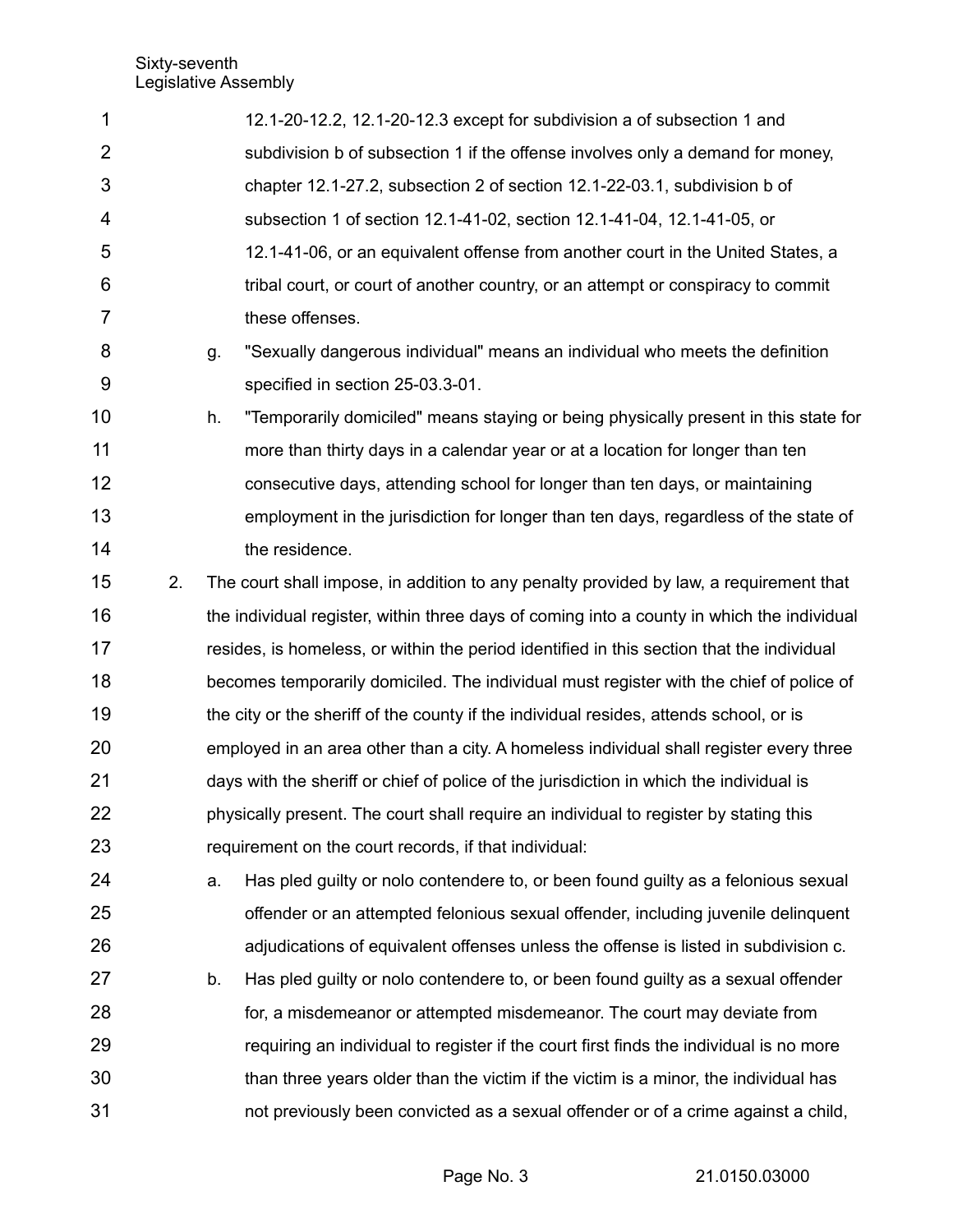1

2

and the individual did not exhibit mental abnormality or predatory conduct in the commission of the offense.

- c. Is a juvenile found delinquent under subdivision d of subsection 1 of section 12.1-20-03, subdivision a of subsection 2 of section 12.1-20-03, or as a sexual offender for a misdemeanor. The court may deviate from requiring the juvenile to register if the court first finds the juvenile has not previously been convicted as a sexual offender or for a crime against a child, and the juvenile did not exhibit mental abnormality or predatory conduct in the commission of the offense. 3 4 5 6 7 8
- d. Has pled guilty or nolo contendere to, or been found guilty of, a crime against a child or an attempted crime against a child, including juvenile delinquent adjudications of equivalent offenses. Except if the offense is described in section 12.1-29-02, or section 12.1-18-01 or 12.1-18-02 and the person is not the parent of the victim, the court may deviate from requiring an individual to register if the court first finds the individual has not previously been convicted as a sexual offender or for a crime against a child, and the individual did not exhibit mental abnormality or predatory conduct in the commission of the offense. 9 10 11 12 13 14 15 16
- e. Has pled guilty or nolo contendere, been found guilty, or been adjudicated delinquent of any crime against another individual which is not otherwise specified in this section if the court determines that registration is warranted by the nature of the crime and therefore orders registration for the individual. If the court orders an individual to register as an offender under this section, the individual shall comply with all of the registration requirements in this chapter. 17 18 19 20 21 22
- 3. If a court has not ordered an individual to register in this state, an individual who resides, is homeless, or is temporarily domiciled in this state shall register if the individual: 23 24 25
- a. Is incarcerated or is on probation or parole after July 31, 1995, for a crime against a child described in section 12.1-29-02, or section 12.1-18-01 or 12.1-18-02 if the individual was not the parent of the victim, or as a sexual offender; 26 27 28 29
- b. Has pled guilty or nolo contendere to, or been adjudicated for or found guilty of, an offense in a court of this state for which registration is mandatory under this 30 31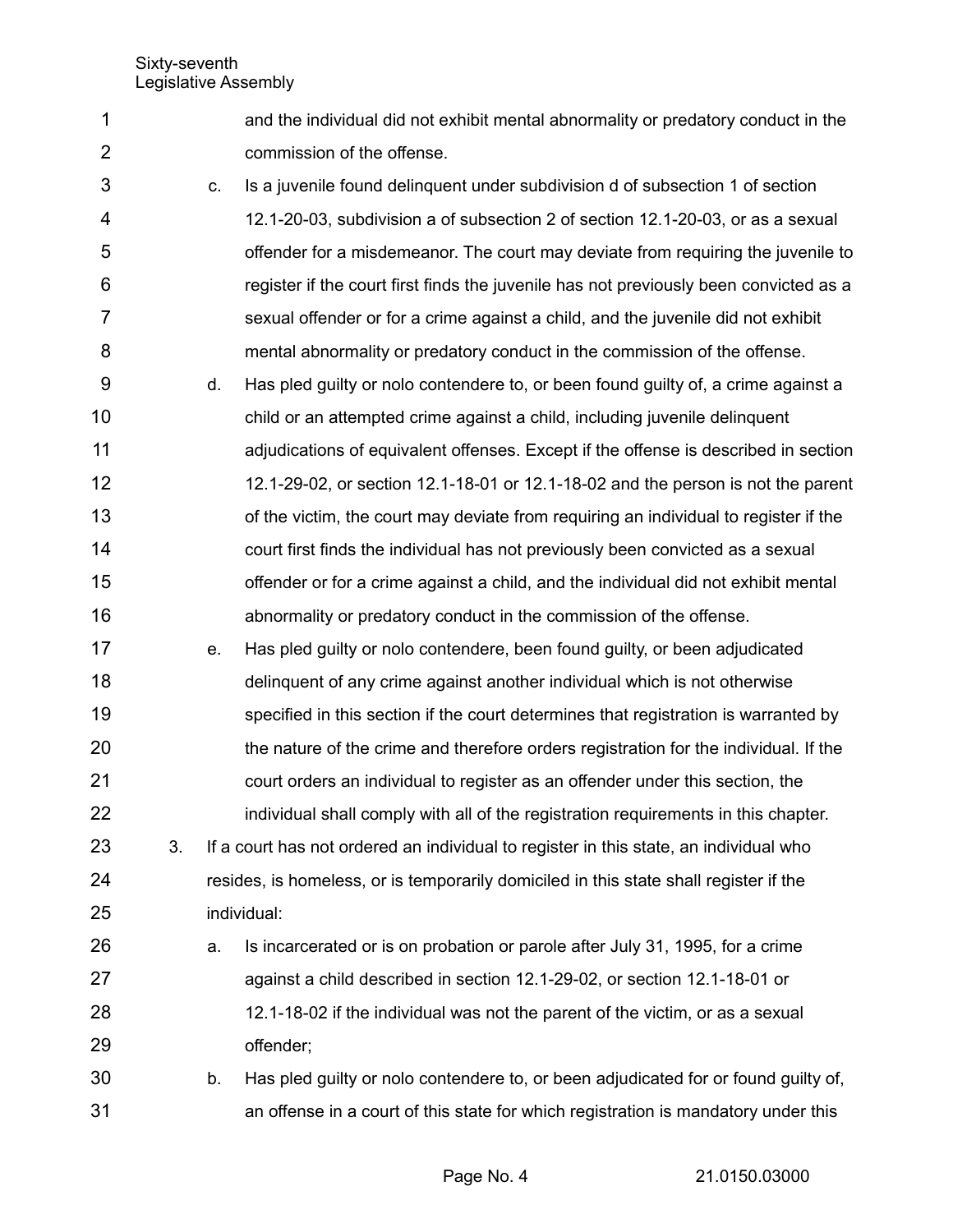- section or an offense from another court in the United States, a tribal court, or court of another country equivalent to those offenses set forth in this section; or c. Has pled guilty or nolo contendere to, or has been found guilty of, a crime against a child or as a sexual offender for which registration is mandatory under this section if the conviction occurred after July 31, 1985. 1 2 3 4 5
- 4. In its consideration of mental abnormality or predatory conduct, the court shall consider the age of the offender, the age of the victim, the difference in ages of the victim and offender, the circumstances and motive of the crime, the relationship of the victim and offender, and the mental state of the offender. The court may order an offender to be evaluated by a qualified counselor, psychologist, or physician before sentencing. Except as provided under subdivision e of subsection 2, the court shall state on the record in open court its affirmative finding for not requiring an offender to register. 6 7 8 9 10 11 12 13
- 5. When an individual is required to register under this section, the official in charge of a facility or institution where the individual required to register is confined, or the department, shall, before the discharge, parole, or release of that individual, inform the individual of the duty to register pursuant to this section. The official or the department shall require the individual to read and sign a form as required by the attorney general, stating that the duty of the individual to register has been explained to that individual. The official in charge of the place of confinement, or the department, shall obtain the address where the individual expects to reside, attend school, or work upon discharge, parole, or release and shall report the address to the attorney general. The official in charge of the place of confinement, or the department, shall give three copies of the form to the individual and shall send three copies to the attorney general no later than forty-five days before the scheduled release of that individual. The attorney general shall forward one copy to the law enforcement agency having jurisdiction where the individual expects to reside, attend school, or work upon discharge, parole, or release, one copy to the prosecutor who prosecuted the individual, and one copy to the court in which the individual was prosecuted. All forms must be transmitted and received by the law enforcement agency, prosecutor, and court thirty days before the discharge, parole, or release of the individual. 14 15 16 17 18 19 20 21 22 23 24 25 26 27 28 29 30 31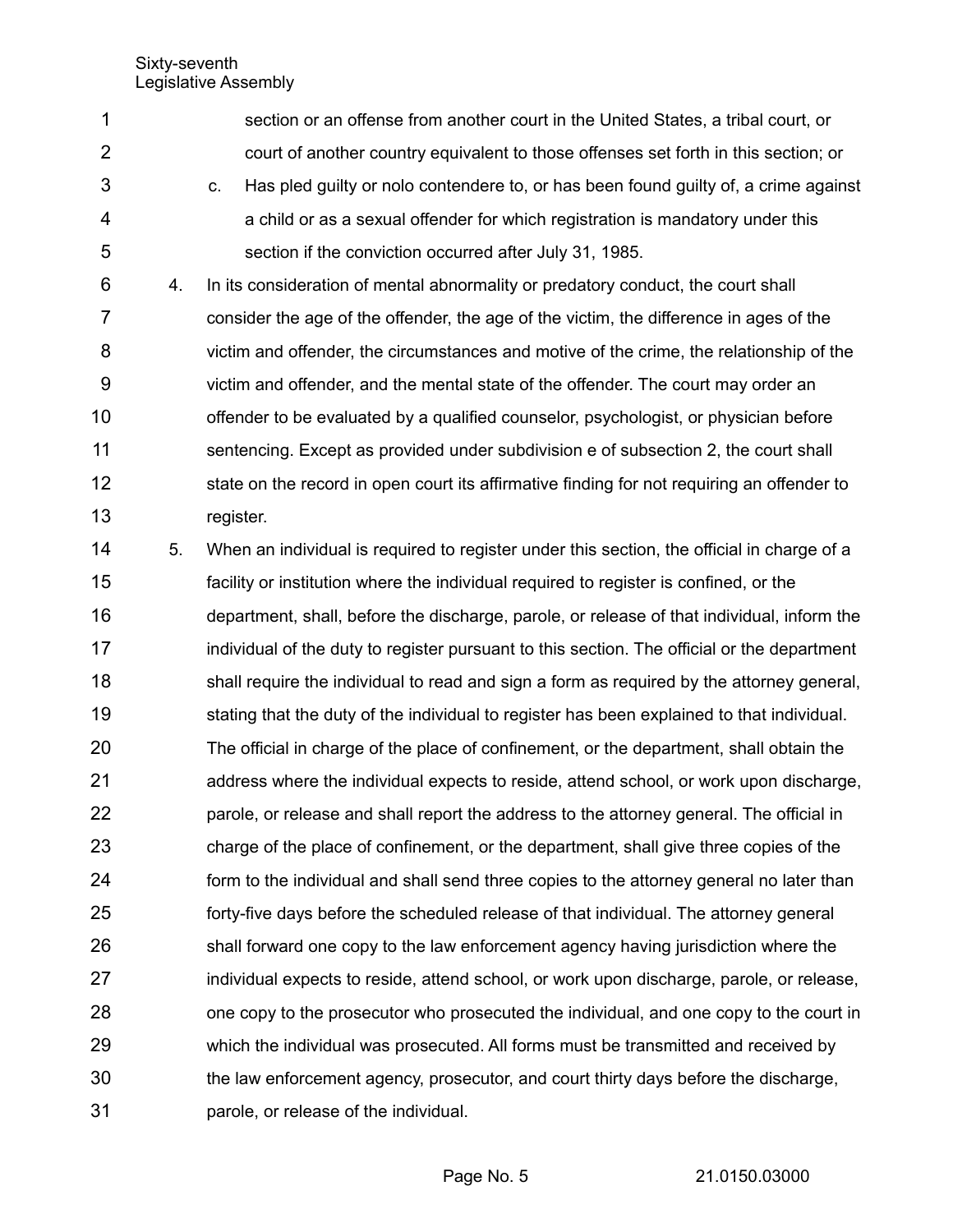6. An individual who is required to register pursuant to this section who is released on probation or discharged upon payment of a fine must, before the release or discharge, be informed of the duty to register under this section by the court in which that individual is convicted. The court shall require the individual to read and sign a form as required by the attorney general, stating that the duty of the individual to register under this section has been explained to that individual. The court shall obtain the address where the individual expects to reside, attend school, or work upon release or discharge and shall report the address to the attorney general within three days. The court shall give one copy of the form to the individual and shall send two copies to the attorney general. The attorney general shall forward one copy to the appropriate law enforcement agency having jurisdiction where the individual expects to reside, attend school, or work upon discharge, parole, or release. 1 2 3 4 5 6 7 8 9 10 11 12

7. Registration consists of a written statement signed by the individual, giving the information required by the attorney general, and the biometric data and photograph of the individual. An individual who is not required to provide a sample of blood and other body fluids under section 31-13-03 or by the individual's state or court of conviction or adjudication shall submit a sample of blood and other body fluids for inclusion in a centralized database of DNA identification records under section 31-13-05. The collection, submission, testing and analysis of, and records produced from, samples of blood and other body fluids, are subject to chapter 31-13. Evidence of the DNA profile comparison is admissible in accordance with section 31-13-02. A report of the DNA analysis certified by the state crime laboratory is admissible in accordance with section 31-13-05. A district court shall order an individual who refuses to submit a sample of blood or other body fluids for registration purposes to show cause at a specified time and place why the individual should not be required to submit the sample required under this subsection. Within three days after registration, the registering law enforcement agency shall forward the statement, biometric data, and photograph to the attorney general and shall submit the sample of the individual's blood and body fluids to the state crime laboratory. If an individual required to register under this section has a change in vehicle or computer online identity, the individual shall register, within three days after the change, with the law enforcement agency with 13 14 15 16 17 18 19 20 21 22 23 24 25 26 27 28 29 30 31

Page No. 6 21.0150.03000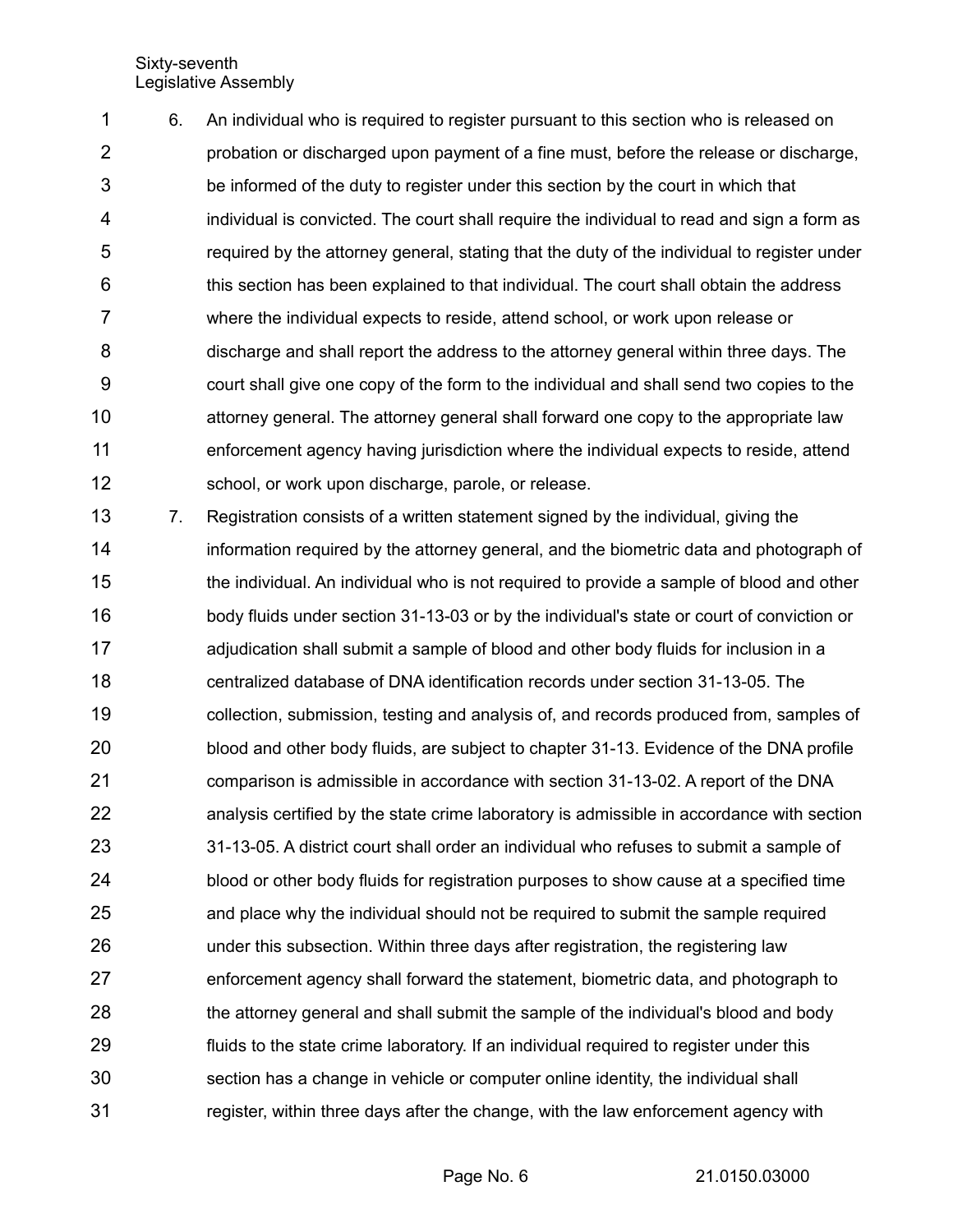which that individual last registered of the individual's new vehicle or computer online identity. If an individual required to register pursuant to this section has a change in name, school, or residence or employment address, that individual shall register, at least ten days before the change, with the law enforcement agency with which that individual last registered of the individual's new name, school, residence address, or employment address. A change in school or employment address includes the termination of school or employment for which an individual required to register under this section, the individual shall register within three days of the termination with the law enforcement agency with which the individual last registered. The law enforcement agency, within three days after receipt of the information, shall forward it to the attorney general. The attorney general shall forward the appropriate registration data to the law enforcement agency having local jurisdiction of the new place of residence, school, or employment. Upon a change of address, the individual required to register shall also register within three days at the law enforcement agency having local jurisdiction of the new place of residence, school, or employment. The individual registering under this section shall periodically confirm the information required under this subsection in a manner and at an interval determined by the attorney general. A law enforcement agency that has previously registered an offender may omit the biometric data portion of the registration if that agency has a set of biometric data on file for that individual and is personally familiar with and can visually identify the offender. These provisions also apply in any other state that requires registration. 8. An individual required to register under this section shall comply with the registration requirement for the longer of the following periods: a. A period of fifteen years after the date of sentence or order deferring or suspending sentence upon a plea or finding of guilt or after release from incarceration, whichever is later; 1 2 3 4 5 6 7 8 9 10 11 12 13 14 15 16 17 18 19 20 21 22 23 24 25 26

- b. A period of twenty-five years after the date of sentence or order deferring or suspending sentence upon a plea or finding of guilt or after release from incarceration, whichever is later, if the offender is assigned a moderate risk by the attorney general as provided in subsection 12; or 27 28 29 30
- c. For the life of the individual, if that individual: 31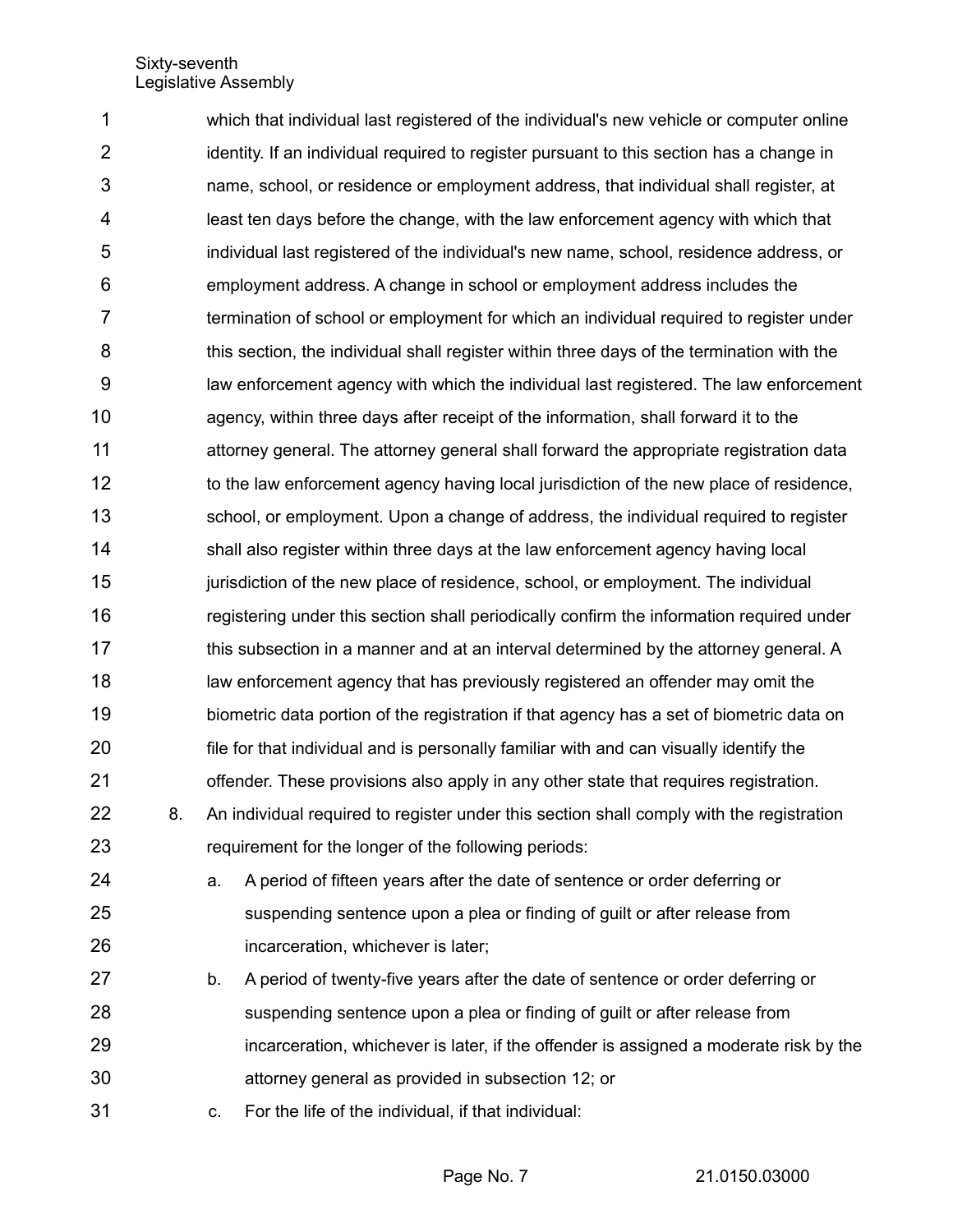- (1) On two or more occasions has pled guilty or nolo contendere to, or been found guilty of a crime against a child or as a sexual offender. If all qualifying offenses are misdemeanors, this lifetime provision does not apply unless a qualifying offense was committed after August 1, 1999; 1 2 3 4
- (2) Pleads guilty or nolo contendere to, or is found guilty of, an offense committed after August 1, 1999, which is described in subdivision a of subsection 1 of section 12.1-20-03, section 12.1-20-03.1, or subdivision d of subsection 1 of section 12.1-20-03 if the person is an adult and the victim is under age twelve, or section 12.1-18-01 if that individual is an adult other than a parent of the victim, or an equivalent offense from another court in the United States, a tribal court, or court of another country; or 5 6 7 8 9 10 11
- (3) Is assigned a high risk by the attorney general as provided in subsection 12. 9. An individual required to register under this section who violates this section is guilty of a class C felony. The failure of a homeless individual to register as required in subsections 2 and 3 is prima facie evidence of a violation of this section. The clerk of court shall forward all warrants issued for a violation of this section to the county sheriff, who shall enter all such warrants into the national crime information center wanted person file. A court may not relieve an individual, other than a juvenile, who violates this section from serving a term of at least ninety days in jail and completing probation of one year. 12 13 14 15 16 17 18 19 20
- 10. When an individual is released on parole or probation and is required to register pursuant to this section, but fails to do so within the time prescribed, the court shall order the probation, or the parole board shall order the parole, of the individual revoked. 21 22 23 24
- 11. If an individual required to register pursuant to this section is temporarily sent outside the facility or institution where that individual is confined under conviction or sentence, the local law enforcement agency having jurisdiction over the place where that individual is being sent must be notified within a reasonable time period before that individual is released from the facility or institution. This subsection does not apply to any individual temporarily released under guard from the facility or institution in which that individual is confined. 25 26 27 28 29 30 31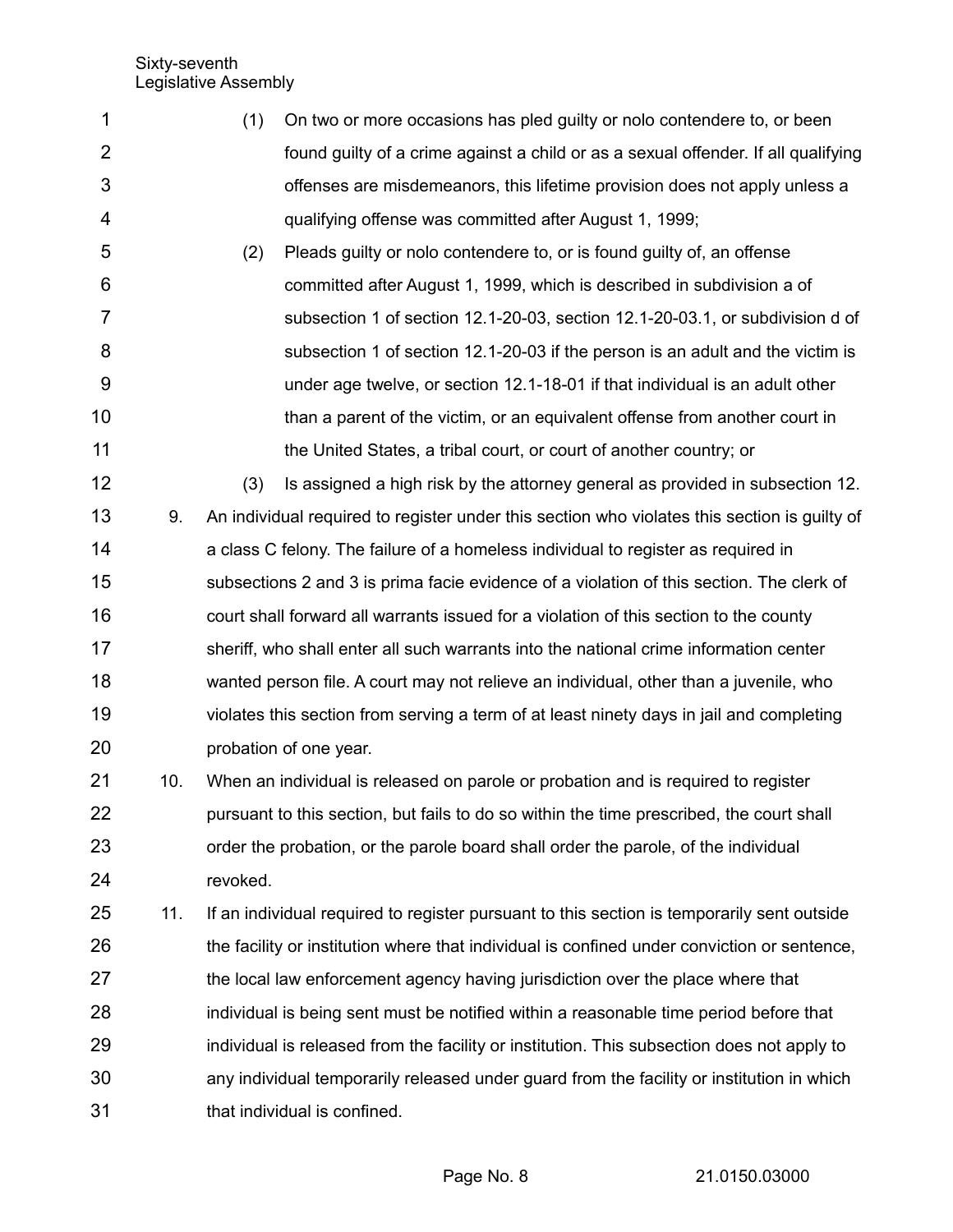- 12. The attorney general, with the assistance of the department and the juvenile courts, shall develop guidelines for the risk assessment of sexual offenders who are required to register, with a low-risk, moderate-risk, or high-risk level being assigned to each offender as follows: 1 2 3 4
- a. The department shall conduct a risk assessment of sexual offenders who are incarcerated in institutions under the control of the department and sexual offenders who are on supervised probation. The department, in a timely manner, shall provide the attorney general any information, including the offender's level of risk and supporting documentation, concerning individuals required to be registered under this section who are about to be released or placed into the community. 5 6 7 8 9 10 11
- b. The attorney general shall conduct a risk assessment of sexual offenders who are not under the custody or supervision of the department. The attorney general may adopt a law enforcement agency's previous assignment of risk level for an individual if the assessment was conducted in a manner substantially similar to the guidelines developed under this subsection. 12 13 14 15 16
- c. The juvenile courts or the agency having legal custody of a juvenile shall conduct a risk assessment of juvenile sexual offenders who are required to register under this section. The juvenile courts or the agency having legal custody of a juvenile shall provide the attorney general any information, including the offender's level of risk and supporting documentation, concerning juveniles required to register and who are about to be released or placed into the community. 17 18 19 20 21 22
- d. The attorney general shall notify the offender of the risk level assigned to that offender. An offender may request a review of that determination with the attorney general's sexual offender risk assessment committee and may present any information that the offender believes may lower the assigned risk level. 23 24 25 26
- 13. Relevant and necessary conviction and registration information must be disclosed to the public by a law enforcement agency if the individual is a moderate or high risk and the agency determines that disclosure of the conviction and registration information is necessary for public protection. The attorney general shall develop guidelines for 27 28 29 30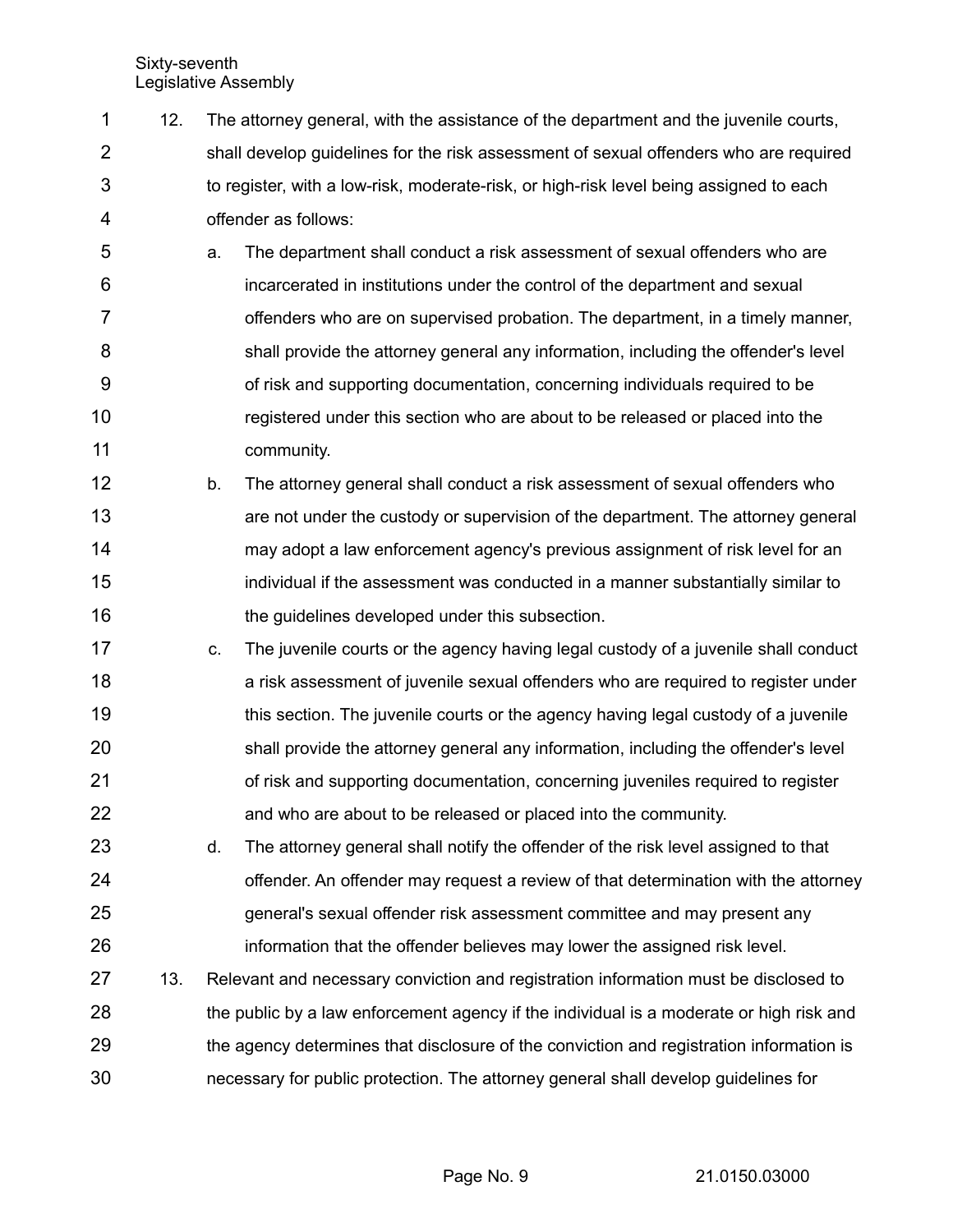3

- public disclosure of offender registration information. Public disclosure may include internet access if the offender: 1 2
	- a. Is required to register for a lifetime under subsection 8;
- b. Has been determined to be a high risk to the public by the department, the attorney general, or the courts, according to guidelines developed by those agencies; or 4 5 6
- c. Has been determined to be a high risk to the public by an agency of another state or the federal government. 7 8
- If the offender has been determined to be a moderate risk, public disclosure must include, at a minimum, notification of the offense to the victim registered under chapter 12.1-34 and to any agency, civic organization, or group of persons who have characteristics similar to those of a victim of the offender. Upon request, law enforcement agencies may release conviction and registration information regarding low-risk, moderate-risk, or high-risk offenders. 9 10 11 12 13 14
- 14. A state officer, law enforcement agency, or public school district or governing body of a nonpublic school or any appointee, officer, or employee of those entities is not subject to civil or criminal liability for making risk determinations, allowing a sexual offender to attend a school function under section 12.1-20-25, or for disclosing or for failing to disclose information as permitted by this section. 15 16 17 18 19
- 15. If a juvenile is adjudicated delinquent and required or ordered to register as a sexual offender or as an offender against a child under this section, the juvenile shall comply with the registration requirements in this section. Notwithstanding any other provision of law, a law enforcement agency shall register a juvenile offender in the same manner as adult offenders and may release any relevant and necessary information on file to other law enforcement agencies, the department of human services, or the public if disclosure is necessary to protect public health or safety. The law enforcement agency shall release any relevant and necessary information on file to the superintendent or principal of the school the juvenile attends. The school administration shall notify others in similar positions if the juvenile transfers to another learning institution in or outside the state. 20 21 22 23 24 25 26 27 28 29 30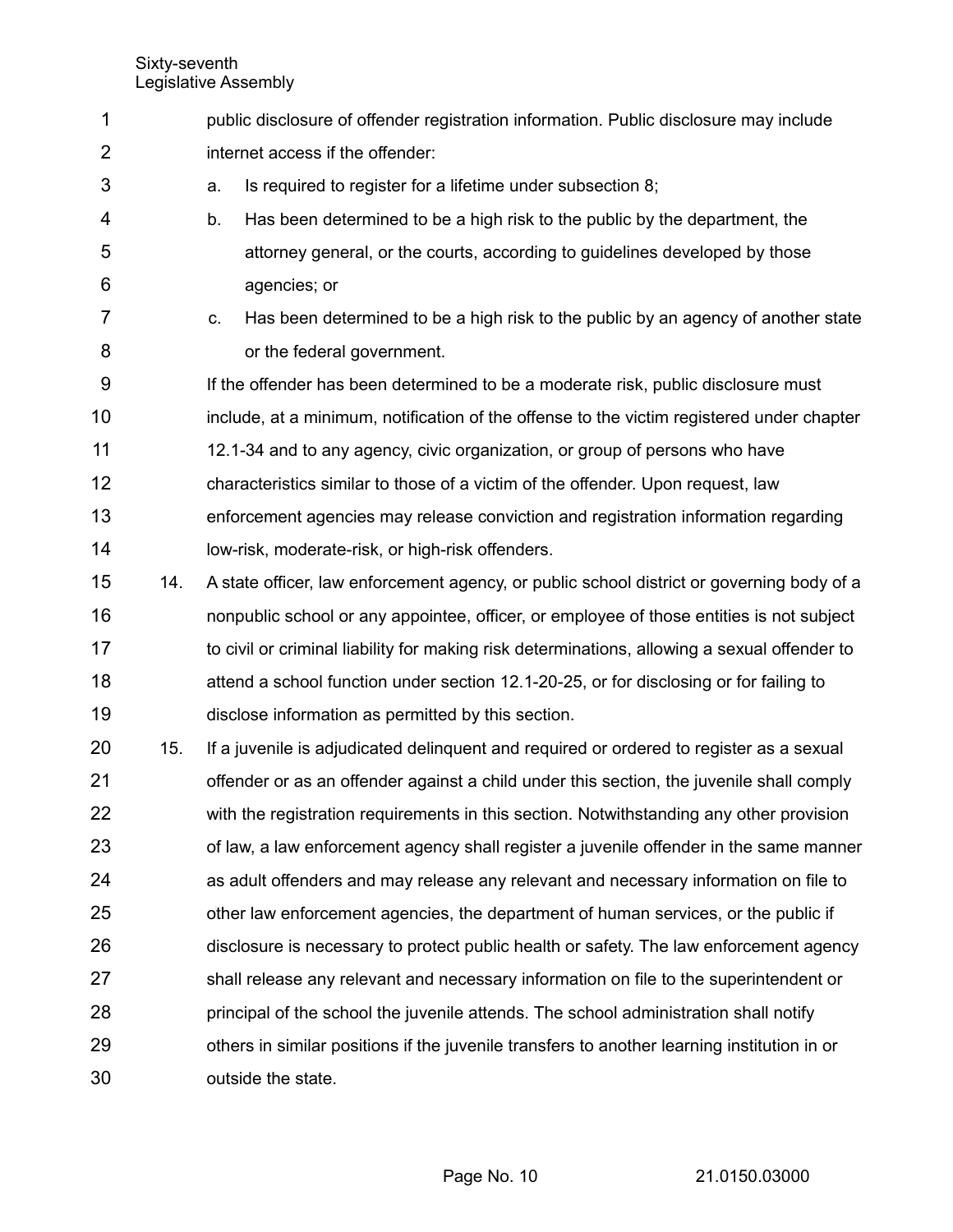- 16. If an individual has been required to register as a sexual offender or an offender against a child under section 12.1-32-15 or former section 27-20-52.1 before August 1, 1999, the individual may petition the court to be removed from the offender list if registration is no longer mandatory for that individual. In considering the petition, the court shall comply with the requirements of this section. 17. A sexual offender who is currently assigned a moderate or high-risk level by the attorney general may not use a state park of this state as a residence or residential address to comply with the registration requirements of this section. Before arriving at a state park for overnight lodging or camping, a sexual offender who is assigned a moderate or high-risk level by the attorney general shall notify a parks and recreation department law enforcement officer at the state park where the sexual offender will be staying. 18. When an individual who is required to register pursuant to this section plans to travel outside of the United States, at least twenty-one days before the intended travel, the individual shall inform the agency with which the individual last registered the individual's residence address the details of the intended travel. Upon receipt of the 1 2 3 4 5 6 7 8 9 10 11 12 13 14 15 16
- information from the registering law enforcement agency, the attorney general shall report the travel to the United States marshal service. 17 18

**Offenders against children and sexual offenders - Sexually violent predators -** 19

**Registration requirement - Penalty. (Contingent effective date - [See note\)](https://ndlegis.gov/cencode/notes/2017_112_2.pdf)** 20

- 1. As used in this section: 21
- a. "A crime against a child" means a violation of chapter 12.1-16, section 12.1-17-01.1 if the victim is under the age of twelve, 12.1-17-02, 12.1-17-04, subdivision a of subsection 6 of section 12.1-17-07.1, section 12.1-18-01, 12.1-18-02, 12.1-18-05, chapter 12.1-29, or section 14-09-22, subsection 3 of section 12.1-41-02, subsection 3 of section 12.1-41-03, or an equivalent offense from another court in the United States, a tribal court, or court of another country, in which the victim is a minor or is otherwise of the age required for the act to be a crime or an attempt or conspiracy to commit these offenses. b. "Department" means the department of corrections and rehabilitation. 22 23 24 25 26 27 28 29 30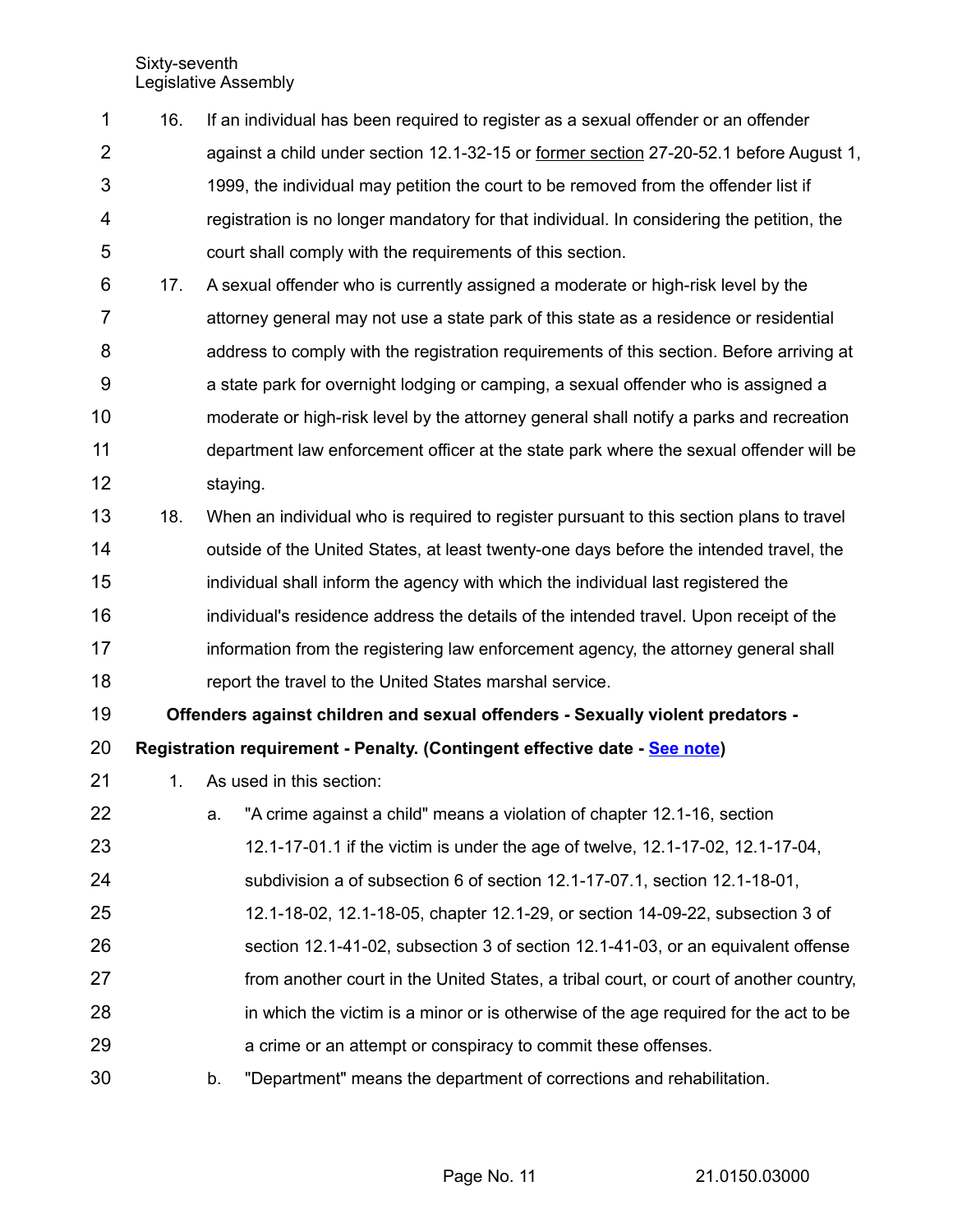| 1              | C. | "Homeless" means an individual who is physically present in this state, but is       |
|----------------|----|--------------------------------------------------------------------------------------|
| $\overline{2}$ |    | living in a park, under a bridge, on the streets, in a vehicle or camper, or is      |
| 3              |    | otherwise without a traditional dwelling, and also one who resides in this state but |
| 4              |    | does not maintain a permanent address. The term does not include individuals         |
| 5              |    | who are temporarily domiciled or individuals residing in public or private shelters  |
| 6              |    | that provide temporary living accommodations.                                        |
| 7              | d. | "Mental abnormality" means a congenital or acquired condition of an individual       |
| 8              |    | that affects the emotional or volitional capacity of the individual in a manner that |
| 9              |    | predisposes that individual to the commission of criminal sexual acts to a degree    |
| 10             |    | that makes the individual a menace to the health and safety of other individuals.    |
| 11             | е. | "Predatory" means an act directed at a stranger or at an individual with whom a      |
| 12             |    | relationship has been established or promoted for the primary purpose of             |
| 13             |    | victimization.                                                                       |
| 14             | f. | "Reside" means to live permanently or be situated for a considerable time in a       |
| 15             |    | home or a particular place.                                                          |
| 16             | g. | "Sexual offender" means a person who has pled guilty to or been found guilty,        |
| 17             |    | including juvenile delinguent adjudications, of a violation of section 12.1-20-03,   |
| 18             |    | 12.1-20-03.1, 12.1-20-04, 12.1-20-05, 12.1-20-05.1, 12.1-20-06, 12.1-20-06.1,        |
| 19             |    | 12.1-20-07 except for subdivision a of subsection 1, 12.1-20-11, 12.1-20-12.1,       |
| 20             |    | 12.1-20-12.2, 12.1-20-12.3 except for subdivision a of subsection 1 and              |
| 21             |    | subdivision b of subsection 1 if the offense involves only a demand for money,       |
| 22             |    | chapter 12.1-27.2, subsection 2 of section 12.1-22-03.1, subdivision b of            |
| 23             |    | subsection 1 of section 12.1-41-02, section 12.1-41-04, 12.1-41-05, or               |
| 24             |    | 12.1-41-06, or an equivalent offense from another court in the United States, a      |
| 25             |    | tribal court, or court of another country, or an attempt or conspiracy to commit     |
| 26             |    | these offenses.                                                                      |
| 27             | h. | "Sexually dangerous individual" means an individual who meets the definition         |
| 28             |    | specified in section 25-03.3-01.                                                     |
| 29             | i. | "Temporarily domiciled" means staying or being physically present in this state for  |
| 30             |    | more than thirty days in a calendar year or at a location for longer than ten        |
| 31             |    | consecutive days, attending school for longer than ten days, or maintaining          |

Page No. 12 21.0150.03000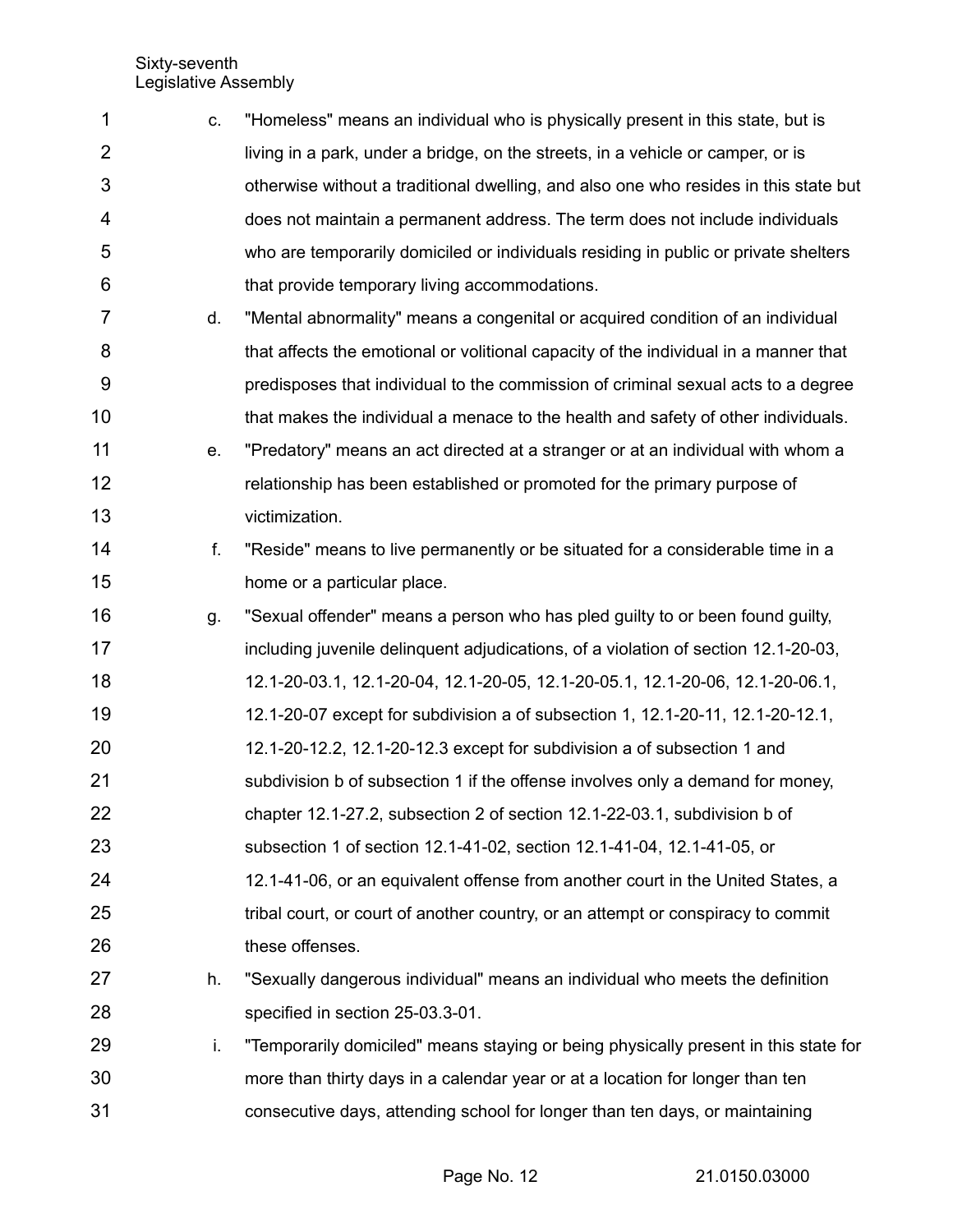1 2 employment in the jurisdiction for longer than ten days, regardless of the state of the residence.

2. The court shall impose, in addition to any penalty provided by law, a requirement that the individual register, within three days of coming into a county in which the individual resides, is homeless, or within the period identified in this section that the individual becomes temporarily domiciled. The individual must register with the chief of police of the city of the individual's place of residence, or the sheriff of the county if the individual resides in an area other than a city. A homeless individual shall register every three days with the sheriff or chief of police of the jurisdiction in which the individual is physically present. The court shall require an individual to register by stating this requirement on the court records, if that individual: 3 4 5 6 7 8 9 10 11

- a. Has pled guilty or nolo contendere to, or been found guilty as a felonious sexual offender or an attempted felonious sexual offender, including juvenile delinquent adjudications of equivalent offenses unless the offense is listed in subdivision c. 12 13 14
- b. Has pled guilty or nolo contendere to, or been found guilty as a sexual offender for, a misdemeanor or attempted misdemeanor. The court may deviate from requiring an individual to register if the court first finds the individual is no more than three years older than the victim if the victim is a minor, the individual has not previously been convicted as a sexual offender or of a crime against a child, and the individual did not exhibit mental abnormality or predatory conduct in the commission of the offense. 15 16 17 18 19 20 21
- c. Is a juvenile found delinquent under subdivision d of subsection 1 of section 12.1-20-03, subdivision a of subsection 2 of section 12.1-20-03, or as a sexual offender for a misdemeanor. The court may deviate from requiring the juvenile to register if the court first finds the juvenile has not previously been convicted as a sexual offender or for a crime against a child, and the juvenile did not exhibit mental abnormality or predatory conduct in the commission of the offense. 22 23 24 25 26 27
- d. Has pled guilty or nolo contendere to, or been found guilty of, a crime against a child or an attempted crime against a child, including juvenile delinquent adjudications of equivalent offenses. Except if the offense is described in section 12.1-29-02, or section 12.1-18-01 or 12.1-18-02 and the person is not the parent 28 29 30 31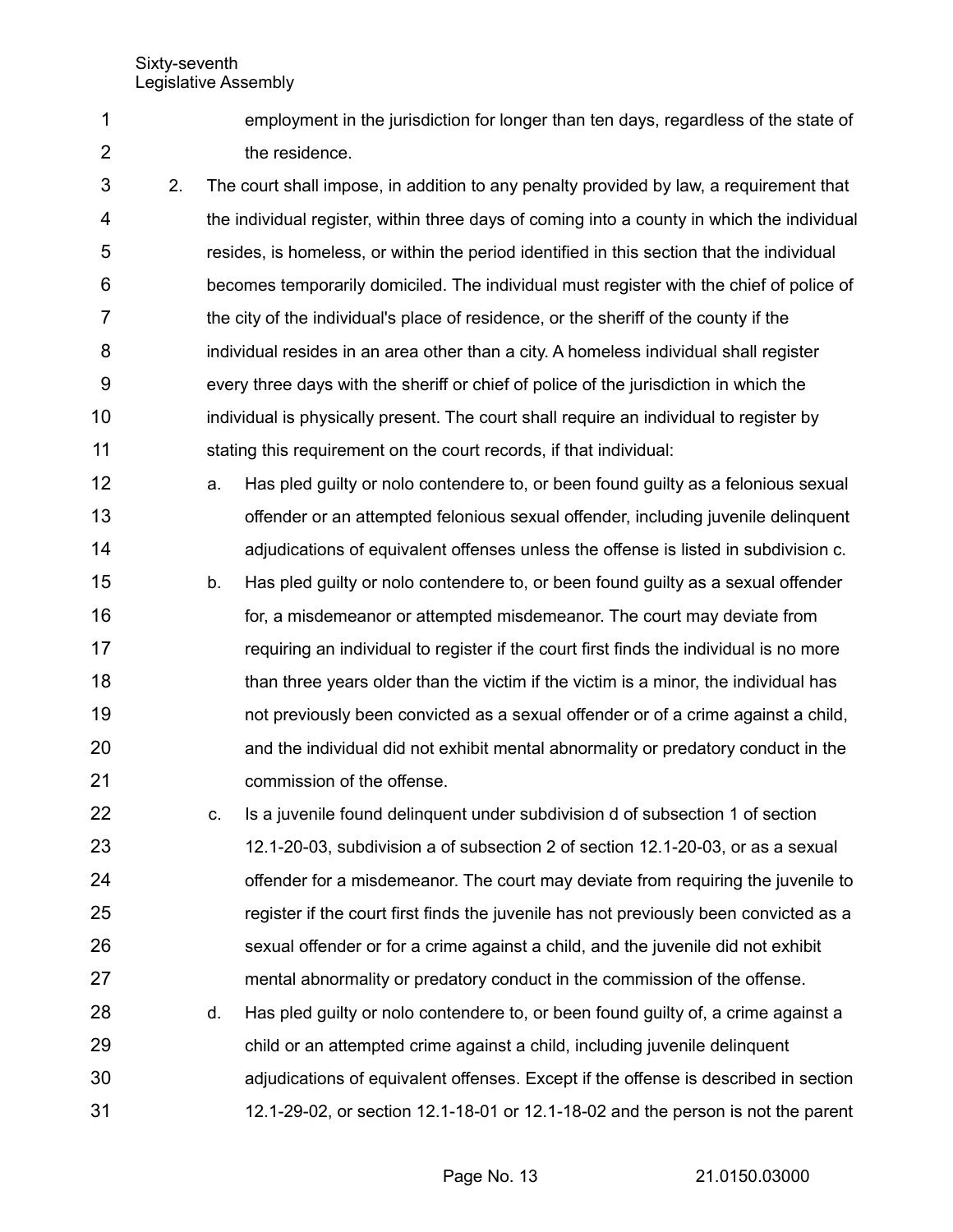| 1  |    |    | of the victim, the court may deviate from requiring an individual to register if the    |
|----|----|----|-----------------------------------------------------------------------------------------|
| 2  |    |    | court first finds the individual has not previously been convicted as a sexual          |
| 3  |    |    | offender or for a crime against a child, and the individual did not exhibit mental      |
| 4  |    |    | abnormality or predatory conduct in the commission of the offense.                      |
| 5  |    | е. | Has pled guilty or nolo contendere, been found guilty, or been adjudicated              |
| 6  |    |    | delinquent of any crime against another individual which is not otherwise               |
| 7  |    |    | specified in this section if the court determines that registration is warranted by     |
| 8  |    |    | the nature of the crime and therefore orders registration for the individual. If the    |
| 9  |    |    | court orders an individual to register as an offender under this section, the           |
| 10 |    |    | individual shall comply with all of the registration requirements in this chapter.      |
| 11 | 3. |    | If a court has not ordered an individual to register in this state, an individual who   |
| 12 |    |    | resides, is homeless, or is temporarily domiciled in this state shall register if the   |
| 13 |    |    | individual:                                                                             |
| 14 |    | a. | Is incarcerated or is on probation or parole after July 31, 1995, for a crime           |
| 15 |    |    | against a child described in section 12.1-29-02, or section 12.1-18-01 or               |
| 16 |    |    | 12.1-18-02 if the individual was not the parent of the victim, or as a sexual           |
| 17 |    |    | offender;                                                                               |
| 18 |    | b. | Has pled guilty or nolo contendere to, or been adjudicated for or found guilty of,      |
| 19 |    |    | an offense in a court of this state for which registration is mandatory under this      |
| 20 |    |    | section or an offense from another court in the United States, a tribal court, or       |
| 21 |    |    | court of another country equivalent to those offenses set forth in this section; or     |
| 22 |    | C. | Has pled guilty or nolo contendere to, or has been found guilty of, a crime against     |
| 23 |    |    | a child or as a sexual offender for which registration is mandatory under this          |
| 24 |    |    | section if the conviction occurred after July 31, 1985.                                 |
| 25 | 4. |    | In its consideration of mental abnormality or predatory conduct, the court shall        |
| 26 |    |    | consider the age of the offender, the age of the victim, the difference in ages of the  |
| 27 |    |    | victim and offender, the circumstances and motive of the crime, the relationship of the |
| 28 |    |    | victim and offender, and the mental state of the offender. The court may order an       |
| 29 |    |    | offender to be evaluated by a qualified counselor, psychologist, or physician before    |
| 30 |    |    | sentencing. Except as provided under subdivision e of subsection 2, the court shall     |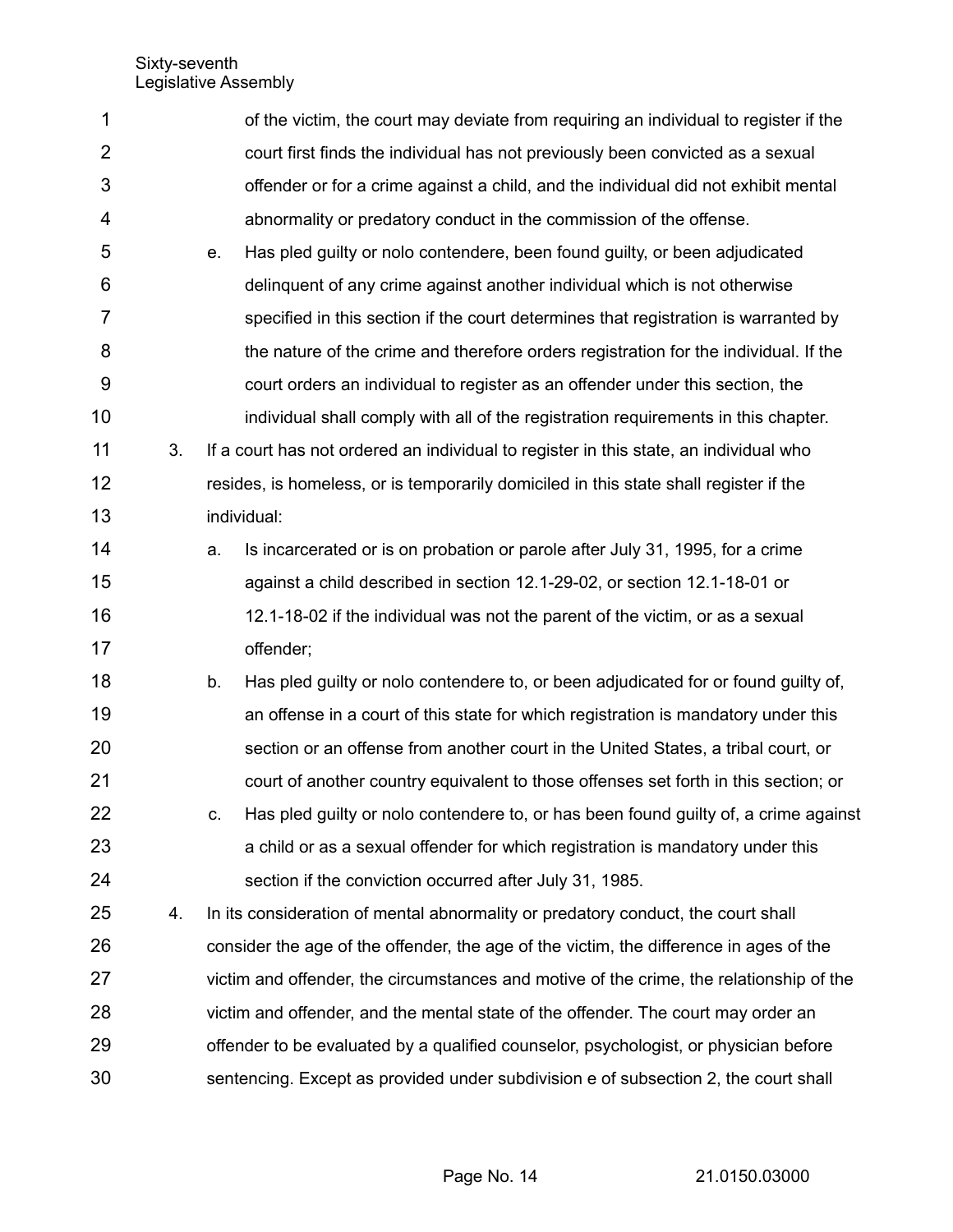1 2 state on the record in open court its affirmative finding for not requiring an offender to register.

5. When an individual is required to register under this section, the official in charge of a facility or institution where the individual required to register is confined, or the department, shall, before the discharge, parole, or release of that individual, inform the individual of the duty to register pursuant to this section. The official or the department shall require the individual to read and sign a form as required by the attorney general, stating that the duty of the individual to register has been explained to that individual. The official in charge of the place of confinement, or the department, shall obtain the address where the individual expects to reside, attend school, or work upon discharge, parole, or release and shall report the address to the attorney general. The official in charge of the place of confinement, or the department, shall give three copies of the form to the individual and shall send three copies to the attorney general no later than forty-five days before the scheduled release of that individual. The attorney general shall forward one copy to the law enforcement agency having jurisdiction where the individual expects to reside, attend school, or work upon discharge, parole, or release, one copy to the prosecutor who prosecuted the individual, and one copy to the court in which the individual was prosecuted. All forms must be transmitted and received by the law enforcement agency, prosecutor, and court thirty days before the discharge, parole, or release of the individual. 3 4 5 6 7 8 9 10 11 12 13 14 15 16 17 18 19 20

6. An individual who is required to register pursuant to this section who is released on probation or discharged upon payment of a fine must, before the release or discharge, be informed of the duty to register under this section by the court in which that individual is convicted. The court shall require the individual to read and sign a form as required by the attorney general, stating that the duty of the individual to register under this section has been explained to that individual. The court shall obtain the address where the individual expects to reside, attend school, or work upon release or discharge and shall report the address to the attorney general within three days. The court shall give one copy of the form to the individual and shall send two copies to the attorney general. The attorney general shall forward one copy to the appropriate law 21 22 23 24 25 26 27 28 29 30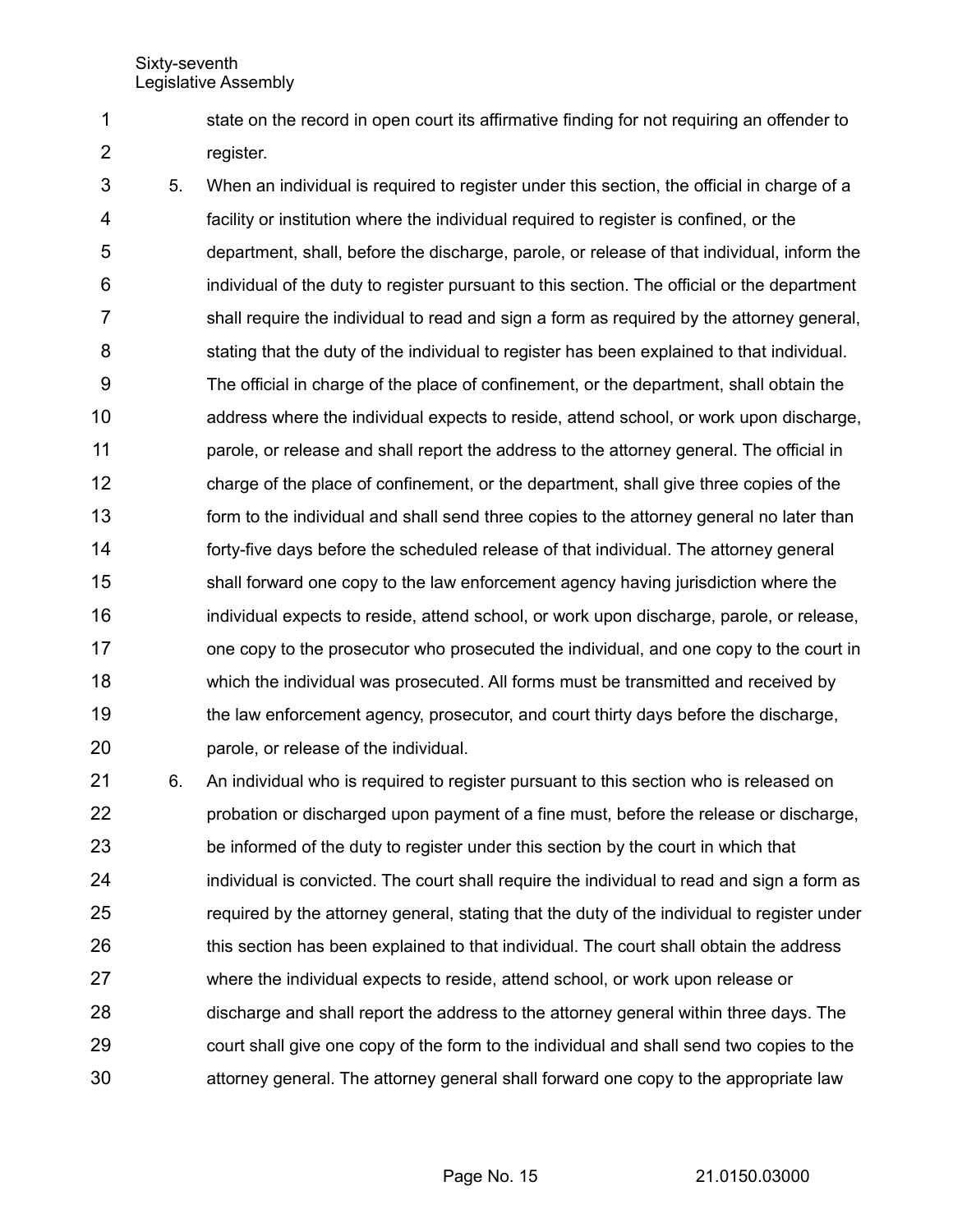1 2 enforcement agency having jurisdiction where the individual expects to reside, attend school, or work upon discharge, parole, or release.

7. Registration consists of a written or electronic statement signed by the individual, giving the information required by the attorney general, and the biometric data and photograph of the individual. An individual who is not required to provide a sample of blood and other body fluids under section 31-13-03 or by the individual's state or court of conviction or adjudication shall submit a sample of blood and other body fluids for inclusion in a centralized database of DNA identification records under section 31-13-05. The collection, submission, testing and analysis of, and records produced from, samples of blood and other body fluids, are subject to chapter 31-13. Evidence of the DNA profile comparison is admissible in accordance with section 31-13-02. A report of the DNA analysis certified by the state crime laboratory is admissible in accordance with section 31-13-05. A district court shall order an individual who refuses to submit a sample of blood or other body fluids for registration purposes to show cause at a specified time and place why the individual should not be required to submit the sample required under this subsection. Within three days after registration, the registering law enforcement agency shall forward the statement, biometric data, and photograph to the attorney general and shall submit the sample of the individual's blood and body fluids to the state crime laboratory. If an individual required to register under this section has a change in vehicle or computer online identity, the individual shall register, within three days after the change, with the law enforcement agency having local jurisdiction of the individual's place of residence of the individual's new vehicle or computer online identity. If an individual required to register pursuant to this section has a change in name, school, or residence or employment address, that individual shall register, at least ten days before the change, with the law enforcement agency having local jurisdiction of the individual's place of residence of the individual's new name, school, residence address, or employment address. A change in school or employment address includes the termination of school or employment for which an individual required to register under this section, the individual shall register within three days of the termination with the law enforcement agency having local jurisdiction of the individual's place of residence. The law enforcement agency, within three days 3 4 5 6 7 8 9 10 11 12 13 14 15 16 17 18 19 20 21 22 23 24 25 26 27 28 29 30 31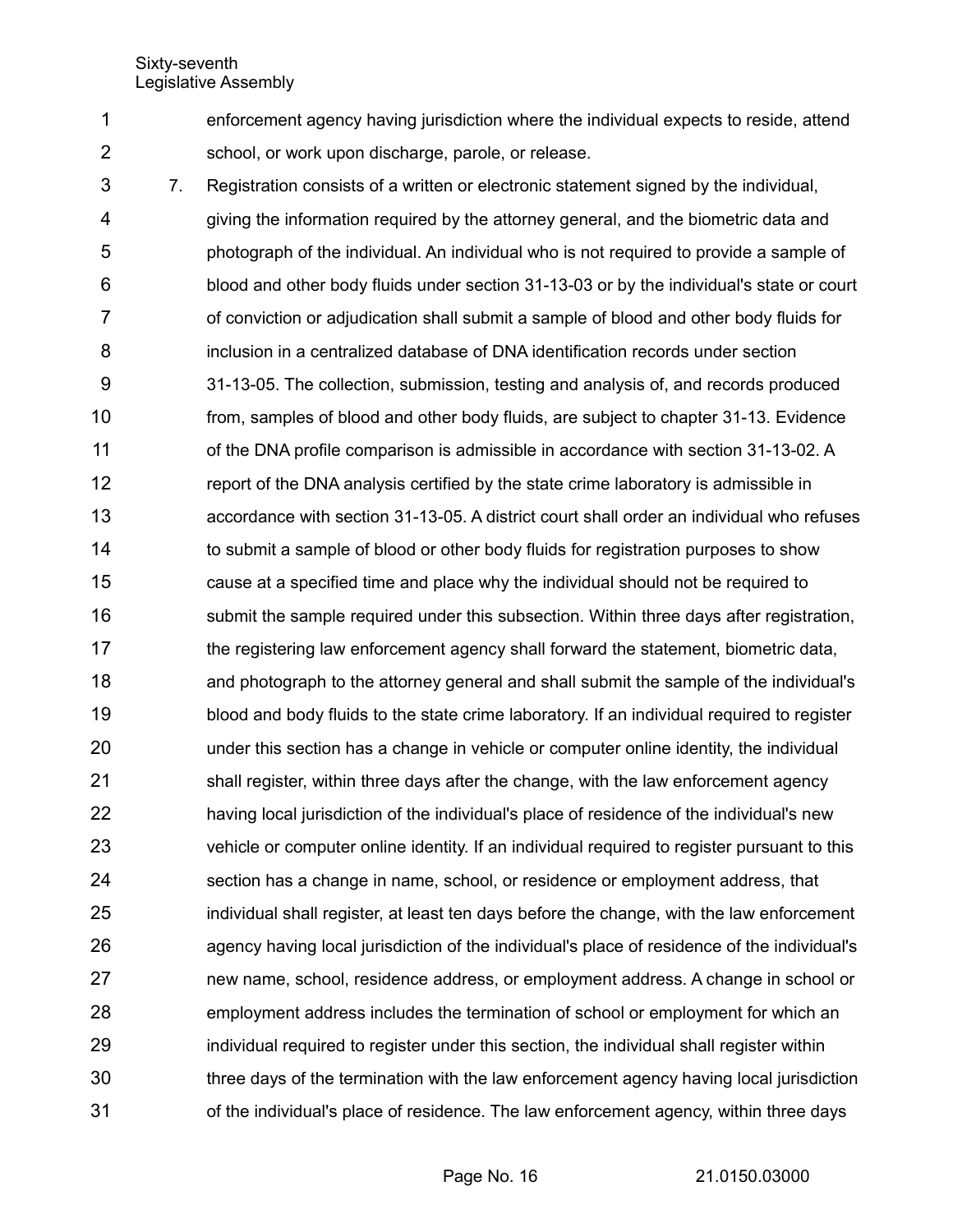after receipt of the information, shall forward it to the attorney general. The attorney general shall forward the appropriate registration data to the law enforcement agency having local jurisdiction of the new place of residence, school, or employment. Upon a change of address, the individual required to register also shall register within three days at the law enforcement agency having local jurisdiction of the new place of residence. If an individual required to register in North Dakota, including in a tribal registry, resides in another state or on tribal lands, that individual shall register employment and school addresses and any changes in required registration information with the law enforcement agency having local jurisdiction over the school or employment address. The individual registering under this section shall periodically confirm the information required under this subsection in a manner and at an interval determined by the attorney general. A law enforcement agency that has previously registered an offender may omit the biometric data portion of the registration if that agency has a set of biometric data on file for that individual and is personally familiar with and can visually identify the offender. These provisions also apply in any other state that requires registration. 1 2 3 4 5 6 7 8 9 10 11 12 13 14 15 16

- 8. An individual required to register under this section shall comply with the registration requirement for the longer of the following periods: 17 18
- a. A period of fifteen years after the date of sentence or order deferring or suspending sentence upon a plea or finding of guilt or after release from incarceration, whichever is later; 19 20 21
- b. A period of twenty-five years after the date of sentence or order deferring or suspending sentence upon a plea or finding of guilt or after release from incarceration, whichever is later, if the offender is assigned a moderate risk by the attorney general as provided in subsection 12; or 22 23 24 25
- c. For the life of the individual, if that individual: 26
- (1) On two or more occasions has pled guilty or nolo contendere to, or been found guilty of a crime against a child or as a sexual offender. If all qualifying offenses are misdemeanors, this lifetime provision does not apply unless a qualifying offense was committed after August 1, 1999; 27 28 29 30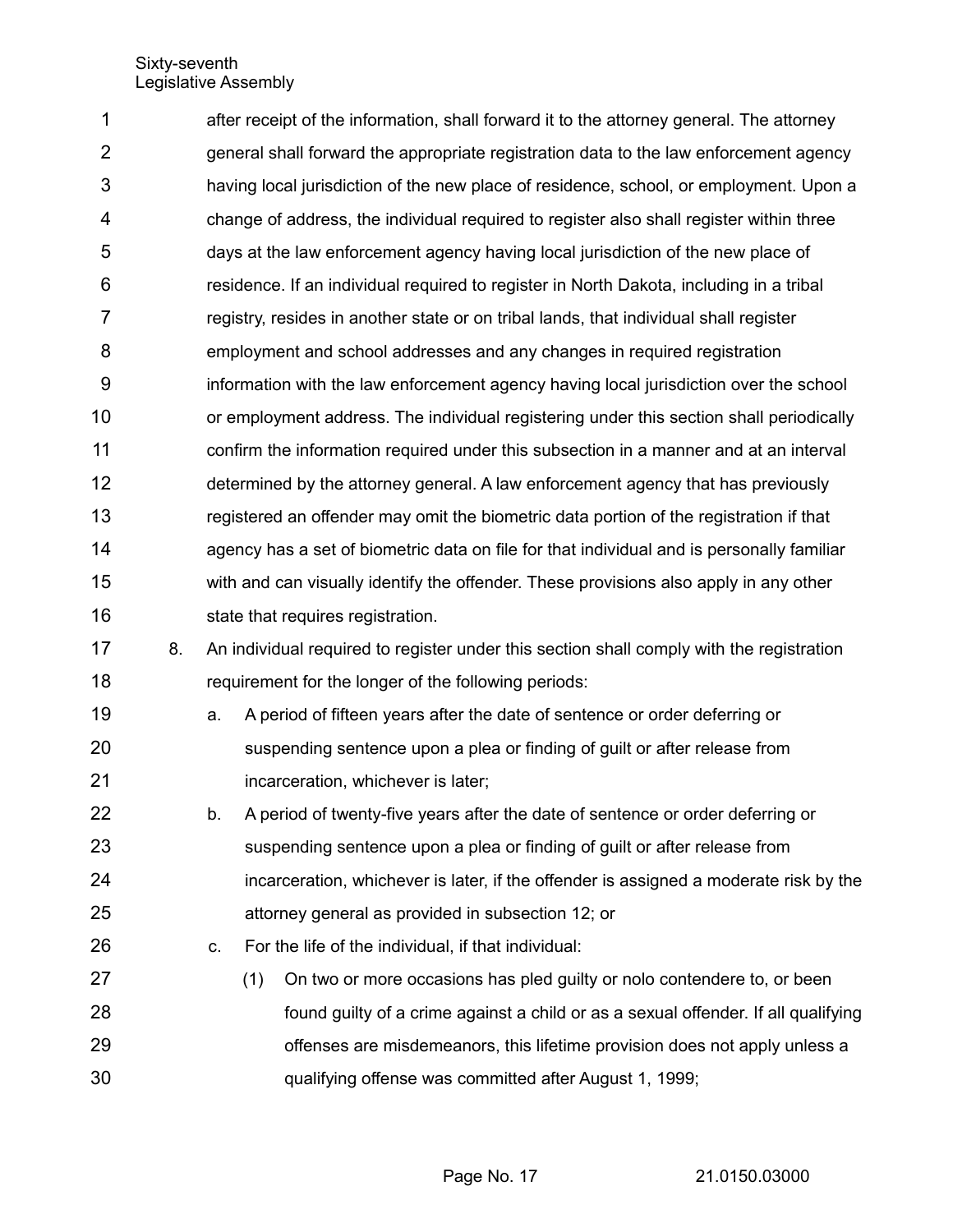| 1              |     | Pleads guilty or nolo contendere to, or is found guilty of, an offense<br>(2)                |
|----------------|-----|----------------------------------------------------------------------------------------------|
| $\overline{2}$ |     | committed after August 1, 1999, which is described in subdivision a of                       |
| 3              |     | subsection 1 of section 12.1-20-03, section 12.1-20-03.1, or subdivision d of                |
| 4              |     | subsection 1 of section 12.1-20-03 if the person is an adult and the victim is               |
| 5              |     | under age twelve, or section 12.1-18-01 if that individual is an adult other                 |
| 6              |     | than a parent of the victim, or an equivalent offense from another court in                  |
| 7              |     | the United States, a tribal court, or court of another country; or                           |
| 8              |     | Is assigned a high risk by the attorney general as provided in subsection 12.<br>(3)         |
| 9              | 9.  | An individual required to register under this section who violates this section is guilty of |
| 10             |     | a class C felony. The failure of a homeless individual to register as required in            |
| 11             |     | subsections 2 and 3 is prima facie evidence of a violation of this section. The clerk of     |
| 12             |     | court shall forward all warrants issued for a violation of this section to the county        |
| 13             |     | sheriff, who shall enter all such warrants into the national crime information center        |
| 14             |     | wanted person file. A court may not relieve an individual, other than a juvenile, who        |
| 15             |     | violates this section from serving a term of at least ninety days in jail and completing     |
| 16             |     | probation of one year.                                                                       |
| 17             | 10. | When an individual is released on parole or probation and is required to register            |
| 18             |     | pursuant to this section, but fails to do so within the time prescribed, the court shall     |
| 19             |     | order the probation, or the parole board shall order the parole, of the individual           |
| 20             |     | revoked.                                                                                     |
| 21             | 11. | If an individual required to register pursuant to this section is temporarily sent outside   |
| 22             |     | the facility or institution where that individual is confined under conviction or sentence,  |
| 23             |     | the local law enforcement agency having jurisdiction over the place where that               |
| 24             |     | individual is being sent must be notified within a reasonable time period before that        |
| 25             |     | individual is released from the facility or institution. This subsection does not apply to   |
| 26             |     | any individual temporarily released under guard from the facility or institution in which    |
| 27             |     | that individual is confined.                                                                 |

12. The attorney general, with the assistance of the department and the juvenile courts, shall develop guidelines for the risk assessment of sexual offenders who are required to register, with a low-risk, moderate-risk, or high-risk level being assigned to each offender as follows: 28 29 30 31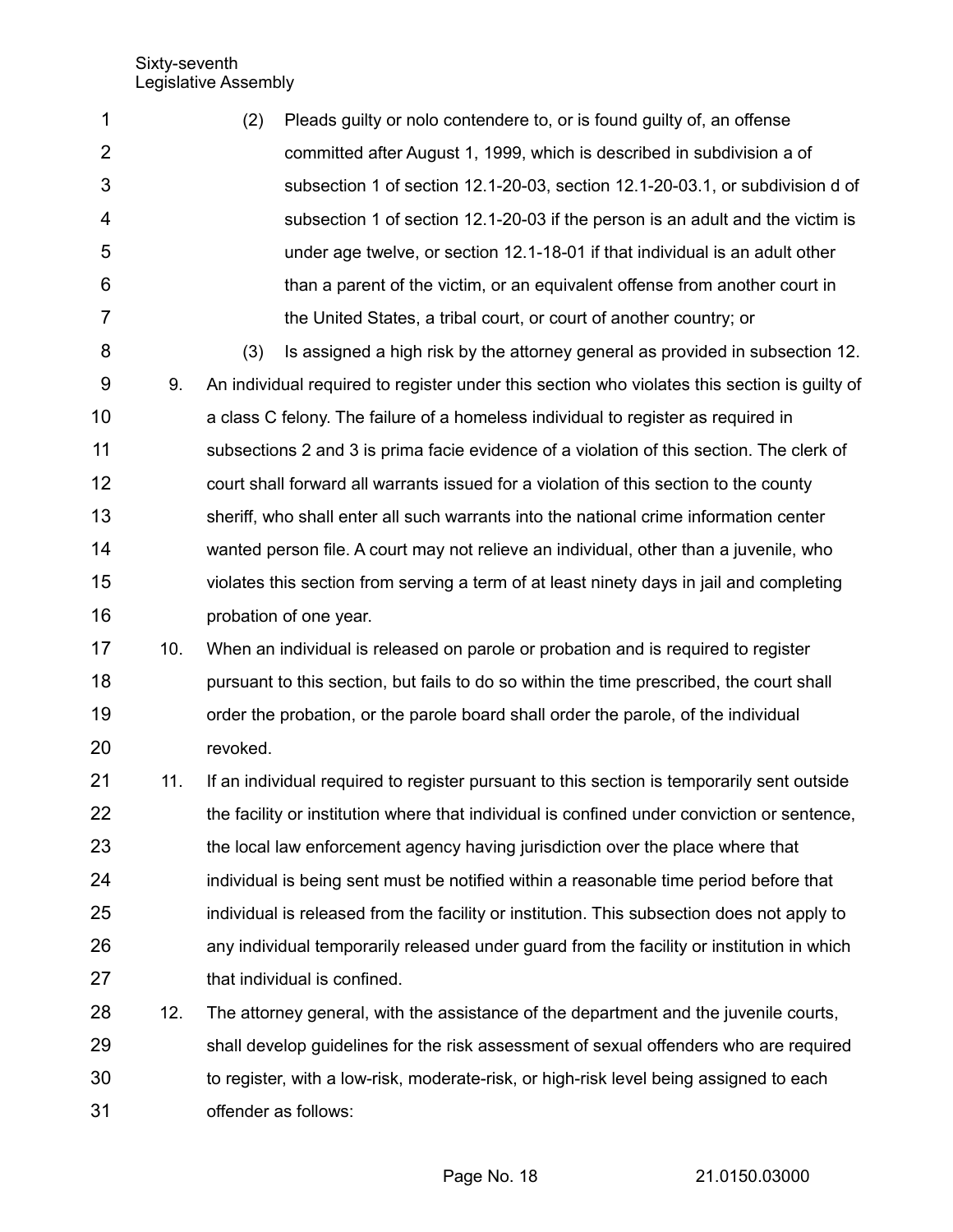- a. The department shall conduct a risk assessment of sexual offenders who are incarcerated in institutions under the control of the department and sexual offenders who are on supervised probation. The department, in a timely manner, shall provide the attorney general any information, including the offender's level of risk and supporting documentation, concerning individuals required to be registered under this section who are about to be released or placed into the community. 1 2 3 4 5 6 7
- b. The attorney general shall conduct a risk assessment of sexual offenders who are not under the custody or supervision of the department. The attorney general may adopt a law enforcement agency's previous assignment of risk level for an individual if the assessment was conducted in a manner substantially similar to the guidelines developed under this subsection. 8 9 10 11 12
- c. The juvenile courts or the agency having legal custody of a juvenile shall conduct a risk assessment of juvenile sexual offenders who are required to register under this section. The juvenile courts or the agency having legal custody of a juvenile shall provide the attorney general any information, including the offender's level of risk and supporting documentation, concerning juveniles required to register and who are about to be released or placed into the community. 13 14 15 16 17 18
- d. The attorney general shall notify the offender of the risk level assigned to that offender. An offender may request a review of that determination with the attorney general's sexual offender risk assessment committee and may present any information that the offender believes may lower the assigned risk level. 19 20 21 22
- 13. An individual assessed as a high-risk sexual offender in accordance with subsection 12, may not reside within five hundred feet [152.4 meters] of a public or nonpublic preschool or elementary, middle, or high school. 23 24 25
- 14. Relevant and necessary conviction and registration information must be disclosed to the public by a law enforcement agency if the individual is a moderate or high risk and the agency determines that disclosure of the conviction and registration information is necessary for public protection. The attorney general shall develop guidelines for public disclosure of offender registration information. Public disclosure may include internet access if the offender: 26 27 28 29 30 31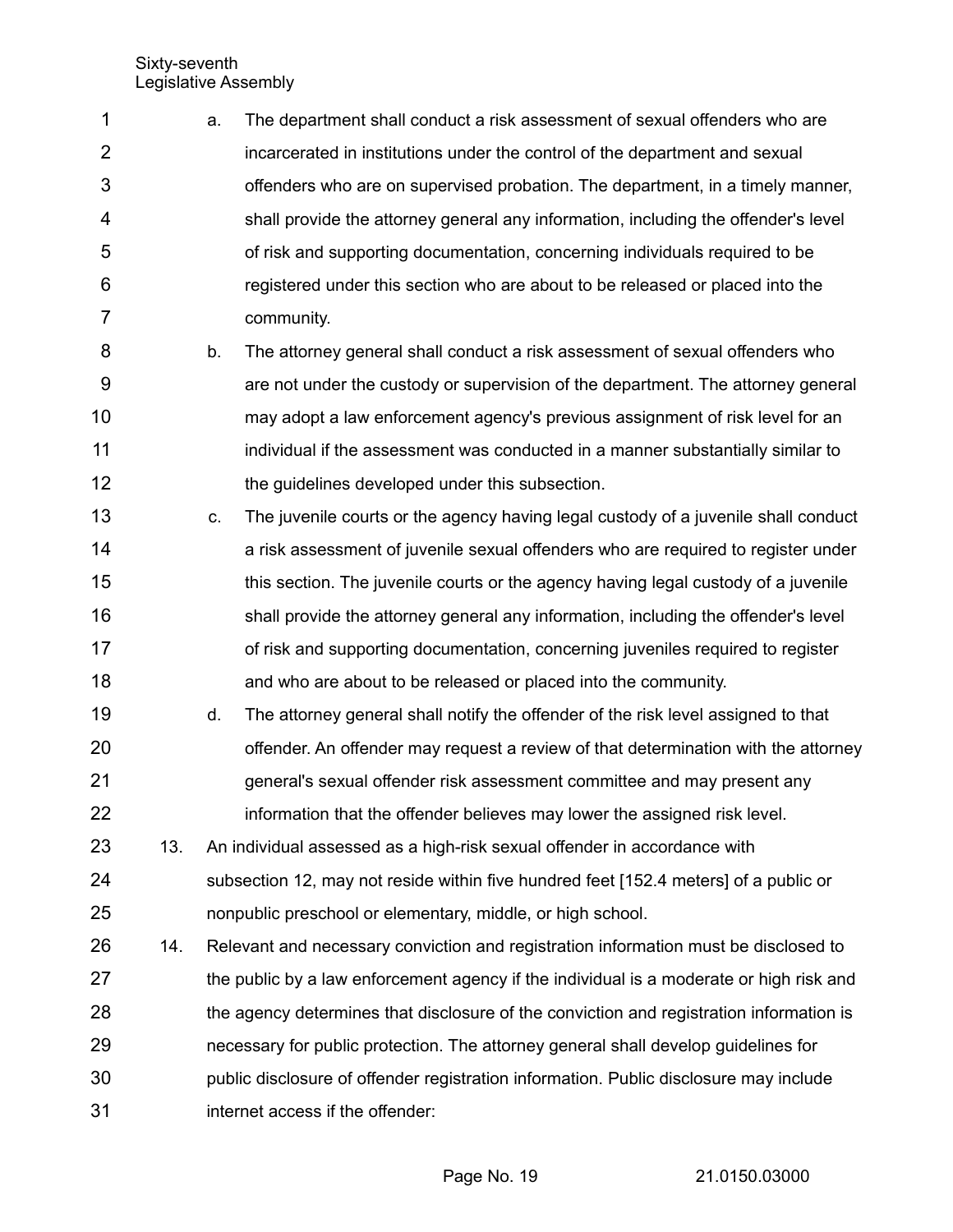| $\mathbf 1$    |     | Is required to register for a lifetime under subsection 8;<br>a.                             |
|----------------|-----|----------------------------------------------------------------------------------------------|
| $\overline{2}$ |     | Has been determined to be a high risk to the public by the department, the<br>b.             |
| $\mathfrak{S}$ |     | attorney general, or the courts, according to guidelines developed by those                  |
| 4              |     | agencies; or                                                                                 |
| 5              |     | Has been determined to be a high risk to the public by an agency of another state<br>C.      |
| 6              |     | or the federal government.                                                                   |
| 7              |     | If the offender has been determined to be a moderate risk, public disclosure must            |
| 8              |     | include, at a minimum, notification of the offense to the victim registered under chapter    |
| 9              |     | 12.1-34 and to any agency, civic organization, or group of persons who have                  |
| 10             |     | characteristics similar to those of a victim of the offender. Upon request, law              |
| 11             |     | enforcement agencies may release conviction and registration information regarding           |
| 12             |     | low-risk, moderate-risk, or high-risk offenders.                                             |
| 13             | 15. | A state officer, law enforcement agency, or public school district or governing body of a    |
| 14             |     | nonpublic school or any appointee, officer, or employee of those entities is not subject     |
| 15             |     | to civil or criminal liability for making risk determinations, allowing a sexual offender to |
| 16             |     | attend a school function under section 12.1-20-25, or for disclosing or for failing to       |
| 17             |     | disclose information as permitted by this section.                                           |
| 18             | 16. | If a juvenile is adjudicated delinquent and required or ordered to register as a sexual      |
| 19             |     | offender or as an offender against a child under this section, the juvenile shall comply     |
| 20             |     | with the registration requirements in this section. Notwithstanding any other provision      |
| 21             |     | of law, a law enforcement agency shall register a juvenile offender in the same manner       |
| 22             |     | as adult offenders and may release any relevant and necessary information on file to         |
| 23             |     | other law enforcement agencies, the department of human services, or the public if           |
| 24             |     | disclosure is necessary to protect public health or safety. The law enforcement agency       |
| 25             |     | shall release any relevant and necessary information on file to the superintendent or        |
| 26             |     | principal of the school the juvenile attends. The school administration shall notify         |
| 27             |     | others in similar positions if the juvenile transfers to another learning institution in or  |
| 28             |     | outside the state.                                                                           |
| 29             | 17. | If an individual has been required to register as a sexual offender or an offender           |
| 30             |     | against a child under section 12.1-32-15 or former section 27-20-52.1 before August 1,       |
| 31             |     | 1999, the individual may petition the court to be removed from the offender list if          |

Page No. 20 21.0150.03000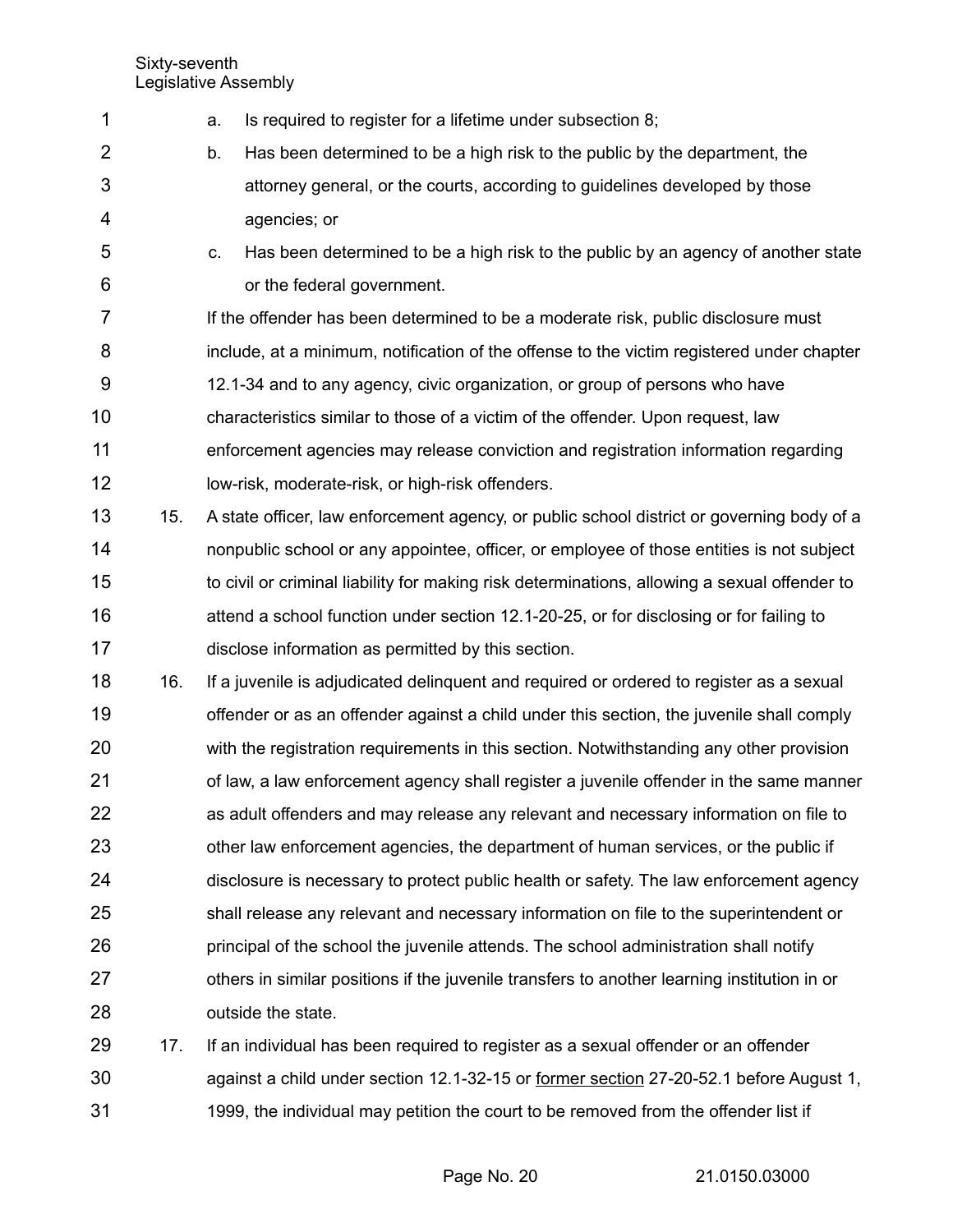| 1              |     |          | registration is no longer mandatory for that individual. In considering the petition, the  |
|----------------|-----|----------|--------------------------------------------------------------------------------------------|
| $\overline{2}$ |     |          | court shall comply with the requirements of this section.                                  |
| 3              | 18. |          | A sexual offender who is currently assigned a moderate or high-risk level by the           |
| 4              |     |          | attorney general may not use a state park of this state as a residence or residential      |
| 5              |     |          | address to comply with the registration requirements of this section. Before arriving at   |
| 6              |     |          | a state park for overnight lodging or camping, a sexual offender who is assigned a         |
| 7              |     |          | moderate or high-risk level by the attorney general shall notify a parks and recreation    |
| 8              |     |          | department law enforcement officer at the state park where the sexual offender will be     |
| 9              |     | staying. |                                                                                            |
| 10             | 19. |          | When an individual who is required to register pursuant to this section plans to travel    |
| 11             |     |          | outside of the United States, at least twenty-one days before the intended travel, the     |
| 12             |     |          | individual shall inform the agency with which the individual last registered the           |
| 13             |     |          | individual's residence address the details of the intended travel. Upon receipt of the     |
| 14             |     |          | information from the registering law enforcement agency, the attorney general shall        |
| 15             |     |          | report the travel to the United States marshal service.                                    |
|                |     |          |                                                                                            |
| 16             |     |          | <b>SECTION 3. AMENDMENT.</b> Subsections 1 and 3 of section 12.1-41-12 of the North Dakota |
| 17             |     |          | Century Code are amended and reenacted as follows:                                         |
| 18             | 1.  |          | If the individual was a minor at the time of the offense and committed the offense as a    |
| 19             |     |          | direct result of being a victim, the individual is not criminally liable or subject to a   |
| 20             |     |          | juvenile delinquency proceeding under chapter 27-2027-20.4 for:                            |
| 21             |     | a.       | Prostitution under section 12.1-29-03;                                                     |
| 22             |     | b.       | Misdemeanor forgery under section 12.1-24-01;                                              |
| 23             |     | C.       | Misdemeanor theft offenses under chapter 12.1-23;                                          |
| 24             |     | d.       | Insufficient funds or credit offenses under section 6-08-16;                               |
| 25             |     | e.       | Manufacture or possession of a controlled or counterfeit substance offenses                |
| 26             |     |          | under section 19-03.1-23; and                                                              |
| 27             |     | f.       | Drug paraphernalia offenses under chapter 19-03.4.                                         |
| 28             | 3.  |          | An individual who has engaged in commercial sexual activity is not criminally liable or    |
| 29             |     |          | subject to a juvenile delinquency proceeding under chapter 27-2027-20.4 for                |

Page No. 21 21.0150.03000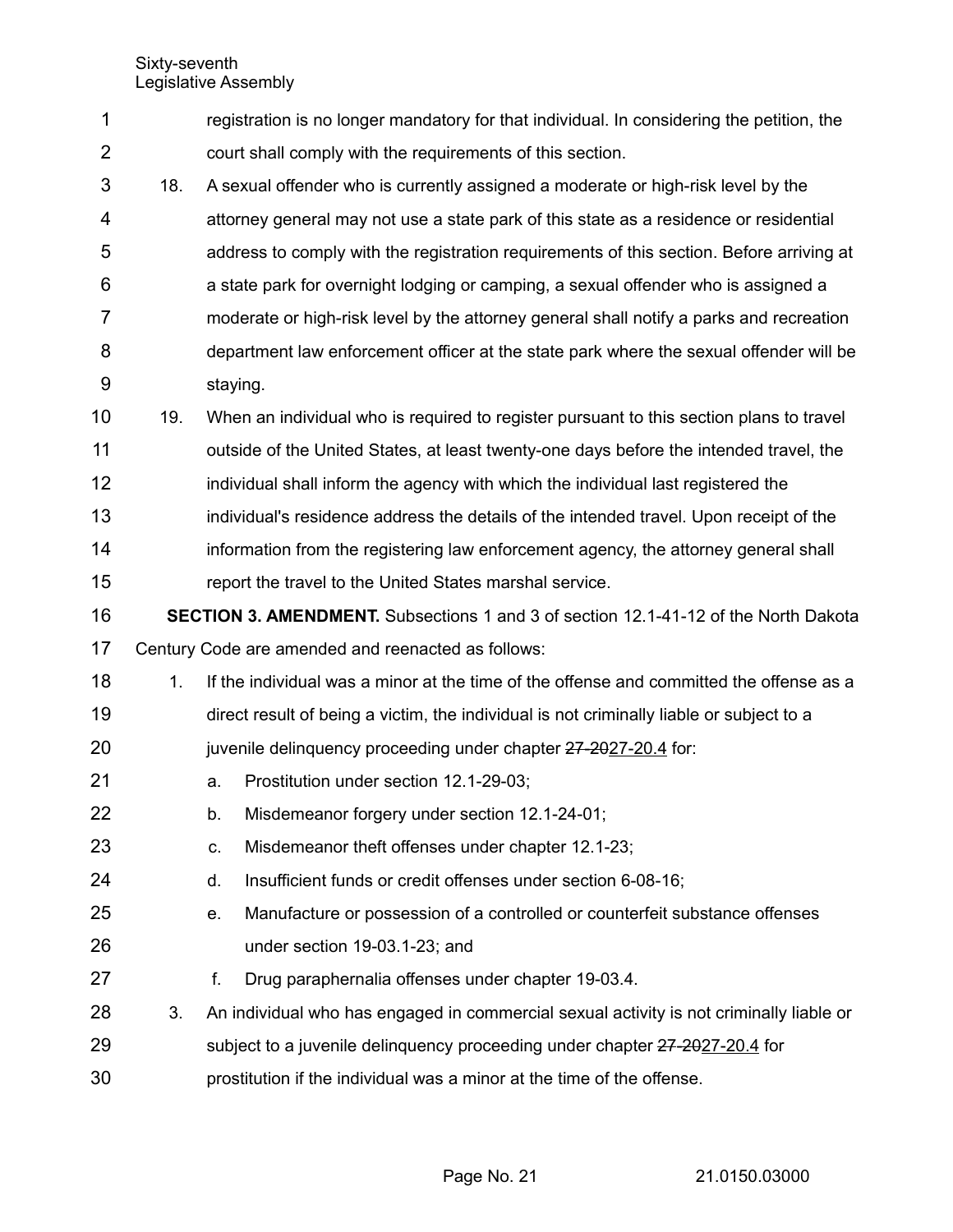**SECTION 4. AMENDMENT.** Subsection 2 of section 14-02.1-03.1 of the North Dakota Century Code is amended and reenacted as follows: 1 2

2. Any pregnant woman under the age of eighteen or next friend is entitled to apply to the juvenile court for authorization to obtain an abortion without parental consent. All proceedings on such application must be conducted in the juvenile court of the county of the minor's residence before a juvenile judge or referee, if authorized by the juvenile court judge in accordance with the provisions of chapter 27-05, except that the parental notification requirements of chapter 27-20rules 3, 4, and 5 of the North Dakota Rules of Juvenile Procedure are not applicable to proceedings under this section. A court may change the venue of proceedings under this section to another county only upon finding that a transfer is required in the best interests of the minor. All applications in accordance with this section must be heard by a juvenile judge or referee within forty-eight hours, excluding Saturdays and Sundays, of receipt of the application. The juvenile judge or referee shall find by clear and convincing evidence: 3 4 5 6 7 8 9 10 11 12 13 14

- a. Whether or not the minor is sufficiently mature and well informed with regard to the nature, effects, and possible consequences of both having an abortion and bearing her child to be able to choose intelligently among the alternatives. 15 16 17
- b. If the minor is not sufficiently mature and well informed to choose intelligently among the alternatives without the advice and counsel of her parents or guardian, whether or not it would be in the best interests of the minor to notify her parents or guardian of the proceedings and call in the parents or guardian to advise and counsel the minor and aid the court in making its determination and to assist the minor in making her decision. 18 19 20 21 22 23
- c. If the minor is not sufficiently mature and well informed to choose intelligently among the alternatives and it is found not to be in the best interests of the minor to notify and call in her parents or guardian for advice and counsel, whether an abortion or some other alternative would be in the best interests of the minor. 24 25 26 27

**SECTION 5. AMENDMENT.** Subsection 2 of section 14-02.1-08 of the North Dakota 28

Century Code is amended and reenacted as follows: 29

2. Whenever an unborn child who is the subject of abortion is born alive and is viable, it becomes an abandoned child and depriveda child in need of protection, unless: 30 31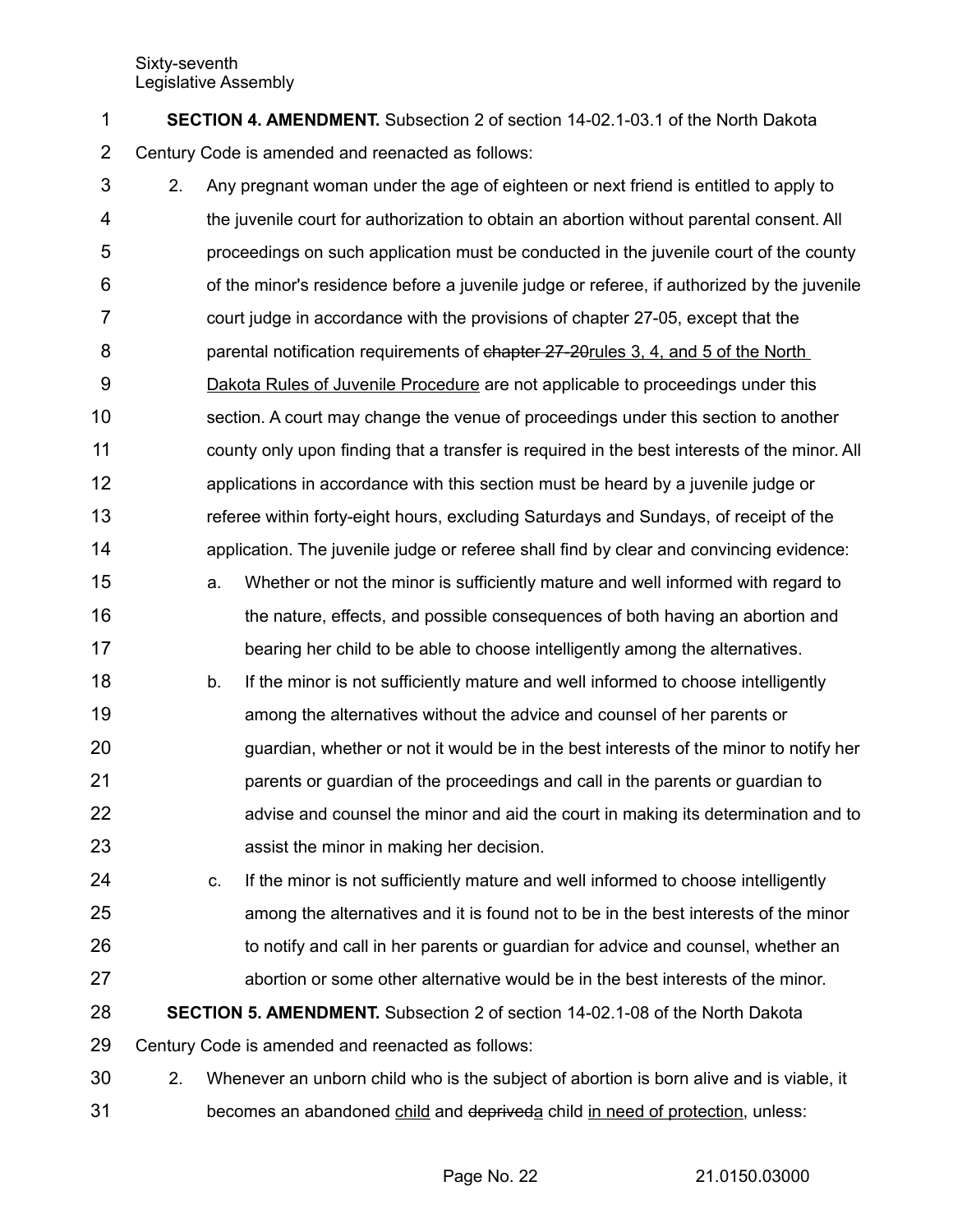| 1              | a.       | The termination of the pregnancy is necessary to preserve the life of the mother;       |
|----------------|----------|-----------------------------------------------------------------------------------------|
| $\overline{2}$ |          | or                                                                                      |
| 3              | b.       | The mother and her spouse, or either of them, have agreed in writing in advance         |
| 4              |          | of the abortion, or within seventy-two hours thereafter, to accept the parental         |
| 5              |          | rights and responsibilities for the unborn child if it survives the abortion            |
| 6              |          | procedure.                                                                              |
| 7              |          | <b>SECTION 6. AMENDMENT.</b> Subdivision c of subsection 2 of section 14-07.1-18 of the |
| 8              |          | North Dakota Century Code is amended and reenacted as follows:                          |
| 9              | C.       | A court of competent jurisdiction orders the disclosure after an in camera review       |
| 10             |          | and a written finding by the court that the information directly and specifically       |
| 11             |          | relates to a determination of child abuse and neglect under chapter 50-25.1 or          |
| 12             |          | termination of parental rights under sections 14-15-19, 27-20-44, 27-20-45,             |
| 13             |          | 27-20-46, 27-20-4727-20.3-22, 27-20.3-23, 27-20.3-24, 27-20.3-25, and                   |
| 14             |          | 27-20-4827-20.3-26; or                                                                  |
| 15             |          | <b>SECTION 7. AMENDMENT.</b> Section 14-15-11 of the North Dakota Century Code is       |
| 16             |          | amended and reenacted as follows:                                                       |
| 17             |          | 14-15-11. Notice of petition - Investigation and hearing.                               |
| 18             | 1.<br>a. | After the filing of a petition to adopt a minor, the court shall fix a time and place   |
| 19             |          | for hearing the petition. At least twenty days before the date of hearing, notice of    |
| 20             |          | the filing of the petition and of the time and place of hearing must be given by the    |
| 21             |          | petitioner to the department and human service zone; any agency or individual           |
| 22             |          | whose consent to the adoption is required by this chapter but who has not               |
| 23             |          | consented; an individual whose consent is dispensed with upon any ground                |
| 24             |          | mentioned in subdivisions a, b, f, h, i, and j of subsection 1 of section 14-15-06      |
| 25             |          | but who has not consented; any appropriate Indian tribe; and any individual             |
| 26             |          | identified by the court as a biological parent or a possible biological parent of the   |
| 27             |          | minor, upon making inquiry to the extent necessary and appropriate, as in               |
| 28             |          | proceedings under section 27-20-4527-20.3-24, unless the individual has                 |
| 29             |          | relinguished parental rights or the individual's parental rights have been              |
|                |          |                                                                                         |
| 30             |          | previously terminated by a court. The notice to the department and human                |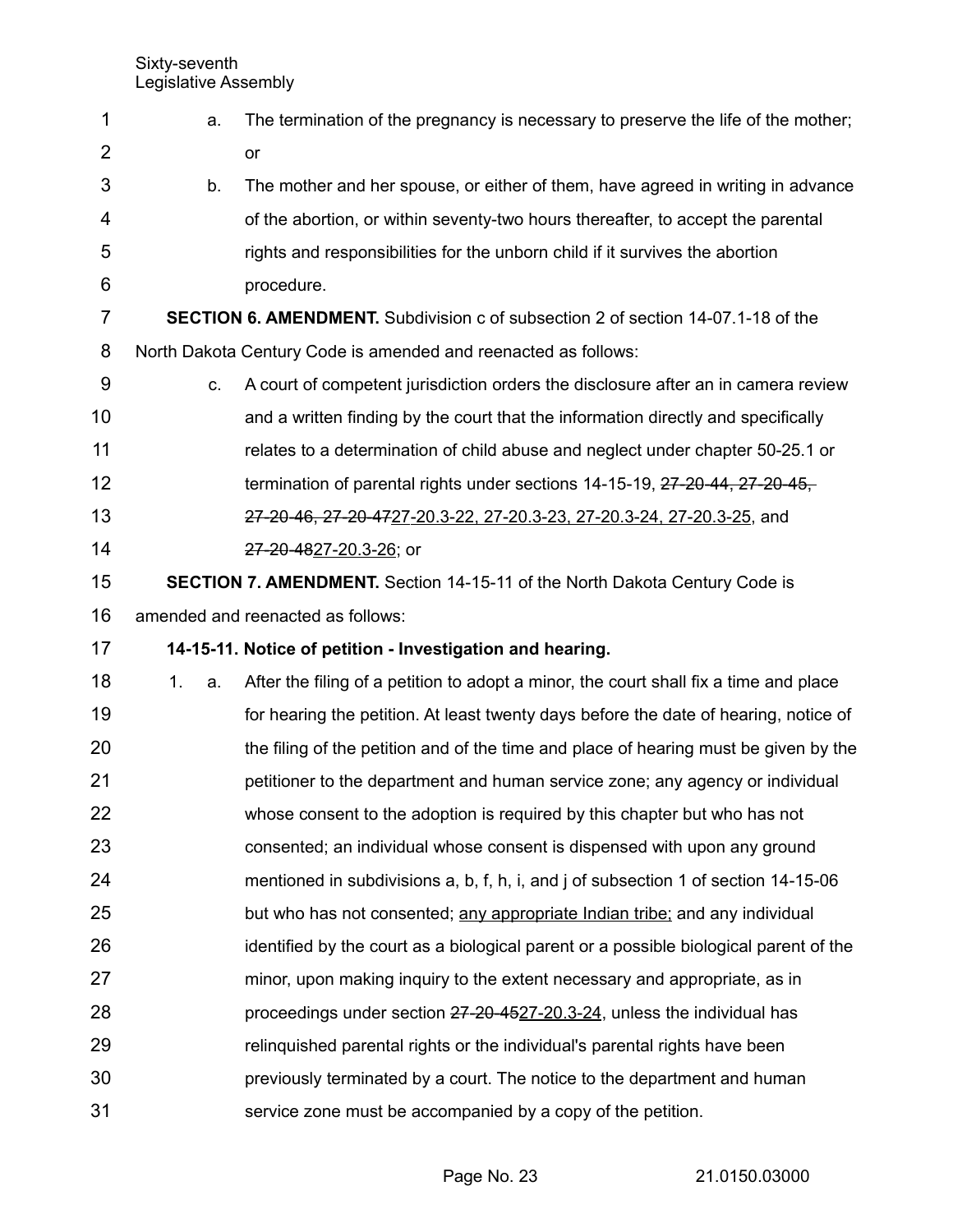|   | b. | Notice of the filing of a petition to adopt an adult must be given by the petitioner |
|---|----|--------------------------------------------------------------------------------------|
|   |    | at least twenty days before the date of the hearing to each living parent of the     |
| 3 |    | adult to be adopted.                                                                 |

2. An investigation must be made by a licensed child-placing agency to inquire into the conditions and antecedents of a minor sought to be adopted and of the petitioner for the purpose of ascertaining whether the adoptive home is a suitable home for the minor and whether the proposed adoption is in the best interest of the minor. 4 5 6 7

- 8 9
- 3. A written report of the investigation must be filed with the court by the investigator before the petition is heard.
- 4. The report of the investigation must contain a review of the child's history; a preplacement adoption assessment of the petitioner, including a criminal history record investigation of the petitioner; and a postplacement evaluation of the placement with a recommendation as to the granting of the petition for adoption and any other information the court requires regarding the petitioner or the minor. 10 11 12 13 14
- 5. An investigation and report is not required in cases in which a stepparent is the petitioner or the individual to be adopted is an adult. The department and human service zone, when required to consent to the adoption, may give consent without making the investigation. If the petitioner is a relative other than a stepparent of the minor, the minor has lived with the petitioner for at least nine months, no allegations of abuse or neglect have been filed against the petitioner or any member of the petitioner's household, and the court is satisfied that the proposed adoptive home is appropriate for the minor, the court may waive the investigation and report required under this section. 15 16 17 18 19 20 21 22 23
- 6. The department and human service zone, when required to consent to the adoption, may request the licensed child-placing agency to conduct further investigation and to make a written report thereof as a supplemental report to the court. 24 25 26
- 7. After the filing of a petition to adopt an adult, the court by order shall direct that a copy of the petition and a notice of the time and place of the hearing be given to any individual whose consent to the adoption is required but who has not consented and to each living parent of the adult to be adopted. The court may order an appropriate 27 28 29 30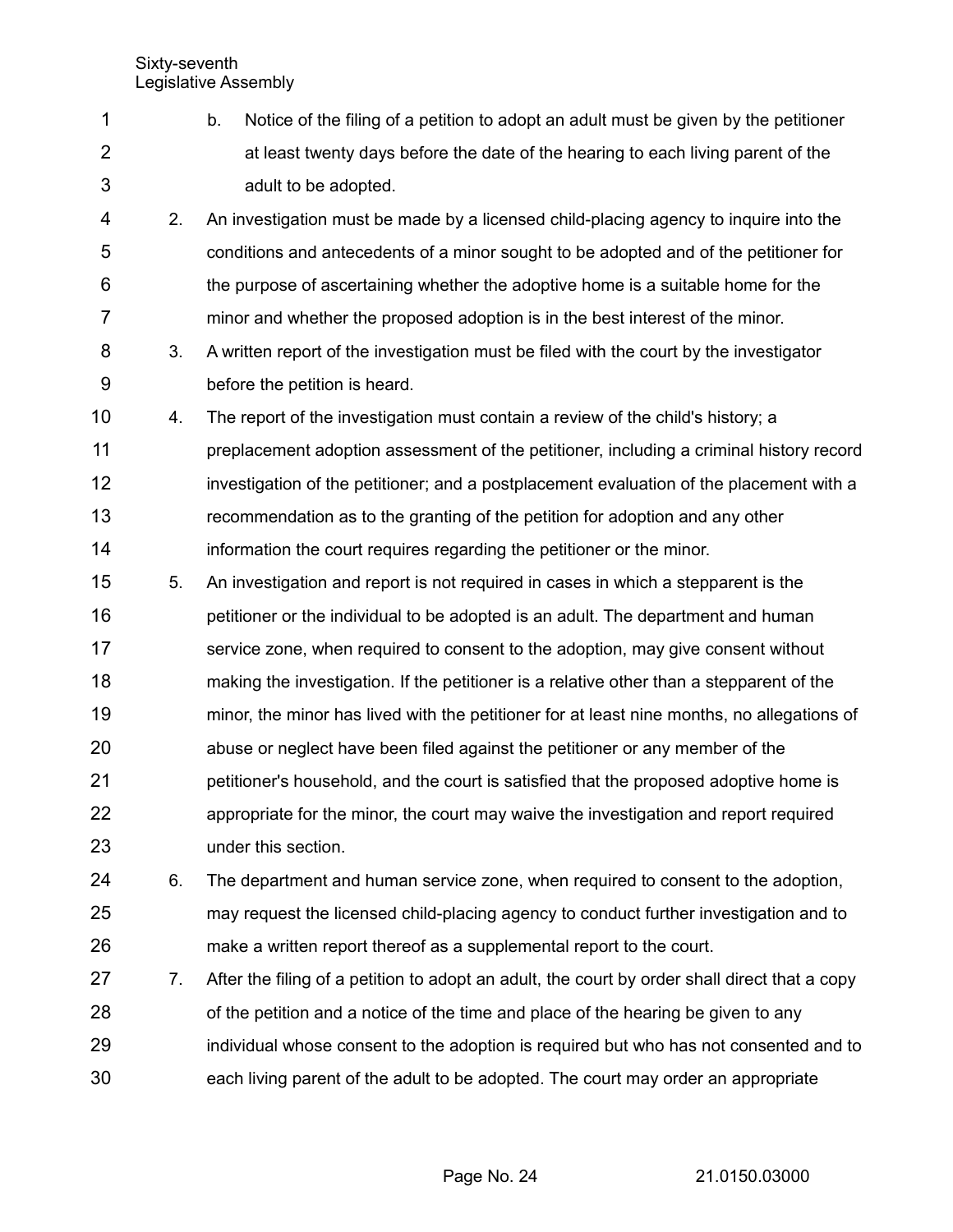| 1              |    |    |     | investigation to assist it in determining whether the adoption is in the best interest of   |
|----------------|----|----|-----|---------------------------------------------------------------------------------------------|
| $\overline{2}$ |    |    |     | the individuals involved.                                                                   |
| 3              | 8. |    |     | Notice must be given in the manner appropriate under the North Dakota Rules of Civil        |
| 4              |    |    |     | Procedure for the service of process in a civil action in this state or in any manner the   |
| 5              |    |    |     | court by order directs. Proof of the giving of the notice must be filed with the court      |
| 6              |    |    |     | before the petition is heard.                                                               |
| 7              |    |    |     | <b>SECTION 8. AMENDMENT.</b> Subsections 1 and 2 of section 15.1-09-33.4 of the North       |
| 8              |    |    |     | Dakota Century Code are amended and reenacted as follows:                                   |
| 9              | 1. |    |     | The board of a school district shall prohibit a student from participating in any           |
| 10             |    |    |     | extracurricular activity if:                                                                |
| 11             |    | a. |     | The student has pled guilty to or been convicted of a criminal offense and                  |
| 12             |    |    |     | sentenced under section 12.1-32-02.1 or pled guilty or been convicted of an                 |
| 13             |    |    |     | offense specified in subsection 1 of section 12.1-32-09.1;                                  |
| 14             |    | b. |     | The student has:                                                                            |
| 15             |    |    | (1) | An order prohibiting contact issued against the student at the request of                   |
| 16             |    |    |     | another student or employee of the school under section 12.1-31.2-02;                       |
| 17             |    |    | (2) | A disorderly conduct restraining order issued against the student at the                    |
| 18             |    |    |     | request of another student or employee of the school under section                          |
| 19             |    |    |     | 12.1-31.2-01, except a temporary restraining order under subsection 4 of                    |
| 20             |    |    |     | section 12.1-31.2-01; or                                                                    |
| 21             |    |    | (3) | A protection order issued against the student at the request of another                     |
| 22             |    |    |     | student or employee of the school, except a temporary protection order                      |
| 23             |    |    |     | under section 14-07.1-03;                                                                   |
| 24             |    | C. |     | The principal of the school receives information pertaining to an offense or order          |
| 25             |    |    |     | included under this section as provided in subsection 2 of section-                         |
| 26             |    |    |     | 27-20-51 section 27-20.2-22; or                                                             |
| 27             |    | d. |     | The victim of the offense or the subject of the order notifies the principal of the         |
| 28             |    |    |     | offense or order.                                                                           |
| 29             | 2. |    |     | For purposes of this section, a representative of the juvenile court system may notify      |
| 30             |    |    |     | the principal of a school regarding the existence of files or records of the juvenile court |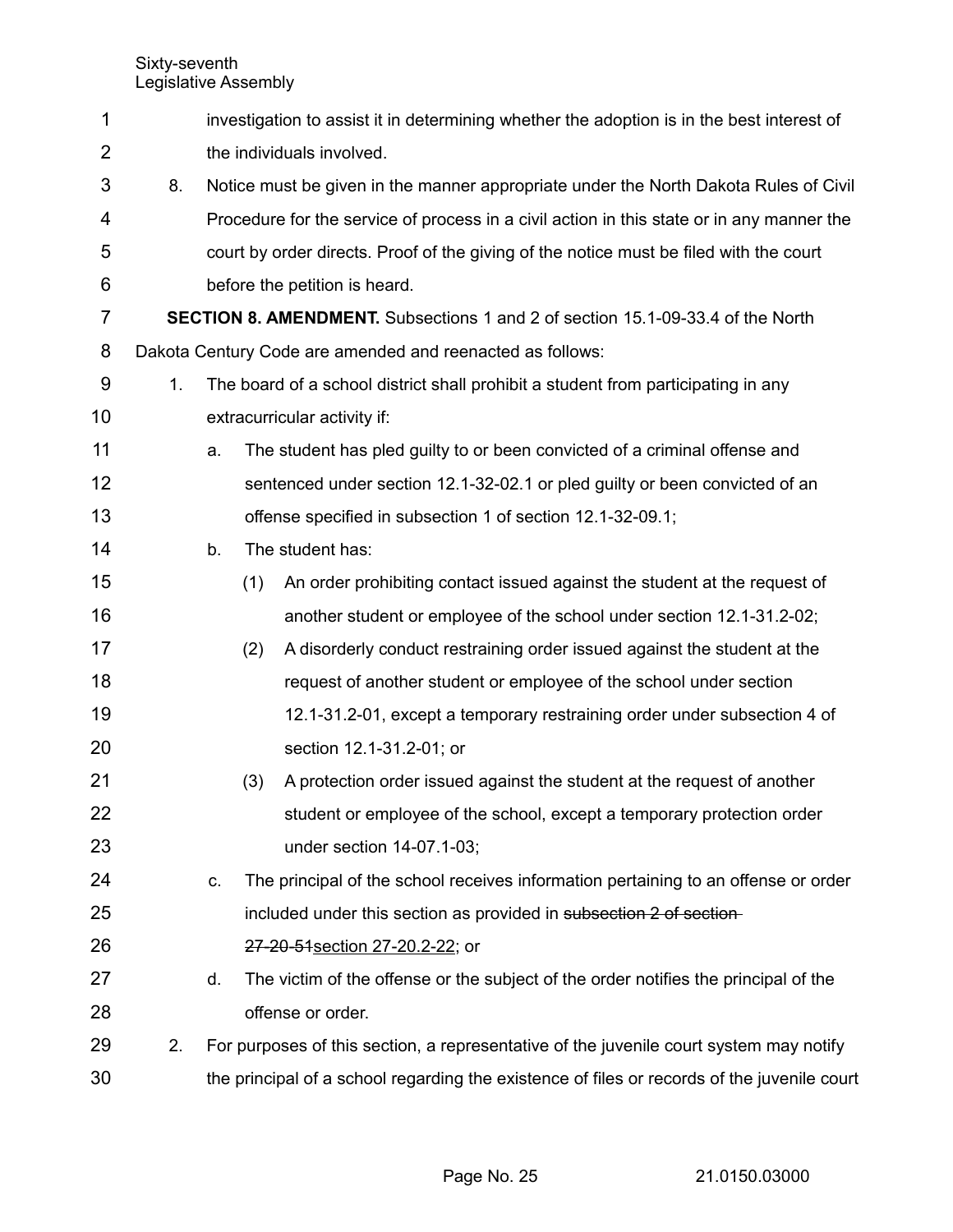pertaining to a student of the school which are open to inspection by the principal under subsection 2 of section 27-20-51 section 27-20.2-22. 1 2

**SECTION 9. AMENDMENT.** Section 15.1-19-15 of the North Dakota Century Code is amended and reenacted as follows: 3 4

**15.1-19-15. Record retention.** 5

Records regarding a student obtained by a school under section 15.1-19-14, section 6

27-20-5427-20.2-22, or section 27-20-5227-20.4-21 must be destroyed when the student 7

reaches the age of eighteen or no longer attends the school, whichever occurs later. 8

**SECTION 10. AMENDMENT.** Section 20.1-13.1-01 of the North Dakota Century Code is amended and reenacted as follows: 9 10

**20.1-13.1-01. Implied consent to determine alcohol concentration and presence of drugs.** 11 12

Any individual who operates a motorboat or vessel in this state is deemed to have given consent, and shall consent, subject to this chapter, to a chemical test, or tests, of the blood, breath, or urine for the purpose of determining the alcohol concentration or presence of other drugs, or combination thereof, in the individual's blood, breath, or urine. As used in this chapter, "operates" means to be in motion, en route, but not at anchor or aground; "vessel" means any watercraft used or designed to be used for navigation on the water such as a boat operated by machinery, either permanently or temporarily affixed, a sailboat other than a sailboard, an inflatable manually propelled boat, a canoe, kayak, or rowboat, but does not include an inner tube, air mattress, or other water toy; "drug" means any drug or substance or combination of drugs or substances which renders an individual incapable of safely operating a motorboat or vessel; and "chemical test" means any test or tests to determine the alcohol concentration or presence of other drugs, or combination thereof, in the individual's blood, breath, or urine, approved by the director of the state crime laboratory or the director's designee under this chapter. The chemical test must be administered at the direction of a game warden or a law enforcement officer only after placing the individual, except individuals mentioned in section 20.1-13.1-04, under arrest and informing that individual that the individual is or will be charged with the offense of operating a motorboat or vessel while under the influence of intoxicating liquor, drugs, or a combination thereof. For the purposes of this chapter, the taking into custody of a minor under section 27-20-1327-20.4-05 satisfies the requirement of an arrest. The game 13 14 15 16 17 18 19 20 21 22 23 24 25 26 27 28 29 30 31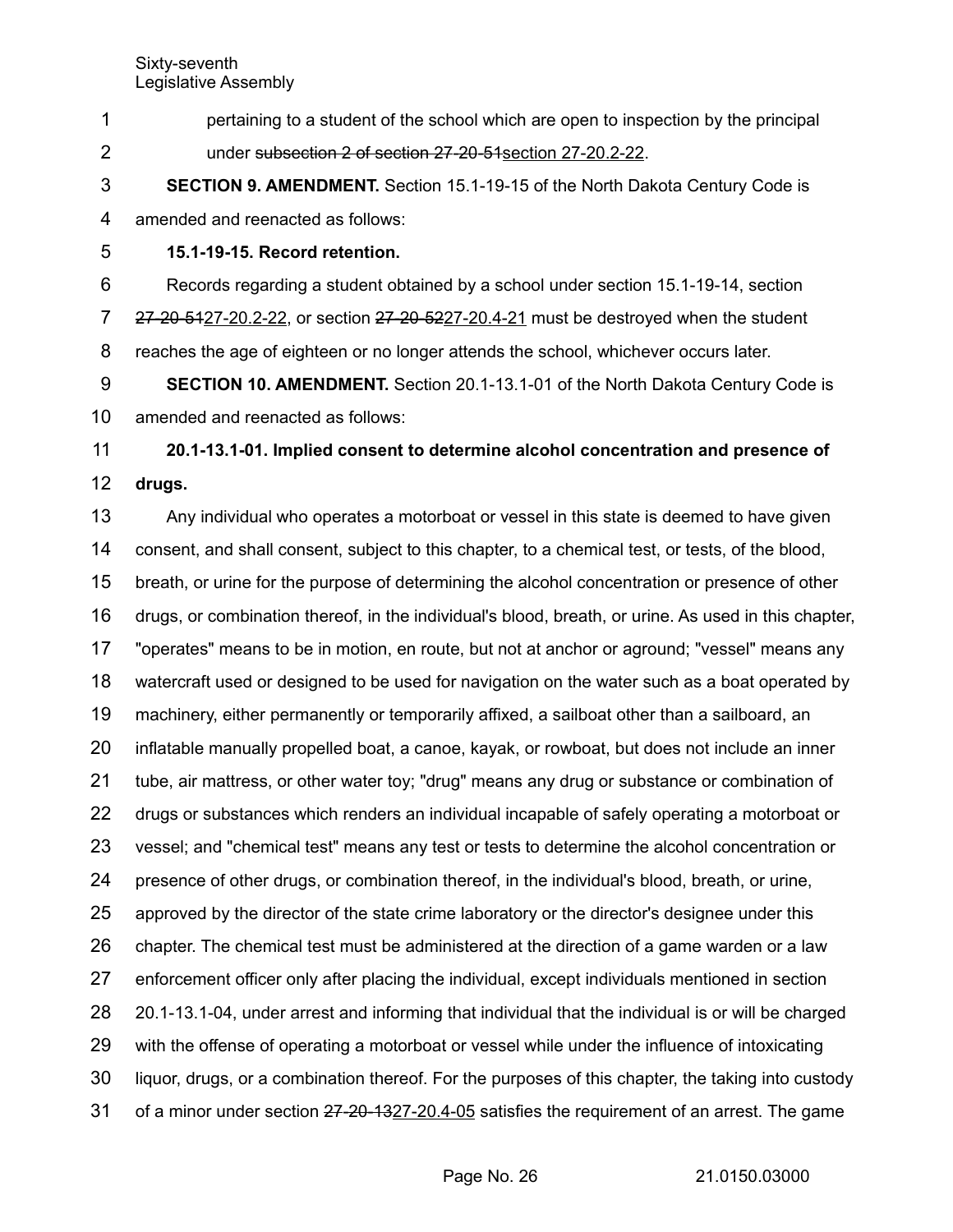warden or law enforcement officer shall also inform the individual charged that refusal of the individual to submit to the chemical test determined appropriate will result in that individual being prohibited from operating a motorboat or vessel for up to three years. The game warden or law enforcement officer shall determine the chemical test to be used. When a minor is taken into custody for violating section 20.1-13-07, the game warden or law enforcement officer shall diligently attempt to contact the minor's parent or legal guardian to explain the cause for the custody and the implied consent chemical testing requirements. Neither the game warden or law enforcement officer's efforts to contact, nor any consultation with, a parent or legal guardian may be permitted to interfere with the administration of chemical testing requirements under this chapter. **SECTION 11. AMENDMENT.** Section 20.1-15-01 of the North Dakota Century Code is 1 2 3 4 5 6 7 8 9 10 11

amended and reenacted as follows: 12

**20.1-15-01. Implied consent to determine alcohol concentration and presence of drugs.** 13 14

Any individual who is afield with a gun or other firearm or a bow and arrow is deemed to have given consent, and shall consent, subject to this chapter, to a chemical test of the blood, breath, or urine for the purpose of determining the alcohol concentration or presence of other drugs, or combination thereof, in the individual's blood, breath, or urine. As used in this chapter, "drug" means any drug or substance or combination of drugs or substances which renders an individual incapable of safely hunting or being afield with a gun or other firearm or a bow and arrow, and "chemical test" means any test or tests to determine the alcohol concentration or presence of other drugs, or combination thereof, in the individual's blood, breath, or urine, approved by the director of the state crime laboratory or the director's designee under this chapter. The chemical test must be administered at the direction of a game warden or a law enforcement officer only after placing the individual, except individuals mentioned in section 20.1-15-04, under arrest and informing that individual that the individual is or will be charged with the offense of being afield with a gun or other firearm or a bow and arrow while under the influence of intoxicating liquor, drugs, or a combination thereof. For the purposes of this chapter, the taking into custody of a minor under section  $27-20-1327-20.4-05$  satisfies the requirement of an arrest. The game warden or law enforcement officer shall also inform the individual charged that refusal of the individual to submit to the chemical test determined appropriate will result in a 15 16 17 18 19 20 21 22 23 24 25 26 27 28 29 30 31

Page No. 27 21.0150.03000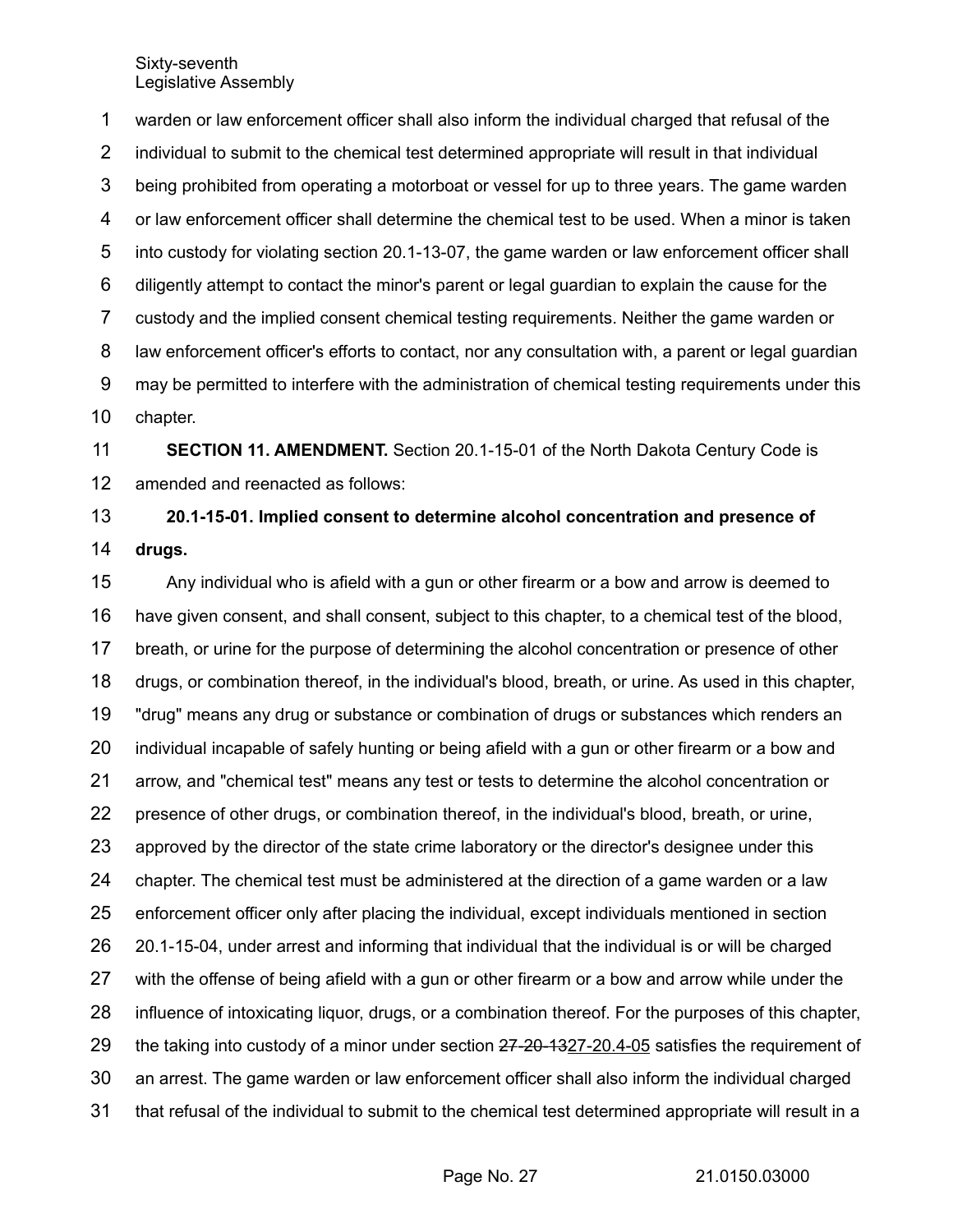revocation for up to four years of the individual's hunting privileges. The game warden or law enforcement officer shall determine the chemical test to be used. When a minor is taken into custody for violating section 20.1-01-06, the game warden or law enforcement officer shall diligently attempt to contact the minor's parent or legal guardian to explain the cause for the custody and the implied consent chemical testing requirements. Neither the game warden or law enforcement officer's efforts to contact, nor any consultation with, a parent or legal guardian may be permitted to interfere with the administration of chemical testing requirements under this chapter. 1 2 3 4 5 6 7 8

**SECTION 12. AMENDMENT.** Section 26.1-36-20 of the North Dakota Century Code is amended and reenacted as follows: 9 10

**26.1-36-20. Juvenile's accident and health coverage to continue - Conditions.** 11

Insurance companies and nonprofit health service corporations licensed in this state shall continue coverage of a juvenile insured under an accident and health insurance policy or a health service contract while the legal custody of the juvenile has been given by a court, under  $\theta$  chapter 27-20 chapters 27-20.3 and 27-20.4, to any public institution or agency, to the same extent as the general public is covered as long as the juvenile meets all the other usual qualifications for insurability and continues to pay the policy or contract premiums. A juvenile's incarceration may not be a basis for cancellation of the juvenile's accident and health insurance policy or health service contract. 12 13 14 15 16 17 18 19

**SECTION 13. AMENDMENT.** Section 26.1-40-11.1 of the North Dakota Century Code is amended and reenacted as follows: 20 21

**26.1-40-11.1. Juvenile's suspension of driving privileges - Nontraffic delinquent conduct.** 22 23

Insurers are prohibited from using or relying on a nontraffic delinquent juvenile's suspension 24

of driving privileges under section 27-20-31.127-20.4-16 as a reason for canceling, denying, or 25

nonrenewing the automobile insurance policy of the nontraffic delinquent juvenile offender or 26

the parents of the nontraffic delinquent juvenile offender. 27

**SECTION 14. AMENDMENT.** Subsection 2 of section 27-05-30 of the North Dakota Century Code is amended and reenacted as follows: 28 29

2. In accordance with rules of the supreme court, the presiding judge may assign a referee to preside in any case or proceeding provided for in chapter 12.1-31.2, title 14, 30 31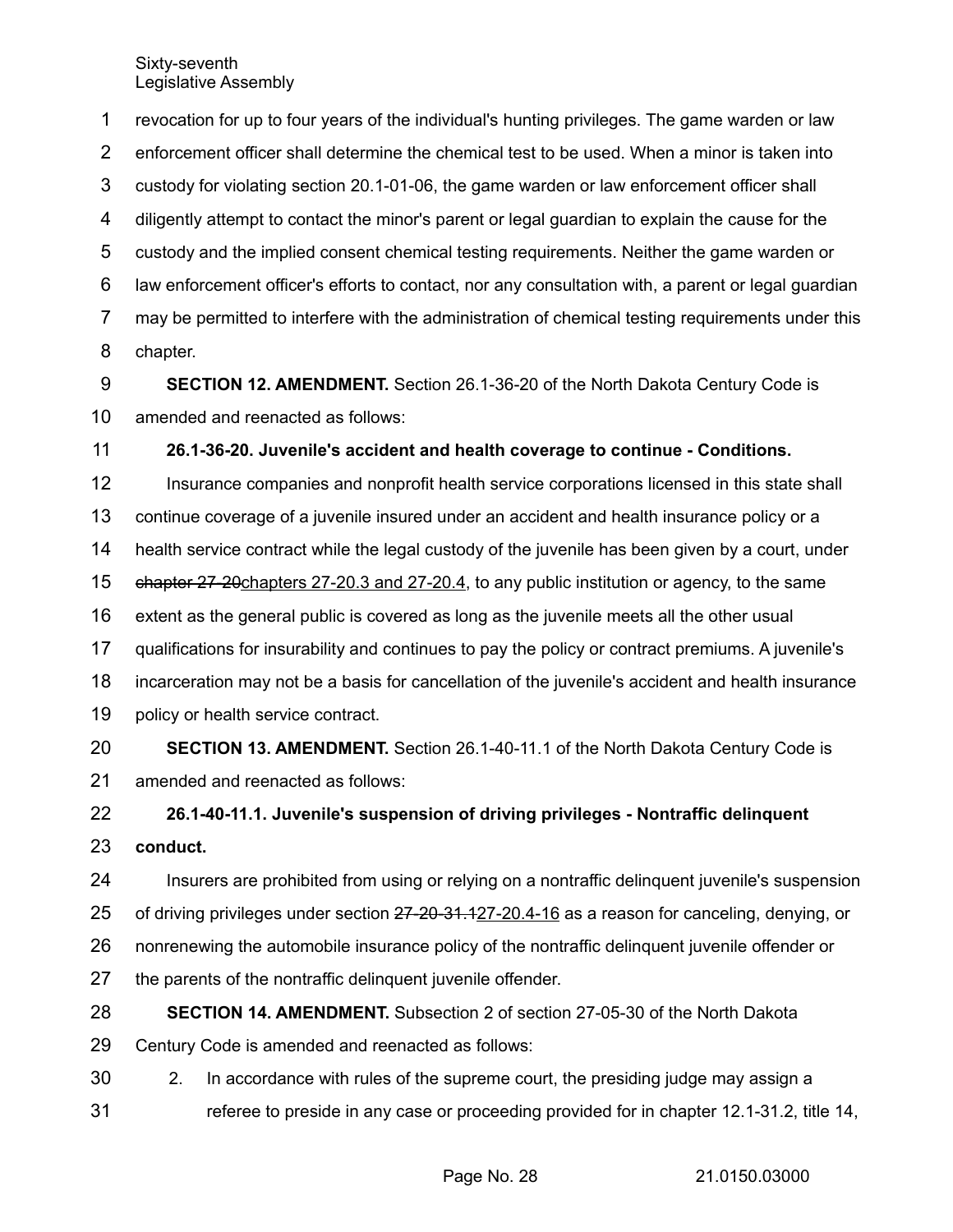| 1  | sections 20.1-01-28 and 20.1-01-29, chapter 27-20, chapterchapters 27-20.2, 27-20.3, |           |              |                                                                                               |  |  |
|----|--------------------------------------------------------------------------------------|-----------|--------------|-----------------------------------------------------------------------------------------------|--|--|
| 2  | 27-20.4, and 28-25, subsection 6 of section 50-09-08.6, and subsection 2 of section  |           |              |                                                                                               |  |  |
| 3  | 50-09-14.                                                                            |           |              |                                                                                               |  |  |
| 4  |                                                                                      |           |              | SECTION 15. AMENDMENT. Section 27-20.1-01 of the North Dakota Century Code is                 |  |  |
| 5  |                                                                                      |           |              | amended and reenacted as follows:                                                             |  |  |
| 6  |                                                                                      |           |              | 27-20.1-01. Definitions.                                                                      |  |  |
| 7  |                                                                                      |           |              | The definitions set forth in section 27-20-02 are applicable to this chapter. As used in this |  |  |
| 8  | chapter:                                                                             |           |              |                                                                                               |  |  |
| 9  | 1.                                                                                   |           |              | "Abandon" means:                                                                              |  |  |
| 10 |                                                                                      | <u>a.</u> |              | As to a parent of a child not in the custody of that parent, failure by the                   |  |  |
| 11 |                                                                                      |           |              | noncustodial parent significantly without justifiable cause:                                  |  |  |
| 12 |                                                                                      |           | (1)          | To communicate with the child; or                                                             |  |  |
| 13 |                                                                                      |           | (2)          | To provide for the care and support of the child as required by law; or                       |  |  |
| 14 |                                                                                      | <u>b.</u> |              | As to a parent of a child in that parent's custody:                                           |  |  |
| 15 |                                                                                      |           | (1)          | To leave the child for an indefinite period without making firm and agreed                    |  |  |
| 16 |                                                                                      |           |              | plans, with the child's immediate caregiver, for the parent's resumption of                   |  |  |
| 17 |                                                                                      |           |              | physical custody;                                                                             |  |  |
| 18 |                                                                                      |           | (2)          | Following the child's birth or treatment at a hospital, to fail to arrange for the            |  |  |
| 19 |                                                                                      |           |              | child's discharge within ten days after the child no longer requires hospital                 |  |  |
| 20 |                                                                                      |           |              | care; or                                                                                      |  |  |
| 21 |                                                                                      |           | (3)          | Willfully fail to furnish food, shelter, clothing, or medical attention reasonably            |  |  |
| 22 |                                                                                      |           |              | sufficient to meet the child's needs.                                                         |  |  |
| 23 | 2.                                                                                   |           |              | "Abandoned infant" means a child who has been abandoned before reaching the age               |  |  |
| 24 |                                                                                      |           | of one year. |                                                                                               |  |  |
| 25 | $\underline{3}$ .                                                                    |           |              | "Child in need of protection" means a child who:                                              |  |  |
| 26 |                                                                                      | <u>a.</u> |              | <u>Is without proper parental care or control, subsistence, education as required by</u>      |  |  |
| 27 |                                                                                      |           |              | law, or other care or control necessary for the child's physical, mental, or                  |  |  |
| 28 |                                                                                      |           |              | emotional health, or morals, and the need for services or protection is not due               |  |  |
| 29 |                                                                                      |           |              | primarily to the lack of financial means of the child's parents, guardian, or other           |  |  |
| 30 |                                                                                      |           |              | custodian;                                                                                    |  |  |
| 31 |                                                                                      | <u>b.</u> |              | Has been placed for care or adoption in violation of law;                                     |  |  |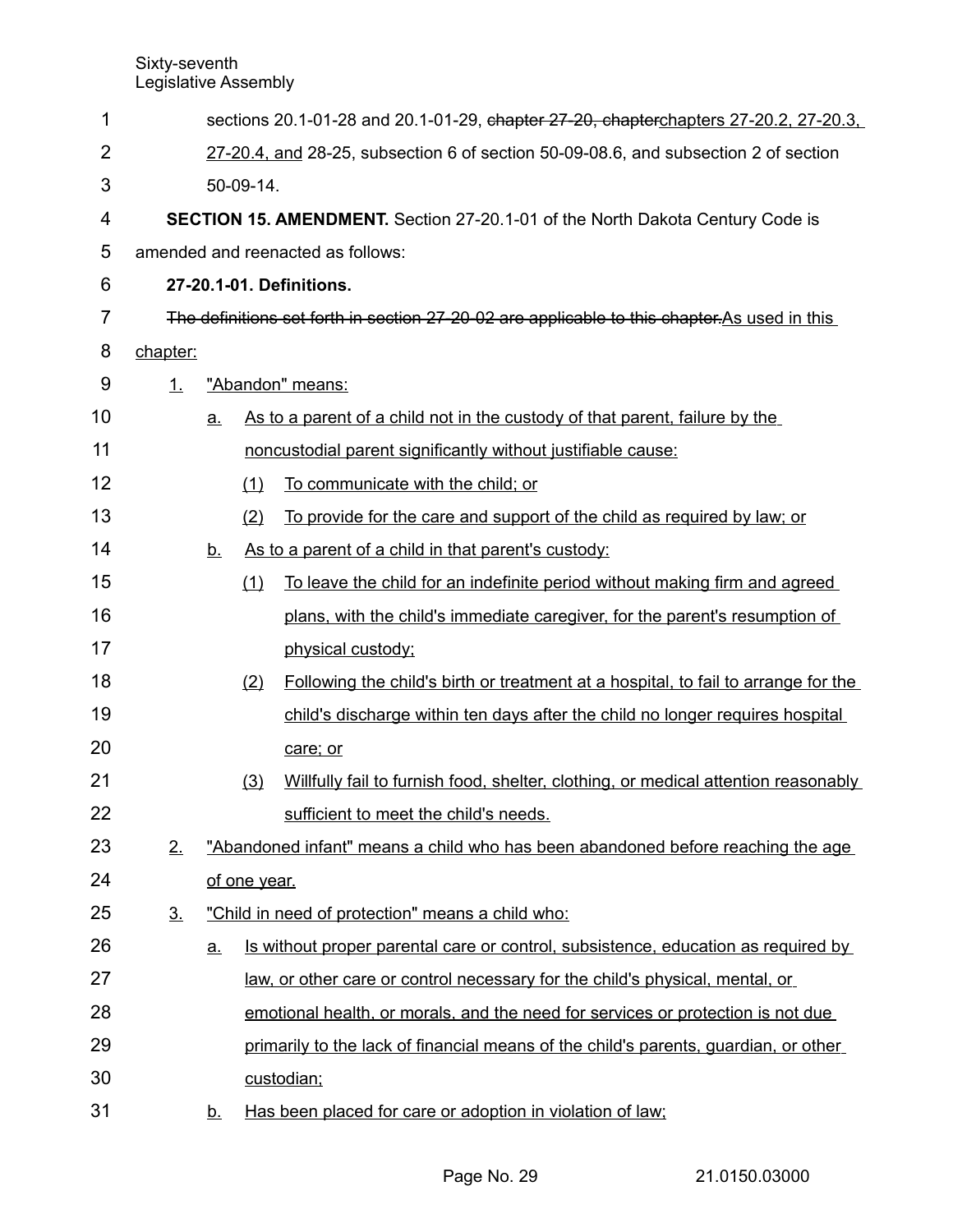| 1              |           | <u>c.</u> | Has been abandoned by the child's parents, guardian, or other custodian;              |
|----------------|-----------|-----------|---------------------------------------------------------------------------------------|
| $\overline{2}$ |           | <u>d.</u> | Is without proper parental care, control, or education as required by law, or other   |
| 3              |           |           | care and control necessary for the child's well-being because of the physical.        |
| 4              |           |           | mental, emotional, or other illness or disability of the child's parent or parents.   |
| 5              |           |           | and that such lack of care is not due to a willful act of commission or act of        |
| 6              |           |           | <u>omission by the child's parents, and care is requested by a parent;</u>            |
| $\overline{7}$ |           | <u>e.</u> | Is in need of treatment and whose parents, guardian, or other custodian have          |
| 8              |           |           | refused to participate in treatment as ordered by the juvenile court;                 |
| 9              |           | <u>f.</u> | Was subject to prenatal exposure to chronic or severe use of alcohol or any           |
| 10             |           |           | controlled substance as defined in chapter 19-03.1 in a manner not lawfully           |
| 11             |           |           | prescribed by a practitioner;                                                         |
| 12             |           | <u>g.</u> | Is present in an environment subjecting the child to exposure to a controlled         |
| 13             |           |           | substance, chemical substance, or drug paraphernalia as prohibited by section         |
| 14             |           |           | 19-03.1-22.2;                                                                         |
| 15             |           | <u>h.</u> | Is a victim of human trafficking as defined in title 12.1;                            |
| 16             |           | İ.        | Is habitually and without justification truant from school;                           |
| 17             |           | j.        | Is habitually disobedient of the reasonable and lawful commands of the child's        |
| 18             |           |           | parent, guardian, or other custodian and is ungovernable or who is willfully in a     |
| 19             |           |           | situation dangerous or injurious to the health, safety, or morals of the child or     |
| 20             |           |           | others; or                                                                            |
| 21             |           | <u>k.</u> | Exceeds the parent's or legal guardians ability to care for the child due to:         |
| 22             |           |           | The child's behavioral or mental health conditions;<br>(1)                            |
| 23             |           |           | Ungovernable behavior that has been committed on school grounds during<br>(2)         |
| 24             |           |           | the operating hours of school.                                                        |
| 25             | <u>4.</u> |           | "Child in need of services" means a child who in any of the foregoing instances is in |
| 26             |           |           | need of treatment or rehabilitation:                                                  |
| 27             |           | <u>a.</u> | Has committed an offense applicable only to a child, except for an offense            |
| 28             |           |           | committed by a minor fourteen years of age or older under subsection 2 of             |
| 29             |           |           | section 12.1-31-03 or an equivalent local ordinance or resolution;                    |
| 30             |           | <u>b.</u> | Has committed an offense in violation of section 5-01-08; or                          |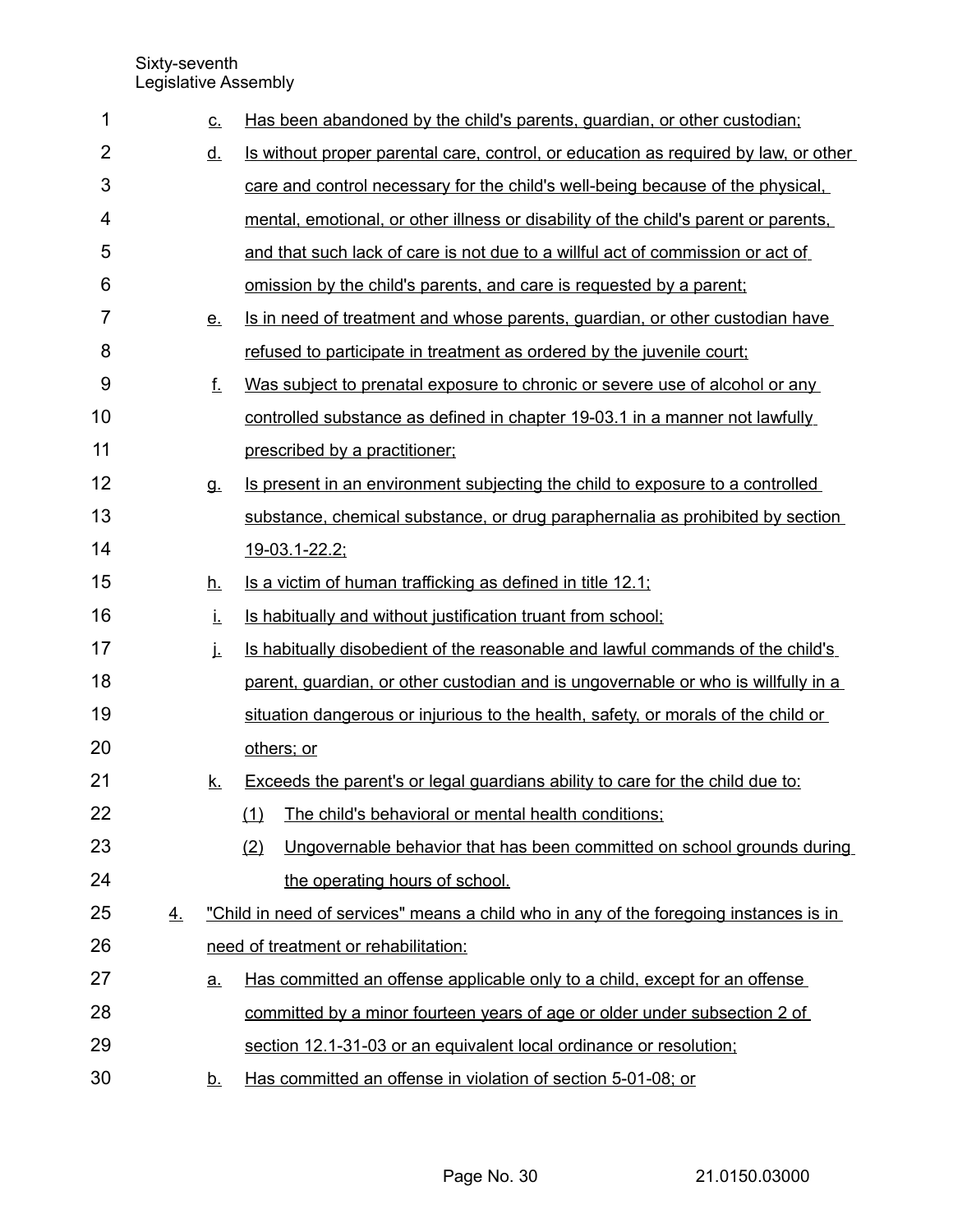| 1              |    | <u>c.</u> | Is under the age of fourteen years and has purchased, possessed, smoked, or                |
|----------------|----|-----------|--------------------------------------------------------------------------------------------|
| $\overline{2}$ |    |           | used tobacco, a tobacco-related product, an electronic smoking device, or an               |
| 3              |    |           | <u>alternative nicotine product in violation of subsection 2 of section 12.1-31-03. As</u> |
| 4              |    |           | used in this subdivision, "electronic smoking device" and "alternative nicotine            |
| 5              |    |           | product" have the same meaning as in section 12.1-31-03.                                   |
| 6              | 5. |           | "Custodian" means a person, other than a parent or legal guardian, that stands in loco     |
| $\overline{7}$ |    |           | parentis to the child and a person that has been given legal custody of the child by       |
| 8              |    |           | order of a court.                                                                          |
| 9              | 6. |           | "Fit and willing person" means a relative or other individual who has been determined.     |
| 10             |    |           | after consideration of an assessment that includes a criminal history record               |
| 11             |    |           | investigation under chapter 50-11.3, to be a qualified individual under this chapter and   |
| 12             |    |           | chapter 30.1-27, and who consents in writing to act as a legal guardian.                   |
| 13             | 7. |           | "Relative" means:                                                                          |
| 14             |    | a.        | The child's grandparent, great-grandparent, sibling, half-sibling, aunt, great-aunt,       |
| 15             |    |           | uncle, great-uncle, nephew, niece, or first cousin;                                        |
| 16             |    | <u>b.</u> | An individual with a relationship to the child, derived through a current or former        |
| 17             |    |           | spouse of the child's parent, similar to a relationship described in subdivision a;        |
| 18             |    | <u>c.</u> | An individual recognized in the child's community as having a relationship with            |
| 19             |    |           | the child similar to a relationship described in subdivision a;                            |
| 20             |    | <u>d.</u> | The child's stepparent; or                                                                 |
| 21             |    | <u>e.</u> | An extended family member as defined by the law or custom of an Indian child's             |
| 22             |    |           | tribe.                                                                                     |
| 23             |    |           | SECTION 16. AMENDMENT. Paragraph 4 of subdivision n of subsection 2 of section             |
| 24             |    |           | 27-20.1-06 of the North Dakota Century Code is amended and reenacted as follows:           |
| 25             |    |           | The parent has deprived thea child in need of protection as that term is<br>(4)            |
| 26             |    |           | defined under section 27-20-0227-20.1-01;                                                  |
| 27             |    |           | <b>SECTION 17. AMENDMENT.</b> Subsection 1 of section 27-20.1-10 of the North Dakota       |
| 28             |    |           | Century Code is amended and reenacted as follows:                                          |
| 29             | 1. |           | A hearing under this chapter must be conducted by the court without a jury, in an          |
| 30             |    |           | informal but orderly manner, and separately from other proceedings not included in         |
| 31             |    |           | section 27-20-0327-20.2-03 or section 27-20.1-02.                                          |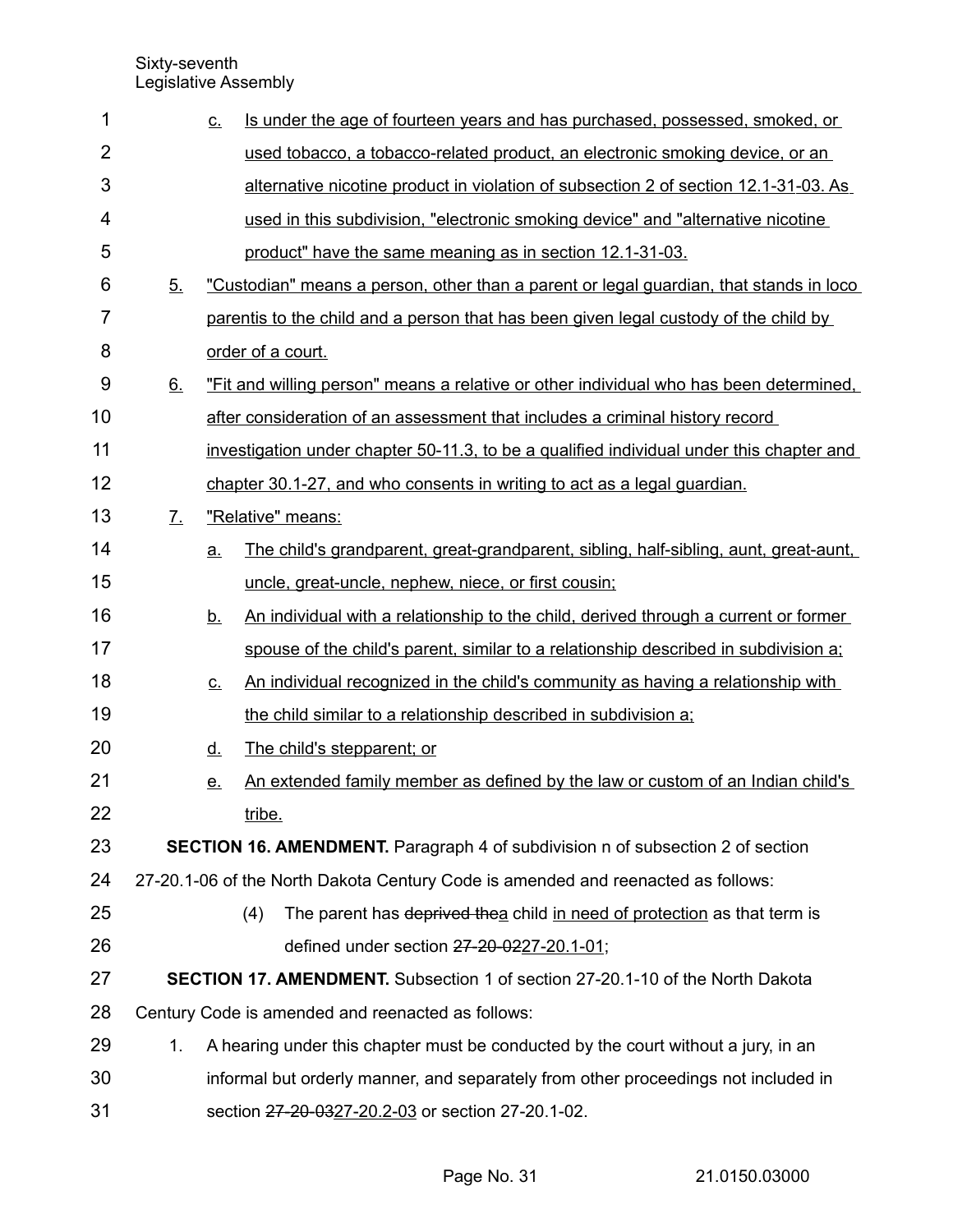| 1              | <b>SECTION 18. AMENDMENT.</b> Subdivision d of subsection 1 of section 27-20.1-11 of the    |  |  |  |
|----------------|---------------------------------------------------------------------------------------------|--|--|--|
| $\overline{2}$ | North Dakota Century Code is amended and reenacted as follows:                              |  |  |  |
| 3              | d.<br>The child is a deprived child in need of protection as defined under section          |  |  |  |
| $\overline{4}$ | 27-20-0227-20.1-01.                                                                         |  |  |  |
| 5              | <b>SECTION 19. AMENDMENT.</b> Subsection 3 of section 27-20.1-11 of the North Dakota        |  |  |  |
| 6              | Century Code is amended and reenacted as follows:                                           |  |  |  |
| 7              | 3.<br>The court may appoint a guardian as a dispositional alternative if a child has been   |  |  |  |
| 8              | adjudicated as depriveda child in need of protection, unrulya child in need of services,    |  |  |  |
| 9              | or delinquent under chapter 27-2027-20.2, 27-20.3, or 27-20.4.                              |  |  |  |
| 10             | <b>SECTION 20. AMENDMENT.</b> Subsection 2 of section 27-20.1-17 of the North Dakota        |  |  |  |
| 11             | Century Code is amended and reenacted as follows:                                           |  |  |  |
| 12             | A guardian's authority and responsibility terminates upon the death, resignation, or<br>2.  |  |  |  |
| 13             | removal of the guardian, or upon the child's death, adoption, marriage, or attainment       |  |  |  |
| 14             | of majority, but termination does not affect the guardian's liability for prior acts or the |  |  |  |
| 15             | guardian's obligation to account for funds and assets of the child. For cases arising       |  |  |  |
| 16             | under section 27-20-30.127-20.3-17, the age of majority is age twenty-one.                  |  |  |  |
| 17             | <b>SECTION 21. AMENDMENT.</b> Section 27-20.1-22 of the North Dakota Century Code is        |  |  |  |
| 18             | amended and reenacted as follows:                                                           |  |  |  |
| 19             | 27-20.1-22. Confidentiality.                                                                |  |  |  |
| 20             | Except as provided by section 27-20-5127-20.2-22, all files and records under this chapter  |  |  |  |
| 21             | are closed to the public and confidential.                                                  |  |  |  |
| 22             | SECTION 22. Chapter 27-20.2 of the North Dakota Century Code is created and enacted         |  |  |  |
| 23             | as follows:                                                                                 |  |  |  |
| 24             | 27-20.2-01. Definitions.                                                                    |  |  |  |
| 25             | As used in this chapter, unless the context requires otherwise:                             |  |  |  |
| 26             | "Abandon" means:<br>1.                                                                      |  |  |  |
| 27             | As to a parent of a child not in the custody of that parent, failure by the<br><u>a.</u>    |  |  |  |
| 28             | noncustodial parent significantly without justifiable cause:                                |  |  |  |
| 29             | To communicate with the child; or<br>(1)                                                    |  |  |  |
| 30             | To provide for the care and support of the child as required by law; or<br>(2)              |  |  |  |
| 31             | As to a parent of a child in that parent's custody:<br><u>b.</u>                            |  |  |  |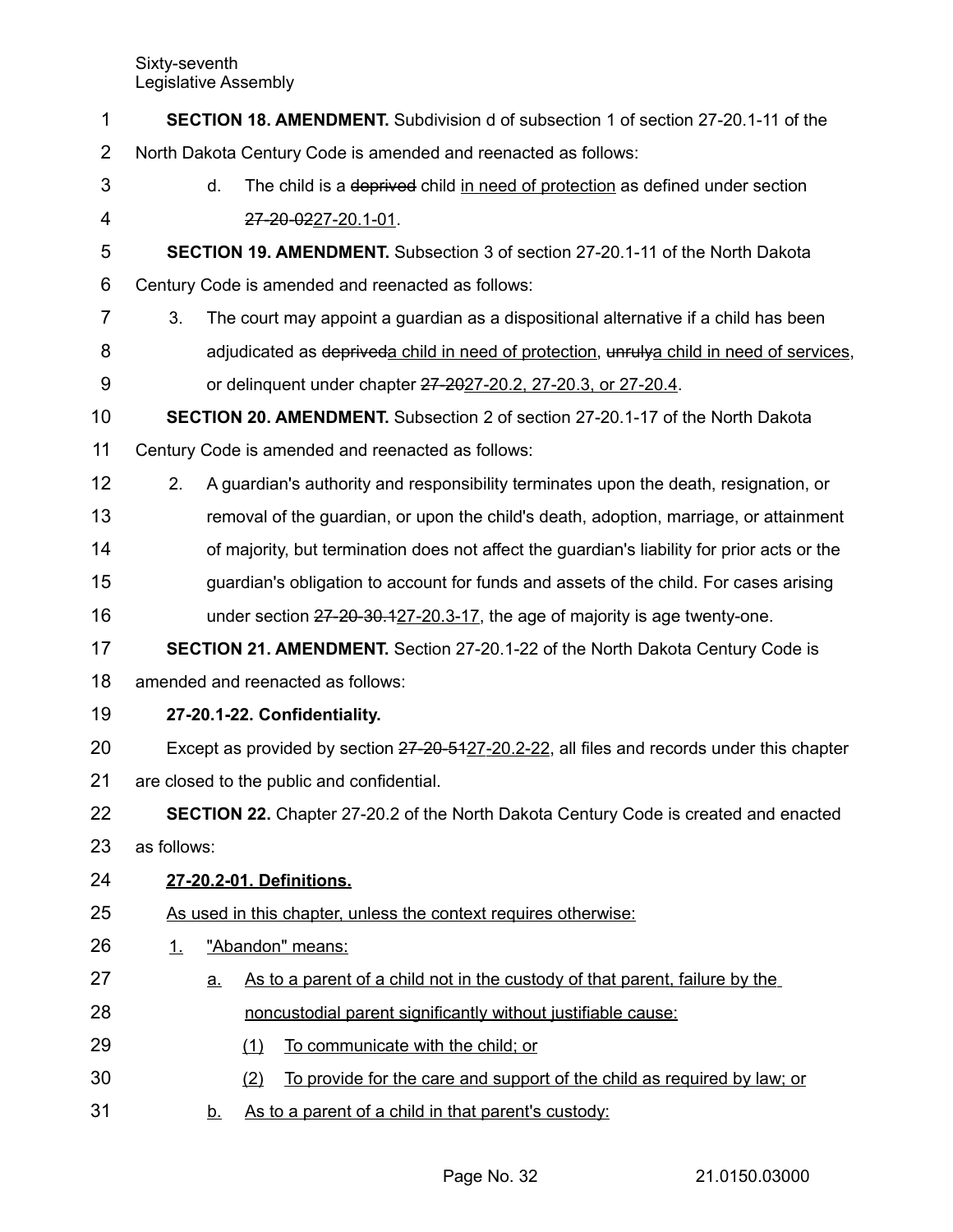| 1              |                |           | (1)          | To leave the child for an indefinite period without making firm and agreed               |
|----------------|----------------|-----------|--------------|------------------------------------------------------------------------------------------|
| $\overline{2}$ |                |           |              | plans, with the child's immediate caregiver, for the parent's resumption of              |
| 3              |                |           |              | physical custody;                                                                        |
| 4              |                |           | (2)          | Following the child's birth or treatment at a hospital, to fail to arrange for the       |
| 5              |                |           |              | child's discharge within ten days after the child no longer requires hospital            |
| 6              |                |           |              | care; or                                                                                 |
| 7              |                |           | (3)          | Willfully fail to furnish food, shelter, clothing, or medical attention reasonably       |
| 8              |                |           |              | sufficient to meet the child's needs.                                                    |
| 9              | 2.             |           |              | "Abandoned infant" means a child who has been abandoned before reaching the age          |
| 10             |                |           | of one year. |                                                                                          |
| 11             | 3 <sub>1</sub> |           |              | "Child" means an individual who is:                                                      |
| 12             |                | <u>a.</u> |              | Under the age of eighteen years and is not married; or                                   |
| 13             |                | <u>b.</u> |              | Under the age of twenty years with respect to a delinguent act committed while           |
| 14             |                |           |              | under the age of eighteen years and not married.                                         |
| 15             | 4.             |           |              | "Child in need of protection" means a child who:                                         |
| 16             |                | a.        |              | <u>Is without proper parental care or control, subsistence, education as required by</u> |
| 17             |                |           |              | law, or other care or control necessary for the child's physical, mental, or             |
| 18             |                |           |              | emotional health, or morals, and the need for services or protection is not due          |
| 19             |                |           |              | primarily to the lack of financial means of the child's parents, guardian, or other      |
| 20             |                |           |              | custodian;                                                                               |
| 21             |                | <u>b.</u> |              | Has been placed for care or adoption in violation of law;                                |
| 22             |                | <u>c.</u> |              | Has been abandoned by the child's parents, guardian, or other custodian;                 |
| 23             |                | <u>d.</u> |              | Is without proper parental care, control, or education as required by law, or other      |
| 24             |                |           |              | care and control necessary for the child's well-being because of the physical.           |
| 25             |                |           |              | mental, emotional, or other illness or disability of the child's parent or parents,      |
| 26             |                |           |              | and that such lack of care is not due to a willful act of commission or act of           |
| 27             |                |           |              | <u>omission by the child's parents, and care is requested by a parent;</u>               |
| 28             |                | <u>e.</u> |              | Is in need of treatment and whose parents, guardian, or other custodian have             |
| 29             |                |           |              | refused to participate in treatment as ordered by the juvenile court;                    |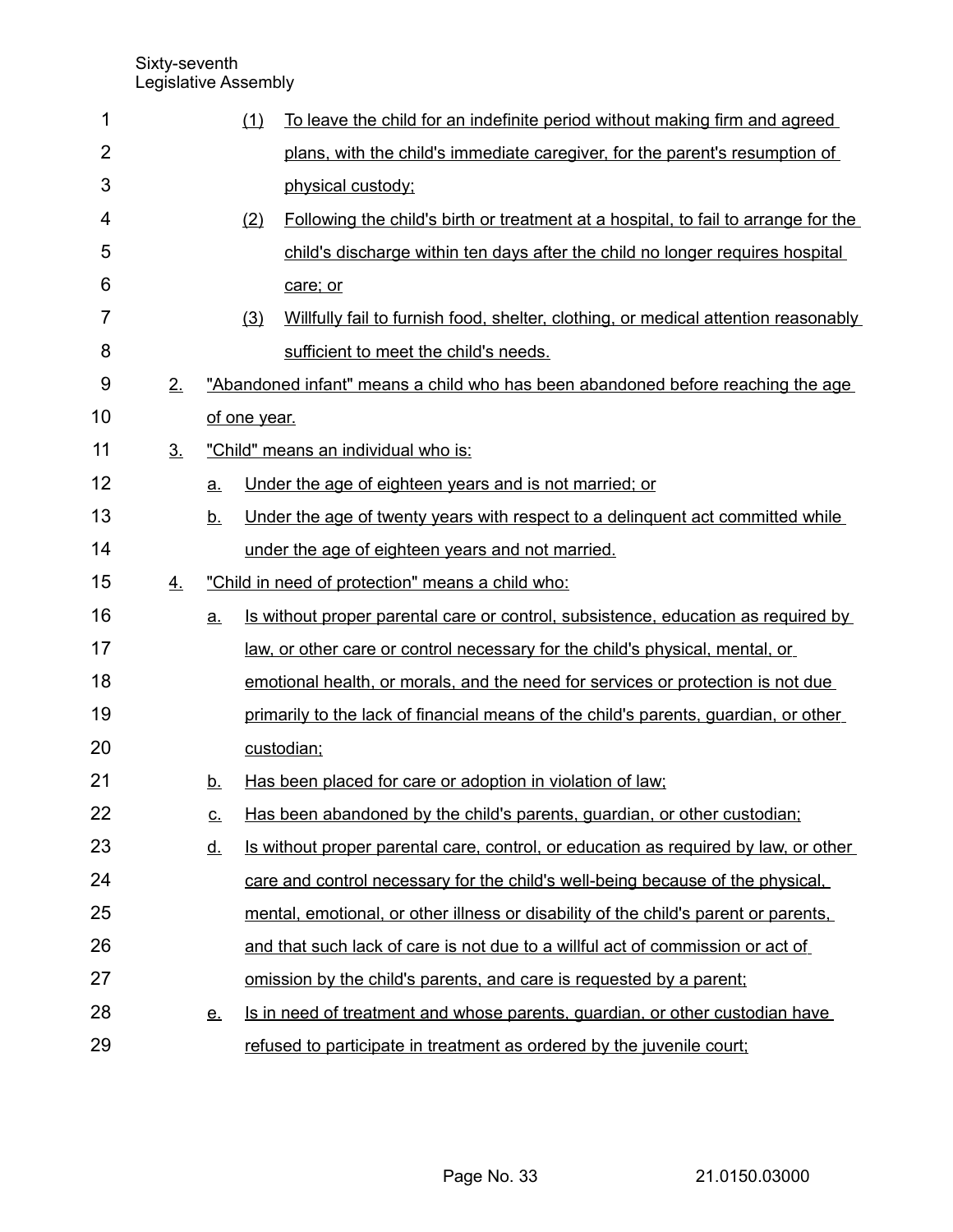| 1              |    | f.                   | Was subject to prenatal exposure to chronic or severe use of alcohol or any             |
|----------------|----|----------------------|-----------------------------------------------------------------------------------------|
| $\overline{2}$ |    |                      | controlled substance as defined in chapter 19-03.1 in a manner not lawfully             |
| 3              |    |                      | prescribed by a practitioner;                                                           |
| 4              |    | <u>g.</u>            | Is present in an environment subjecting the child to exposure to a controlled           |
| 5              |    |                      | substance, chemical substance, or drug paraphernalia as prohibited by section           |
| 6              |    |                      | 19-03.1-22.2; or                                                                        |
| $\overline{7}$ |    | h.                   | Is a victim of human trafficking as defined in title 12.1.                              |
| 8              | 5. |                      | "Child in need of services" means a child who in any of the foregoing instances is in   |
| 9              |    |                      | need of treatment or rehabilitation:                                                    |
| 10             |    | <u>a.</u>            | <u>Is habitually and without justification truant from school subject to compulsory</u> |
| 11             |    |                      | school attendance and is absent from school without an authorized excuse more           |
| 12             |    |                      | than five days during a school year;                                                    |
| 13             |    | <u>b.</u>            | Is habitually disobedient of the reasonable and lawful commands of the child's          |
| 14             |    |                      | parent, guardian, or other custodian and is ungovernable or who is willfully in a       |
| 15             |    |                      | situation dangerous or injurious to the health, safety, or morals of the child or       |
| 16             |    |                      | others;                                                                                 |
| 17             |    | $C_{\cdot}$          | Has committed an offense applicable only to a child, except for an offense              |
| 18             |    |                      | committed by a minor fourteen years of age or older under subsection 2 of               |
| 19             |    |                      | section 12.1-31-03 or an equivalent local ordinance or resolution;                      |
| 20             |    | <u>d.</u>            | Has committed an offense in violation of minor in consumption or minor in               |
| 21             |    |                      | possession in violation of section 5-01-08; or                                          |
| 22             |    | <u>e.</u>            | Is under the age of fourteen years and has purchased, possessed, smoked, or             |
| 23             |    |                      | used tobacco, a tobacco-related product, an electronic smoking device, or an            |
| 24             |    |                      | alternative nicotine product in violation of subsection 2 of section 12.1-31-03. As     |
| 25             |    |                      | used in this subdivision, "electronic smoking device" and "alternative nicotine         |
| 26             |    |                      | product" have the same meaning as in section 12.1-31-03; and                            |
| 27             |    | f.                   | In any of the foregoing instances is in need of treatment or rehabilitation.            |
| 28             | 6. |                      | "Custodian" means a person, other than a parent or legal guardian, which stands in      |
| 29             |    |                      | loco parentis to the child and a person that has been given legal custody of the child  |
| 30             |    | by order of a court. |                                                                                         |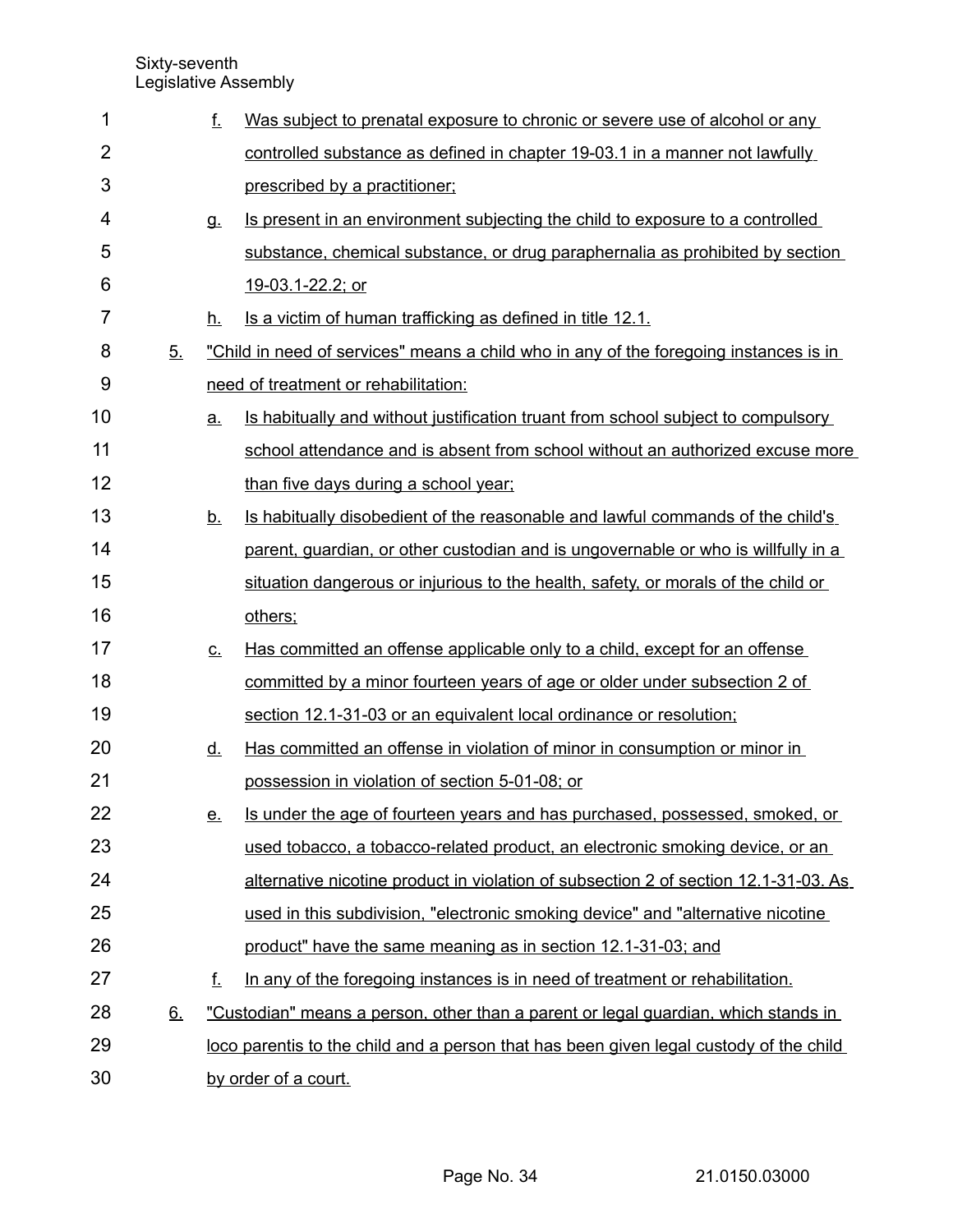| 1              | $\mathcal{I}_{\cdot}$ | "Delinquent act" means an act designated a crime under the law, including local                   |  |  |
|----------------|-----------------------|---------------------------------------------------------------------------------------------------|--|--|
| $\overline{2}$ |                       | ordinances or resolutions of this state, or of another state if the act occurred in that          |  |  |
| 3              |                       | state, or under federal law, and the crime does not fall under subdivision c of                   |  |  |
| 4              |                       | subsection 21.                                                                                    |  |  |
| 5              | <u>8.</u>             | "Delinquent child" means a child who has committed a delinquent act and is in need of             |  |  |
| 6              |                       | treatment or rehabilitation.                                                                      |  |  |
| 7              | <u>9.</u>             | "Director" means the director of juvenile court or the director's designee.                       |  |  |
| 8              | 10.                   | "Diversion" means an intervention strategy that redirects a child away from formal                |  |  |
| 9              |                       | processing in the juvenile justice system, while still holding the child accountable for          |  |  |
| 10             |                       | that child's actions.                                                                             |  |  |
| 11             | <u>11.</u>            | "Facility" means buildings, structures, or systems, including those for essential                 |  |  |
| 12             |                       | administration and support, which are used to provide residential treatment for                   |  |  |
| 13             |                       | children.                                                                                         |  |  |
| 14             | 12.                   | "Host county" means the county within the human service zone in which the human                   |  |  |
| 15             |                       | service zone administrative office is located and in which the human service zone                 |  |  |
| 16             |                       | team members are employed.                                                                        |  |  |
| 17             | <u>13.</u>            | "Human service zone" means a county or consolidated group of counties                             |  |  |
| 18             |                       | administering human services within a designated area in accordance with an                       |  |  |
| 19             |                       | agreement or plan approved by the department of human services.                                   |  |  |
| 20             | <u>14.</u>            | "Juvenile court" means the district court of this state.                                          |  |  |
| 21             | 15.                   | "Juvenile drug court" means a program established by the supreme court which is a                 |  |  |
| 22             |                       | post-petition or post-adjudication program aimed at intervening in substance use                  |  |  |
| 23             |                       | disorders through intense supervision and participation in recovery services.                     |  |  |
| 24             | <u>16.</u>            | "Proceeding" means any hearing conducted before a juvenile court.                                 |  |  |
| 25             | <u>17.</u>            | "Qualified residential treatment program" means a licensed or approved residence                  |  |  |
| 26             |                       | providing an out-of-home treatment placement for children, including a                            |  |  |
| 27             |                       | trauma-informed model.                                                                            |  |  |
| 28             | <u>18.</u>            | "Relative" means:                                                                                 |  |  |
| 29             |                       | The child's grandparent, great-grandparent, sibling, half-sibling, aunt, great-aunt,<br><u>a.</u> |  |  |
| 30             |                       | uncle, great-uncle, nephew, niece, or first cousin;                                               |  |  |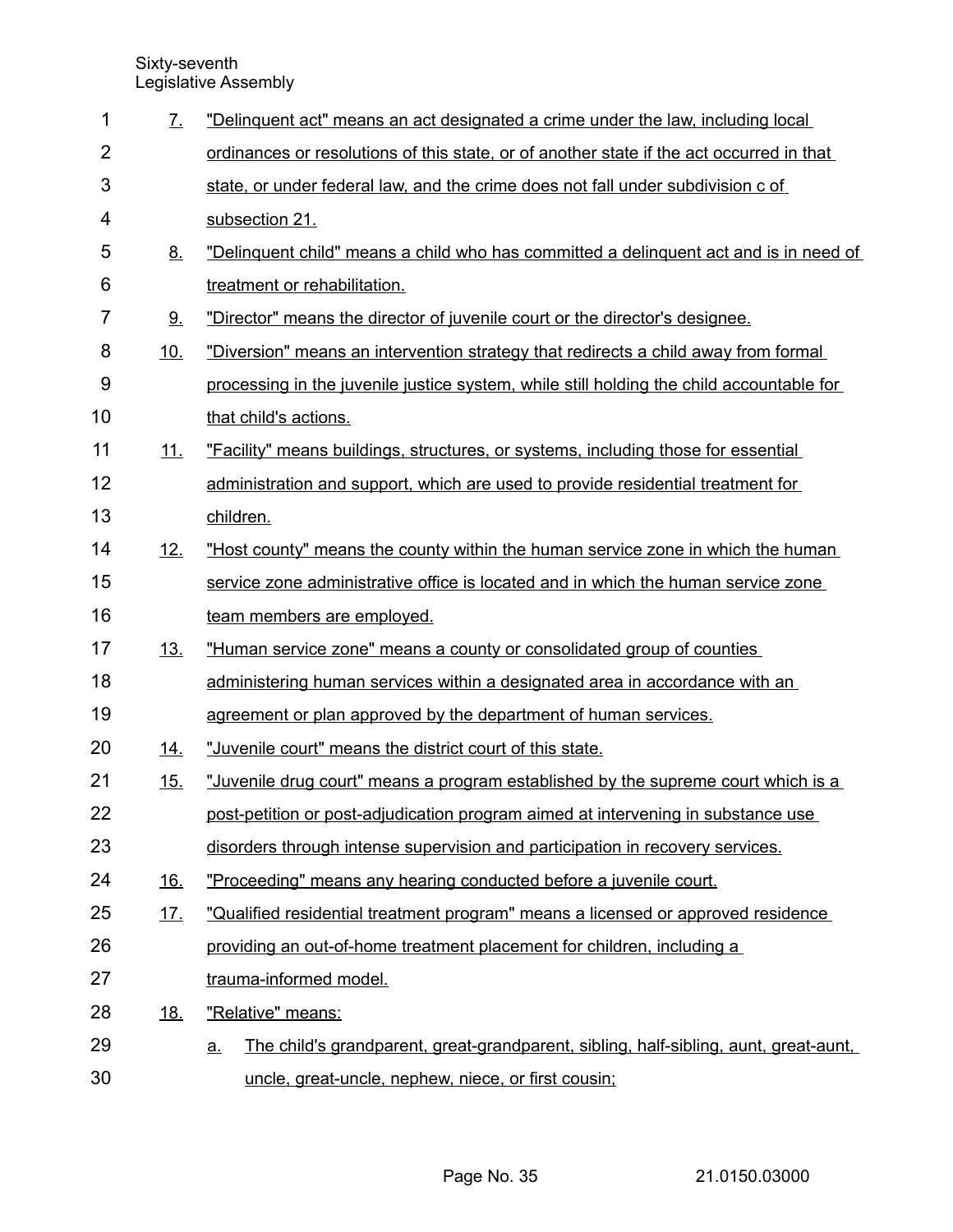| 1              |            | <u>b.</u>                                                                                 | An individual with a relationship to the child, derived through a current or former       |  |
|----------------|------------|-------------------------------------------------------------------------------------------|-------------------------------------------------------------------------------------------|--|
| $\overline{2}$ |            |                                                                                           | spouse of the child's parent, similar to a relationship described in subdivision a:       |  |
| 3              |            | <u>c.</u>                                                                                 | An individual recognized in the child's community as having a relationship with           |  |
| 4              |            |                                                                                           | the child similar to a relationship described in subdivision a; or                        |  |
| 5              |            | <u>d.</u>                                                                                 | The child's stepparent.                                                                   |  |
| 6              | <u>19.</u> | "Restorative justice" means a system of justice which focuses on the rehabilitation of    |                                                                                           |  |
| $\overline{7}$ |            |                                                                                           | offenders through reconciliation with victims and the community at large.                 |  |
| 8              | 20.        | "Shelter care" means temporary care of a child in physically unrestricted facilities.     |                                                                                           |  |
| 9              | 21.        | "The court" means the district courts as designated by the North Dakota supreme           |                                                                                           |  |
| 10             |            |                                                                                           | court which includes juvenile court as a subset of district court.                        |  |
| 11             | 22.        | "Willfully" has the meaning provided in section 12.1-02-02.                               |                                                                                           |  |
| 12             |            | 27-20.2-02. Presumption of age.                                                           |                                                                                           |  |
| 13             | 1.         | In determining an individual's age for purposes of this chapter, the individual's date of |                                                                                           |  |
| 14             |            | birth as provided by any of the following is presumed to be the individual's legal date   |                                                                                           |  |
| 15             |            | of birth:                                                                                 |                                                                                           |  |
| 16             |            | <u>a.</u>                                                                                 | A state government in the form of a birth certificate, other state-issued                 |  |
| 17             |            |                                                                                           | identification, or a certified copy of a birth certificate that includes the individual's |  |
| 18             |            |                                                                                           | date of birth.                                                                            |  |
| 19             |            | <u>b.</u>                                                                                 | The United States government in the form of a tribal identification document,             |  |
| 20             |            |                                                                                           | military identification, passport, passport card, permanent resident card,                |  |
| 21             |            |                                                                                           | certificate of United States citizenship, certificate of naturalization, border           |  |
| 22             |            |                                                                                           | crossing card, visa, or other entry document that includes the individual's date of       |  |
| 23             |            |                                                                                           | birth.                                                                                    |  |
| 24             |            | <u>c.</u>                                                                                 | A foreign government in the form of a passport, driver's license, or other foreign        |  |
| 25             |            |                                                                                           | government-issued identity document that includes the individual's date of birth. If      |  |
| 26             |            |                                                                                           | there is a conflict between government-issued forms, a government-issued birth            |  |
| 27             |            |                                                                                           | certificate or a certified copy of a birth certificate takes precedence.                  |  |
| 28             | 2.         |                                                                                           | The presumption in subsection 1 may be rebutted by clear and convincing evidence to       |  |
| 29             |            |                                                                                           | the contrary.                                                                             |  |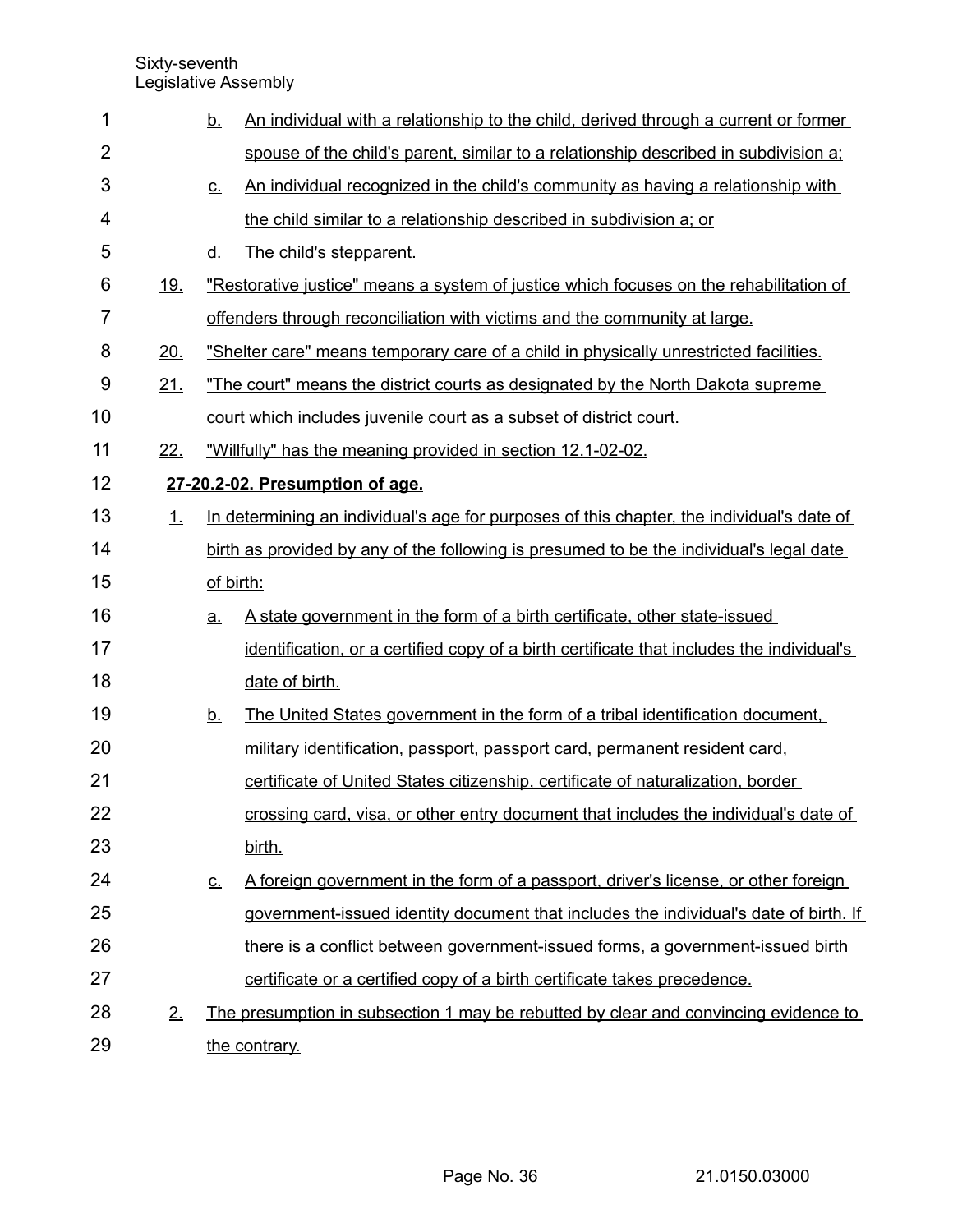## **27-20.2-03. Jurisdiction.** 1

1. The juvenile court has exclusive original jurisdiction of the following proceedings, which are governed by this chapter: a. Proceedings in which a child is alleged to be delinquent, a child in need of services, or a child in need of services or protection under this chapter or chapter  $27 - 20.4$ ; b. Proceedings for the termination of parental rights except if a part of an adoption proceeding under chapter 27-20.3; c. Proceedings arising under section 27-20.3-17; d. Civil forfeiture proceedings arising under chapter 19-03.1 or section 29-31.1-04 for which a child is alleged to have possessed forfeitable property. The juvenile court shall conduct the proceedings in accordance with the procedures provided for under sections 19-03.1-36 through 19-03.1-37; and e. Proceedings for the quardianship of a child under chapter 27-20.1, except the testamentary appointment of a guardian for a minor governed by chapter  $30.1 - 27.$ 2. The juvenile court also has exclusive original jurisdiction of the following proceedings, which are governed by the laws relating to those proceedings without regard to the other provisions of this chapter: a. Proceedings to obtain judicial consent to the marriage, employment, or enlistment in the armed services of a child, if consent is required by law; b. Proceedings under the interstate compact on juveniles; c. Proceedings under the interstate compact on the placement of children; and d. Proceedings arising under section 50-06-06.13 to obtain a judicial determination that the placement of a severely emotionally disturbed child in an out-of-home treatment program is in the best interests of the child.  **27 - 20.2 - 04. Juvenile court personnel.** 1. The supreme court may provide for the appointment by administrative and personnel rules of the necessary juvenile court officers, clerical personnel, and other specialized personnel within the limits of legislative appropriations to assist the juvenile court in carrying out the juvenile probation and supervisor functions of the juvenile court. 2 3 4 5 6 7 8 9 10 11 12 13 14 15 16 17 18 19 20 21 22 23 24 25 26 27 28 29 30 31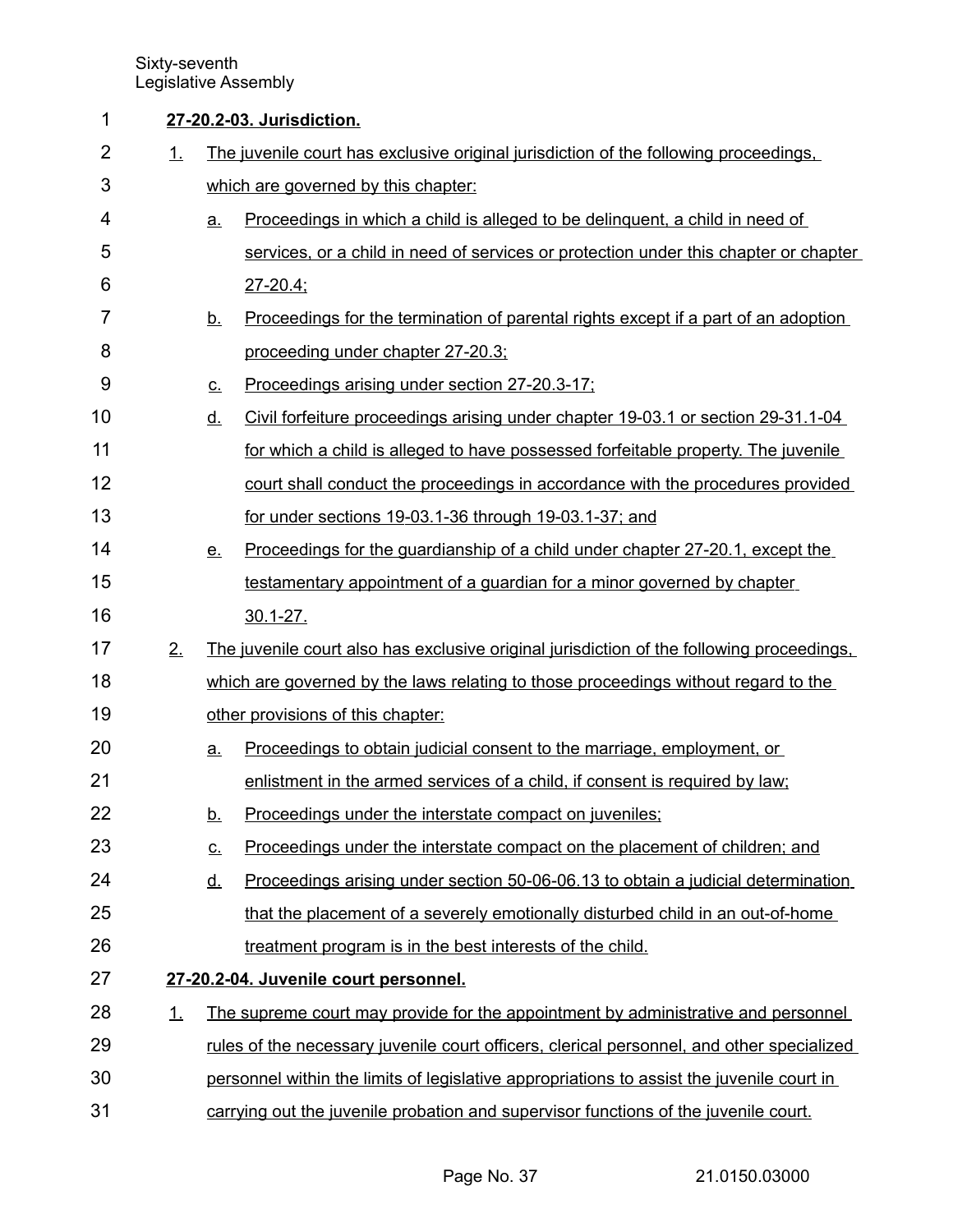| 1              | 2.             |                                                                                         | Detention center facilities and personnel must be funded by the county.                 |
|----------------|----------------|-----------------------------------------------------------------------------------------|-----------------------------------------------------------------------------------------|
| $\overline{2}$ | 3 <sub>1</sub> | All salaries, per diem, and other compensation payable to juvenile court personnel, all |                                                                                         |
| 3              |                |                                                                                         | necessary books, forms, stationery, office supplies and equipment, postage,             |
| 4              |                |                                                                                         | telephone, and travel, and other necessary expenses incurred in carrying out the        |
| 5              |                |                                                                                         | provisions of this chapter must be borne by the state, except for suitable quarters for |
| 6              |                |                                                                                         | conducting official business and lights and fuel which must be funded by the county     |
| 7              |                |                                                                                         | and except as provided by subsection 1 of section 27-20.2-20.                           |
| 8              |                |                                                                                         | 27-20.2-05. Powers and duties of the director of juvenile court.                        |
| 9              | 1.             |                                                                                         | For the purpose of carrying out the objectives and purposes of this chapter and         |
| 10             |                |                                                                                         | subject to the limitations of this chapter or imposed by the court, a director shall:   |
| 11             |                | a.                                                                                      | Make investigations, reports, and recommendations to the juvenile court.                |
| 12             |                | <u>b.</u>                                                                               | Receive and examine referrals and charges of delinguency, a child in need of            |
| 13             |                |                                                                                         | services, or a child in need of protection for the purpose of considering the           |
| 14             |                |                                                                                         | commencement of proceedings under this chapter.                                         |
| 15             |                | <u>C.</u>                                                                               | Make a determination upon intake of referrals regarding the appropriate manner          |
| 16             |                |                                                                                         | to handle delinguent conduct, or a child in need of services or a child in need of      |
| 17             |                |                                                                                         | protection by use of nonjudicial adjustments or formal court processes.                 |
| 18             |                | <u>d.</u>                                                                               | Supervise and assist a child placed on probation for delinguency or a child in          |
| 19             |                |                                                                                         | need of services, or both.                                                              |
| 20             |                | <u>e.</u>                                                                               | Make appropriate referrals to other private or public agencies of the community if      |
| 21             |                |                                                                                         | assistance of the agencies appears to be needed or desirable.                           |
| 22             |                | f.                                                                                      | Issue a temporary custody order concerning a child who is referred to the               |
| 23             |                |                                                                                         | director's supervision or care as a delinguent or a child in need of services or        |
| 24             |                |                                                                                         | protection. Except as provided by this chapter, a director does not have the            |
| 25             |                |                                                                                         | powers of a law enforcement officer.                                                    |
| 26             |                | g.                                                                                      | Take acknowledgments of instruments for the purpose of this chapter.                    |
| 27             |                | <u>h.</u>                                                                               | Make such temporary order not to exceed ninety-six hours for the custody and            |
| 28             |                |                                                                                         | control of a child alleged to be in need of services or protection as may be            |
| 29             |                |                                                                                         | deemed appropriate. The order must be reduced to writing within twenty-four             |
| 30             |                |                                                                                         | hours, excluding holidays and weekends.                                                 |

Page No. 38 21.0150.03000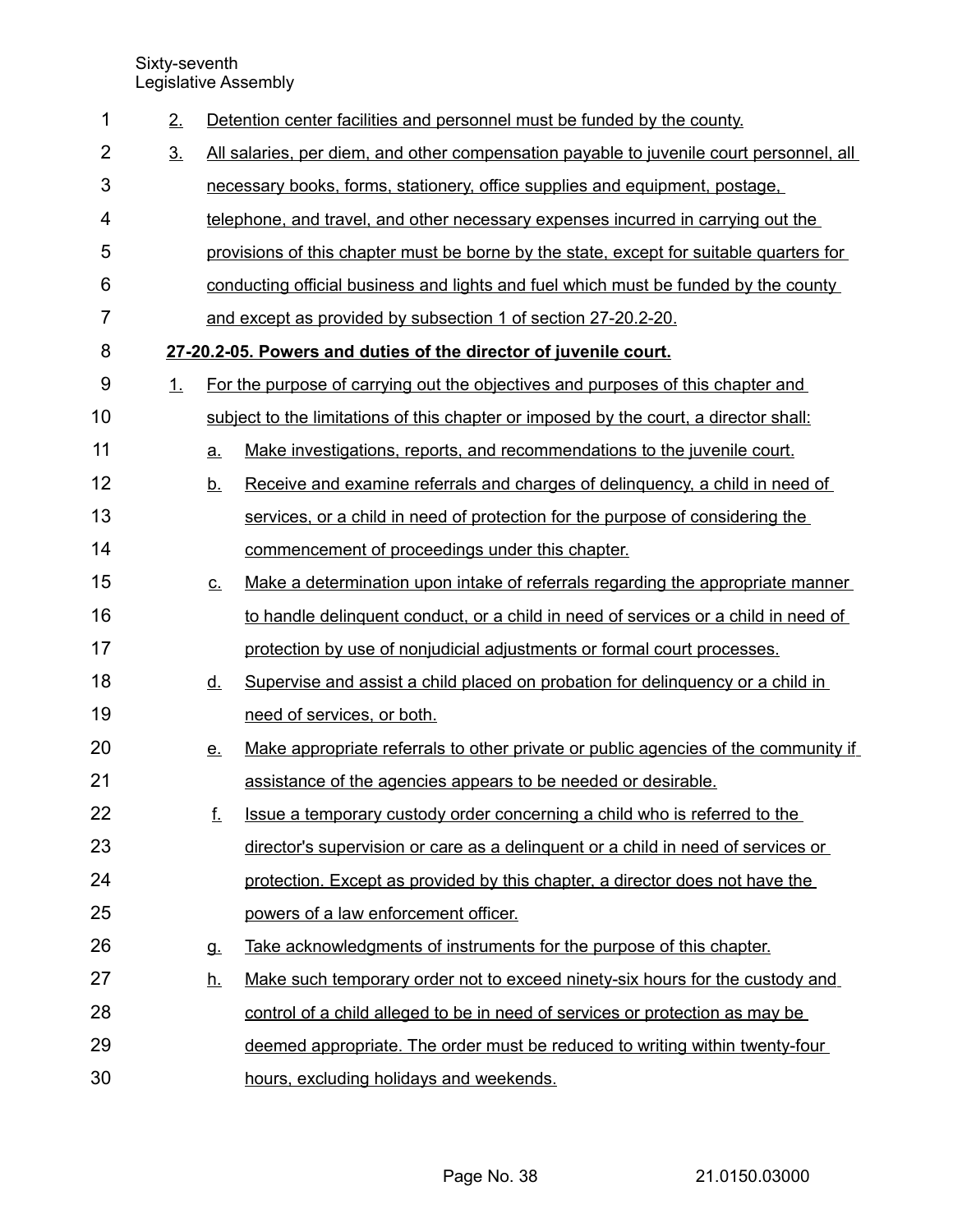| 1              |                                                                                                 | İ.        | Perform all other functions designated by this chapter or under section 27-05-30                     |  |
|----------------|-------------------------------------------------------------------------------------------------|-----------|------------------------------------------------------------------------------------------------------|--|
| $\overline{2}$ |                                                                                                 |           | or by order of the court pursuant to such law, including, if qualified, the order of a               |  |
| 3              |                                                                                                 |           | referee.                                                                                             |  |
| 4              |                                                                                                 | j.        | Issue an order to a law enforcement authority to transport a child to and from a                     |  |
| 5              |                                                                                                 |           | specified location.                                                                                  |  |
| 6              |                                                                                                 | <u>k.</u> | Receive and examine requests for review of a child's placement at a qualified                        |  |
| 7              |                                                                                                 |           | residential treatment program under the federal Family First Prevention Services                     |  |
| 8              |                                                                                                 |           | Act [Pub. L. 115-123; 132 Stat. 64; 42 U.S.C. 675].                                                  |  |
| 9              |                                                                                                 | Ī.        | Receive and examine petitions to establish, modify, or terminate a guardianship                      |  |
| 10             |                                                                                                 |           | of a minor under chapter 27-20.1.                                                                    |  |
| 11             | 2.                                                                                              |           | Any of the foregoing functions may be performed in another state if authorized by the                |  |
| 12             |                                                                                                 |           | court of this state and permitted by the laws of the other state.                                    |  |
| 13             |                                                                                                 |           | 27-20.2-06. Commencement of proceedings.                                                             |  |
| 14             |                                                                                                 |           | A proceeding under this chapter may be commenced:                                                    |  |
| 15             | 1.                                                                                              |           | By transfer of a case from another court as provided in section 27-20.2-07; or                       |  |
| 16             | 2.                                                                                              |           | In other cases by the filing of a petition as provided in this chapter. The petition and all         |  |
| 17             |                                                                                                 |           | other documents in the proceeding must be entitled "In the interest of                               |  |
| 18             |                                                                                                 |           | , a child". If a child is in shelter care, the petition must be filed within                         |  |
| 19             |                                                                                                 |           | thirty days of the shelter care, this is the date on which the child was removed both                |  |
| 20             |                                                                                                 |           | physically and legally from the parents, legal guardians, or custodians.                             |  |
| 21             |                                                                                                 |           | 27-20.2-07. Transfer from other courts.                                                              |  |
| 22             |                                                                                                 |           | If it appears to the court in a criminal proceeding, except for an offense transferred under         |  |
| 23             |                                                                                                 |           | section 27-20.4-20, that the defendant is a child subject to the jurisdiction of the juvenile court. |  |
| 24             |                                                                                                 |           | the court immediately shall transfer the case to the juvenile court together with a copy of the      |  |
| 25             |                                                                                                 |           | accusatory pleading and other papers, documents, and transcripts of testimony relating to the        |  |
| 26             |                                                                                                 |           | case. The court shall order that the defendant be taken immediately to the juvenile court or to a    |  |
| 27             | place of detention designated by the juvenile court, or release the defendant to the custody of |           |                                                                                                      |  |
| 28             |                                                                                                 |           | the defendant's parent, quardian, custodian, or other person legally responsible for the             |  |
| 29             | defendant, to be brought before the juvenile court at a time designated by that court. The      |           |                                                                                                      |  |
| 30             |                                                                                                 |           | accusatory pleading may serve in lieu of a petition in the juvenile court unless that court directs  |  |
| 31             |                                                                                                 |           | the filing of a petition.                                                                            |  |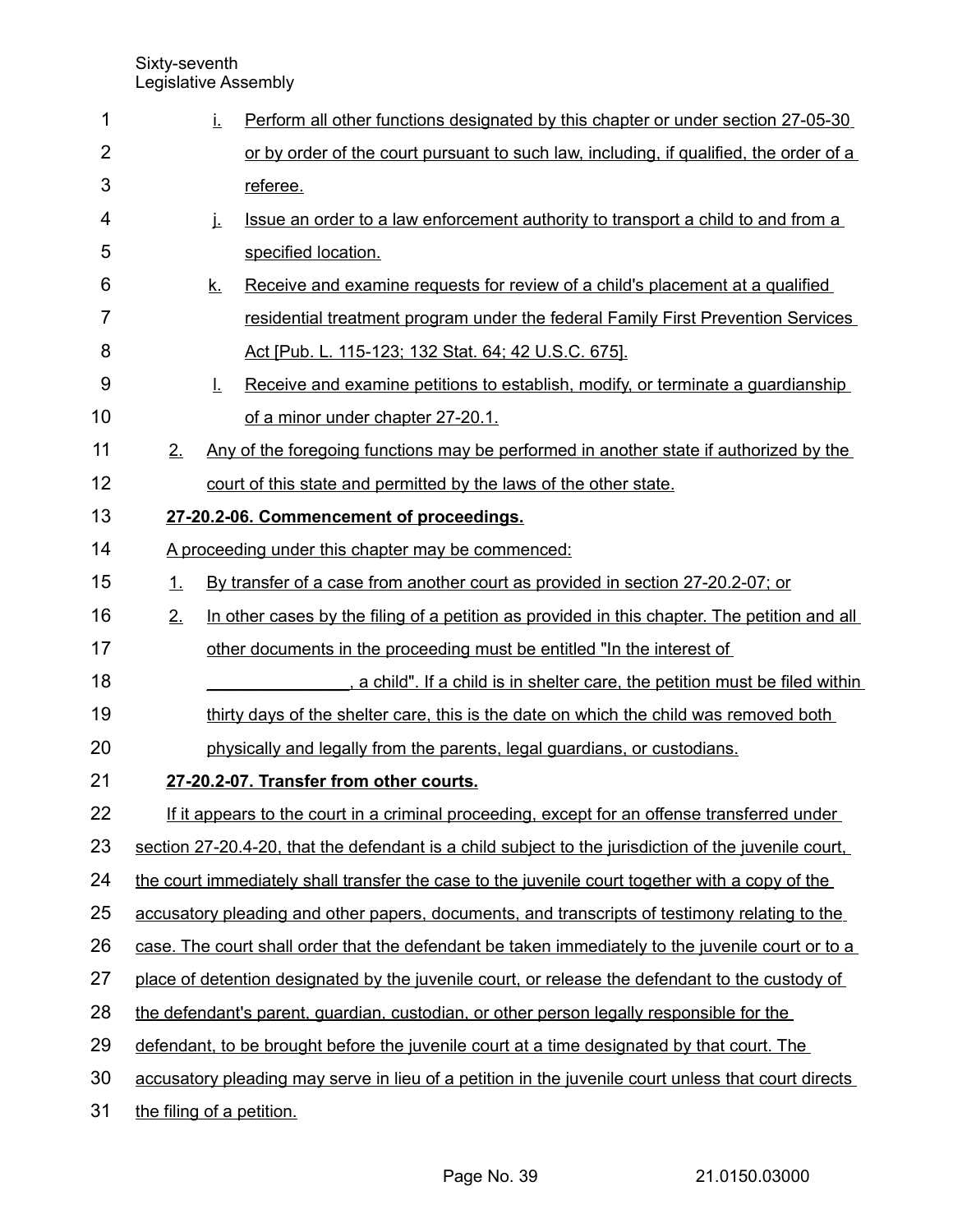| 1              |                                                                                                | 27-20.2-08. Nonjudicial adjustment - Diversion.                                                    |  |  |
|----------------|------------------------------------------------------------------------------------------------|----------------------------------------------------------------------------------------------------|--|--|
| $\overline{2}$ | Before an informal adjustment is held or a petition filed, the director of juvenile court or   |                                                                                                    |  |  |
| 3              | designee may impose requirements in lieu of further proceedings for the conduct and control of |                                                                                                    |  |  |
| 4              |                                                                                                | the child with a diversion.                                                                        |  |  |
| 5              |                                                                                                | 27-20.2-09. Nonjudicial adjustment - Informal adjustment.                                          |  |  |
| 6              | 1.                                                                                             | Before a petition is filed, the director of juvenile court or designee may give counsel            |  |  |
| $\overline{7}$ |                                                                                                | and advice to the parties and impose conditions for the conduct and control of the                 |  |  |
| 8              |                                                                                                | child in lieu of further proceedings with a view to an informal adjustment if it appears:          |  |  |
| 9              |                                                                                                | The admitted facts bring the case within the jurisdiction of the court;<br><u>a.</u>               |  |  |
| 10             |                                                                                                | Information, advice, and conditions, if any, for the conduct and control of the child<br><u>b.</u> |  |  |
| 11             |                                                                                                | without an adjudication would be in the best interest of the public and the child;                 |  |  |
| 12             |                                                                                                | and                                                                                                |  |  |
| 13             |                                                                                                | The child and the child's parents, guardian, or other custodian consent to the<br><u>c.</u>        |  |  |
| 14             |                                                                                                | counsel and advice with knowledge that consent is not obligatory.                                  |  |  |
| 15             | 2.                                                                                             | If a victim is identified in the referral, the court must give reasonable written notice of        |  |  |
| 16             |                                                                                                | the informal adjustment to the victim.                                                             |  |  |
| 17             | 3 <sub>1</sub>                                                                                 | The giving of information and advice and any conditions imposed for the conduct and                |  |  |
| 18             |                                                                                                | control of the child may not extend beyond six months from the day commenced                       |  |  |
| 19             |                                                                                                | unless extended by the court for an additional period not to exceed six months and                 |  |  |
| 20             |                                                                                                | does not authorize the detention of the child if not otherwise permitted by this chapter.          |  |  |
| 21             |                                                                                                | If the child admits to driving or being in actual physical control of a vehicle in violation       |  |  |
| 22             |                                                                                                | of section 39-08-01 or an equivalent ordinance, the child may be required to pay a fine            |  |  |
| 23             |                                                                                                | as a condition imposed under this section.                                                         |  |  |
| 24             | $\overline{4}$ .                                                                               | An incriminating statement made by a child to the juvenile court officer or designee               |  |  |
| 25             |                                                                                                | giving information and advice incident to the giving of counsel and advice may not be              |  |  |
| 26             |                                                                                                | used against the child over objection in any proceeding or as part of a risk and need              |  |  |
| 27             |                                                                                                | screening or assessment process.                                                                   |  |  |
| 28             |                                                                                                | 27-20.2-10. Venue.                                                                                 |  |  |
| 29             |                                                                                                | Except as provided in sections 27-20.3-03 and 27-20.4-03, a proceeding in this chapter             |  |  |
| 30             | may be commenced in the county in which the child resides or the county in which the acts      |                                                                                                    |  |  |
| 31             | constituting the alleged conduct occurred.                                                     |                                                                                                    |  |  |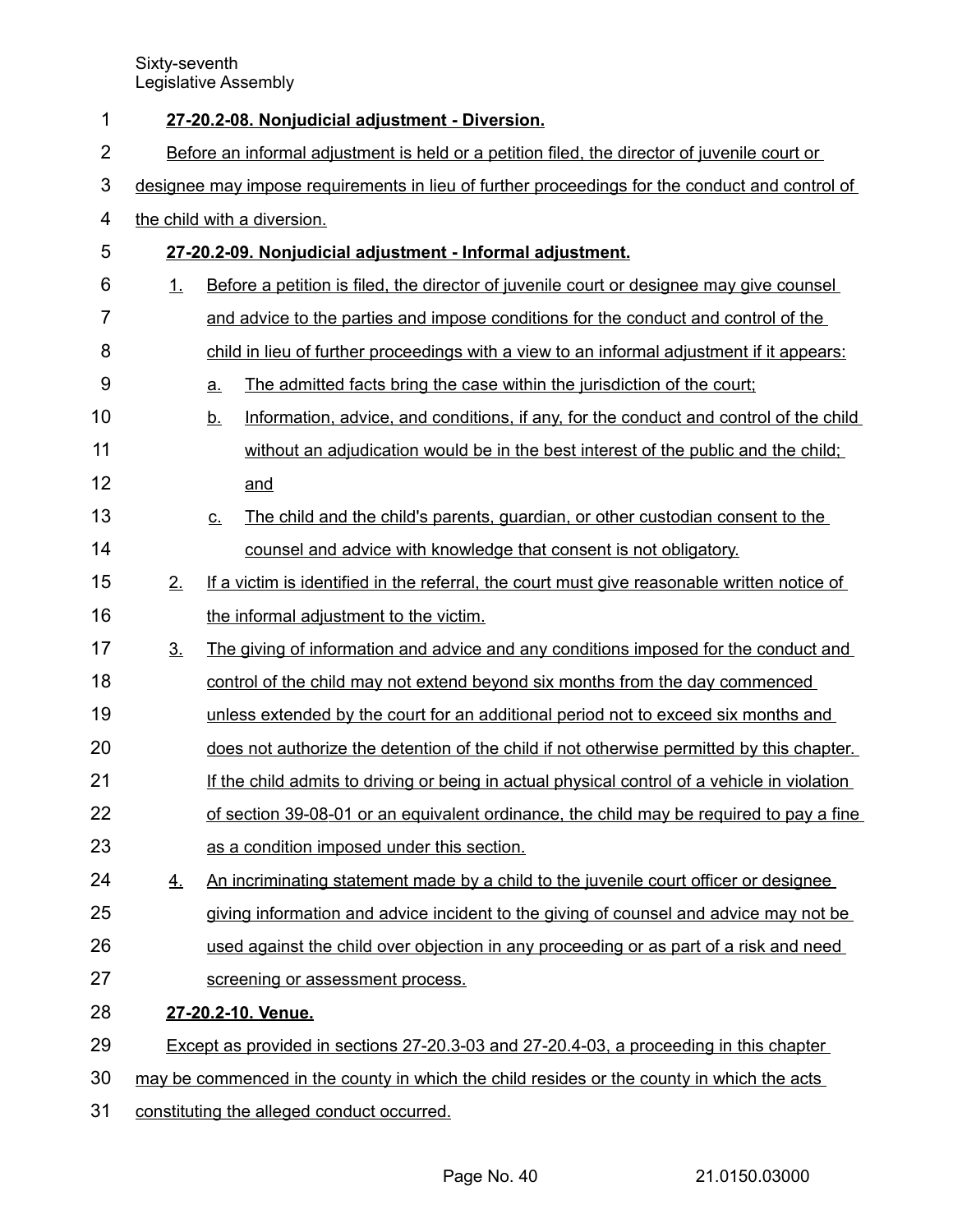| 1              |                                                                                             | 27-20.2-11. Transfer to another juvenile court within the state.                                       |  |
|----------------|---------------------------------------------------------------------------------------------|--------------------------------------------------------------------------------------------------------|--|
| 2              | If the child resides in a county of the state and the proceeding is commenced in a court of |                                                                                                        |  |
| 3              | another county, the court, on motion of a party or on motion of the court made before final |                                                                                                        |  |
| 4              |                                                                                             | disposition and in consultation with the court in the other county, may transfer the proceeding to     |  |
| 5              |                                                                                             | the county of the child's residence for further action. Like transfer may be made if the residence     |  |
| 6              |                                                                                             | of the child changes pending the proceeding. The proceeding must be transferred if the child           |  |
| $\overline{7}$ |                                                                                             | has been adjudicated delinguent or a child in need of services and other proceedings involving         |  |
| 8              |                                                                                             | the child are pending in the juvenile court of the county of the child's residence.                    |  |
| 9              |                                                                                             | 27-20.2-12. Right to counsel.                                                                          |  |
| 10             | $\perp$                                                                                     | Except as provided in section 27-20.1-09, a child alleged to be within the jurisdiction of             |  |
| 11             |                                                                                             | the court in an action arising under chapters 27-20.1, 27-20.2, 27-20.3, and 27-20.4                   |  |
| 12             |                                                                                             | has the right to be represented by counsel in all proceedings in which a petition has                  |  |
| 13             |                                                                                             | been filed. Counsel for the child must be appointed, regardless of income, unless                      |  |
| 14             |                                                                                             | counsel is retained for the juvenile, in any proceeding in which the juvenile is alleged               |  |
| 15             |                                                                                             | to be:                                                                                                 |  |
| 16             |                                                                                             | Delinquent;<br><u>a.</u>                                                                               |  |
| 17             |                                                                                             | A child in need of services; or<br><u>b.</u>                                                           |  |
| 18             |                                                                                             | A child in need of protection if the child is of sufficient age and competency to<br>$\underline{C}$ . |  |
| 19             |                                                                                             | assist counsel.                                                                                        |  |
| 20             | 2.                                                                                          | A child may waive the right to counsel in a juvenile delinguency proceeding if the child.              |  |
| 21             |                                                                                             | who is fourteen years of age or older and the court has determined the waiver is                       |  |
| 22             |                                                                                             | knowing, voluntary, and intelligent. The waiver must be made on the record. If a child                 |  |
| 23             |                                                                                             | waives counsel for a hearing, the child must be informed of the right to revoke the                    |  |
| 24             |                                                                                             | waiver and request counsel at all subsequent hearings.                                                 |  |
| 25             | 3 <sub>1</sub>                                                                              | Except in the case of undue hardship, the court shall require payment for                              |  |
| 26             |                                                                                             | reimbursement of counsel appointed pursuant to this section from a person that has                     |  |
| 27             |                                                                                             | legal care, custody, or control of the child.                                                          |  |
| 28             | <u>4.</u>                                                                                   | A child's parent, legal guardian, or custodian is entitled to counsel upon the filing of an            |  |
| 29             |                                                                                             | application for counsel and a determination of indigency. If a party appears without                   |  |
| 30             |                                                                                             | counsel, the court shall determine whether the party knows the party may be                            |  |
| 31             |                                                                                             | represented by counsel and that the party is entitled to counsel at public expense if                  |  |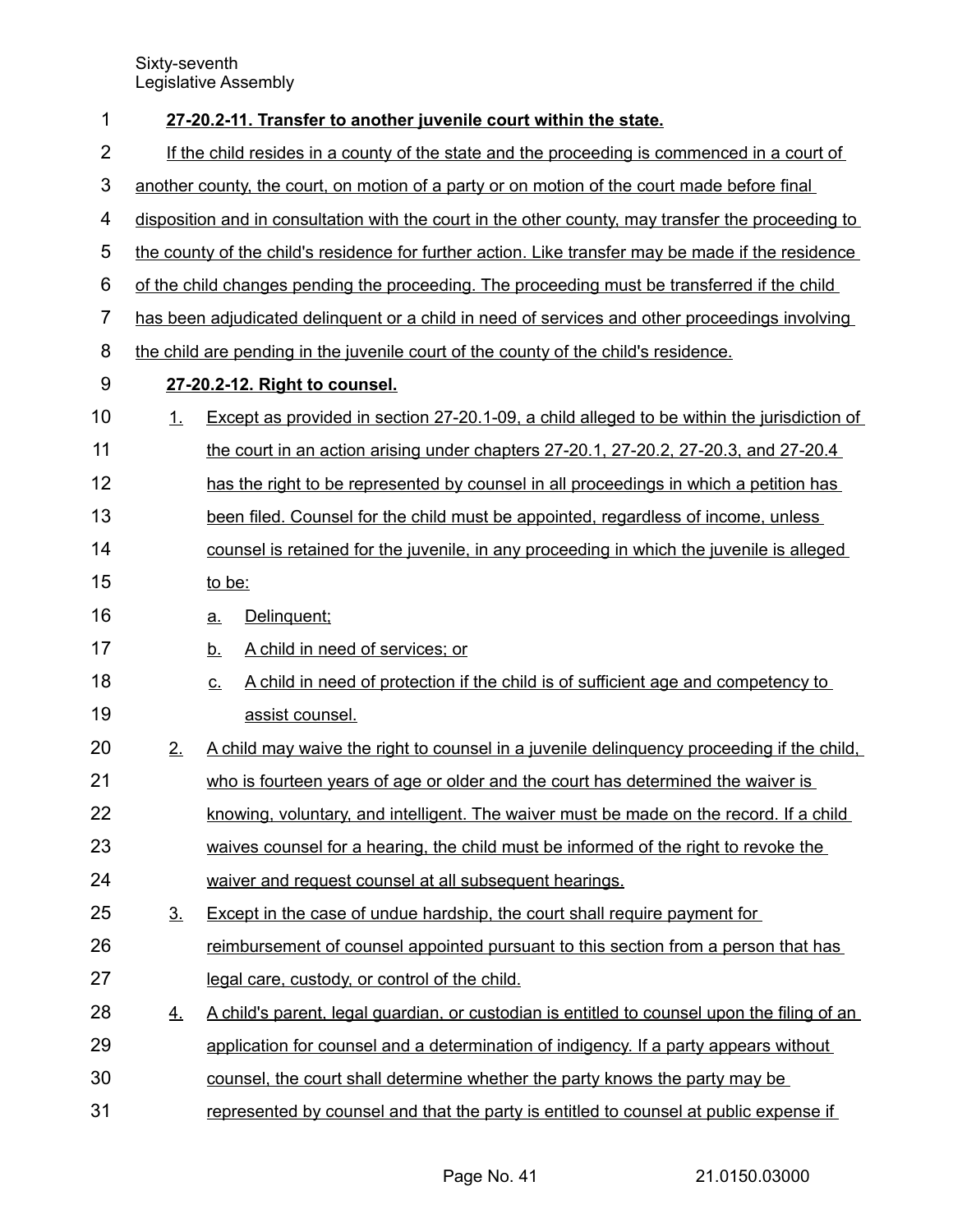| 1              |                                                                                       | indigent. The court may continue the proceeding to enable a party to obtain counsel. A     |  |  |
|----------------|---------------------------------------------------------------------------------------|--------------------------------------------------------------------------------------------|--|--|
| $\overline{2}$ | child's parent, legal guardian, or custodian determined to be indigent is entitled to |                                                                                            |  |  |
| 3              | counsel:                                                                              |                                                                                            |  |  |
| 4              |                                                                                       | At a detention hearing:<br><u>a.</u>                                                       |  |  |
| 5              |                                                                                       | At the dispositional stage of a juvenile delinquency matter;<br><u>b.</u>                  |  |  |
| 6              |                                                                                       | At all proceedings in a child in need of services or protection; or<br><u>c.</u>           |  |  |
| 7              |                                                                                       | In a permanency or review of an order entered in any of the proceedings under<br><u>d.</u> |  |  |
| 8              |                                                                                       | subdivision a, b, or c.                                                                    |  |  |
| 9              | 5.                                                                                    | The child may elect to be represented by counsel for a nonjudicial adjustment.             |  |  |
| 10             |                                                                                       | 27-20.2-13. Other basic rights.                                                            |  |  |
| 11             | 1.                                                                                    | A party is entitled to the opportunity to introduce evidence and otherwise be heard in     |  |  |
| 12             |                                                                                       | the party's own behalf and to cross-examine adverse witnesses.                             |  |  |
| 13             | 2.                                                                                    | A child charged with a delinguent act need not be a witness against or otherwise           |  |  |
| 14             |                                                                                       | incriminate oneself. An extrajudicial statement, if obtained in the course of violation of |  |  |
| 15             |                                                                                       | this chapter or which would be constitutionally inadmissible in a criminal proceeding.     |  |  |
| 16             |                                                                                       | may not be used against a child. Evidence illegally seized or obtained may not be          |  |  |
| 17             |                                                                                       | received over objection to establish the allegations made against a child. A confession    |  |  |
| 18             |                                                                                       | validly made by a child out of court is insufficient to support an adjudication of         |  |  |
| 19             |                                                                                       | delinguency unless the confession is corroborated in whole or in part by other             |  |  |
| 20             |                                                                                       | evidence.                                                                                  |  |  |
| 21             |                                                                                       | 27-20.2-14. Orders directed to parents or guardians.                                       |  |  |
| 22             |                                                                                       | Every parent or guardian has an obligation and must participate in any treatment of the    |  |  |
| 23             |                                                                                       | parent's or quardian's child as ordered by the juvenile court.                             |  |  |
| 24             |                                                                                       | 27-20.2-15. Indian child welfare - Active efforts and procedures.                          |  |  |
| 25             | 1.                                                                                    | As used in this section:                                                                   |  |  |
| 26             |                                                                                       | "Active efforts" means affirmative, active, thorough, and timely efforts intended<br>a.    |  |  |
| 27             |                                                                                       | primarily to maintain or reunite an Indian child with the child's family. Active efforts   |  |  |
| 28             |                                                                                       | are required if the federal Indian Child Welfare Act of 1978 [25 U.S.C. 1901]              |  |  |
| 29             |                                                                                       | through 1963] applies or may apply, including during the verification process. If          |  |  |
| 30             |                                                                                       | an agency is involved in the child-custody proceeding, active efforts must involve         |  |  |
| 31             |                                                                                       | assisting the parent or parents or Indian custodian through the steps of a case            |  |  |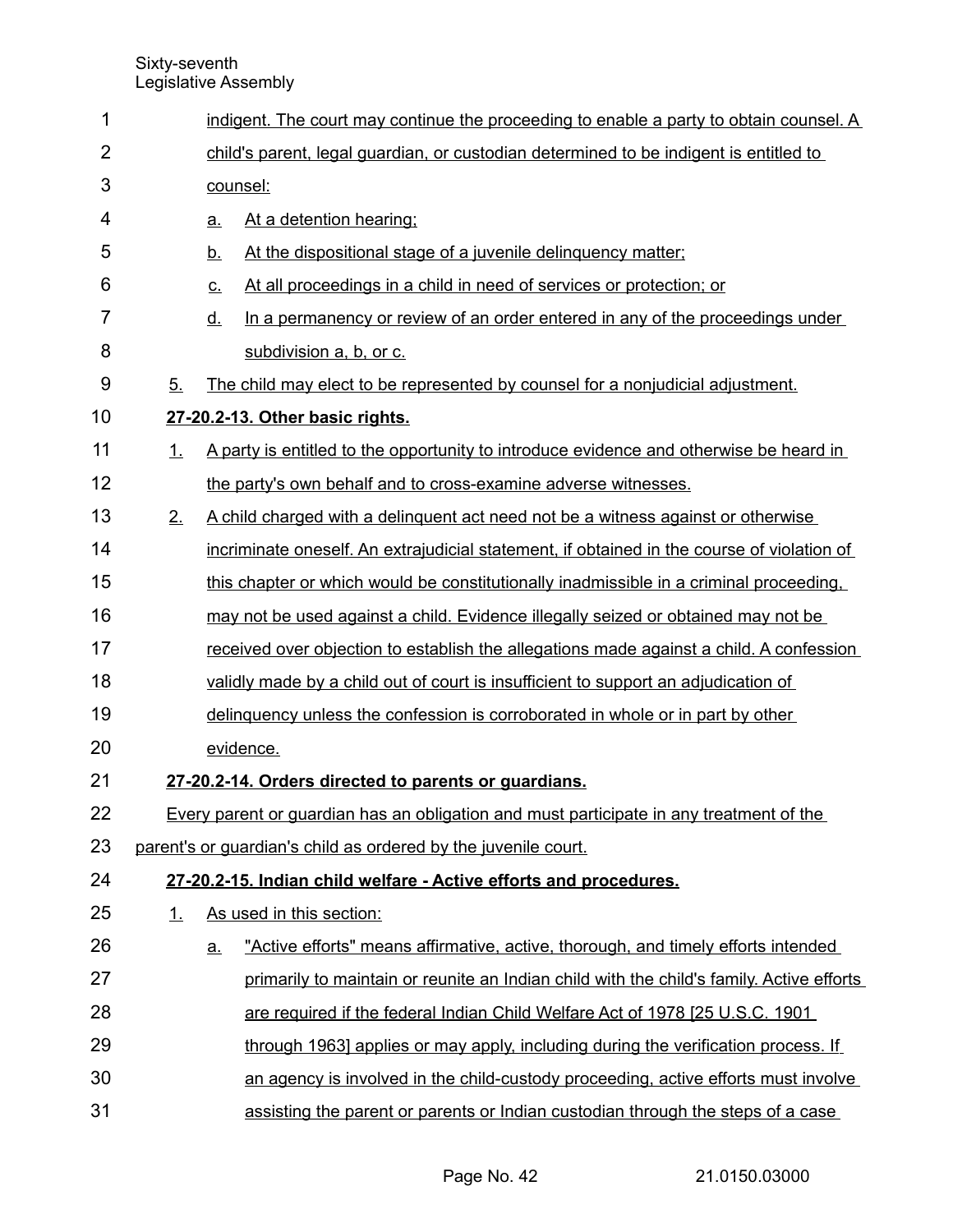| 1              |     | plan and with accessing or developing the resources necessary to satisfy the        |
|----------------|-----|-------------------------------------------------------------------------------------|
| $\overline{2}$ |     | case plan. To the maximum extent possible, active efforts should be provided in a   |
| 3              |     | manner consistent with the prevailing social and cultural conditions and way of     |
| 4              |     | life of the Indian child's tribe and should be conducted in partnership with the    |
| 5              |     | Indian child and the Indian child's parents, extended family members, Indian        |
| 6              |     | custodians, and tribe. Active efforts are to be tailored to the facts and           |
| 7              |     | circumstances of the case. The term includes:                                       |
| 8              | (1) | Conducting a comprehensive assessment of the circumstances of the                   |
| 9              |     | Indian child's family, with a focus on safe reunification as the most desirable     |
| 10             |     | goal, with ongoing timely assessment to determine if the threat is resolved         |
| 11             |     | and placement of the child can be returned to the custodian;                        |
| 12             | (2) | Identifying appropriate services and helping the parents to overcome                |
| 13             |     | barriers, including actively assisting the parents in obtaining such services;      |
| 14             | (3) | Identifying, notifying, and inviting representatives of the Indian child's tribe to |
| 15             |     | participate in providing support and services to the Indian child's family and      |
| 16             |     | in family team meetings, permanency planning, and resolution of placement           |
| 17             |     | issues;                                                                             |
| 18             | (4) | Conducting or causing to be conducted a diligent search for the Indian              |
| 19             |     | child's extended family members, and contacting and consulting with                 |
| 20             |     | extended family members to provide family structure and support for the             |
| 21             |     | Indian child and the Indian child's parents;                                        |
| 22             | (5) | Offering and employing available and culturally appropriate family                  |
| 23             |     | preservation strategies and facilitating the use of remedial and rehabilitative     |
| 24             |     | services provided by the child's tribe;                                             |
| 25             | (6) | Taking steps to keep siblings together whenever possible;                           |
| 26             | (7) | Supporting regular visits with parents or Indian custodians in the most             |
| 27             |     | natural setting possible as well as trial home visits of the Indian child during    |
| 28             |     | any period of removal, consistent with the need to ensure the health, safety,       |
| 29             |     | and welfare of the child:                                                           |
| 30             | (8) | Identifying community resources including housing, financial, transportation,       |
| 31             |     | mental health, substance abuse, and peer support services and actively              |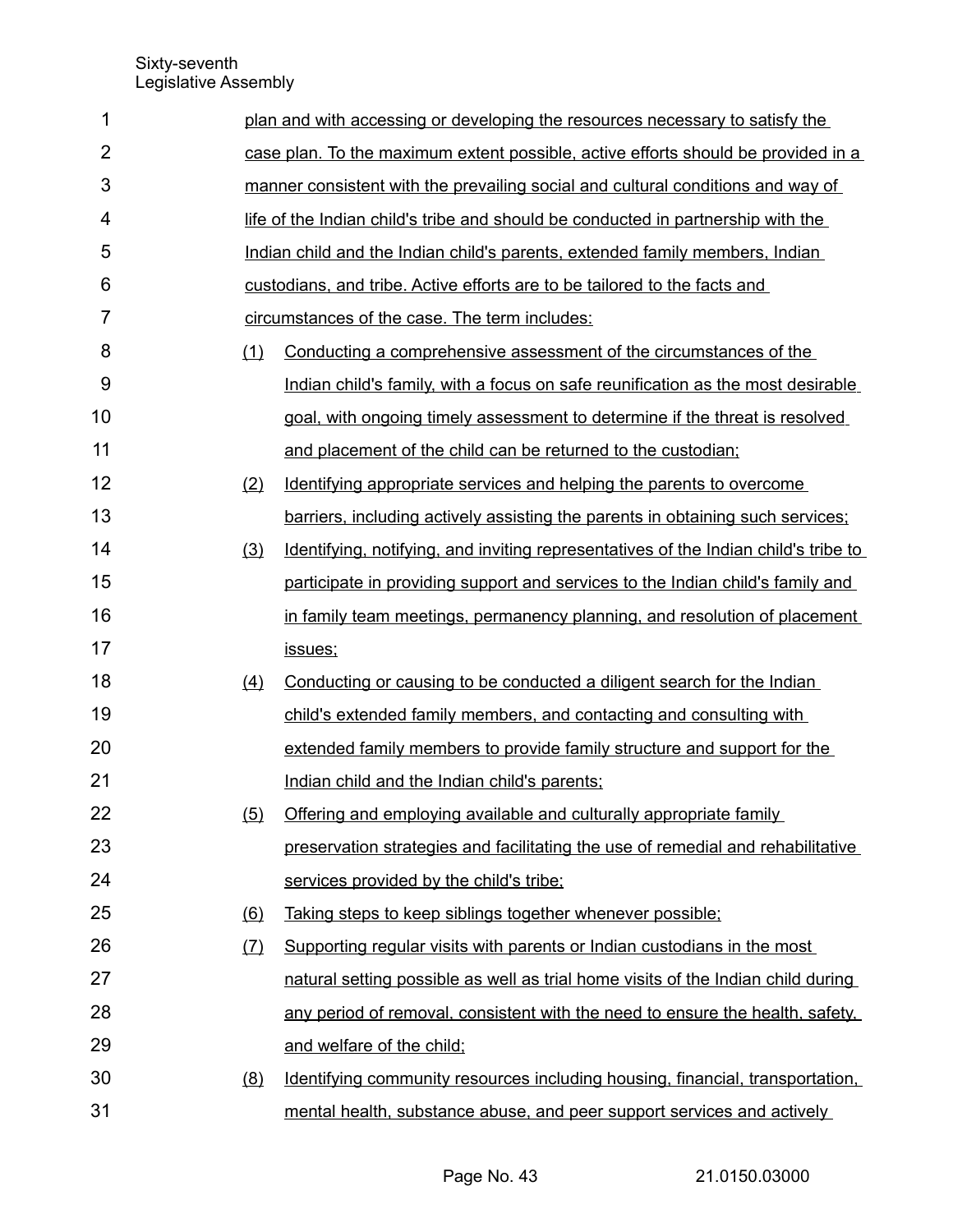| 1              |           |                                                               | assisting the Indian child's parents or, if appropriate, the child's family, in       |
|----------------|-----------|---------------------------------------------------------------|---------------------------------------------------------------------------------------|
| $\overline{2}$ |           | utilizing and accessing those resources;                      |                                                                                       |
| 3              |           | (9)<br>Monitoring progress and participation in services;     |                                                                                       |
| 4              |           | (10)                                                          | Considering alternative ways to address the needs of the Indian child's               |
| 5              |           |                                                               | parents and if appropriate, the family, if the optimum services do not exist or       |
| 6              |           | are not available; and                                        |                                                                                       |
| 7              |           | Providing post-reunification services and monitoring.<br>(11) |                                                                                       |
| 8              | <u>b.</u> |                                                               | "Extended family member" means a relationship defined by the law or custom of         |
| 9              |           |                                                               | the Indian child's tribe or, in the absence of such law or custom, means an           |
| 10             |           |                                                               | individual who has reached the age of eighteen and who is the Indian child's          |
| 11             |           |                                                               | grandparent, aunt or uncle, brother or sister, brother-in-law or sister-in-law, niece |
| 12             |           | or nephew, first or second cousin, or stepparent.             |                                                                                       |
| 13             | <u>c.</u> |                                                               | "Indian" means an individual who is a member of an Indian tribe, or who is a          |
| 14             |           |                                                               | native and a member of a regional corporation as defined in 43 U.S.C.1606.            |
| 15             | <u>d.</u> |                                                               | "Indian child" means an unmarried individual who is under the age of eighteen         |
| 16             |           |                                                               | and is either a member of an Indian tribe or is eligible for membership in an         |
| 17             |           |                                                               | Indian tribe and is the biological child of a member of an Indian tribe.              |
| 18             | <u>e.</u> |                                                               | "Indian child's tribe" means the Indian tribe in which an Indian child is a member    |
| 19             |           |                                                               | or eligible for membership or, in the case of an Indian child who is a member of or   |
| 20             |           |                                                               | eligible for membership in more than one tribe, the Indian tribe with which the       |
| 21             |           | Indian child has the more significant contacts.               |                                                                                       |
| 22             | f.        |                                                               | "Indian custodian" means any Indian individual who has legal custody of an            |
| 23             |           |                                                               | Indian child under tribal law or custom or under state law or to whom temporary       |
| 24             |           |                                                               | physical care, custody, and control has been transferred by the parent of the         |
| 25             |           | child.                                                        |                                                                                       |
| 26             | g.        |                                                               | "Indian tribe" means an Indian tribe, band, nation, or other organized Indian         |
| 27             |           |                                                               | group or community of Indians recognized as eligible for services provided to         |
| 28             |           |                                                               | Indians by the United States secretary of the interior because of their status as     |
| 29             |           |                                                               | Indians, including any Alaska native village as defined in 43 U.S.C.1602(c).          |
| 30             | <u>h.</u> |                                                               | "Parent" means any biological parent or parents of an Indian child or any Indian      |
| 31             |           |                                                               | individual who has lawfully adopted an Indian child, including adoptions under        |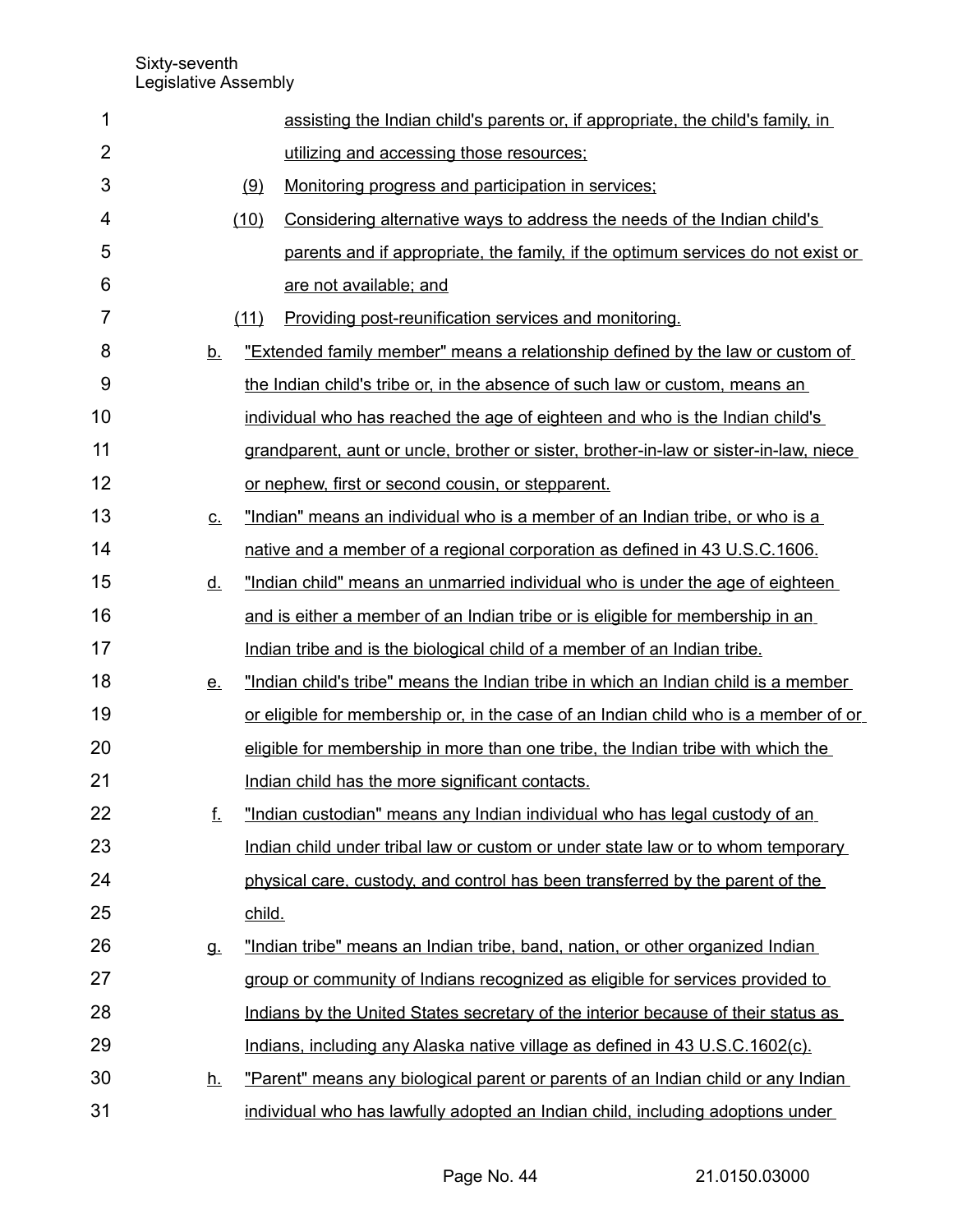| 1              |                | tribal law or custom. The term does not include the unwed father if paternity has              |
|----------------|----------------|------------------------------------------------------------------------------------------------|
| $\overline{2}$ |                | not been acknowledged or established.                                                          |
| 3              |                | "Termination of parental rights" means any action resulting in the termination of<br><u>i.</u> |
| 4              |                | the parent-child relationship. The term does not include a placement based upon                |
| 5              |                | an act by an Indian child which, if committed by an adult, would be deemed a                   |
| 6              |                | crime or a placement upon award of custody to one of the child's parents in a                  |
| 7              |                | divorce proceeding.                                                                            |
| 8              | 2.             | Before removal of an Indian child from the custody of a parent or Indian custodian for         |
| 9              |                | purposes of involuntary foster care placement or the termination of parental rights over       |
| 10             |                | an Indian child, the court shall find that active efforts have been made to provide            |
| 11             |                | remedial services and rehabilitative services designed to prevent the breakup of the           |
| 12             |                | Indian family and that these efforts have proved unsuccessful. The court may not               |
| 13             |                | order the removal unless evidence of active efforts shows there has been a vigorous            |
| 14             |                | and concerted level of casework beyond the level that would constitute reasonable              |
| 15             |                | efforts under section 27-20.3-28. Reasonable efforts may not be construed to be                |
| 16             |                | active efforts. Active efforts must be made in a manner that takes into account the            |
| 17             |                | prevailing social and cultural values, conditions, and way of life of the Indian child's       |
| 18             |                | tribe. Active efforts must utilize the available resources of the Indian child's extended      |
| 19             |                | family, tribe, tribal and other relevant social service agencies, and individual Indian        |
| 20             |                | caregivers.                                                                                    |
| 21             | 3 <sub>1</sub> | The court may order the removal of the Indian child for involuntary foster case                |
| 22             |                | placement only if the court determines, by clear and convincing evidence, that                 |
| 23             |                | continued custody of the child by the parent or Indian custodian is likely to result in        |
| 24             |                | serious emotional or physical damage or harm to the child. Evidence must show a                |
| 25             |                | causal relationship between the particular conditions in the home and the likelihood           |
| 26             |                | that continued custody of the child will result in serious emotional or physical damage        |
| 27             |                | or harm to the particular child who is the subject of the proceeding. Poverty, isolation,      |
| 28             |                | custodian age, crowded or inadequate housing, substance use, or nonconforming                  |
| 29             |                | social behavior does not by itself constitute clear and convincing evidence of imminent        |
| 30             |                | serious emotional or physical damage or harm to the child. As soon as the threat has           |
| 31             |                | been removed and the child is no longer at risk, the state should terminate the                |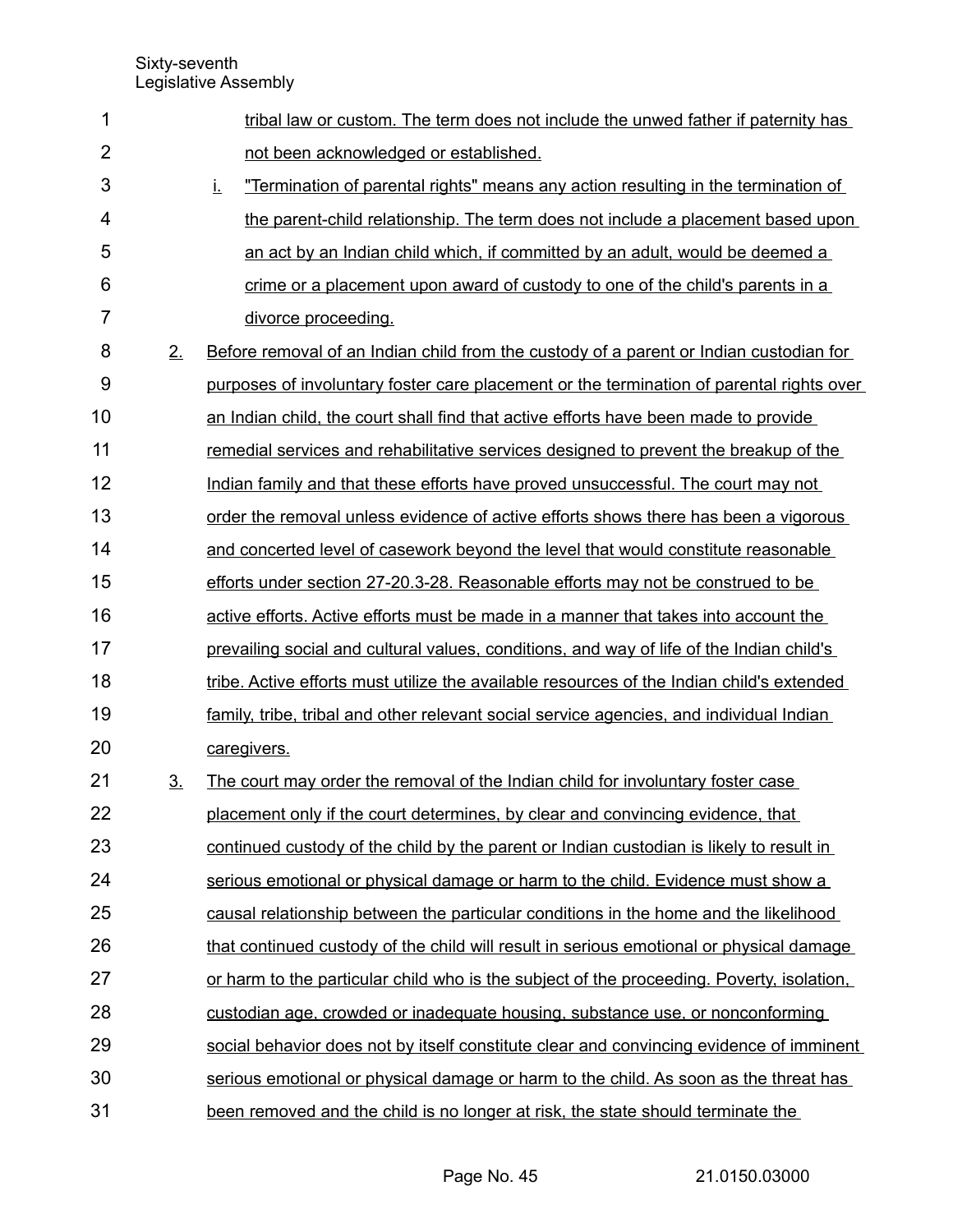| 1                       |           | removal, by returning the child to the parent while offering a solution to mitigate the          |
|-------------------------|-----------|--------------------------------------------------------------------------------------------------|
| $\overline{2}$          |           | situation that gave rise to the need for emergency removal and placement.                        |
| 3                       | <u>4.</u> | The court may only order the termination of parental rights over the Indian child if the         |
| $\overline{\mathbf{4}}$ |           | court determines, by evidence beyond a reasonable doubt, that continued custody of               |
| 5                       |           | the child by the parent or Indian custodian is likely to result in serious emotional or          |
| 6                       |           | physical damage or harm to the child.                                                            |
| $\overline{7}$          | 5.        | In considering whether to involuntarily place an Indian child in foster care or to               |
| 8                       |           | terminate the parental rights of the parent of an Indian child, the court shall require that     |
| 9                       |           | a qualified expert witness must be qualified to testify regarding whether the child's            |
| 10                      |           | continued custody by the parent or Indian custodian is likely to result in serious               |
| 11                      |           | emotional or physical damage or harm to the child and should be qualified to testify as          |
| 12                      |           | to the prevailing social and cultural standards of the Indian child's tribe. An individual       |
| 13                      |           | may be designated by the Indian child's tribe as being qualified to testify to the               |
| 14                      |           | prevailing social and cultural standards of the Indian child's tribe. The court or any           |
| 15                      |           | party may request the assistance of the Indian child's tribe or the bureau of Indian             |
| 16                      |           | affairs office serving the Indian child's tribe in locating individuals qualified to serve as    |
| 17                      |           | expert witnesses. The social worker regularly assigned to the Indian child may not               |
| 18                      |           | serve as a qualified expert witness in child-custody proceedings concerning the child.           |
| 19                      |           | The qualified expert witness should be someone familiar with the particular child and            |
| 20                      |           | have contact with the parents to observe interaction between the parents, child, and             |
| 21                      |           | extended family members. The child welfare agency and courts should facilitate                   |
| 22                      |           | access to the family and records to facilitate accurate testimony.                               |
| 23                      |           | 27-20.2-16. Substance use programming.                                                           |
| 24                      | 1.        | If a child is subject to nonjudicial adjustments under this chapter and is found to be           |
| 25                      |           | delinguent under section 27-20.4-16, or is found to be in need of services or protection         |
| 26                      |           | under section 27-20.3-16, the juvenile court may require a substance use screening               |
| 27                      |           | and subsequent programming to appropriately address:                                             |
| 28                      |           | A child who is found to have violated section 39-08-01 or equivalent; or<br><u>a.</u>            |
| 29                      |           | If a child is found to have an alcohol concentration of at least two one-hundredths<br><u>b.</u> |
| 30                      |           | of one percent by weight at the time of performance of a test within two hours                   |
| 31                      |           | after driving or being in physical control of a motor vehicle.                                   |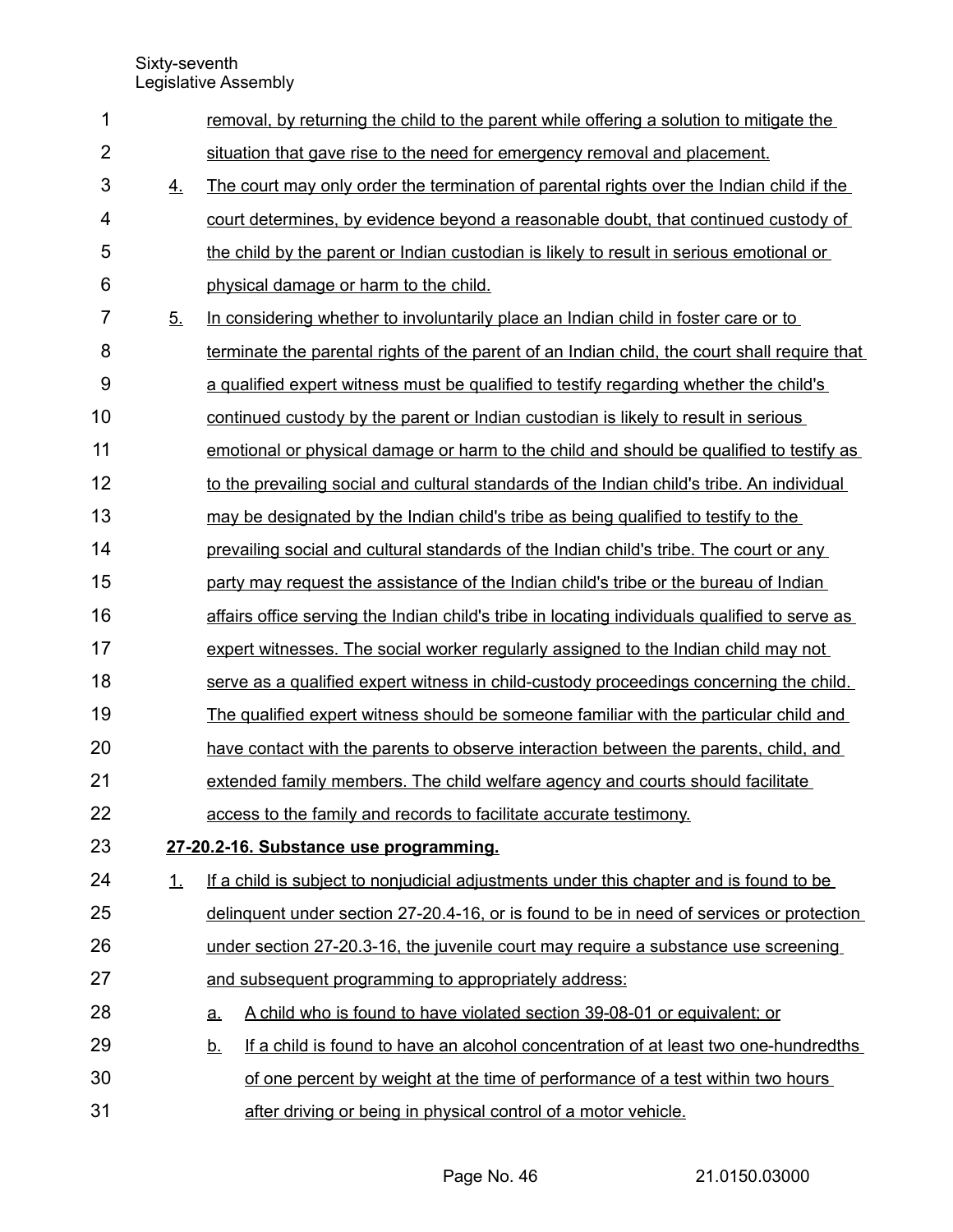| 1              | 2.               | If a child is subject to informal adjustment under this chapter and is required to             |
|----------------|------------------|------------------------------------------------------------------------------------------------|
| $\overline{2}$ |                  | participate in the twenty-four seven sobriety program, the period of participation may         |
| 3              |                  | not exceed six months.                                                                         |
| 4              | 3 <sub>1</sub>   | If a child required to participate in the twenty-four seven sobriety program under this        |
| 5              |                  | section fails to comply with program requirements without being excused, the testing           |
| 6              |                  | site shall notify the juvenile court and refer the child to the juvenile court for further     |
| $\overline{7}$ |                  | disposition. The child may not be detained or otherwise taken into custody without             |
| 8              |                  | authorization from the juvenile court.                                                         |
| 9              | $\overline{4}$ . | If the juvenile court requires the child to participate in a juvenile drug court program,      |
| 10             |                  | the juvenile court may waive the participation in the twenty-four seven sobriety               |
| 11             |                  | program requirements of this section.                                                          |
| 12             |                  | 27-20.2-17. Order of adjudication - Noncriminal.                                               |
| 13             | 1.               | An order of disposition or other adjudication in a proceeding under this chapter is not a      |
| 14             |                  | conviction of crime and does not impose any civil disability ordinarily resulting from a       |
| 15             |                  | conviction or operate to disqualify the child in any civil service application or              |
| 16             |                  | appointment. A child may not be committed or transferred to a penal institution or other       |
| 17             |                  | facility used primarily for the execution of sentences of individuals convicted of a           |
| 18             |                  | crime.                                                                                         |
| 19             | 2.               | The disposition of a child and evidence adduced in a hearing in juvenile court may not         |
| 20             |                  | be used against the child in any proceeding in any court other than a juvenile court,          |
| 21             |                  | whether before or after reaching majority, except for impeachment or in dispositional          |
| 22             |                  | proceedings after conviction of a felony for the purposes of a presentence                     |
| 23             |                  | investigation and report.                                                                      |
| 24             |                  | 27-20.2-18. Rights and duties of legal custodian.                                              |
| 25             | $\perp$          | As used in this section, "sibling of the child entering foster care" means:                    |
| 26             |                  | A brother or sister who has at least one biological or adoptive parent in common;<br><u>a.</u> |
| 27             |                  | A fictive brother or sister with a significant bond as identified by the child or<br><u>b.</u> |
| 28             |                  | parent; or                                                                                     |
| 29             |                  | A child who would have been considered a sibling but for the termination or other<br><u>c.</u> |
| 30             |                  | disruption of parental rights, including a death of a parent.                                  |
| 31             | 2.               | A legal custodian has:                                                                         |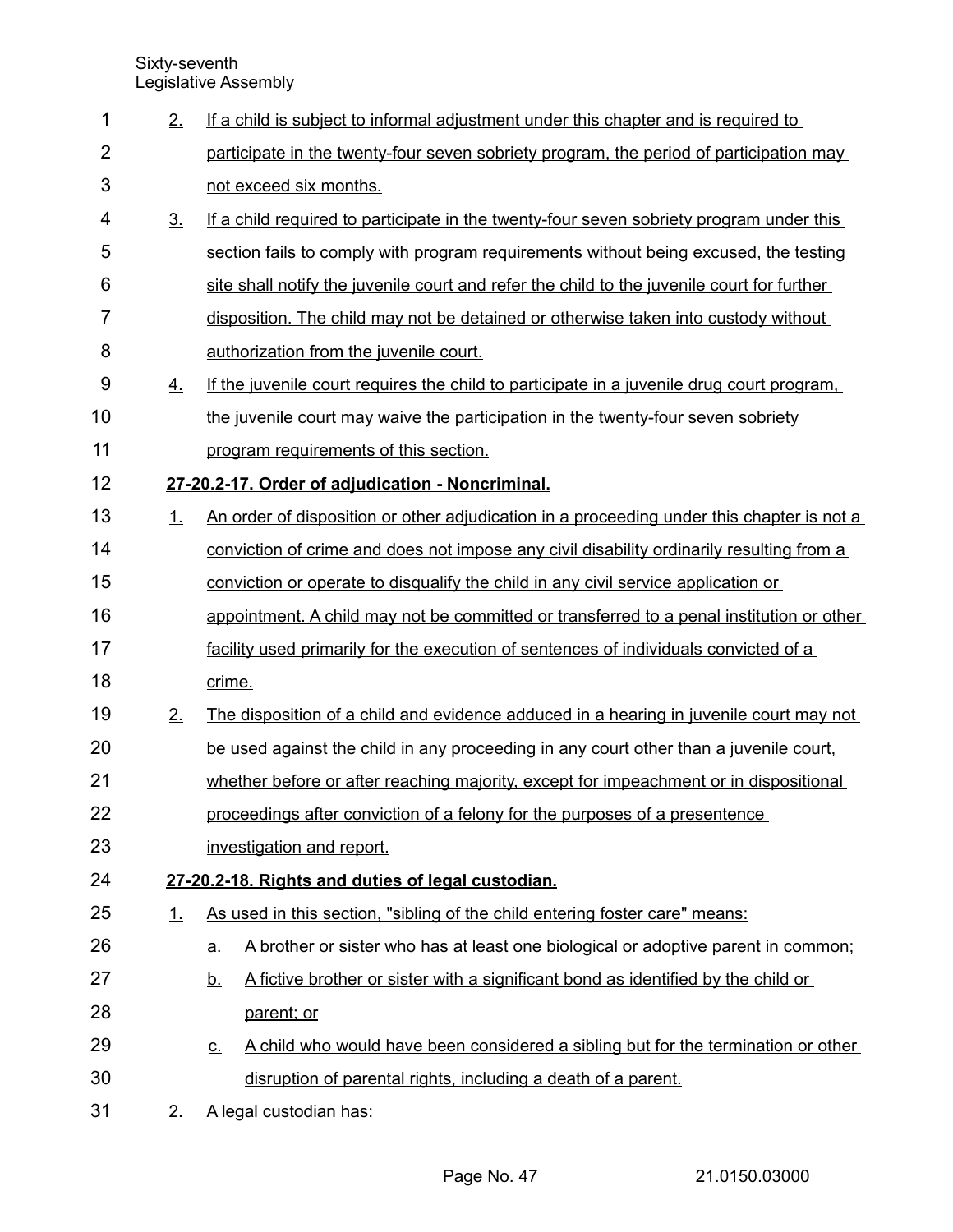| 1              | <u>a.</u> | The right to the physical custody of the child and the right to determine the nature                |
|----------------|-----------|-----------------------------------------------------------------------------------------------------|
| $\overline{2}$ |           | of the care, placement, and treatment of the child, including ordinary medical                      |
| 3              |           | care as well as medical or surgical treatment for a serious physical condition or                   |
| 4              |           | illness that in the opinion of a licensed physician requires prompt treatment,                      |
| 5              |           | except for any limits the court may impose.                                                         |
| 6              | <u>b.</u> | The right and duty to provide for the care, protection, training, and education and                 |
| $\overline{7}$ |           | the physical, mental, and moral welfare of the child, subject to the conditions and                 |
| 8              |           | limitations of the order and to the remaining rights and duties of the child's                      |
| 9              |           | parents or guardian.                                                                                |
| 10             | <u>c.</u> | A duty within thirty days after the removal of a child from the custody of the                      |
| 11             |           | parent or parents of the child for the purpose of placement into foster care, to                    |
| 12             |           | exercise due diligence to identify and provide notice to the following relatives: all               |
| 13             |           | parents of a sibling of the child entering foster care who have legal custody of the                |
| 14             |           | sibling, all adult grandparents, and any other adult suggested by the parents,                      |
| 15             |           | subject to exceptions due to family or domestic violence, that:                                     |
| 16             | (1)       | Specifies that the child has been or is being removed from the custody of                           |
| 17             |           | the parent or parents of the child;                                                                 |
| 18             | (2)       | Explains the options the relative has under federal, state, and local law to                        |
| 19             |           | participate in the care and placement of the child, including any options that                      |
| 20             |           | may be lost by failing to respond to the notice;                                                    |
| 21             | (3)       | Describes the requirements and standards to become a foster family home                             |
| 22             |           | and the additional services and supports that are available for children                            |
| 23             |           | placed in that home; and                                                                            |
| 24             | (4)       | Describes how the relative of the child may enter an agreement with the                             |
| 25             |           | department of human services and human service zone to receive a                                    |
| 26             |           | subsidized guardianship payment.                                                                    |
| 27             |           | 27-20.2-19. Guardian ad litem - Immunity.                                                           |
| 28             |           | The court at any stage of a proceeding under this chapter, on application of a party or on          |
| 29             |           | motion of the court, shall appoint a guardian ad litem for a child who is a party to the proceeding |
| 30             |           | if the child has no parent, guardian, or custodian appearing on the child's behalf or the interests |
| 31             |           | of the parent, guardian, or custodian conflict with the child's or in any other case in which the   |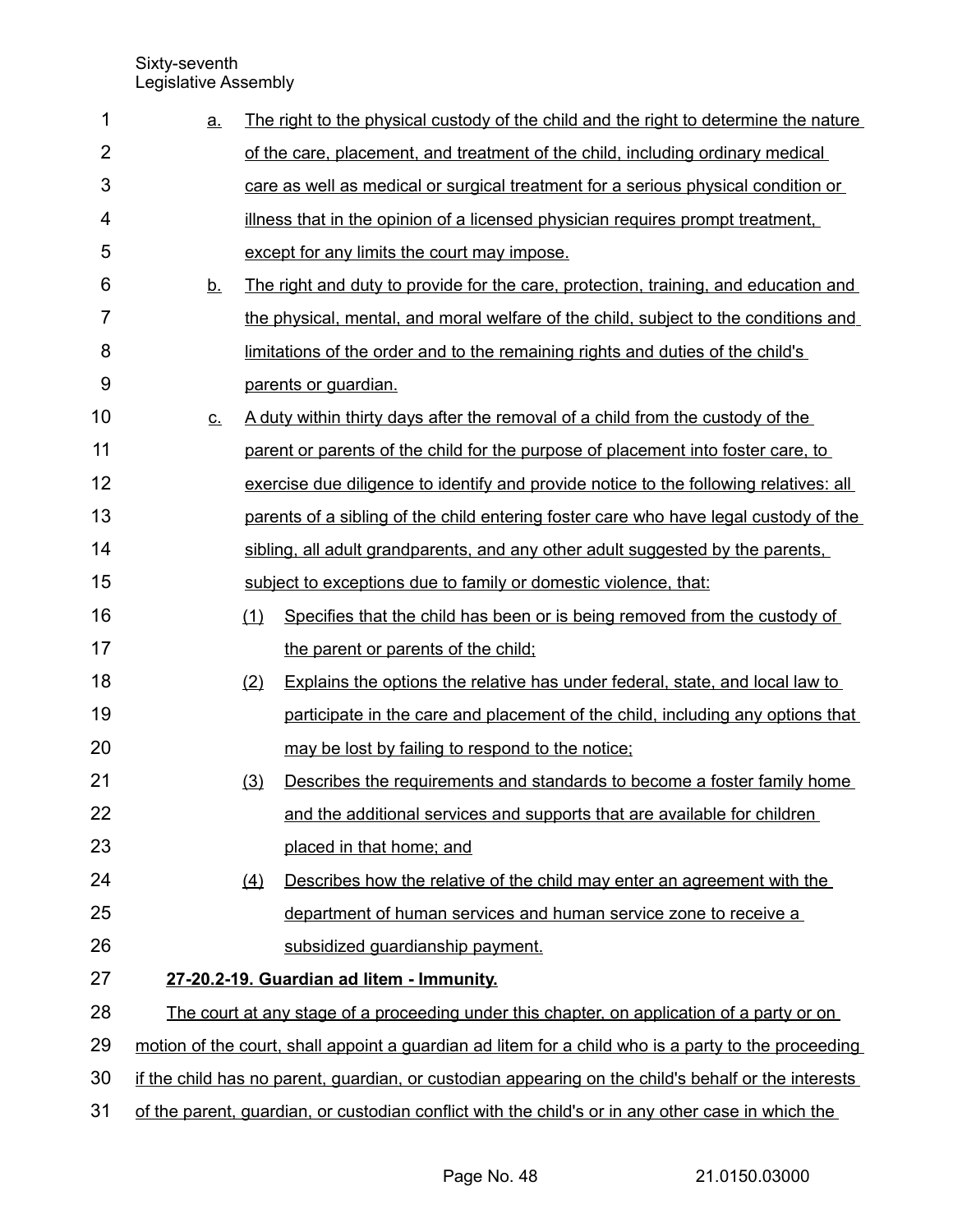| 1              | interests of the child require a guardian. A party to the proceeding or that party's employee or |                                                                                                  |                                                                                                  |  |  |
|----------------|--------------------------------------------------------------------------------------------------|--------------------------------------------------------------------------------------------------|--------------------------------------------------------------------------------------------------|--|--|
| $\overline{2}$ | representative may not be appointed. A guardian ad litem appointed under this section is         |                                                                                                  |                                                                                                  |  |  |
| 3              |                                                                                                  | immune from civil liability for damages for any act or omission arising out of that individual's |                                                                                                  |  |  |
| 4              |                                                                                                  |                                                                                                  | duties and responsibilities as a quardian ad litem, unless the act or omission constitutes gross |  |  |
| 5              |                                                                                                  |                                                                                                  | or willful negligence or gross or willful misconduct.                                            |  |  |
| 6              |                                                                                                  |                                                                                                  | 27-20.2-20. Costs and expenses for care of child.                                                |  |  |
| 7              | 1.                                                                                               |                                                                                                  | The following expenses are a charge upon the funds of the county or human service                |  |  |
| 8              |                                                                                                  |                                                                                                  | zone upon certification of the expenses by the court:                                            |  |  |
| 9              |                                                                                                  | <u>a.</u>                                                                                        | The cost of medical and other examinations and treatment of a child ordered by                   |  |  |
| 10             |                                                                                                  |                                                                                                  | the court.                                                                                       |  |  |
| 11             |                                                                                                  | <u>b.</u>                                                                                        | The cost of care and support of a child committed by the court to the legal                      |  |  |
| 12             |                                                                                                  |                                                                                                  | custody of a public agency other than an institution for delinguent children or to a             |  |  |
| 13             |                                                                                                  |                                                                                                  | private agency or individual other than a parent.                                                |  |  |
| 14             |                                                                                                  | $C_{-}$                                                                                          | The cost of any necessary transportation for medical and other examinations and                  |  |  |
| 15             |                                                                                                  |                                                                                                  | treatment of a child ordered by the court unless the child is in the legal custody of            |  |  |
| 16             |                                                                                                  |                                                                                                  | a state agency.                                                                                  |  |  |
| 17             |                                                                                                  | <u>d.</u>                                                                                        | The cost of a guardian ad litem under subsection 5 of section 27-20.1-16 or                      |  |  |
| 18             |                                                                                                  |                                                                                                  | section 30.1-27-06 or the cost of an attorney under subsection 6 of section                      |  |  |
| 19             |                                                                                                  |                                                                                                  | 27-20.1-16 if the court finds the parent's or child's estate is insufficient to meet             |  |  |
| 20             |                                                                                                  |                                                                                                  | the cost.                                                                                        |  |  |
| 21             | 2.                                                                                               |                                                                                                  | The commission on legal counsel for indigents shall pay reasonable compensation for              |  |  |
| 22             |                                                                                                  |                                                                                                  | services and related expenses of counsel provided at public expense for a party and              |  |  |
| 23             |                                                                                                  |                                                                                                  | the supreme court shall pay reasonable compensation for a guardian ad litem. The                 |  |  |
| 24             |                                                                                                  |                                                                                                  | attorney general shall pay the witness fees, mileage, and travel expense of witnesses            |  |  |
| 25             |                                                                                                  |                                                                                                  | incurred in the proceedings under this chapter in the amount and at the rate provided            |  |  |
| 26             |                                                                                                  |                                                                                                  | for in section 31-01-16, except the commission on legal counsel for indigents shall pay          |  |  |
| 27             |                                                                                                  |                                                                                                  | the witness fees, mileage, and travel expenses of witnesses subpoenaed by counsel                |  |  |
| 28             |                                                                                                  |                                                                                                  | employed by or contracted with the commission for proceedings under this chapter in              |  |  |
| 29             |                                                                                                  |                                                                                                  | the amount and at the rate provided for in section 31-01-16. Expenses of the state               |  |  |
| 30             |                                                                                                  |                                                                                                  | include the cost of any necessary transportation for medical and other examinations              |  |  |
| 31             |                                                                                                  |                                                                                                  | and treatment of a child ordered by the court if the child is in the legal custody of a          |  |  |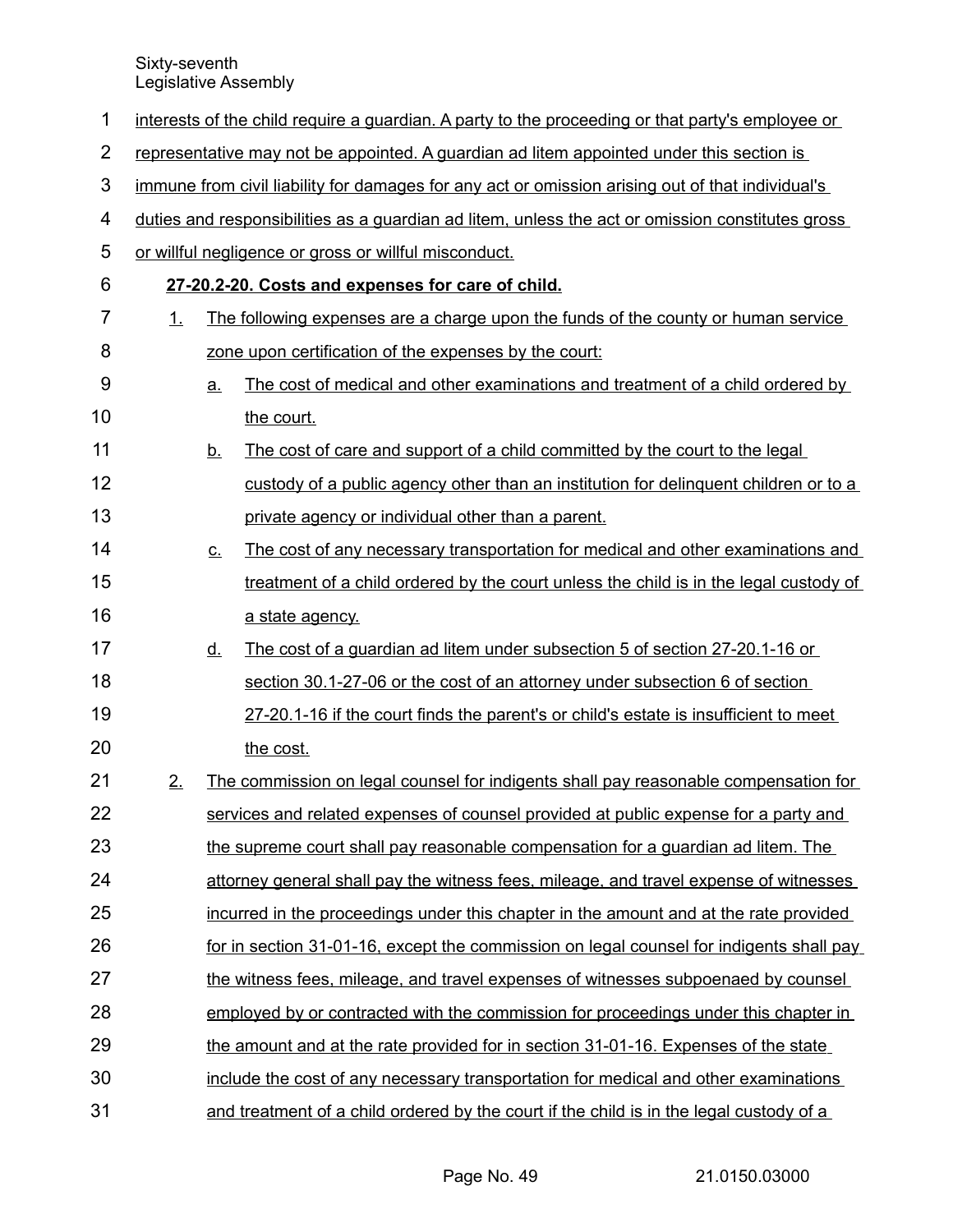| 1              |                | state agency in which case the cost must be reimbursed to the county or human                |
|----------------|----------------|----------------------------------------------------------------------------------------------|
| $\overline{2}$ |                | service zone by that state agency at the state mileage rate, excluding meals and             |
| 3              |                | lodging, plus twenty-nine cents per mile.                                                    |
| 4              | 3 <sub>1</sub> | If, after due notice to the parents or other persons legally obligated to care for and       |
| 5              |                | support the child, and to a child over the age of eighteen, and after affording the          |
| 6              |                | parents, other persons, and children over eighteen years of age an opportunity to be         |
| $\overline{7}$ |                | heard, the court finds that the parents, other persons, or a child over eighteen years of    |
| 8              |                | age is financially able to pay all or part of the costs and expenses stated in               |
| 9              |                | subsection 1, and expenses payable by the supreme court under subsection 2, the              |
| 10             |                | court may order the party to pay the same and prescribe the manner of payment.               |
| 11             |                | Unless otherwise ordered, payment shall be made to the clerk of court for remittance         |
| 12             |                | to the person to which compensation is due, or if the costs and expenses have been           |
| 13             |                | paid by the county, human service zone, or the state to the county treasurer of the          |
| 14             |                | county, the county treasurer of the host county, or to the state treasurer.                  |
| 15             | 4.             | Unless the court finds there is no likelihood the party is or will be able to pay attorney's |
| 16             |                | fees and expenses, the court, in the order or judgment following a hearing under this        |
| 17             |                | chapter, shall order the parents or other persons legally obligated to care for and          |
| 18             |                | support the child, and the child if over the age of eighteen, to reimburse the presumed      |
| 19             |                | amount of indigent defense costs and expenses, as determined by the commission on            |
| 20             |                | legal counsel for indigents, and shall notify the party of the right to a hearing on the     |
| 21             |                | reimbursement amount. If the party or the state requests a hearing within thirty days of     |
| 22             |                | receiving notice under this subsection, the court shall schedule a hearing at which the      |
| 23             |                | actual amount of attorney's fees and expenses must be shown. In determining the              |
| 24             |                | amount of reimbursement and method of payment, the court shall consider the                  |
| 25             |                | financial resources of the party and the nature of the burden that reimbursement of          |
| 26             |                | costs and expenses will impose.                                                              |
| 27             | 5.             | <u>A party who is required to reimburse indigent defense costs and expenses and who is</u>   |
| 28             |                | not willfully in default in that reimbursement may at any time petition the court to waive   |
| 29             |                | reimbursement of all or any portion of the attorney's fees and expenses. If the court is     |
| 30             |                | satisfied reimbursement of the amount due will impose undue hardship on the party or         |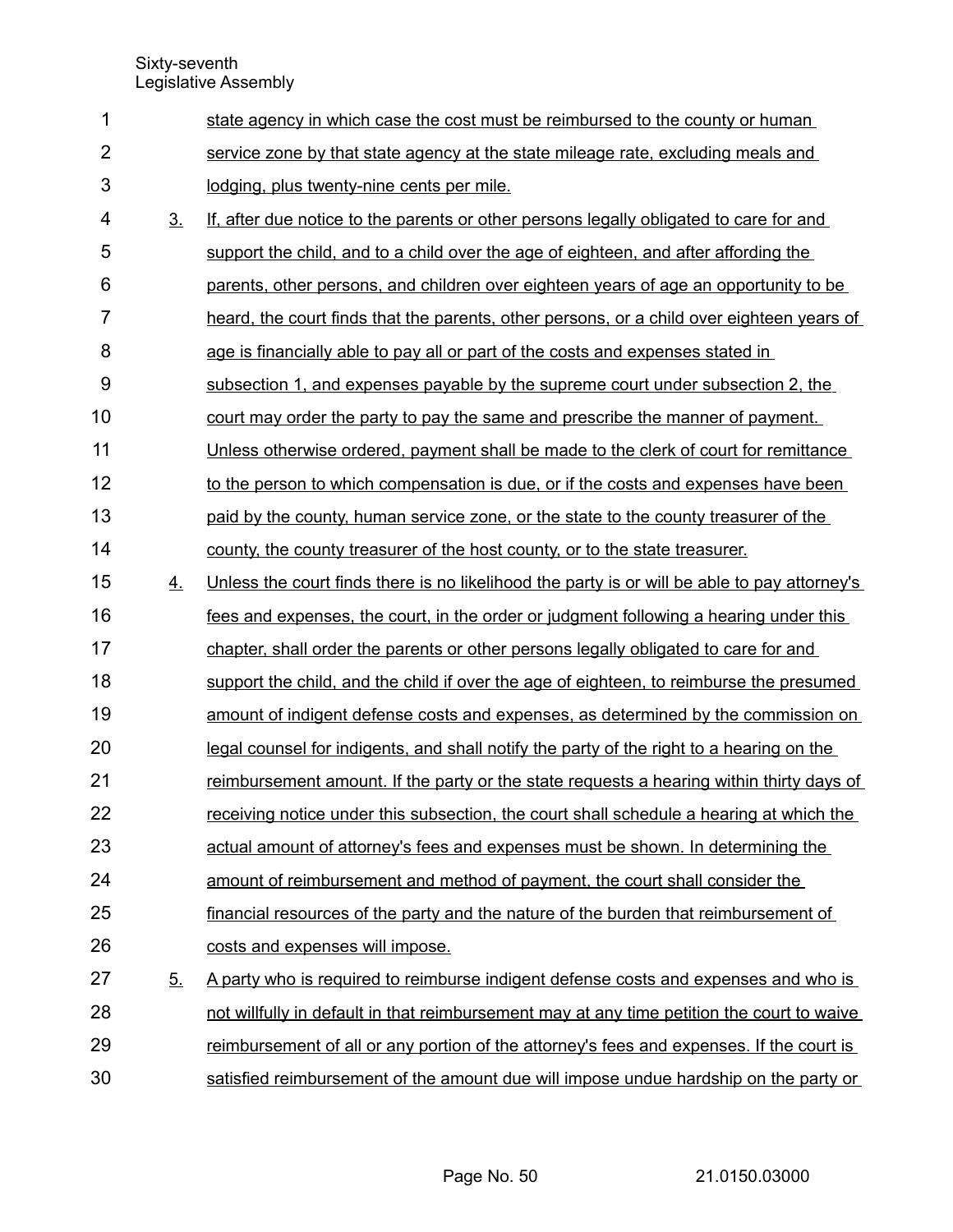| 1              | the party's immediate family, the court may waive reimbursement of all or any portion |           |                                                                                              |  |  |  |
|----------------|---------------------------------------------------------------------------------------|-----------|----------------------------------------------------------------------------------------------|--|--|--|
| $\overline{2}$ | of the amount due or modify the method of payment.                                    |           |                                                                                              |  |  |  |
| 3              |                                                                                       |           | 27-20.2-21. Protective order.                                                                |  |  |  |
| 4              |                                                                                       |           | At any stage of the proceedings, upon application of a party or on the court's own motion,   |  |  |  |
| 5              |                                                                                       |           | the court may make an order restraining or otherwise controlling the conduct of a person if: |  |  |  |
| 6              | 1.                                                                                    |           | The court finds that the conduct:                                                            |  |  |  |
| $\overline{7}$ |                                                                                       | a.        | Is or may be detrimental or harmful to the child; or                                         |  |  |  |
| 8              |                                                                                       | <u>b.</u> | Will tend to defeat the execution of an order of disposition; and                            |  |  |  |
| 9              | 2.                                                                                    |           | <u>Notice of the application or motion and the grounds for the appropriate motion and an</u> |  |  |  |
| 10             |                                                                                       |           | opportunity to be heard have been given to the person against which the order is             |  |  |  |
| 11             |                                                                                       |           | directed.                                                                                    |  |  |  |
| 12             |                                                                                       |           | 27-20.2-22. Inspection of court files and records - Penalty.                                 |  |  |  |
| 13             | 1.                                                                                    |           | Except as provided in this section, all files and records of the juvenile court, whether in  |  |  |  |
| 14             |                                                                                       |           | the office of the clerk of court or juvenile court, of a proceeding under this chapter are   |  |  |  |
| 15             |                                                                                       |           | closed to the public. Juvenile court files and records are open to inspection only by:       |  |  |  |
| 16             |                                                                                       | a.        | The judge and staff of the juvenile court.                                                   |  |  |  |
| 17             |                                                                                       | <u>b.</u> | The parties to the proceeding or the parties' counsel or the guardian ad litem of            |  |  |  |
| 18             |                                                                                       |           | any party.                                                                                   |  |  |  |
| 19             |                                                                                       | <u>c.</u> | A public or private agency or institution providing supervision or having custody of         |  |  |  |
| 20             |                                                                                       |           | the child under order of the juvenile court which must be given a copy of the                |  |  |  |
| 21             |                                                                                       |           | findings and order of disposition when the agency or institution receives custody            |  |  |  |
| 22             |                                                                                       |           | of the child. If a case involves the federal Indian Child Welfare Act of 1978 [25]           |  |  |  |
| 23             |                                                                                       |           | U.S.C. 1901 through 1963], the agency or institution having custody of the child             |  |  |  |
| 24             |                                                                                       |           | shall serve the appropriate Indian Child Welfare Act service agent, tribe or tribal          |  |  |  |
| 25             |                                                                                       |           | designee, or an Indian Child Welfare Act qualified expert witness with the findings          |  |  |  |
| 26             |                                                                                       |           | and order of disposition.                                                                    |  |  |  |
| 27             |                                                                                       | <u>d.</u> | Any court and the court's probation and other officials or professional staff and            |  |  |  |
| 28             |                                                                                       |           | the attorney for the defendant for use in preparing a presentence report in a                |  |  |  |
| 29             |                                                                                       |           | criminal case in which the defendant is convicted and who, before the criminal               |  |  |  |
| 30             |                                                                                       |           | case, had been a party to the proceeding in juvenile court.                                  |  |  |  |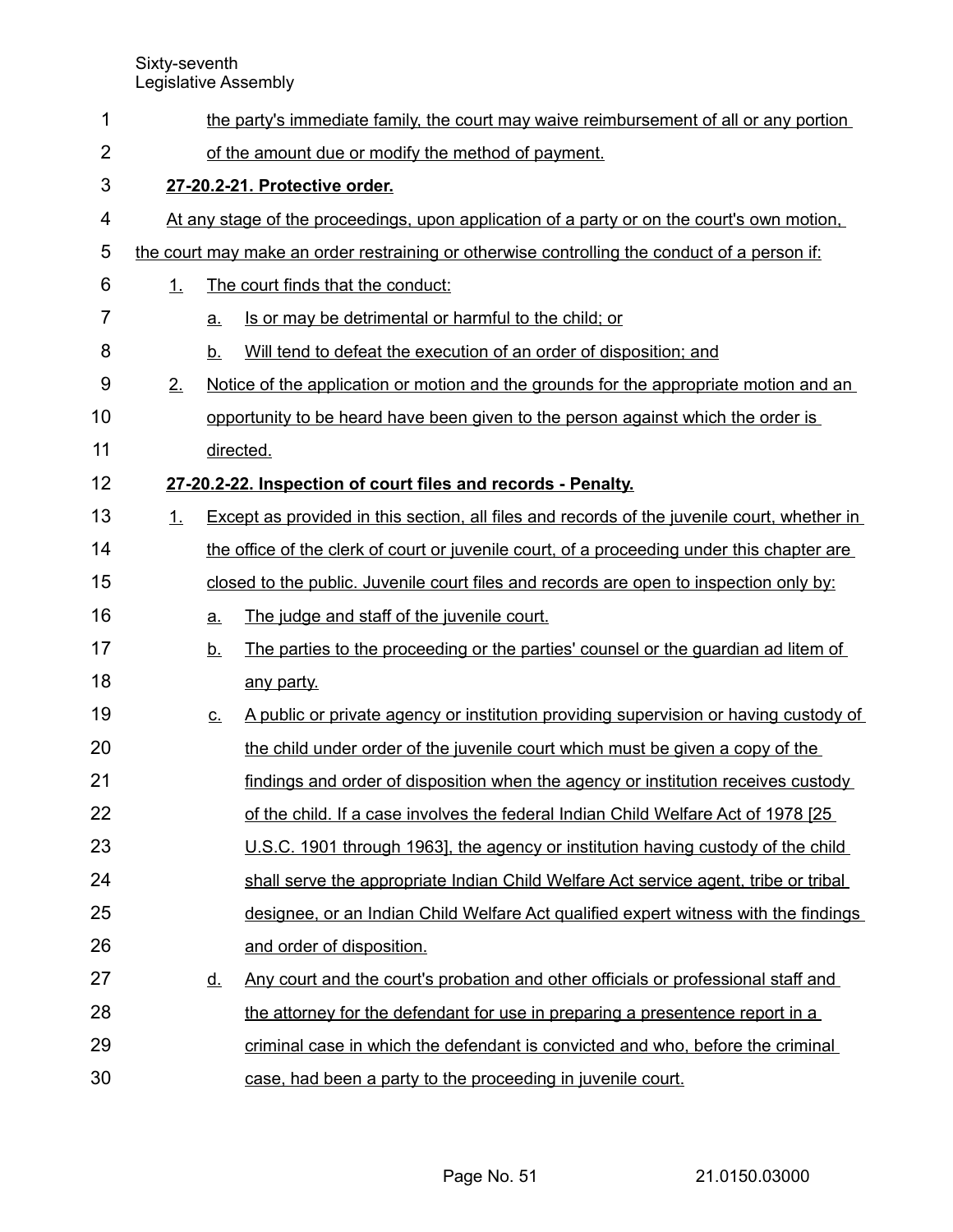| 1              |    | <u>e.</u> | The professional staff of the uniform crime victims compensation program if            |
|----------------|----|-----------|----------------------------------------------------------------------------------------|
| $\overline{2}$ |    |           | necessary for the discharge of the duties of the staff pursuant to chapter 54-23.4.    |
| 3              |    | f.        | A staff member of the division of children and family services of the department of    |
| 4              |    |           | human services or a law enforcement officer if necessary for the performance of        |
| 5              |    |           | that staff member's duties under section 50-11.1-06.2 or the federal National          |
| 6              |    |           | Child Protection Act of 1993 [Pub. L. 103-209; 107 Stat. 2490; 42 U.S.C. 5119          |
| 7              |    |           | et seq.].                                                                              |
| 8              |    | g.        | An employee or agent of the department of human services if necessary for              |
| 9              |    |           | performance of that individual's duty under chapter 50-11 or 50-11.1 to                |
| 10             |    |           | investigate the background of an individual living or working in the facility, home,   |
| 11             |    |           | or residence for which licensure is sought.                                            |
| 12             |    | <u>h.</u> | A criminal justice agency if the juvenile is required to register under section        |
| 13             |    |           | 12.1-32-15.                                                                            |
| 14             |    | İ.        | The staff of a children's advocacy center if the juvenile or a victim of the child has |
| 15             |    |           | been referred for or has received services at the children's advocacy center.          |
| 16             |    | j.        | A victim of the delinguent child or the victim's guardian. All records including       |
| 17             |    |           | medical, educational, and school information must be redacted before inspection.       |
| 18             |    |           | For purposes of this subdivision, only records pertaining to the specific offense      |
| 19             |    |           | between the victim and the delinguent child may be inspected.                          |
| 20             | 2. |           | Juvenile court files and records are also open to inspection with written leave of a   |
| 21             |    |           | juvenile court judge or judicial referee to whom juvenile court matters have been      |
| 22             |    |           | referred:                                                                              |
| 23             |    | <u>a.</u> | Upon a showing in writing of a legitimate interest in a proceeding or in the work of   |
| 24             |    |           | the juvenile court, but only to the extent necessary to respond to the legitimate      |
| 25             |    |           | interest; and                                                                          |
| 26             |    | <u>b.</u> | By the principal of any public or private school that is a member of the North         |
| 27             |    |           | Dakota high school activities association, or the superintendent of any school         |
| 28             |    |           | district that has one or more schools involved in the association, but only to the     |
| 29             |    |           | extent necessary to enforce the rules and regulations of the North Dakota high         |
| 30             |    |           | school activities association.                                                         |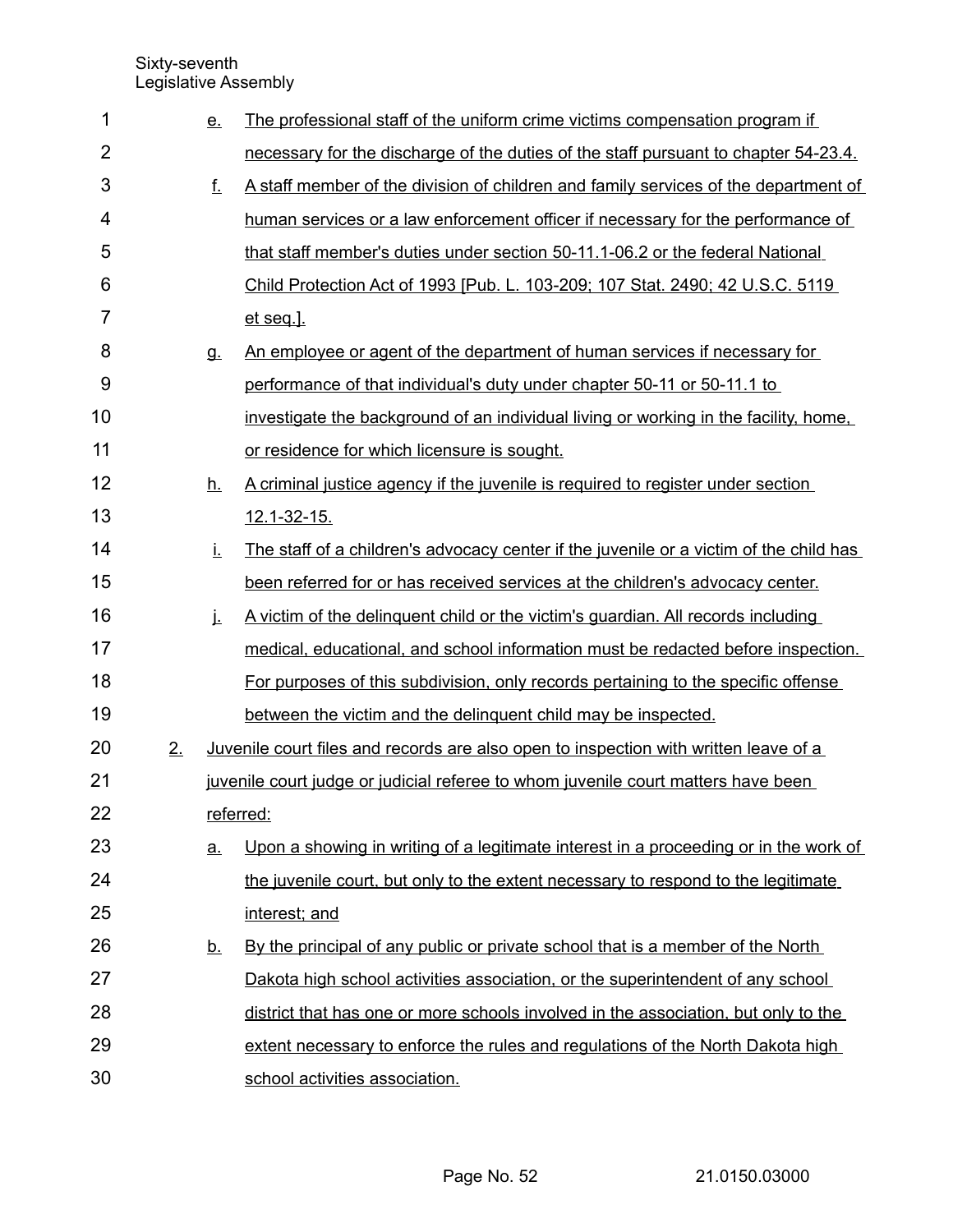| $\mathbf 1$    | 3 <sub>1</sub>    | In a proceeding under this chapter, if the juvenile court finds a child is in need of      |
|----------------|-------------------|--------------------------------------------------------------------------------------------|
| $\overline{2}$ |                   | services or committed a delinguent act that constitutes a violation of a law or local      |
| 3              |                   | ordinance governing the operation of a motor vehicle or a delinguent act of                |
| 4              |                   | manslaughter or negligent homicide caused by the child's operation of a motor vehicle.     |
| 5              |                   | the juvenile court shall report the finding to the director of the department of           |
| 6              |                   | transportation within ten days.                                                            |
| 7              | 4.                | Following an adjudication of delinquency for an offense that would be a felony if          |
| 8              |                   | committed by an adult, the child's school principal, chief administrative officer, or      |
| 9              |                   | designated school guidance counselor, if requested, must be allowed access to the          |
| 10             |                   | disposition order. Any other juvenile court files and records of a child may be disclosed  |
| 11             |                   | to a superintendent or principal of the school in which the child is currently enrolled or |
| 12             |                   | in which the child wishes to enroll if the child's documented behavior appears to          |
| 13             |                   | present a danger to self or to the students or staff of the school.                        |
| 14             | 5 <sub>1</sub>    | Following an adjudication of delinguency for an offense that results in the prohibitions   |
| 15             |                   | included in subsection 1 or 2 of section 62.1-02-01, if requested, a law enforcement       |
| 16             |                   | officer must be allowed access to the disposition order.                                   |
| 17             | 6.                | The juvenile court may notify a referring agency of the disposition of a case.             |
| 18             | $\underline{7}$ . | Notwithstanding that juvenile court records are closed to the public, nothing in this      |
| 19             |                   | section may be construed to limit the release upon request of general information not      |
| 20             |                   | identifying the identity of any juvenile, witness, or victim in any proceeding under this  |
| 21             |                   | chapter. Files in the clerk of court's office are open to public inspection if the related |
| 22             |                   | hearing was open to the public under section 27-20.3-14.                                   |
| 23             | <u>8.</u>         | To the extent necessary to provide victim services or benefits under chapter 12.1-41,      |
| 24             |                   | the judge and staff of the juvenile court may disclose information to refer a child, who   |
| 25             |                   | may be a victim of human trafficking, to a program for runaway and homeless children       |
| 26             |                   | located in the state and approved by the juvenile court of jurisdiction. Information       |
| 27             |                   | disclosed under this subsection must remain confidential.                                  |
| 28             | 9.                | An individual with access or authorization to inspect juvenile court files and records     |
| 29             |                   | under this section may not share the information contained in the files and records        |
| 30             |                   | with any other person not authorized by law. An individual who violates this subsection    |
| 31             |                   | is guilty of a class B misdemeanor.                                                        |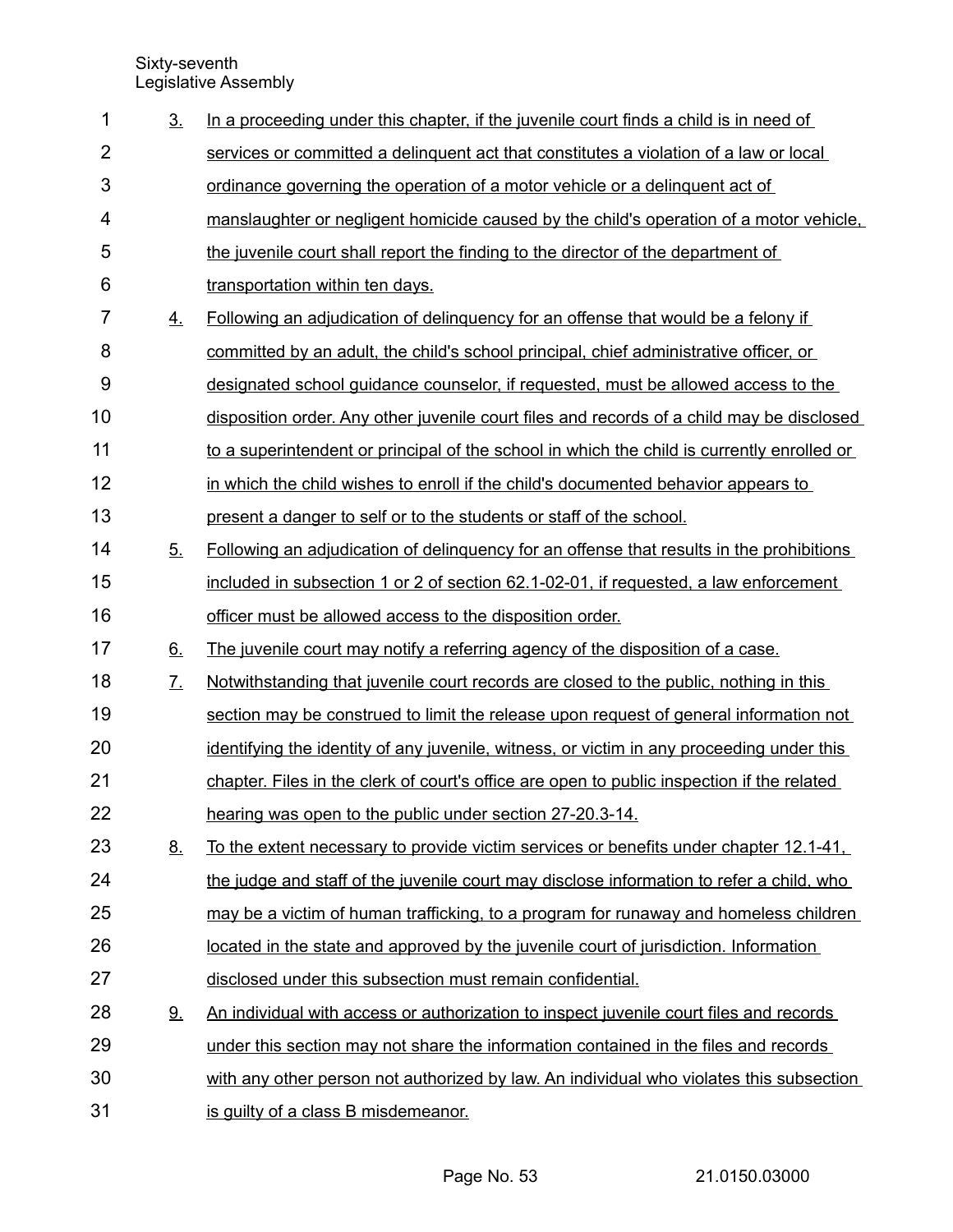| 1              | 27-20.2-23. Disclosure of information needed to apprehend child. |           |                                                                                                    |  |  |
|----------------|------------------------------------------------------------------|-----------|----------------------------------------------------------------------------------------------------|--|--|
| $\overline{2}$ |                                                                  |           | Notwithstanding any other provision of law, the name, photographs, fingerprints, or other          |  |  |
| $\mathbf{3}$   |                                                                  |           | identifying information of a child who is alleged to have committed a delinguent act involving     |  |  |
| 4              |                                                                  |           | actual or threat of serious bodily injury which would constitute a felony if committed by an adult |  |  |
| 5              |                                                                  |           | or who left without authorization from a secure detention facility may be released by law          |  |  |
| 6              |                                                                  |           | enforcement, the division of juvenile services, or the juvenile court for purposes of              |  |  |
| $\overline{7}$ |                                                                  |           | apprehending the child.                                                                            |  |  |
| 8              |                                                                  |           | 27-20.2-24. Law enforcement and correctional facility records.                                     |  |  |
| $9\,$          | 1.                                                               |           | Unless a charge of delinquency is transferred for criminal prosecution under section               |  |  |
| 10             |                                                                  |           | 27-20.4-20, the interest of national security requires, or the court otherwise orders in           |  |  |
| 11             |                                                                  |           | the interest of the child, the law enforcement and correctional facility records and files         |  |  |
| 12             |                                                                  |           | of a child alleged or found to be delinguent or in need of services or protection are not          |  |  |
| 13             |                                                                  |           | open to public inspection; but inspection of these records and files is permitted by:              |  |  |
| 14             |                                                                  | a.        | A juvenile court having the child before the court in any proceeding;                              |  |  |
| 15             |                                                                  | <u>b.</u> | Counsel for a party to the proceeding:                                                             |  |  |
| 16             |                                                                  | <u>c.</u> | The officers of public institutions or agencies to whom the child is or may be                     |  |  |
| 17             |                                                                  |           | committed;                                                                                         |  |  |
| 18             |                                                                  | <u>d.</u> | Law enforcement officers of other jurisdictions if necessary for the discharge of                  |  |  |
| 19             |                                                                  |           | official duties of the officers;                                                                   |  |  |
| 20             |                                                                  | <u>e.</u> | A court in which the child is convicted of a criminal offense for the purpose of a                 |  |  |
| 21             |                                                                  |           | presentence report or other dispositional proceeding, or by officials of correctional              |  |  |
| 22             |                                                                  |           | facilities to which the child is detained or committed, or by the parole board, the                |  |  |
| 23             |                                                                  |           | governor, or the pardon advisory board, if one has been appointed, in considering                  |  |  |
| 24             |                                                                  |           | the child's parole or discharge or in exercising supervision over the child;                       |  |  |
| 25             |                                                                  | f.        | The professional staff of the uniform crime victims compensation program if                        |  |  |
| 26             |                                                                  |           | necessary for the discharge of the duties of the professional staff pursuant to                    |  |  |
| 27             |                                                                  |           | chapter 54-23.4; and                                                                               |  |  |
| 28             |                                                                  | g.        | A superintendent, assistant superintendent, principal, or designee of the school in                |  |  |
| 29             |                                                                  |           | which the child is currently enrolled or of a school in which the child wishes to                  |  |  |
| 30             |                                                                  |           | enroll.                                                                                            |  |  |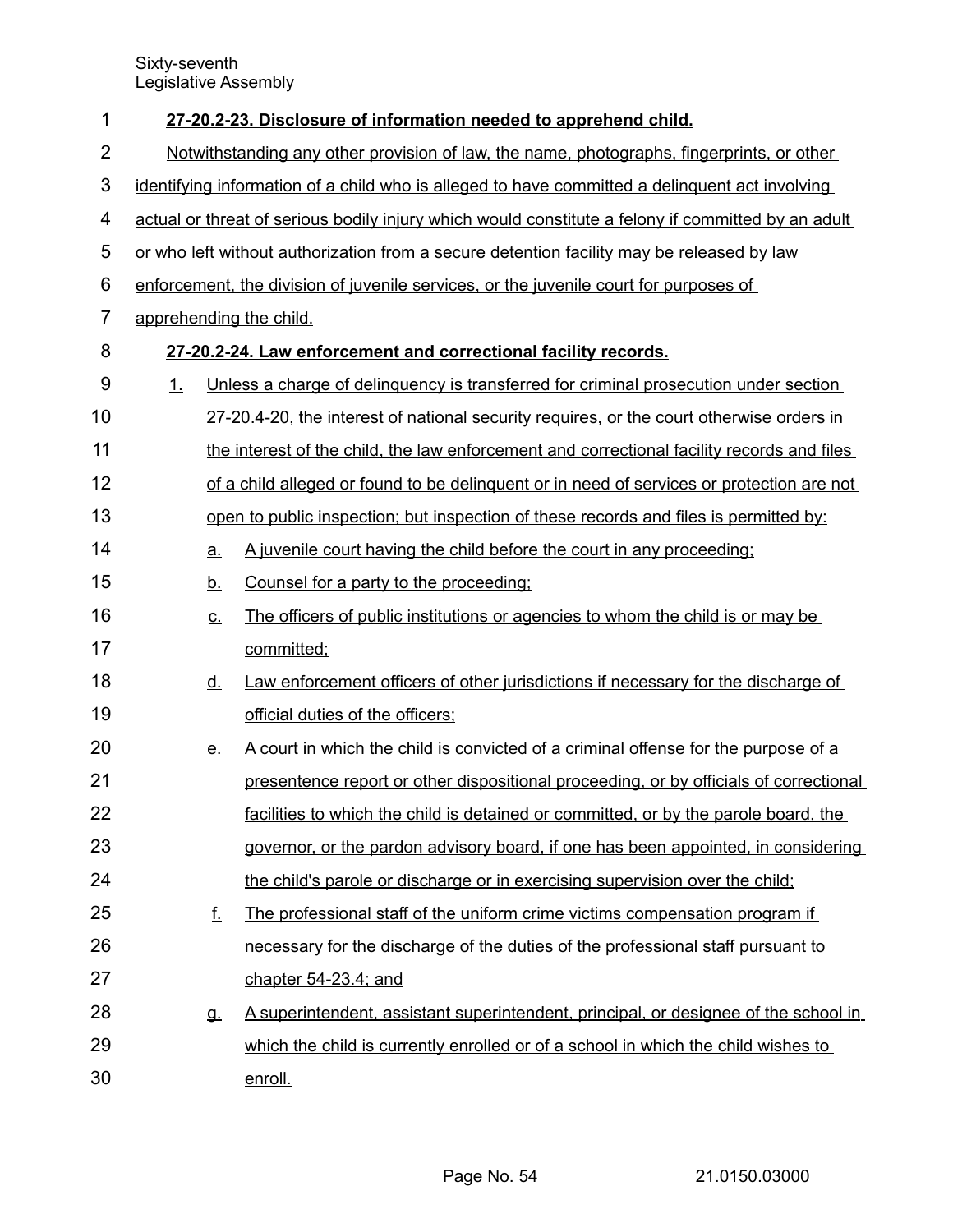| $\mathbf 1$    | 2.             | Notwithstanding that law enforcement records and files of a child alleged or found to          |
|----------------|----------------|------------------------------------------------------------------------------------------------|
| $\overline{2}$ |                | be delinguent or in need of services or protection are not open to public inspection.          |
| 3              |                | this section does not limit the release of general information that does not identify the      |
| 4              |                | identity of the child.                                                                         |
| 5              |                | 27-20.2-25. Children's fingerprints, photographs.                                              |
| 6              | 1.             | A child under fourteen years of age may not be fingerprinted in the investigation of a         |
| 7              |                | crime except as provided in this section. Fingerprints of a child who is referred to the       |
| 8              |                | court may be taken and filed by law enforcement officers in investigating the                  |
| 9              |                | commission of the following crimes: murder, manslaughter, gross sexual imposition,             |
| 10             |                | robbery, aggravated assault, burglary, theft, forgery, and unlawful possession or use of       |
| 11             |                | a handgun.                                                                                     |
| 12             | 2.             | Fingerprint files of children must be kept separate from those of adults. Copies of            |
| 13             |                | fingerprints known to be those of a child may be maintained locally and copies may be          |
| 14             |                | sent to a central state depository but may not be sent to a federal depository unless          |
| 15             |                | needed in the interest of national security.                                                   |
| 16             | 3 <sub>1</sub> | <u>Fingerprint files of children may be inspected by law enforcement officers if necessary</u> |
| 17             |                | for the discharge of official duties of law enforcement officers. Other inspections may        |
| 18             |                | be authorized by the court in individual cases upon a showing it is necessary in the           |
| 19             |                | public interest.                                                                               |
| 20             | 4.             | Fingerprints of a child are considered a part of the child's juvenile or adult investigative   |
| 21             |                | file and must be removed from the state and local files and destroyed in accordance            |
| 22             |                | with section 27-20.2-26.                                                                       |
| 23             | 5.             | If latent fingerprints are found during the investigation of an offense and a law              |
| 24             |                | enforcement officer has probable cause to believe the latent fingerprints are those of a       |
| 25             |                | particular child, the officer may fingerprint the child regardless of age or offense for       |
| 26             |                | purposes of immediate comparison with the latent fingerprints. If the comparison is            |
| 27             |                | negative, the fingerprint card and other copies of the fingerprints taken must be              |
| 28             |                | destroyed immediately. If the child is not referred to the court, the fingerprints must be     |
| 29             |                | destroyed immediately.                                                                         |
| 30             | <u>6.</u>      | A child may be photographed by a law enforcement officer at the time of arrest for the         |
| 31             |                | crimes of murder, manslaughter, gross sexual imposition, robbery, aggravated assault,          |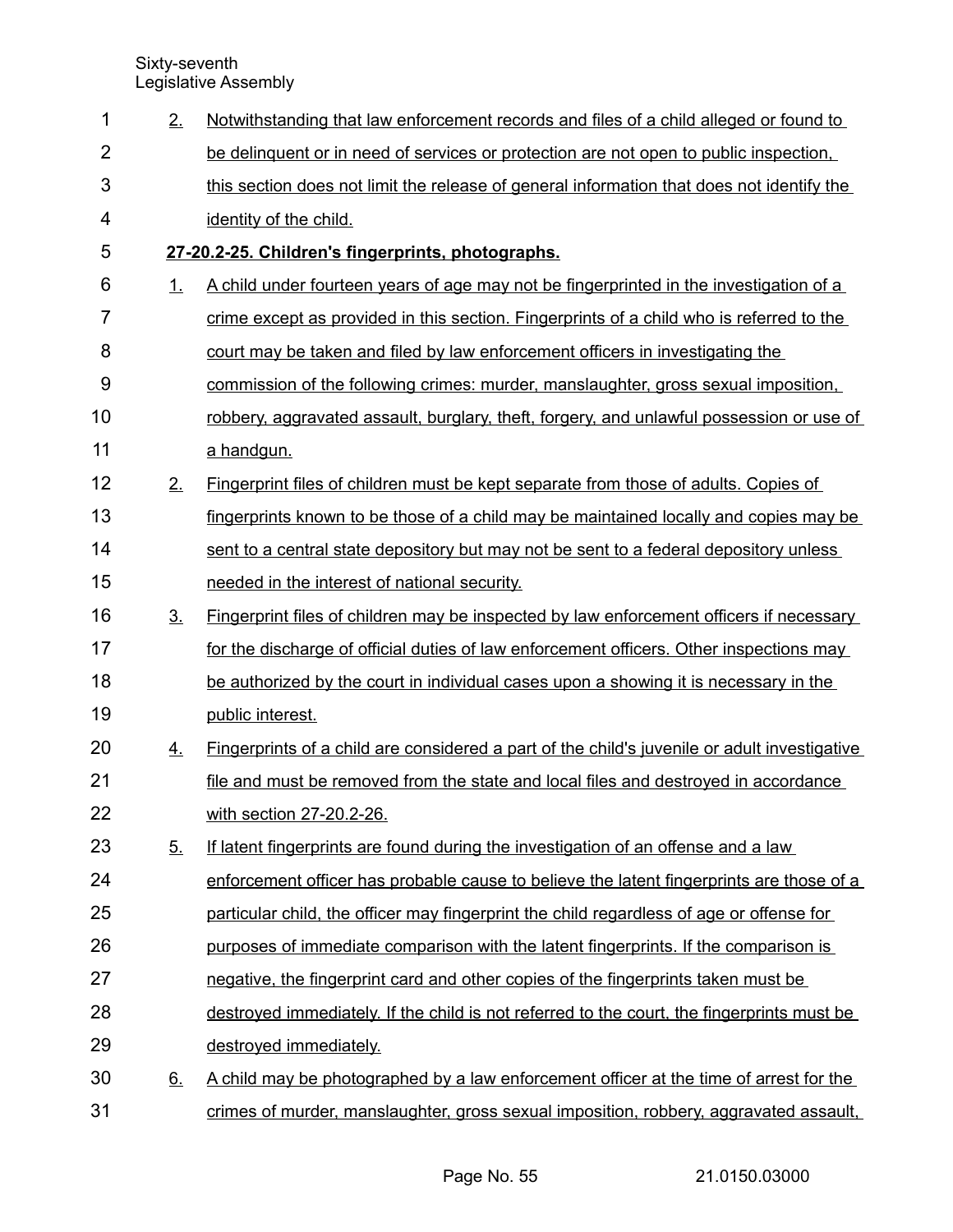| 1              |    | burglary, theft, forgery, or unlawful possession or use of a handgun. The photograph          |
|----------------|----|-----------------------------------------------------------------------------------------------|
| $\overline{2}$ |    | must be destroyed if the child is not referred to the juvenile court. If a court finds facts  |
| 3              |    | that would justify a finding that a child at least fourteen years of age at the time of the   |
| 4              |    | offense is delinguent and the finding involves the unlawful use or possession of a            |
| 5              |    | handgun or the commission of an act proscribed by the criminal laws of this state and         |
| 6              |    | punishable as a felony or a class A misdemeanor committed for the benefit of, at the          |
| $\overline{7}$ |    | direction of, or in association or affiliation with any criminal street gang, with the intent |
| 8              |    | to promote, further, or assist in the activities of a criminal gang, the juvenile court shall |
| 9              |    | order upon the request of the state's attorney the taking and retention of a photograph       |
| 10             |    | of the child for purposes of identification. Photographs of children under this               |
| 11             |    | subsection may be maintained on a local basis and sent to a central state depository          |
| 12             |    | but must be maintained separate from those of adults and must be destroyed in                 |
| 13             |    | accordance with section 27-20.2-26.                                                           |
| 14             |    | 27-20.2-26. Destruction of juvenile court records.                                            |
| 15             | 1. | Except as otherwise required under section 25-03.3-04, all juvenile court records must        |
| 16             |    | be retained and disposed of pursuant to rules and policies established by the North           |
| 17             |    | Dakota supreme court.                                                                         |
| 18             | 2. | Upon the final destruction of a file or record, the proceeding must be treated as if the      |
| 19             |    | proceeding never occurred. The juvenile court shall notify each agency named in the           |
| 20             |    | file or record of the destruction. All index references, except those which may be made       |
| 21             |    | by the attorney general and the directors of the department of transportation, the            |
| 22             |    | department of human services, the department of corrections and rehabilitation, the           |
| 23             |    | commission on legal counsel for indigents and its public defender offices, law                |
| 24             |    | enforcement agencies, and human service zones, must be deleted. Each agency,                  |
| 25             |    | except the attorney general and the directors of the department of transportation, the        |
| 26             |    | department of human services, the department of corrections and rehabilitation, the           |
| 27             |    | commission on legal counsel for indigents and its public defender offices, law                |
| 28             |    | enforcement agencies, and human service zones, upon notification of the destruction           |
| 29             |    | of a file or record, shall destroy all files, records, and references to the child's          |
| 30             |    | apprehension, detention, and referral to the juvenile court and any record of                 |
| 31             |    | disposition made by the juvenile court. The attorney general, the department of human         |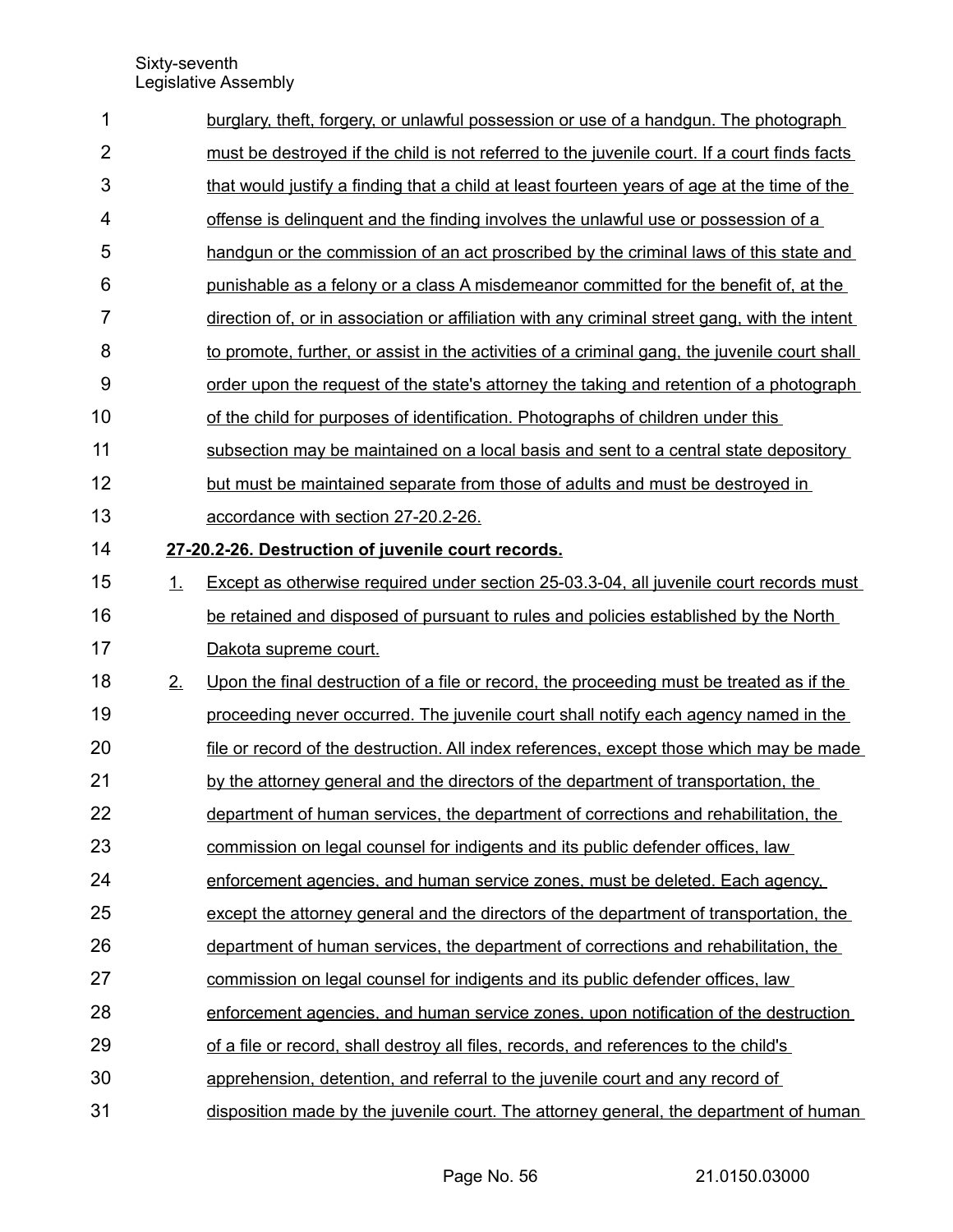| 1              | services, the department of corrections and rehabilitation, the commission on legal           |                                                                                            |  |  |  |  |  |
|----------------|-----------------------------------------------------------------------------------------------|--------------------------------------------------------------------------------------------|--|--|--|--|--|
| $\overline{2}$ | counsel for indigents and its public defender offices, law enforcement agencies, and          |                                                                                            |  |  |  |  |  |
| 3              |                                                                                               | human service zones may not keep a juvenile file or record longer than is required by      |  |  |  |  |  |
| 4              |                                                                                               | the records retention policy of that official, department, or agency. Upon inquiry in any  |  |  |  |  |  |
| 5              |                                                                                               | matter the child, the court, and representatives of agencies, except the attorney          |  |  |  |  |  |
| 6              |                                                                                               | general and the directors of the department of transportation, the department of           |  |  |  |  |  |
| $\overline{7}$ |                                                                                               | human services, the department of corrections and rehabilitation, law enforcement          |  |  |  |  |  |
| 8              |                                                                                               | agencies, and human service zones, properly shall reply that no record exists with         |  |  |  |  |  |
| 9              |                                                                                               | respect to the child.                                                                      |  |  |  |  |  |
| 10             |                                                                                               | 27-20.2-27. Appeals.                                                                       |  |  |  |  |  |
| 11             | <u>1.</u>                                                                                     | An aggrieved party, including the state or a subdivision of the state, may appeal from a   |  |  |  |  |  |
| 12             |                                                                                               | final order, judgment, or decree of the juvenile court to the supreme court by filing      |  |  |  |  |  |
| 13             |                                                                                               | written notice of appeal within thirty days after entry of the order, judgment, or decree, |  |  |  |  |  |
| 14             |                                                                                               | or within any further time the supreme court grants, after entry of the order, judgment,   |  |  |  |  |  |
| 15             |                                                                                               | or decree. The appeal must be heard by the supreme court upon the files, records,          |  |  |  |  |  |
| 16             |                                                                                               | and minutes or transcript of the evidence of the juvenile court, giving appreciable        |  |  |  |  |  |
| 17             |                                                                                               | weight to the findings of the juvenile court. The name of the child may not appear on      |  |  |  |  |  |
| 18             |                                                                                               | the record on appeal.                                                                      |  |  |  |  |  |
| 19             | 2.                                                                                            | The appeal does not stay the order, judgment, or decree appealed from, but the             |  |  |  |  |  |
| 20             |                                                                                               | supreme court may otherwise order on application and hearing consistent with this          |  |  |  |  |  |
| 21             |                                                                                               | chapter if suitable provision is made for the care and custody of the child. If the order, |  |  |  |  |  |
| 22             |                                                                                               | judgment, or decree appealed from grants the custody of the child to, or withholds         |  |  |  |  |  |
| 23             |                                                                                               | custody of the child from, one or more of the parties to the appeal, the appeal must be    |  |  |  |  |  |
| 24             |                                                                                               | heard at the earliest practicable time.                                                    |  |  |  |  |  |
| 25             |                                                                                               | 27-20.2-28. Rules of court.                                                                |  |  |  |  |  |
| 26             |                                                                                               | The North Dakota supreme court may adopt rules of procedure governing proceedings          |  |  |  |  |  |
| 27             |                                                                                               | under this chapter.                                                                        |  |  |  |  |  |
| 28             |                                                                                               | 27-20.2-29. In-state placement of juveniles - Exception.                                   |  |  |  |  |  |
| 29             | Except for cases in which the specific necessary treatment is unavailable in the state or     |                                                                                            |  |  |  |  |  |
| 30             | cases in which the appropriate treatment or services cannot be provided in a timely manner in |                                                                                            |  |  |  |  |  |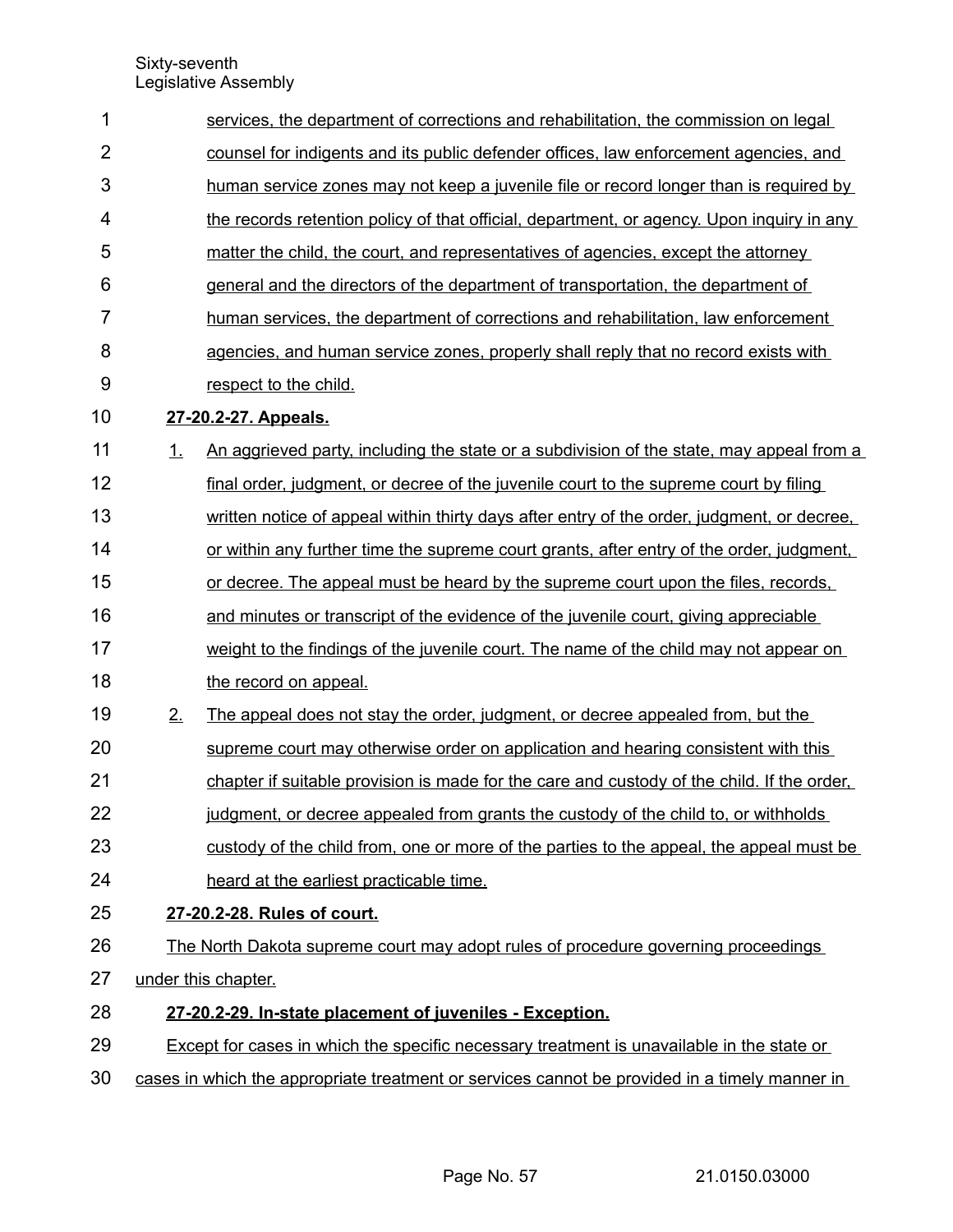- the state, all juveniles in need of residential treatment or residential care placement must be 1
- placed in in-state residential facilities. 2
- **SECTION 23.** Chapter 27-20.3 of the North Dakota Century Code is created and enacted 3
- as follows: 4

19

20

- **27 20.3 01. Definitions.** 5
- As used in this chapter: 6
- 1. "Abandon" means: 7
- a. As to a parent of a child not in the custody of that parent, failure by the noncustodial parent significantly without justifiable cause: 8 9
- (1) To communicate with the child; or 10
- (2) To provide for the care and support of the child as required by law; or 11
- b. As to a parent of a child in that parent's custody: 12
- (1) To leave the child for an indefinite period without making firm and agreed plans, with the child's immediate caregiver, for the parent's resumption of physical custody; 13 14 15
- (2) Following the child's birth or treatment at a hospital, to fail to arrange for the child's discharge within ten days after the child no longer requires hospital care; or 16 17 18
	- (3) Willfully to fail to furnish food, shelter, clothing, or medical attention reasonably sufficient to meet the child's needs.
- 2. "Abandoned infant" means a child who has been abandoned before reaching the age of one year. 21 22
- 3. "Aggravated circumstances" means circumstances in which a parent: 23
- a. Abandons, tortures, chronically abuses, or sexually abuses a child; 24
- b. Fails to make substantial, meaningful efforts to secure treatment for the parent's addiction, mental illness, behavior disorder, or any combination of those conditions for one year; 25 26 27
- c. Engages in conduct prohibited under sections 12.1 20 01 through 12.1 20 08 or chapter 12.1-27.2, in which a child is the victim or intended victim; 28 29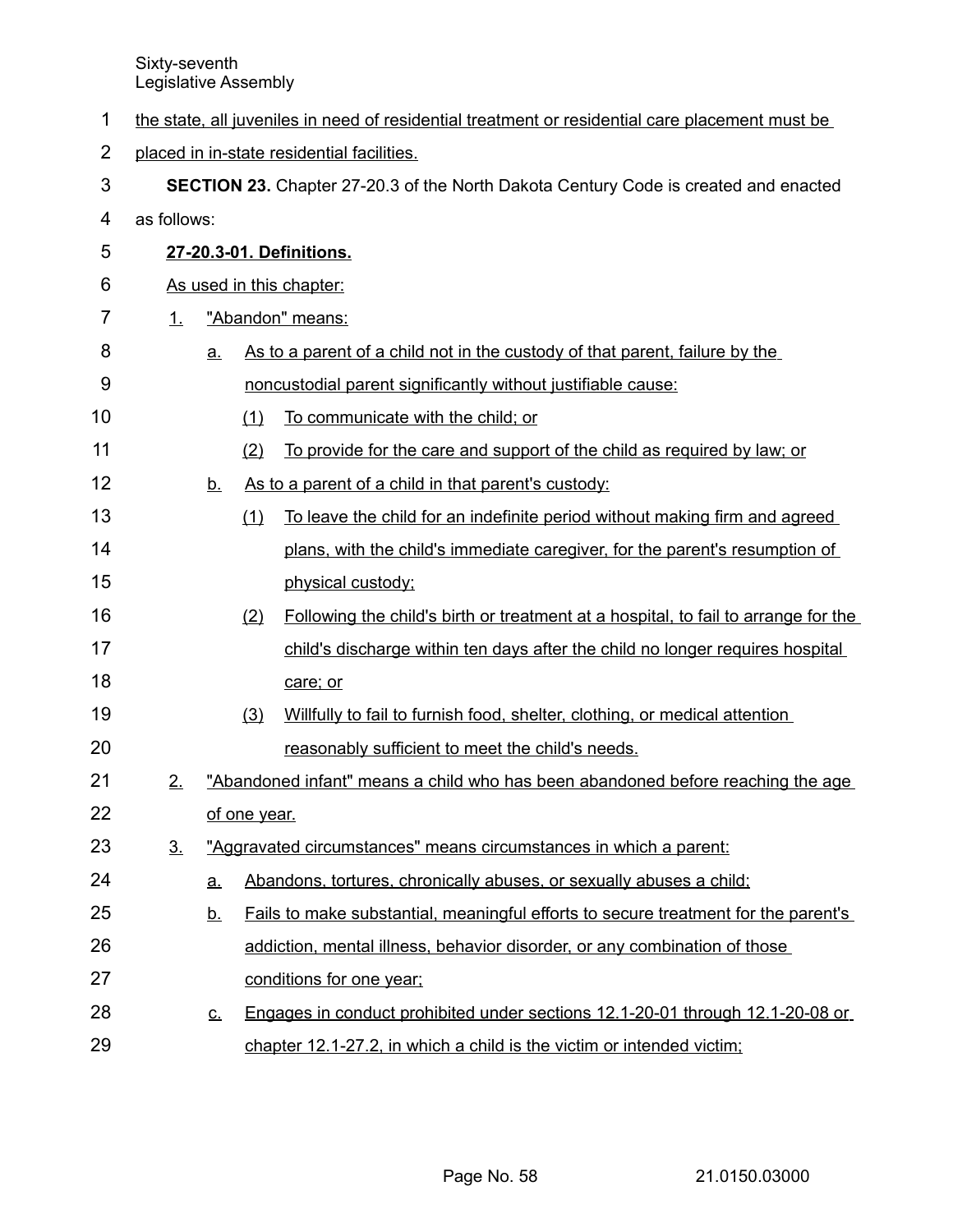| 1              |    | <u>d.</u> |     | Engages in conduct that constitutes one of the following crimes, or of an offense         |  |  |  |
|----------------|----|-----------|-----|-------------------------------------------------------------------------------------------|--|--|--|
| $\overline{2}$ |    |           |     | under the laws of another jurisdiction which requires proof of substantially similar      |  |  |  |
| 3              |    |           |     | elements:                                                                                 |  |  |  |
| 4              |    |           | (1) | A violation of section 12.1-16-01, 12.1-16-02, 12.1-16-03, or 14-09-22 in                 |  |  |  |
| 5              |    |           |     | which the victim is another child of the parent;                                          |  |  |  |
| 6              |    |           | (2) | Aiding, abetting, attempting, conspiring, or soliciting a violation of section            |  |  |  |
| 7              |    |           |     | 12.1-16-01, 12.1-16-02, or 12.1-16-03 in which the victim is a child of the               |  |  |  |
| 8              |    |           |     | parent; or                                                                                |  |  |  |
| 9              |    |           | (3) | A violation of section 12.1-17-02 in which the victim is a child of the parent            |  |  |  |
| 10             |    |           |     | and has suffered serious bodily injury;                                                   |  |  |  |
| 11             |    | $e$ .     |     | Engages or attempts to engage in conduct, prohibited under sections 12.1-17-01            |  |  |  |
| 12             |    |           |     | through 12.1-17-04, in which a child is the victim or intended victim;                    |  |  |  |
| 13             |    | f.        |     | In the case of a child age nine or older, has been incarcerated under a sentence          |  |  |  |
| 14             |    |           |     | for which the latest release date after the child's age of majority;                      |  |  |  |
| 15             |    | <b>g</b>  |     | <u>Subjects the child to prenatal exposure to chronic or severe use of alcohol or any</u> |  |  |  |
| 16             |    |           |     | controlled substance as defined in chapter 19-03.1 in a manner not lawfully               |  |  |  |
| 17             |    |           |     | prescribed by a practitioner; or                                                          |  |  |  |
| 18             |    | <u>h.</u> |     | Allows the child to be present in an environment subjecting the child to exposure         |  |  |  |
| 19             |    |           |     | to a controlled substance, chemical substance, or drug paraphernalia as                   |  |  |  |
| 20             |    |           |     | prohibited by section 19-03.1-22.2.                                                       |  |  |  |
| 21             | 4. |           |     | "Attendant care" means a nonsecure holdover site for children in need of services who     |  |  |  |
| 22             |    |           |     | are in the custody of law enforcement and need constant short-term supervision on a       |  |  |  |
| 23             |    |           |     | preadjudicatory basis.                                                                    |  |  |  |
| 24             | 5. |           |     | "Child in need of protection" means a child who:                                          |  |  |  |
| 25             |    | <u>a.</u> |     | <u>Is without proper parental care or control, subsistence, education as required by</u>  |  |  |  |
| 26             |    |           |     | law, or other care or control necessary for the child's physical, mental, or              |  |  |  |
| 27             |    |           |     | emotional health, or morals, and the need for services or protection is not due           |  |  |  |
| 28             |    |           |     | primarily to the lack of financial means of the child's parents, guardian, or other       |  |  |  |
| 29             |    |           |     | custodian:                                                                                |  |  |  |
| 30             |    | <u>b.</u> |     | Has been placed for care or adoption in violation of law;                                 |  |  |  |
| 31             |    | <u>c.</u> |     | Has been abandoned by the child's parents, guardian, or other custodian;                  |  |  |  |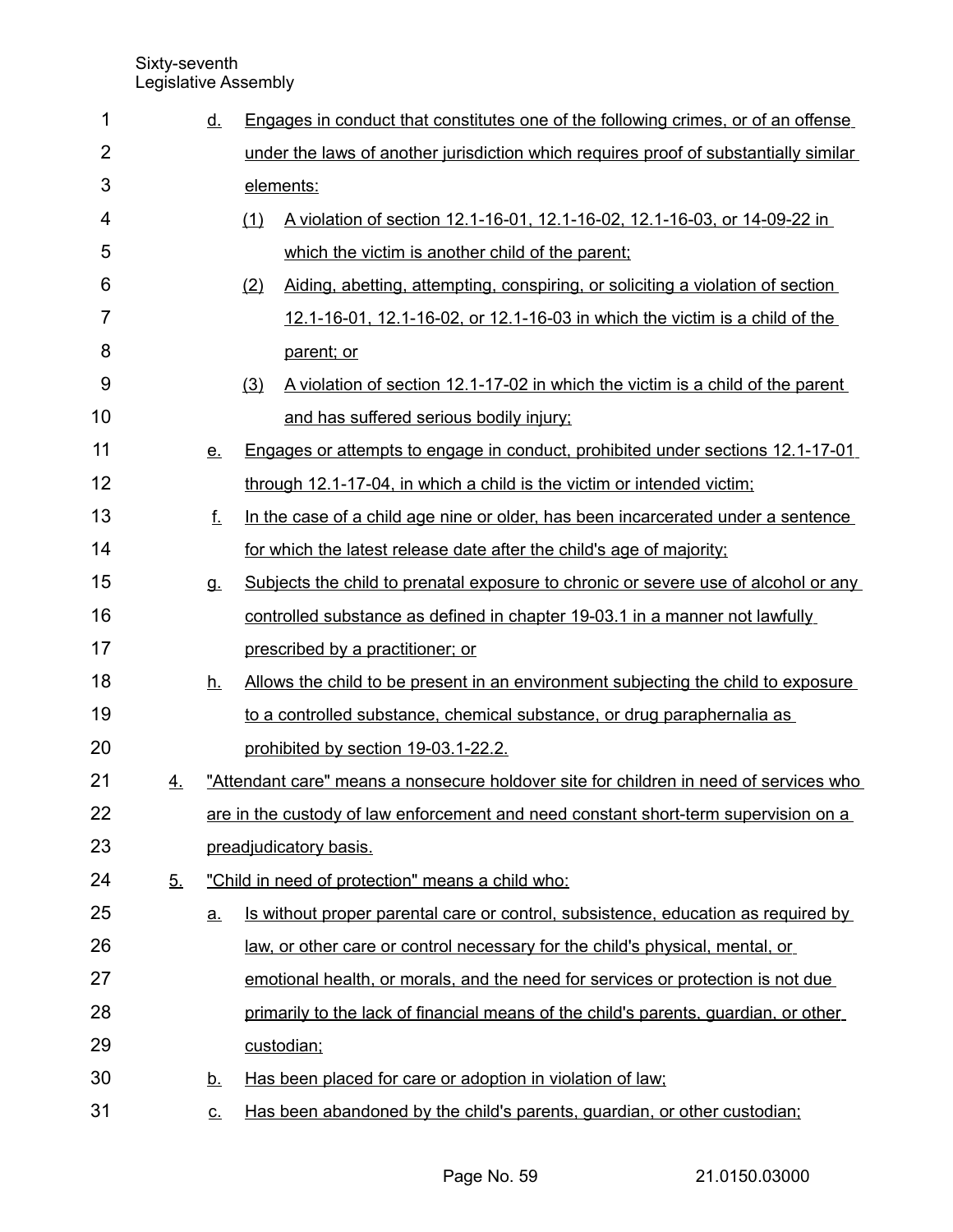| 1              |    | <u>d.</u> | Is without proper parental care, control, or education as required by law, or other     |
|----------------|----|-----------|-----------------------------------------------------------------------------------------|
| $\overline{2}$ |    |           | care and control necessary for the child's well-being because of the physical.          |
| 3              |    |           | mental, emotional, or other illness or disability of the child's parent or parents.     |
| 4              |    |           | and that such lack of care is not due to a willful act of commission or act of          |
| 5              |    |           | omission by the child's parents, and care is requested by a parent;                     |
| 6              |    | <u>e.</u> | Is in need of treatment and whose parents, guardian, or other custodian have            |
| 7              |    |           | refused to participate in treatment as ordered by the juvenile court;                   |
| 8              |    | f.        | Was subject to prenatal exposure to chronic or severe use of alcohol or any             |
| 9              |    |           | controlled substance as defined in chapter 19-03.1 in a manner not lawfully             |
| 10             |    |           | prescribed by a practitioner;                                                           |
| 11             |    | g.        | Is present in an environment subjecting the child to exposure to a controlled           |
| 12             |    |           | substance, chemical substance, or drug paraphernalia as prohibited by section           |
| 13             |    |           | 19-03.1-22.2; or                                                                        |
| 14             |    | <u>h.</u> | Is a victim of human trafficking as defined in title 12.1.                              |
| 15             | 6. |           | "Child in need of services" means a child who:                                          |
| 16             |    | a.        | <u>Is habitually and without justification truant from school subject to compulsory</u> |
| 17             |    |           | school attendance and is absent from school without an authorized excuse more           |
| 18             |    |           | than five days during a school year;                                                    |
| 19             |    | <u>b.</u> | Is habitually disobedient of the reasonable and lawful commands of the child's          |
| 20             |    |           | parent, quardian, or other custodian and is ungovernable or who is willfully in a       |
| 21             |    |           | situation dangerous or injurious to the health, safety, or morals of the child or       |
| 22             |    |           | others;                                                                                 |
| 23             |    | <u>c.</u> | Has committed an offense applicable only to a child, except for an offense              |
| 24             |    |           | committed by a minor fourteen years of age or older under subsection 2 of               |
| 25             |    |           | section 12.1-31-03 or an equivalent local ordinance or resolution;                      |
| 26             |    | <u>d.</u> | Has committed an offense in violation of minor in consumption or minor in               |
| 27             |    |           | possession in violation of section 5-01-08; or                                          |
| 28             |    | <u>e.</u> | Is under the age of fourteen years and has purchased, possessed, smoked, or             |
|                |    |           |                                                                                         |
| 29             |    |           | used tobacco, a tobacco-related product, an electronic smoking device, or an            |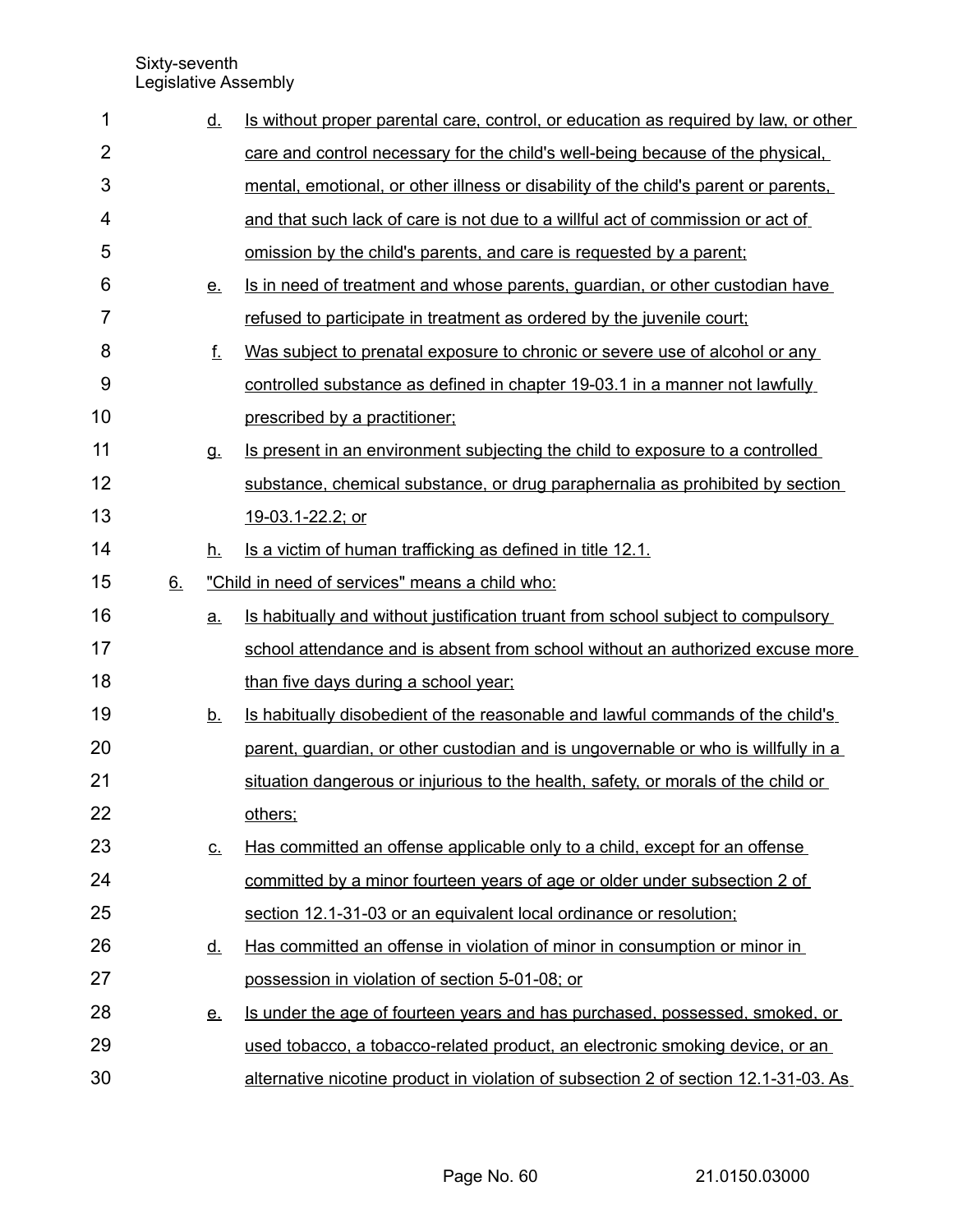| 1              |              | used in this subdivision, "electronic smoking device" and "alternative nicotine               |  |  |  |  |
|----------------|--------------|-----------------------------------------------------------------------------------------------|--|--|--|--|
| $\overline{2}$ |              | product" have the same meaning as in section 12.1-31-03; and                                  |  |  |  |  |
| 3              |              | $f_{-}$<br>In any of the foregoing instances is in need of treatment or rehabilitation.       |  |  |  |  |
| 4              | $\mathbf{Z}$ | "Custodian" means a person, other than a parent or legal guardian, which stands in            |  |  |  |  |
| 5              |              | loco parentis to the child and a person to which legal custody of the child has been          |  |  |  |  |
| 6              |              | given by order of a court.                                                                    |  |  |  |  |
| 7              | <u>8.</u>    | "Diversion" means an intervention strategy that redirects a child away from formal            |  |  |  |  |
| 8              |              | processing in the juvenile justice system, while still holding the child accountable for      |  |  |  |  |
| 9              |              | that child's actions.                                                                         |  |  |  |  |
| 10             | 9.           | "Fit and willing relative or other appropriate individual" means a relative or other          |  |  |  |  |
| 11             |              | individual who has been determined, after consideration of an assessment that                 |  |  |  |  |
| 12             |              | includes a criminal history record investigation under chapter 50-11.3, to be a qualified     |  |  |  |  |
| 13             |              | individual under chapters 27-20.1 and 30.1-27, and who consents in writing to act as a        |  |  |  |  |
| 14             |              | legal guardian.                                                                               |  |  |  |  |
| 15             | 10.          | "Home" as used in the phrase "to return home" means the abode of the child's parent           |  |  |  |  |
| 16             |              | with whom the child formerly resided.                                                         |  |  |  |  |
| 17             | 11.          | "Human service zone" means a county or consolidated group of counties                         |  |  |  |  |
| 18             |              | administering human services within a designated area in accordance with an                   |  |  |  |  |
| 19             |              | agreement or plan approved by the department of human services.                               |  |  |  |  |
| 20             | <u>12.</u>   | "Permanency hearing" means a hearing, conducted with respect to a child who is in             |  |  |  |  |
| 21             |              | foster care, to determine the permanency plan for the child which includes the                |  |  |  |  |
| 22             |              | following:                                                                                    |  |  |  |  |
| 23             |              | Whether and, if applicable, when the child will be returned to the parent.<br><u>a</u>        |  |  |  |  |
| 24             |              | Whether and, if applicable, when the child will be placed for adoption and the<br><u>b.</u>   |  |  |  |  |
| 25             |              | state will file a petition for termination of parental rights.                                |  |  |  |  |
| 26             |              | Whether and, if applicable, when a fit and willing relative or other appropriate<br><u>c.</u> |  |  |  |  |
| 27             |              | individual will be appointed as a legal guardian.                                             |  |  |  |  |
| 28             |              | Whether and, if applicable, to place siblings in the same foster care, relative,<br><u>d.</u> |  |  |  |  |
| 29             |              | guardianship, or adoptive placement, unless it is determined that the joint                   |  |  |  |  |
| 30             |              | placement would be contrary to the safety or well-being of any of the siblings.               |  |  |  |  |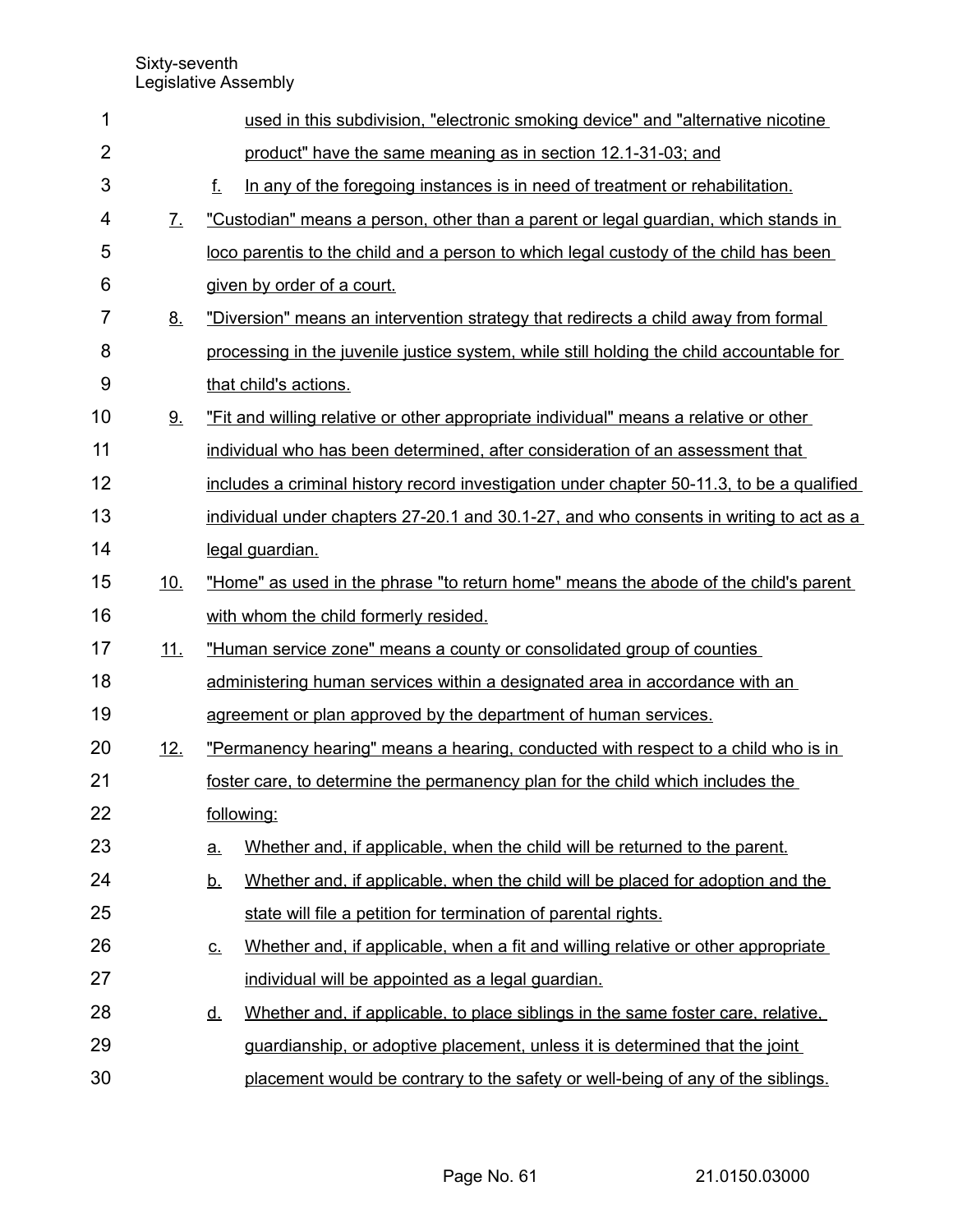| 1              |            | <u>e.</u>                                             |        | Whether and, if applicable, in the case of siblings removed from the home of the          |  |
|----------------|------------|-------------------------------------------------------|--------|-------------------------------------------------------------------------------------------|--|
| $\overline{2}$ |            |                                                       |        | siblings who are not jointly placed, to provide for frequent visitation or other          |  |
| 3              |            |                                                       |        | ongoing interaction between the siblings, unless it is determined to be contrary to       |  |
| 4              |            |                                                       |        | the safety or well-being of any of the siblings.                                          |  |
| 5              |            | f.                                                    |        | In cases in which a compelling reason has been shown that it would not be in the          |  |
| 6              |            |                                                       |        | child's best interests to return home, to have parental rights terminated, to be          |  |
| $\overline{7}$ |            |                                                       |        | placed for adoption, to be placed with a fit and willing relative, or to be placed        |  |
| 8              |            |                                                       |        | with a legal guardian, whether and, if applicable, when the child, aged sixteen or        |  |
| 9              |            |                                                       |        | older, will be placed in another planned permanent living arrangement. The court          |  |
| 10             |            |                                                       | shall: |                                                                                           |  |
| 11             |            |                                                       | (1)    | Ask the child whether the child has a desired permanency outcome of                       |  |
| 12             |            |                                                       |        | another planned permanent living arrangement;                                             |  |
| 13             |            |                                                       | (2)    | Make a judicial determination explaining why another planned permanent                    |  |
| 14             |            |                                                       |        | living arrangement is the best permanency plan for the child; and                         |  |
| 15             |            |                                                       | (3)    | Identify the compelling reasons it continues not to be in the best interest of            |  |
| 16             |            |                                                       |        | the child to return home, be placed for adoption, be placed with a legal                  |  |
| 17             |            |                                                       |        | guardian, or be placed with a fit and willing relative.                                   |  |
| 18             |            | <b>g</b>                                              |        | In the case of a child who has been placed in foster care outside the state in            |  |
| 19             |            |                                                       |        | which the home of the parents is located, or if the parents maintain separate             |  |
| 20             |            |                                                       |        | homes, outside the state in which the home of the parent who was the child's              |  |
| 21             |            |                                                       |        | primary caregiver is located, whether out-of-state placements have been                   |  |
| 22             |            |                                                       |        | considered. If the child is currently in an out-of-state placement, the court shall       |  |
| 23             |            |                                                       |        | determine whether the placement continues to be appropriate and in the child's            |  |
| 24             |            |                                                       |        | best interests.                                                                           |  |
| 25             |            | <u>h.</u>                                             |        | In the case of a child who has attained age fourteen, the services needed to              |  |
| 26             |            |                                                       |        | assist the child to make the transition to successful adulthood.                          |  |
| 27             | <u>13.</u> |                                                       |        | "Qualified residential treatment programs" mean residential child care facilities that    |  |
| 28             |            |                                                       |        | provide a higher level of care which must use a trauma-informed treatment model and       |  |
| 29             |            |                                                       |        | employ registered or licensed nursing staff and other licensed clinical staff to meet the |  |
| 30             |            | treatment needs of children in out-of-home placement. |        |                                                                                           |  |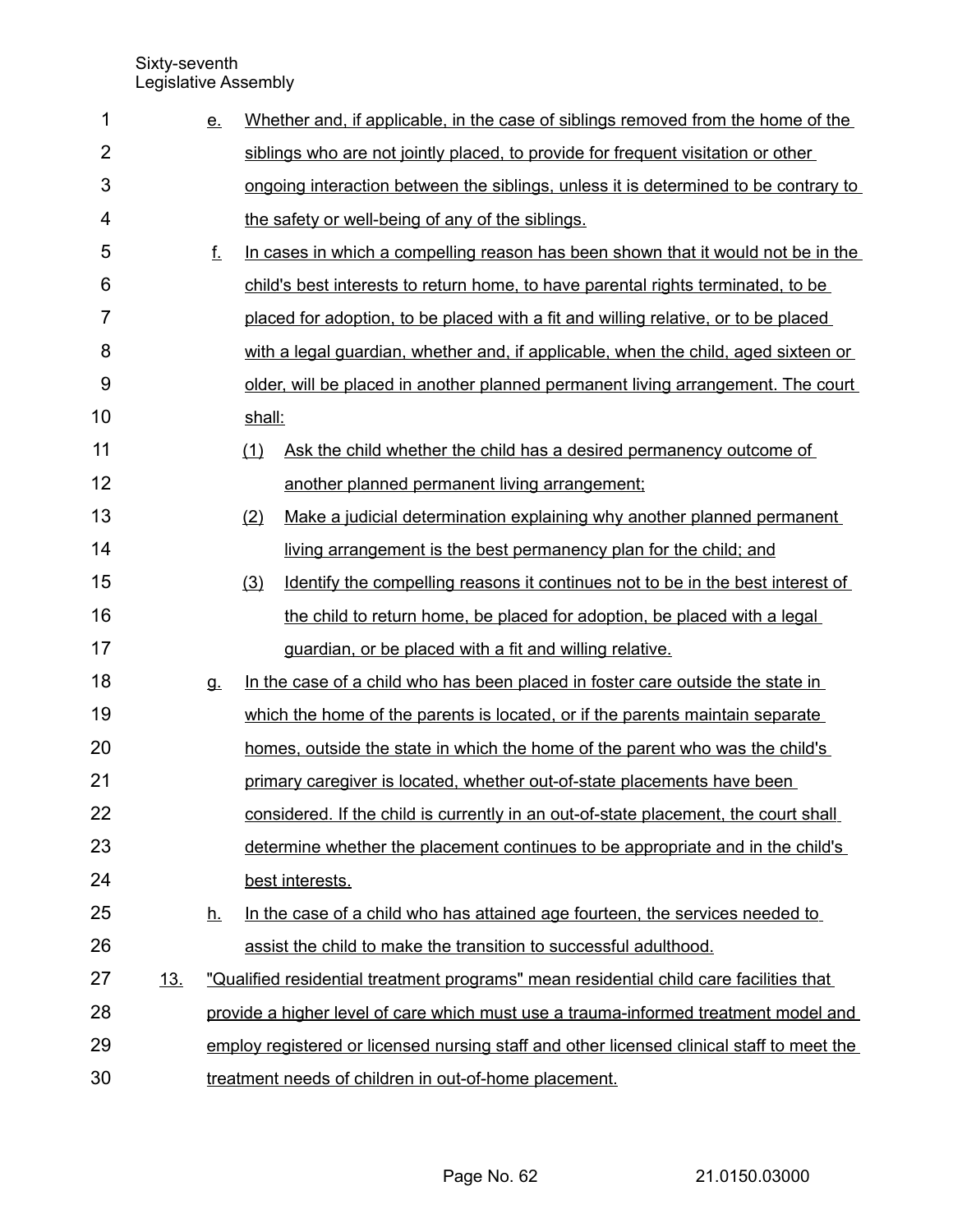| 1              | <u>14.</u>                                                                                      |                                                                                                    | "Referral" means a written report submitted to the director of juvenile court or the          |  |  |
|----------------|-------------------------------------------------------------------------------------------------|----------------------------------------------------------------------------------------------------|-----------------------------------------------------------------------------------------------|--|--|
| $\overline{2}$ |                                                                                                 |                                                                                                    | director of the human service zone concerning delinguent behavior without an arrest           |  |  |
| 3              |                                                                                                 |                                                                                                    | or taking into custody having occurred and the child remains in the parental home to          |  |  |
| 4              |                                                                                                 | be notified of any action taken by the director as authorized in this chapter.                     |                                                                                               |  |  |
| 5              | <u>15.</u>                                                                                      |                                                                                                    | "Relative" means:                                                                             |  |  |
| 6              |                                                                                                 | <u>a.</u>                                                                                          | <u>The child's grandparent, great-grandparent, sibling, half-sibling, aunt, great-aunt, [</u> |  |  |
| $\overline{7}$ |                                                                                                 |                                                                                                    | uncle, great-uncle, nephew, niece, or first cousin;                                           |  |  |
| 8              |                                                                                                 | <u>b.</u>                                                                                          | An individual with a relationship to the child, derived through a current or former           |  |  |
| 9              |                                                                                                 |                                                                                                    | spouse of the child's parent, similar to a relationship described in subdivision a;           |  |  |
| 10             |                                                                                                 | <u>c.</u>                                                                                          | An individual recognized in the child's community as having a relationship with               |  |  |
| 11             |                                                                                                 |                                                                                                    | the child similar to a relationship described in subdivision a; or                            |  |  |
| 12             |                                                                                                 | <u>d.</u>                                                                                          | The child's stepparent.                                                                       |  |  |
| 13             | 16.                                                                                             |                                                                                                    | "Shelter care" means temporary care of a child in physically unrestricted facilities.         |  |  |
| 14             |                                                                                                 | 27-20.3-02. Jurisdiction.                                                                          |                                                                                               |  |  |
| 15             |                                                                                                 | <u>Jurisdiction as set forth in section 27-20.2-03 is applicable to this chapter.</u>              |                                                                                               |  |  |
| 16             |                                                                                                 | 27-20.3-03. Venue.                                                                                 |                                                                                               |  |  |
| 17             |                                                                                                 | Except as otherwise provided by this section, a proceeding under this chapter must be              |                                                                                               |  |  |
| 18             |                                                                                                 | commenced in the county in which the child resides. If the need for services or protection are     |                                                                                               |  |  |
| 19             |                                                                                                 | alleged, the proceeding may be brought in the county in which the child is present at the time     |                                                                                               |  |  |
| 20             | the proceeding is commenced, the county in which the child has resided for the majority of the  |                                                                                                    |                                                                                               |  |  |
| 21             |                                                                                                 | thirty days before the date of the alleged need for services or protection, or the county in which |                                                                                               |  |  |
| 22             |                                                                                                 | the alleged need for services or protection has occurred. The court shall determine the            |                                                                                               |  |  |
| 23             | appropriate venue for a child in need of services or a child in need of protection based on the |                                                                                                    |                                                                                               |  |  |
| 24             | best interest of the child.                                                                     |                                                                                                    |                                                                                               |  |  |
| 25             |                                                                                                 |                                                                                                    | 27-20.3-04. Powers and duties of director of juvenile court.                                  |  |  |
| 26             | <u>1.</u>                                                                                       |                                                                                                    | For the purpose of carrying out the objectives and purposes of this chapter and               |  |  |
| 27             |                                                                                                 |                                                                                                    | subject to the limitations of this chapter or imposed by the court, a director shall:         |  |  |
| 28             |                                                                                                 | <u>a.</u>                                                                                          | Make investigations, reports, and recommendations to the juvenile court.                      |  |  |
| 29             |                                                                                                 | <u>b.</u>                                                                                          | Receive and examine referrals of a child in need of services or child in need of              |  |  |
| 30             |                                                                                                 |                                                                                                    | protection for the purpose of considering the commencement of proceedings                     |  |  |
| 31             |                                                                                                 |                                                                                                    | under this chapter.                                                                           |  |  |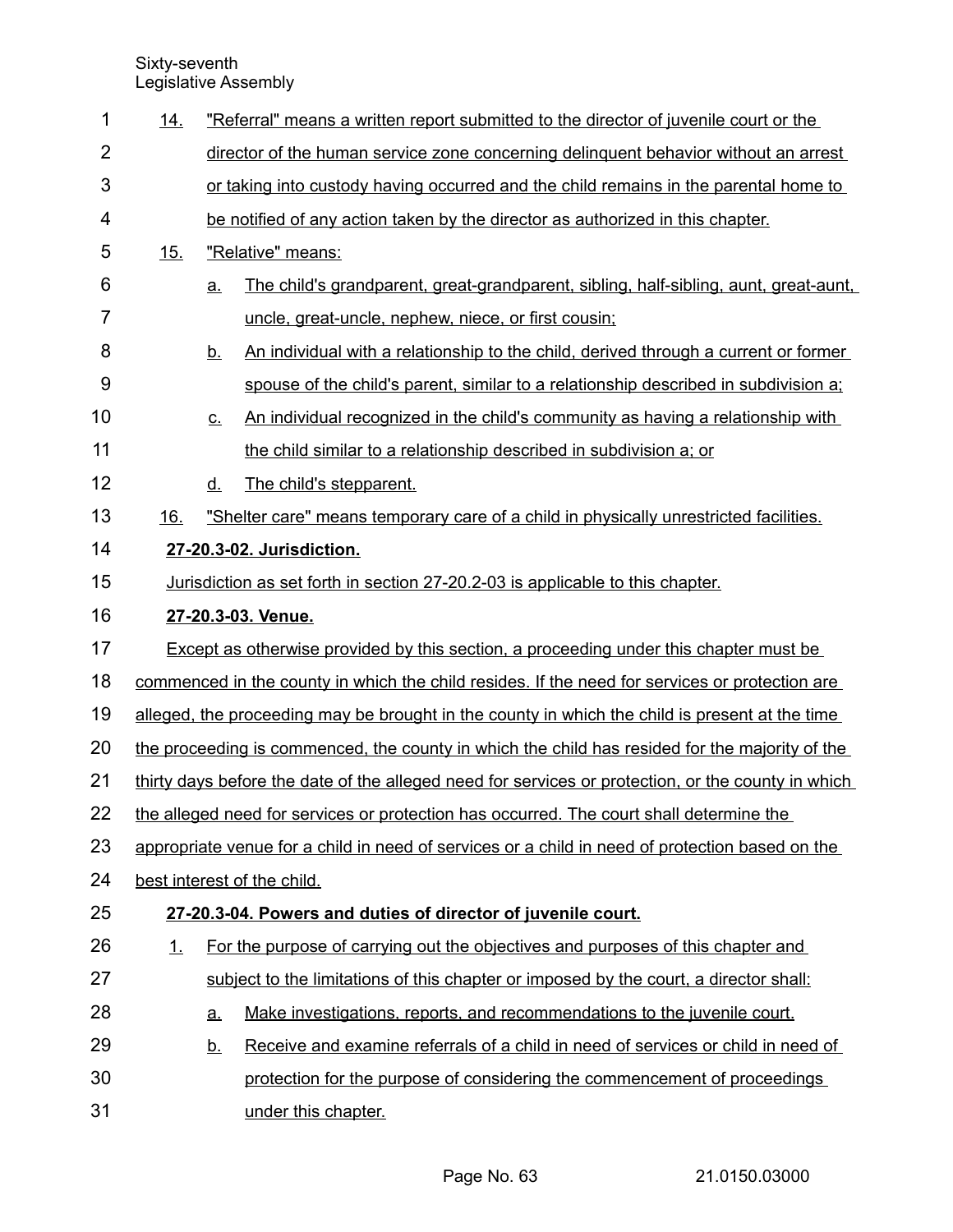| 1              |           | <u>c.</u> | Make a determination upon intake of referrals regarding the appropriate manner          |
|----------------|-----------|-----------|-----------------------------------------------------------------------------------------|
| $\overline{2}$ |           |           | to handle delinguent conduct, a child in need of services, or a child in need of        |
| 3              |           |           | protection by use of nonjudicial commencement of proceedings under this                 |
| 4              |           |           | chapter.                                                                                |
| 5              |           | <u>d.</u> | Supervise and assist a child placed on probation for a child in need of services.       |
| 6              |           | <u>e.</u> | Make appropriate referrals to other private or public agencies of the community if      |
| 7              |           |           | their assistance appears to be needed or desirable.                                     |
| 8              |           | <u>f.</u> | Issue a temporary custody order concerning a child who is referred to the               |
| 9              |           |           | director's supervision or care as a child in need of services or a child in need of     |
| 10             |           |           | protection. Except as provided by this chapter, a director does not have the            |
| 11             |           |           | powers of a law enforcement officer.                                                    |
| 12             |           | <b>g.</b> | Take acknowledgments of instruments for the purpose of this chapter.                    |
| 13             |           | <u>h.</u> | Make such temporary order not to exceed ninety-six hours for the custody and            |
| 14             |           |           | control of a child alleged to be in need of services or protection as may be            |
| 15             |           |           | deemed appropriate. The order must be reduced to writing within twenty-four             |
| 16             |           |           | hours, excluding holidays and weekends.                                                 |
| 17             |           | İ.        | Perform all other functions designated by this chapter or under section 27-05-30        |
| 18             |           |           | or by order of the court, including, if qualified, those of a referee.                  |
| 19             |           | j.        | Issue an order to a law enforcement authority to transport a child to and from a        |
| 20             |           |           | specified location.                                                                     |
| 21             |           | <u>k.</u> | Receive and examine requests for review of a child's placement at a qualified           |
| 22             |           |           | residential treatment program under the Family First Prevention Services Act            |
| 23             |           |           | [Pub. L. 115-123; 132 Stat. 64; 42 U.S.C. 675].                                         |
| 24             | 2.        |           | Any of the foregoing functions may be performed in another state if authorized by the   |
| 25             |           |           | court of this state and permitted by the laws of the other state.                       |
| 26             |           |           | 27-20.3-05. Method of making a child in need of services referral.                      |
| 27             | <u>1.</u> |           | A referral alleging a child is a child in need of services may be made by a parent.     |
| 28             |           |           | guardian or other custodian, a law enforcement officer, a school official, or any other |
| 29             |           |           | person that has knowledge of the facts alleged and believes such facts are true.        |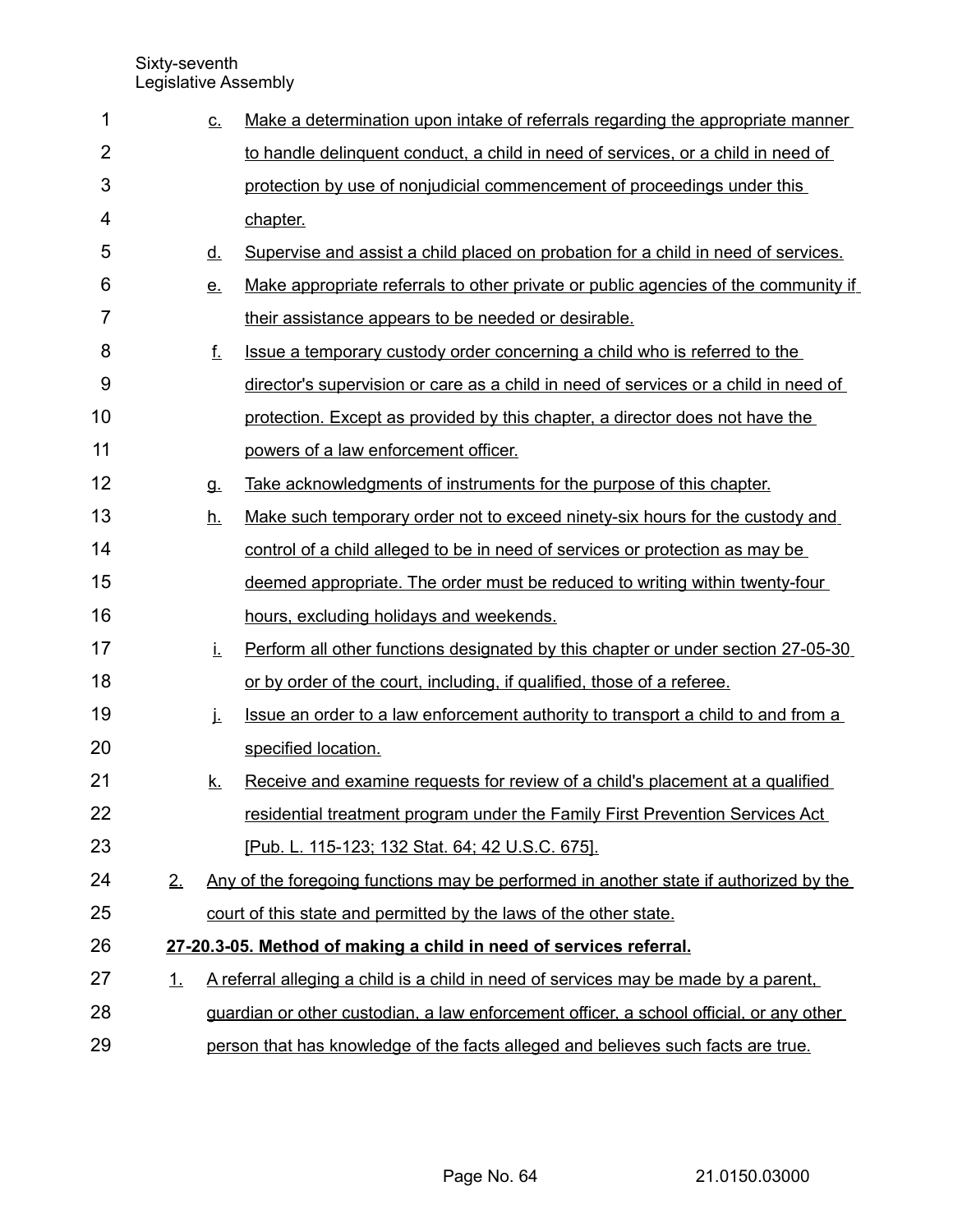| 1              | 2.             |                                                                         | A referral alleging that a child is a child in need of services under subdivision a, b, c, e, |  |
|----------------|----------------|-------------------------------------------------------------------------|-----------------------------------------------------------------------------------------------|--|
| $\overline{2}$ |                |                                                                         | or f of subsection 4 of section 27-20.2-01 must be sent to the applicable human               |  |
| 3              |                |                                                                         | service zone.                                                                                 |  |
| 4              | 3 <sub>1</sub> |                                                                         | A referral alleging a child is a child in need of services under subdivision d of             |  |
| 5              |                |                                                                         | subsection 4 of section 27-20.2-01 must be sent to the juvenile court.                        |  |
| 6              | 4.             |                                                                         | The referral must be set forth in writing and must set forth the following:                   |  |
| $\overline{7}$ |                | a.                                                                      | The name, date of birth, and residence address of the child alleged to be a child             |  |
| 8              |                |                                                                         | in need of services:                                                                          |  |
| 9              |                | <u>b.</u>                                                               | The names and residence addresses of the parent, guardian or legal custodian,                 |  |
| 10             |                |                                                                         | any other family members, or any other individuals living within the child's home;            |  |
| 11             |                | $C_{-}$                                                                 | The name of any public institution or agency having the responsibility or ability to          |  |
| 12             |                |                                                                         | supply services alleged to be needed by the child; and                                        |  |
| 13             |                | <u>d.</u>                                                               | Whether any of the matters required by this subsection are unknown.                           |  |
| 14             | 5.             |                                                                         | If a school official is filing a referral alleging a child is a child in need of services.    |  |
| 15             |                |                                                                         | information must be included which shows:                                                     |  |
| 16             |                | <u>a.</u>                                                               | The legally responsible school district has sought to resolve the expressed                   |  |
| 17             |                |                                                                         | problem through all appropriate and available educational approaches; and                     |  |
| 18             |                | <u>b.</u>                                                               | The school district has sought to engage the parent, guardian, or legal custodian             |  |
| 19             |                |                                                                         | of such child in solving the problem but such person has been unwilling or unable             |  |
| 20             |                |                                                                         | to do so, that the problem remains, and that court intervention is needed.                    |  |
| 21             | 6.             |                                                                         | If a school official is filing a complaint alleging a child is a child in need of services    |  |
| 22             |                |                                                                         | involving a child who is eligible or suspected to be eligible for services under the          |  |
| 23             |                |                                                                         | federal Individuals with Disabilities Education Act of 1990 [20 U.S.C. 1400 et seq.] or       |  |
| 24             |                |                                                                         | Section 504 of the federal Rehabilitation Act of 1973 [29 U.S.C. 725], information must       |  |
| 25             |                | be included which demonstrates that the legally liable school district: |                                                                                               |  |
| 26             |                | <u>a</u>                                                                | Has determined the child is eligible or suspected to be eligible under the federal            |  |
| 27             |                |                                                                         | Individuals with Disabilities Education Act of 1990 [20 U.S.C. 1400 et seq.] or               |  |
| 28             |                |                                                                         | Section 504 of the federal Rehabilitation Act of 1973 [29 U.S.C. 725]; and                    |  |
| 29             |                | <u>b.</u>                                                               | Has reviewed for appropriateness the child's current individualized education                 |  |
| 30             |                |                                                                         | program and placement and has made modifications as appropriate.                              |  |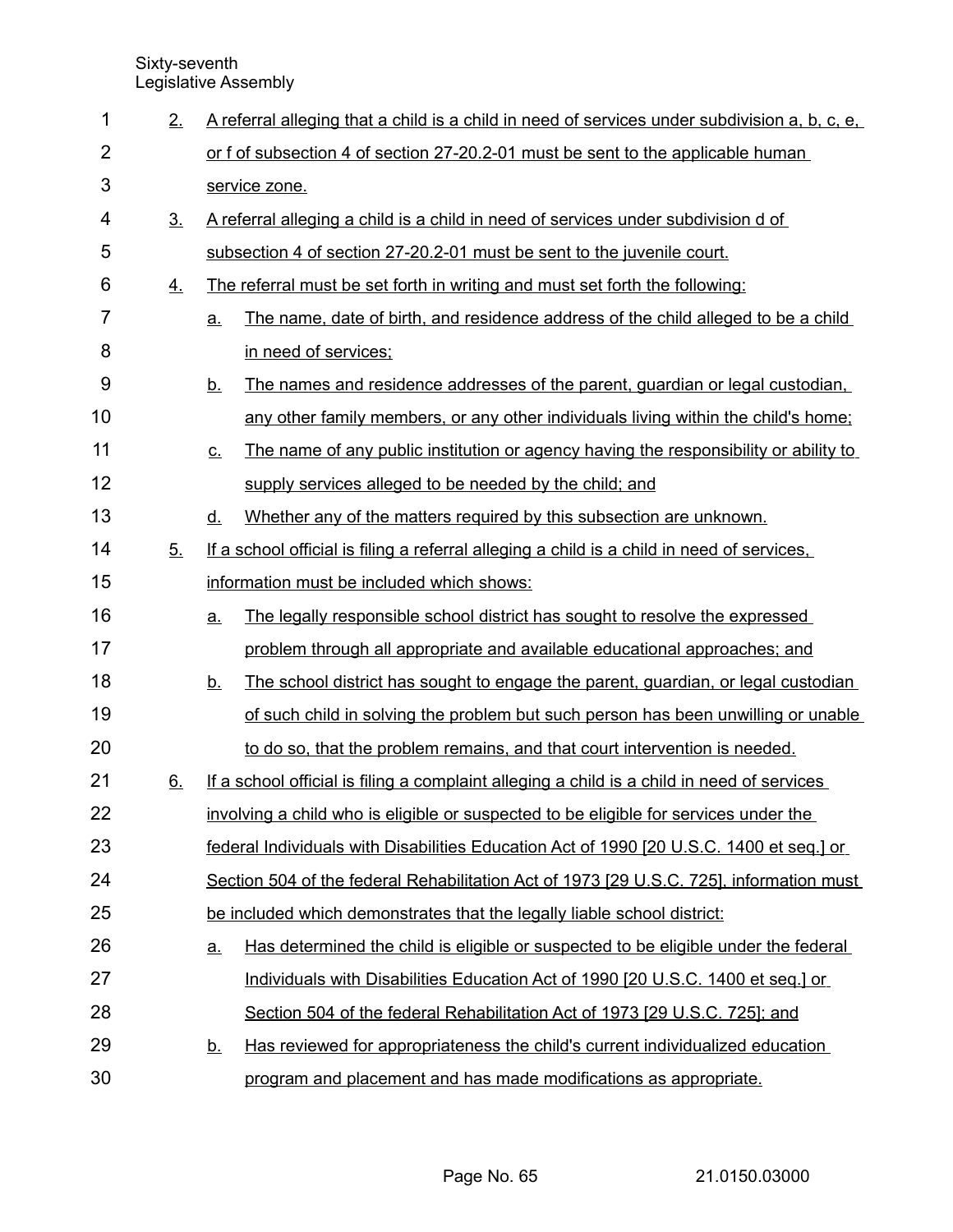| 1              |                                                                                                       | 27-20.3-06. Taking into protective custody.                                       |          |                                                                                                     |  |  |
|----------------|-------------------------------------------------------------------------------------------------------|-----------------------------------------------------------------------------------|----------|-----------------------------------------------------------------------------------------------------|--|--|
| $\overline{2}$ | 1.                                                                                                    | A child alleged to be in need of protection may be taken into protective custody: |          |                                                                                                     |  |  |
| 3              |                                                                                                       | a.                                                                                |          | Pursuant to an order of the court under this chapter;                                               |  |  |
| 4              |                                                                                                       | <u>b.</u>                                                                         |          | By a law enforcement officer or designee if there are reasonable grounds to                         |  |  |
| 5              |                                                                                                       |                                                                                   | believe: |                                                                                                     |  |  |
| 6              |                                                                                                       |                                                                                   | (1)      | The child is suffering from illness or injury or is in immediate danger from                        |  |  |
| 7              |                                                                                                       |                                                                                   |          | the child's surroundings, and the child's removal is necessary; or                                  |  |  |
| 8              |                                                                                                       |                                                                                   | (2)      | The child has run away from the child's parents, guardian, or other                                 |  |  |
| 9              |                                                                                                       |                                                                                   |          | custodian; or                                                                                       |  |  |
| 10             |                                                                                                       | $C_{\cdot}$                                                                       |          | By order of the director made pursuant to section 27-20.3-04.                                       |  |  |
| 11             | 2.                                                                                                    |                                                                                   |          | The taking of a child into protective custody is not an arrest, except for the purpose of           |  |  |
| 12             |                                                                                                       |                                                                                   |          | determining the validity of the arrest under the Constitution of North Dakota or the                |  |  |
| 13             |                                                                                                       |                                                                                   |          | United States Constitution.                                                                         |  |  |
| 14             | 3 <sub>1</sub>                                                                                        |                                                                                   |          | A law enforcement officer shall transport a child to and from attendant care.                       |  |  |
| 15             | 4.                                                                                                    |                                                                                   |          | Without a compelling reason to the contrary, a court order transferring a child into                |  |  |
| 16             |                                                                                                       |                                                                                   |          | custody must provide a reasonable period of time to facilitate a beneficial transition for          |  |  |
| 17             |                                                                                                       |                                                                                   |          | the child and other parties involved.                                                               |  |  |
| 18             |                                                                                                       |                                                                                   |          | 27-20.3-07. Shelter care of child.                                                                  |  |  |
| 19             |                                                                                                       |                                                                                   |          | A child taken into protective custody may not be placed in shelter care before the hearing          |  |  |
| 20             |                                                                                                       |                                                                                   |          | on the petition unless the child's care is required to protect a person or property of others or of |  |  |
| 21             |                                                                                                       |                                                                                   |          | the child or because the child may abscond or be removed from the jurisdiction of the court or      |  |  |
| 22             |                                                                                                       |                                                                                   |          | because the child has no parent, guardian or custodian, or other person able to provide             |  |  |
| 23             | supervision and care for the child and return the child to the court if required, or an order for the |                                                                                   |          |                                                                                                     |  |  |
| 24             | child's shelter care has been made by the court pursuant to this chapter.                             |                                                                                   |          |                                                                                                     |  |  |
| 25             |                                                                                                       |                                                                                   |          | 27-20.3-08. Release of delivery to court.                                                           |  |  |
| 26             | <u>1.</u>                                                                                             |                                                                                   |          | A person taking a child into protective custody, with all reasonable speed and without              |  |  |
| 27             |                                                                                                       |                                                                                   |          | first taking the child elsewhere, shall:                                                            |  |  |
| 28             |                                                                                                       | <u>a.</u>                                                                         |          | Release the child to the child's parent, guardian, custodian, or other responsible                  |  |  |
| 29             |                                                                                                       |                                                                                   |          | adult able and willing to assume custody of the child, upon that person's promise                   |  |  |
| 30             |                                                                                                       |                                                                                   |          | to bring the child before the court if requested by the court, unless the child's                   |  |  |
| 31             |                                                                                                       |                                                                                   |          | shelter care is warranted or required; or                                                           |  |  |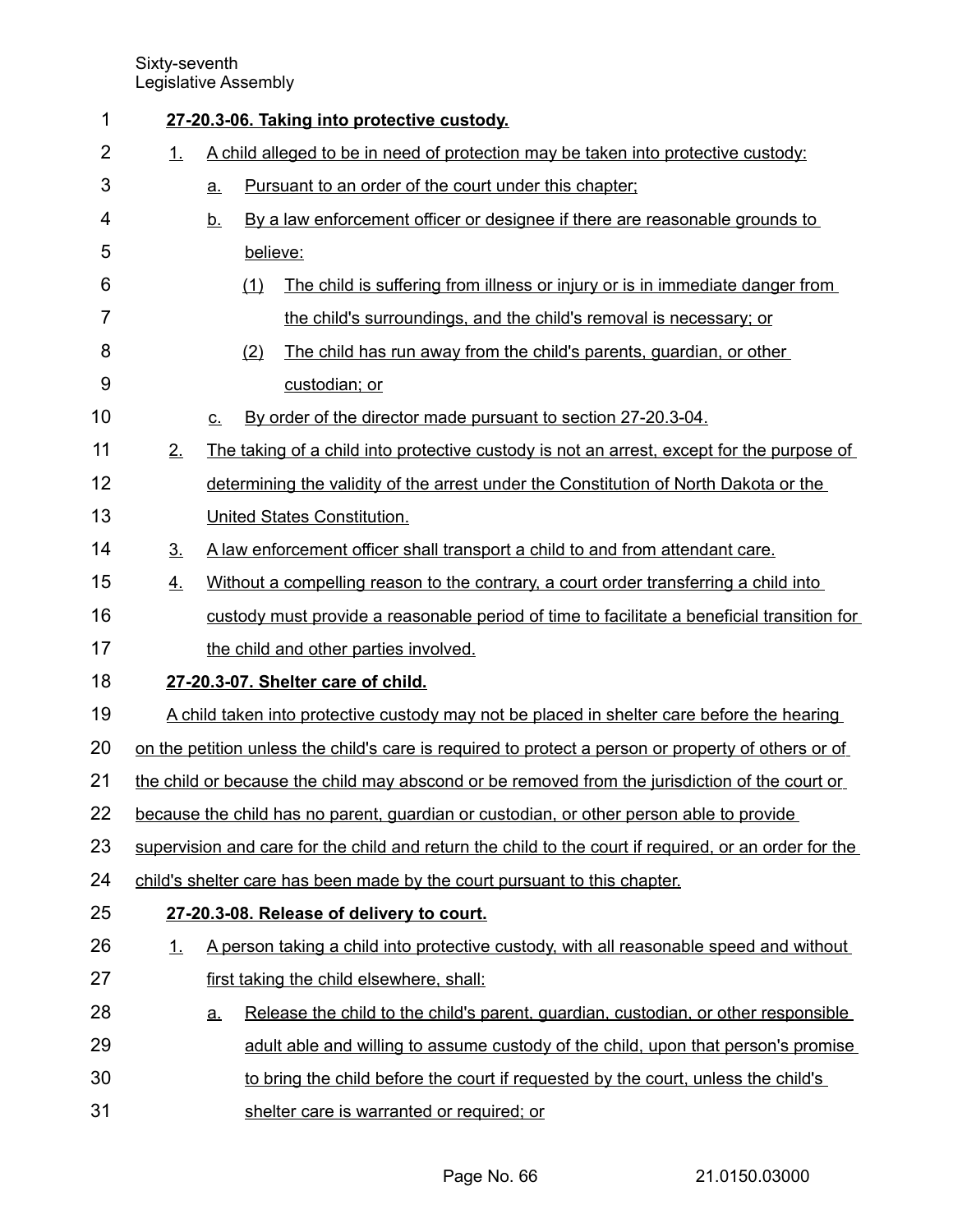| 1              |                | Bring the child before the court or deliver the child to a shelter care facility<br><u>b.</u>   |
|----------------|----------------|-------------------------------------------------------------------------------------------------|
| $\overline{2}$ |                | designated by the court or to a medical facility if the child is believed to suffer             |
| 3              |                | from a serious physical condition or illness that requires prompt treatment. The                |
| 4              |                | person taking the child into custody promptly shall give notice of taking the child             |
| 5              |                | into custody, together with a statement of the reason for taking the child into                 |
| 6              |                | custody, to a parent, guardian, or other custodian and to the court. Any                        |
| 7              |                | guestioning of the child necessary to comply with this subdivision must conform                 |
| 8              |                | to the procedures and conditions prescribed by this chapter and rules of court.                 |
| 9              | 2.             | If a parent, guardian, or other custodian, when requested, fails to bring the child before      |
| 10             |                | the court as provided in subsection 1, the court may issue a warrant directing the child        |
| 11             |                | be taken into custody and brought before the court.                                             |
| 12             | 3 <sub>1</sub> | If the petition is not filed, the child must be released from shelter care.                     |
| 13             |                | 27-20.3-09. Place of shelter care.                                                              |
| 14             |                | A child alleged to be in need of shelter care may be placed only in:                            |
| 15             | 1.             | A licensed foster home or a home approved by the court;                                         |
| 16             | 2.             | A facility operated by a licensed child welfare agency; or                                      |
| 17             | 3 <sub>1</sub> | Any other suitable place or facility, including a medical facility for the treatment of         |
| 18             |                | mental illness, alcoholism, or drug addiction, designated by the court.                         |
| 19             |                | 27-20.3-10. Release from shelter care - Hearing - Conditions of release.                        |
| 20             | 1.             | If a child is brought before the court or delivered to a shelter care facility designated by    |
| 21             |                | the court, the director, the intake officer, or other authorized officer of the court           |
| 22             |                | immediately shall make an investigation and release the child unless it appears that            |
| 23             |                | the child's shelter care is warranted or required under section 27-20.3-07. If there is         |
| 24             |                | reason to believe the child may be an Indian child and the federal Indian Child Welfare         |
| 25             |                | Act of 1978 [25 U.S.C. 1901 through 1963] may apply, the judge or referee may order             |
| 26             |                | the child be placed under the custody of the human service zone for a maximum of                |
| 27             |                | thirty days from the date of the emergency removal upon finding:                                |
| 28             |                | A return of the child to the parent or Indian custodian would subject the child to<br><u>a.</u> |
| 29             |                | imminent danger or harm;                                                                        |
| 30             |                | The court has been unable to transfer the proceeding to the appropriate Indian<br><u>b.</u>     |
| 31             |                | tribe; or                                                                                       |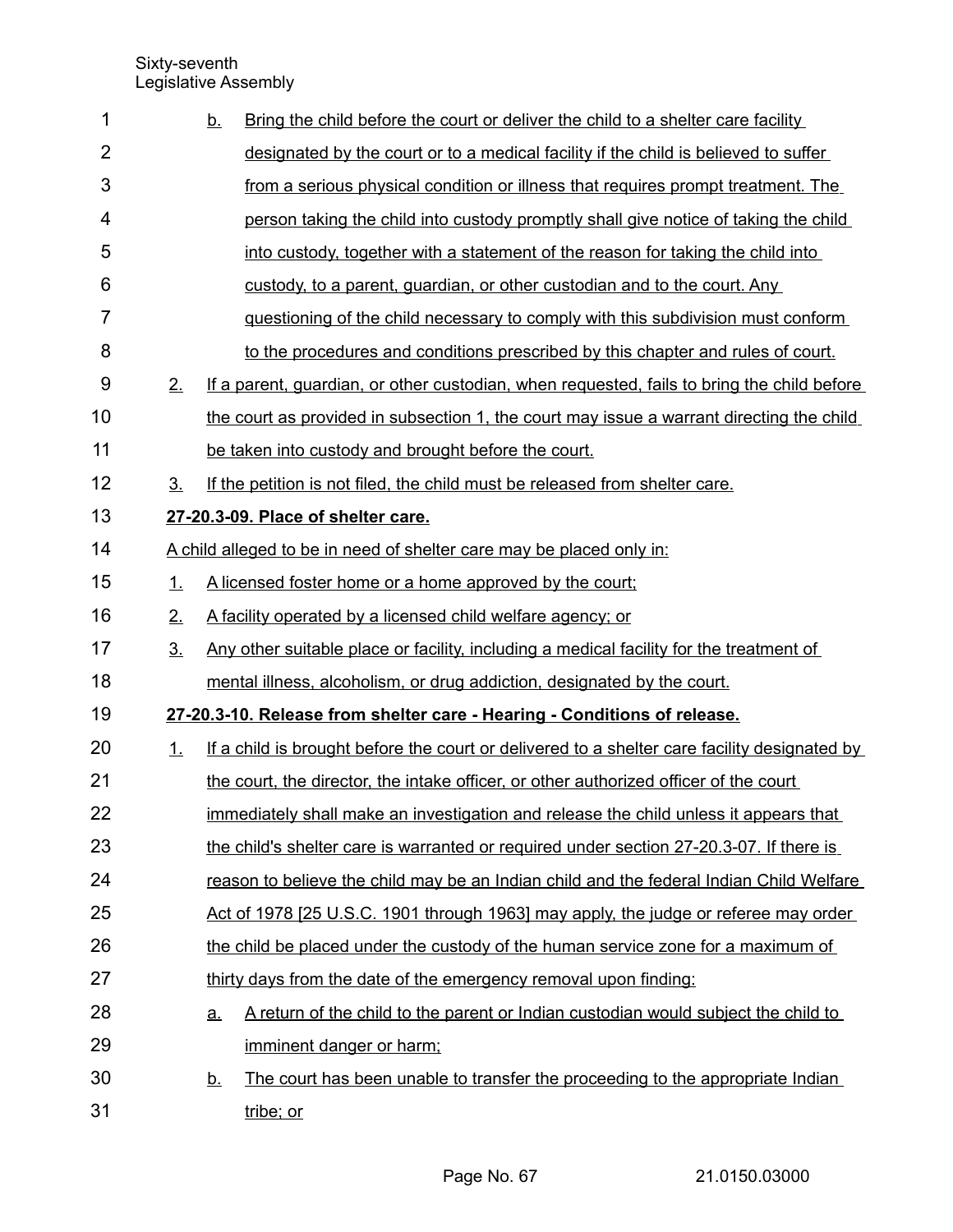| 1              |                | Holding an adjudicatory hearing is not possible.<br>$C_{-}$                                |
|----------------|----------------|--------------------------------------------------------------------------------------------|
| $\overline{2}$ | 2.             | If the child is not released, a judge or referee shall hold a shelter care hearing         |
| 3              |                | promptly and not later than ninety-six hours after the child is placed in shelter care to  |
| 4              |                | determine whether there is probable cause to believe that the child is in need of          |
| 5              |                | services or protection and whether the child's shelter care is required under section      |
| 6              |                | 27-20.3-07. Reasonable notice, either oral or written, stating the time, place, and        |
| $\overline{7}$ |                | purpose of the shelter care hearing must be given to the child and, if able to be found.   |
| 8              |                | to the child's parents, guardian, or other custodian. Before the commencement of the       |
| 9              |                | hearing, the court shall inform the parties of the rights of the parties to counsel and to |
| 10             |                | counsel at public expense if the parties are indigent, and of the child's right to remain  |
| 11             |                | silent with respect to any allegations of delinguent conduct or any allegations the child  |
| 12             |                | is in need of services.                                                                    |
| 13             | 3 <sub>1</sub> | If continued shelter care is required, the judge or referee may order that the child be    |
| 14             |                | kept in shelter care for no more than sixty days from the date of the shelter care.        |
| 15             | 4.             | As a condition to the child's release from shelter care, the court may order a parent,     |
| 16             |                | guardian, custodian, or any other member of the household in which the child resides       |
| 17             |                | to vacate the child's residence if probable cause exists to believe that the parent,       |
| 18             |                | guardian, custodian, or other member of the household has committed a sexual               |
| 19             |                | offense with or against the child, pursuant to sections 12.1-20-03 through 12.1-20-07      |
| 20             |                | or section 12.1-20-11, and the presence of the alleged sexual offender in the child's      |
| 21             |                | residence presents a danger to the child's life or physical, emotional, or mental health.  |
| 22             |                | The court may order that the parent, guardian, or custodian not allow contact with an      |
| 23             |                | identified person if the court determines the order is in the best interests of the child. |
| 24             | 5.             | If the child is not released and a parent, guardian, or custodian has not been notified    |
| 25             |                | of the hearing, did not appear or waive appearance at the hearing, and files an            |
| 26             |                | affidavit showing these facts, the court shall rehear the matter without unnecessary       |
| 27             |                | delay and order the child's release, unless it appears from the hearing that the child's   |
| 28             |                | shelter care is required under section 27-20.3-07.                                         |
| 29             |                | 27-20.3-11. Diversion.                                                                     |
| 30             | 1.             | A child in need of services may be diverted.                                               |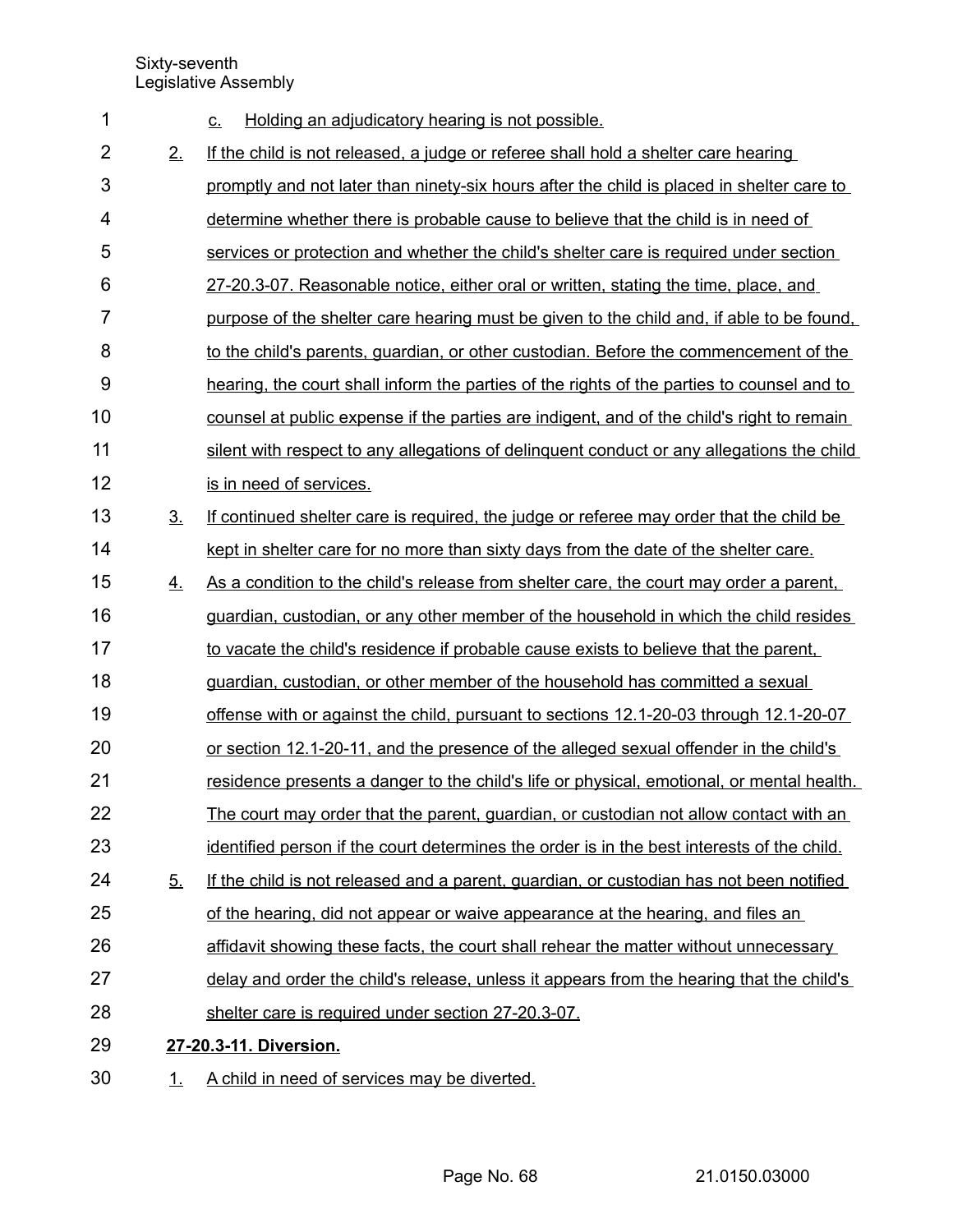| 1              | 2.             | A child in need of services as a result of a minor in consumption or minor in                        |
|----------------|----------------|------------------------------------------------------------------------------------------------------|
| $\overline{2}$ |                | possession may receive an informal adjustment.                                                       |
| 3              | 3 <sub>1</sub> | A child who is contesting a charge of minor in possession or minor in consumption                    |
| 4              |                | may receive a formal petition under chapter 27-20.4.                                                 |
| 5              |                | 27-20.3-12. Petition - Preliminary determination.                                                    |
| 6              |                | A petition alleging that a child is in need of protection under this chapter must be reviewed        |
| 7              |                | by the juvenile director or the court, or other person authorized by the court to determine          |
| 8              |                | whether the filing of the petition is in the best interest of the public and the child.              |
| 9              |                | 27-20.3-13. Petition - Who may prepare and file - Review.                                            |
| 10             |                | A petition alleging a child in need of protection must be prepared, filed, and served upon the       |
| 11             |                | parties by the state's attorney. A petition may also be prepared by any other person, including a    |
| 12             |                | <u>law enforcement officer, which has knowledge of the facts alleged or is informed and believes</u> |
| 13             |                | the facts are true. A petition prepared by any person other than a state's attorney may not be       |
| 14             |                | filed unless the director or the court has determined the filing of the petition is in the best      |
| 15             |                | interest of the public and the child.                                                                |
| 16             |                | 27-20.3-14. Conduct of child in need of protection hearings.                                         |
| 17             | 1.             | A hearing under this chapter must be conducted by the court in accordance with the                   |
| 18             |                | rules of North Dakota juvenile procedure.                                                            |
| 19             | 2.             | If the hearing has not been held within the time limit, or any extension of the time limit.          |
| 20             |                | required by supreme court rule, the petition must be dismissed. If the child elects to               |
| 21             |                | contest a charge of minor in possession under subsection 3 of section 27-20.3-11, the                |
| 22             |                | standards of proof as provided in chapter 27-20.4 apply.                                             |
| 23             | 3.             | The state's attorney shall present the evidence in support of any allegations of the                 |
| 24             |                | petition not admitted and otherwise conduct the proceedings on behalf of the state.                  |
| 25             | 4.             | <b>Except for informal adjustments under section 27-20.2-09, the proceedings must be</b>             |
| 26             |                | recorded by stenographic notes or by electronic, mechanical, or other appropriate                    |
| 27             |                | means.                                                                                               |
| 28             | <u>5.</u>      | <u>Juvenile court hearings are closed to the public even if the purpose of the hearing is to</u>     |
| 29             |                | declare a person in contempt of court. The general public must be excluded from other                |
| 30             |                | hearings under this chapter. In hearings from which the general public is excluded.                  |
| 31             |                | only the parties, counsel of the parties, witnesses, victims, and any other persons the              |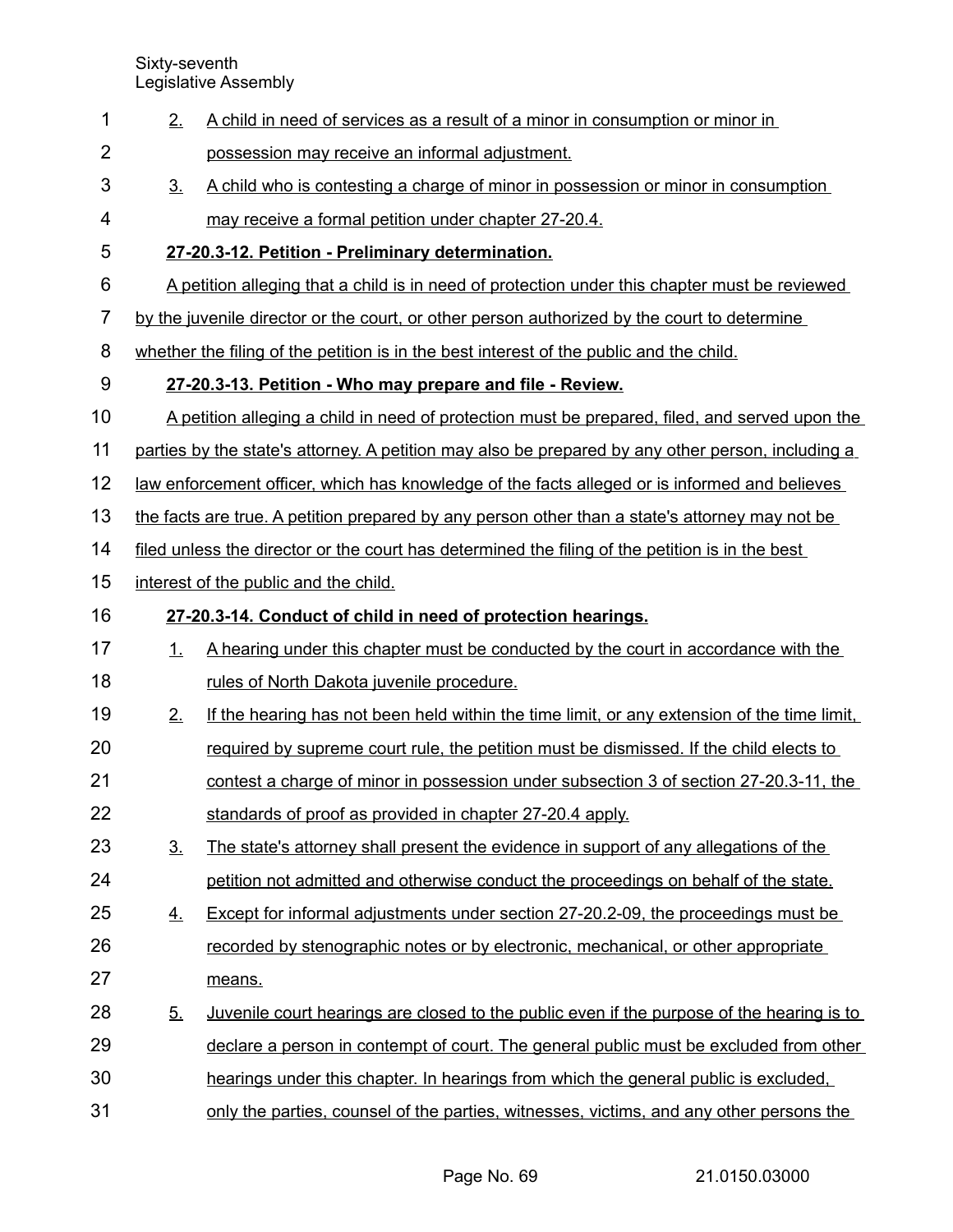| 1              |           | court finds have a proper interest in the proceedings may be admitted by the court.           |
|----------------|-----------|-----------------------------------------------------------------------------------------------|
| $\overline{2}$ |           | The court may temporarily exclude the child or other person from the hearing if, after        |
| 3              |           | being warned by the court that disruptive conduct will cause removal from the                 |
| 4              |           | courtroom, the child or other person persists in conduct that justifies removal from the      |
| 5              |           | courtroom.                                                                                    |
| 6              |           | 27-20.3-15. Adjudication.                                                                     |
| 7              | 1.        | If the court finds from clear and convincing evidence that the child is in need of            |
| 8              |           | services or protection, the court shall proceed immediately or at a postponed hearing         |
| 9              |           | to make a proper disposition of the case.                                                     |
| 10             | 2.        | After hearing the evidence on the petition, the court shall make and file findings as to      |
| 11             |           | whether the child is in need of protection. The findings must be prepared, filed, and         |
| 12             |           | served on all parties by the state's attorney. If the court finds the child is not in need of |
| 13             |           | protection, the court shall dismiss the petition and order the child discharged from any      |
| 14             |           | restriction previously ordered in the proceeding.                                             |
| 15             | <u>3.</u> | In hearings under this section, all evidence helpful in determining the questions             |
| 16             |           | presented, including oral and written reports, may be received by the court and relied        |
| 17             |           | upon to the extent of the probative value of the evidence even though not otherwise           |
| 18             |           | competent in the hearing on the petition. The parties or the counsel of the parties must      |
| 19             |           | be afforded an opportunity to examine and controvert written reports so received and          |
| 20             |           | to cross-examine individuals making the reports. Sources of confidential information          |
| 21             |           | need not be disclosed.                                                                        |
| 22             | 4.        | On motion of the court or that of a party, the court may continue the hearings under          |
| 23             |           | this section for a reasonable period to receive reports and other evidence bearing on         |
| 24             |           | the disposition. In scheduling investigations and hearings the court shall give priority to   |
| 25             |           | proceedings in which a child has otherwise been removed from the child's home                 |
| 26             |           | before an order of disposition has been made.                                                 |
| 27             |           | 27-20.3-16. Disposition of a child in need of protection.                                     |
| 28             | $\perp$   | If a child is found to be a child in need of protection, the court may make any of the        |
| 29             |           | following orders of disposition best suited to the protection and physical, mental, and       |
| 30             |           | moral welfare of the child:                                                                   |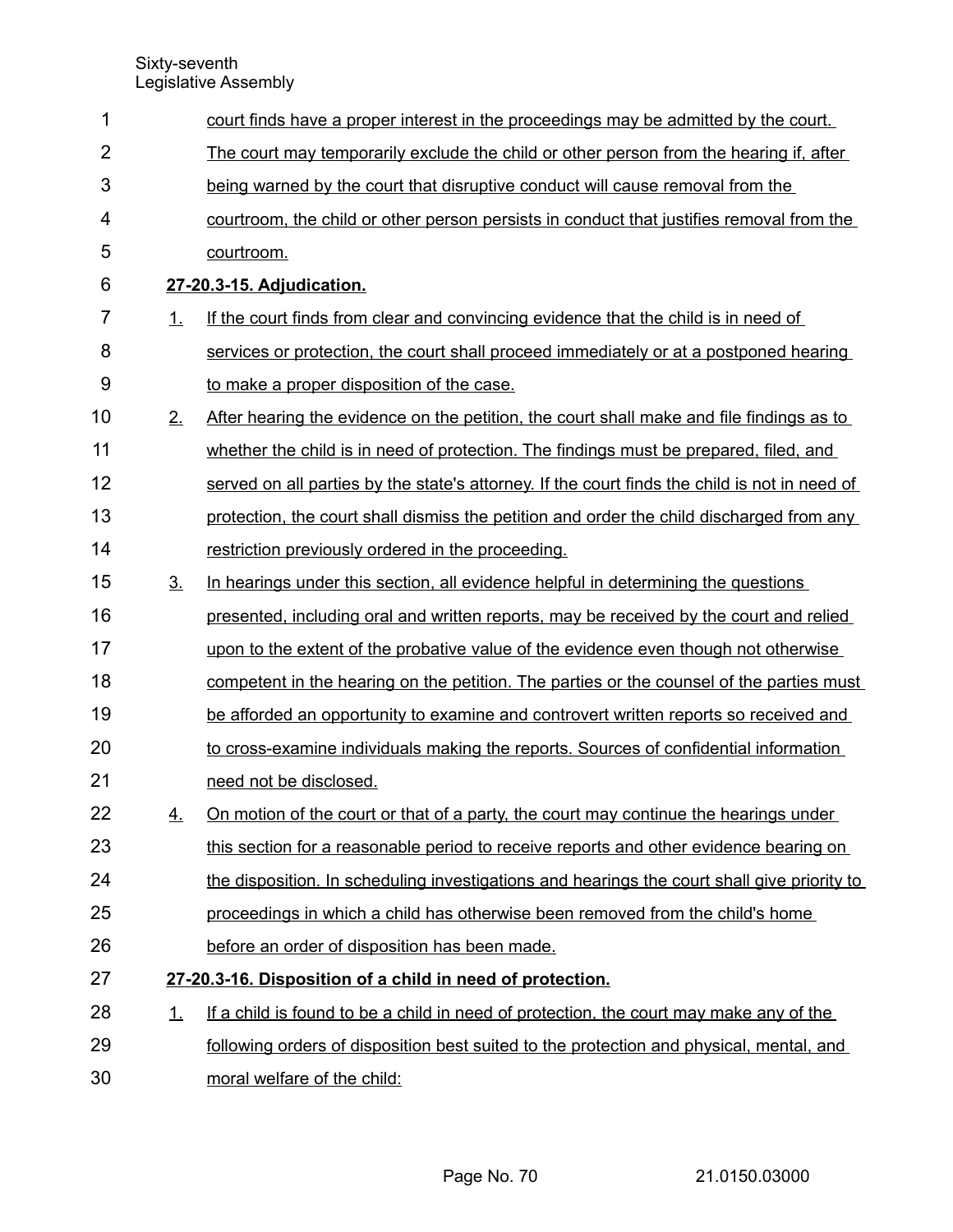| 1              |           | <u>a.</u> | Permit the child to reside with the child's parents, quardian, or other custodian,       |
|----------------|-----------|-----------|------------------------------------------------------------------------------------------|
| $\overline{2}$ |           |           | subject to conditions and limitations as the court prescribes, including supervision     |
| 3              |           |           | as directed by the court for the protection of the child.                                |
| 4              |           | <u>b.</u> | Subject to conditions and limitations as the court prescribes, transfer temporary        |
| 5              |           |           | legal custody to any of the following:                                                   |
| 6              |           |           | An agency or other private organization licensed or otherwise authorized by<br>(1)       |
| 7              |           |           | law to receive and provide care for the child.                                           |
| 8              |           |           | The director of the human service zone or other public agency authorized by<br>(2)       |
| 9              |           |           | law to receive and provide care for the child.                                           |
| 10             |           | <u>c.</u> | Require the parents, guardian, or other custodian to participate in treatment.           |
| 11             |           | <u>d.</u> | Appoint a fit and willing relative or other appropriate individual as the child's legal  |
| 12             |           |           | guardian under section 27-20.1-11.                                                       |
| 13             |           | <u>e.</u> | In cases in which a compelling reason has been shown that it would not be in the         |
| 14             |           |           | child's best interests to return home, to have parental rights terminated, to be         |
| 15             |           |           | placed for adoption, to be placed with a fit and willing relative, or to be placed       |
| 16             |           |           | with a legal guardian, establish, by order, some other planned permanent living          |
| 17             |           |           | arrangement.                                                                             |
| 18             | 2.        |           | Without a compelling reason to the contrary, a court order that transfers the child from |
| 19             |           |           | the current protective placement to a parent or other biological family must provide a   |
| 20             |           |           | reasonable period of time to facilitate a beneficial transition for the child and other  |
| 21             |           |           | parties involved.                                                                        |
| 22             | <u>3.</u> |           | A child in need of protection may not be placed in a residential facility that houses    |
| 23             |           |           | delinquent children.                                                                     |
| 24             |           |           | 27-20.3-17. Disposition of child needing continued foster care services.                 |
| 25             | <u>1.</u> |           | As used in this section, "child" means an individual between the ages of eighteen and    |
| 26             |           |           | twenty-one years who is in need of continued foster care services.                       |
| 27             | 2.        |           | A petition to commence an action under this section must contain information as          |
| 28             |           |           | required by supreme court rule along with an affidavit either prepared by the            |
| 29             |           |           | administrative human service zone, as determined by the department of human              |
| 30             |           |           | services, or prepared by an agency or tribal council of a recognized Indian reservation  |
| 31             |           |           | in this state.                                                                           |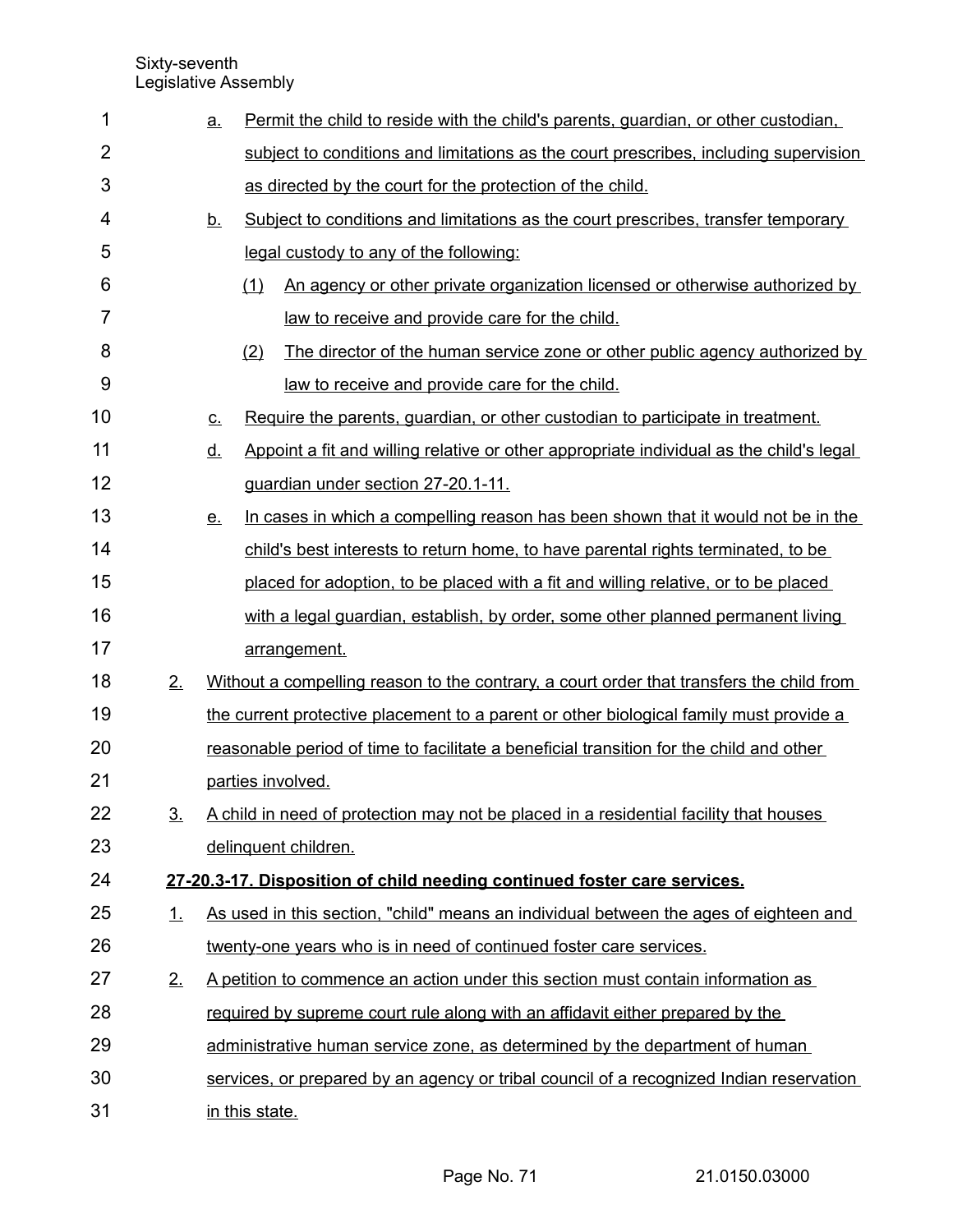| 1  | 3 <sub>1</sub> |           | The court shall issue a summons upon the filing of a petition and affidavit.          |
|----|----------------|-----------|---------------------------------------------------------------------------------------|
| 2  | 4.             |           | If a child is in need of continued foster care services as determined by the human    |
| 3  |                |           | service zone or the department of human services and as set forth in a continued      |
| 4  |                |           | foster care agreement, the court shall make the following judicial determination:     |
| 5  |                | a.        | That the child is not in need of services or protection or delinguent, but is in need |
| 6  |                |           | of continued foster care services;                                                    |
| 7  |                | <u>b.</u> | That the child will remain in or will return to foster care pursuant to the child's   |
| 8  |                |           | continued foster care agreement;                                                      |
| 9  |                | <u>c.</u> | That the child's continued foster care agreement has been willfully entered           |
| 10 |                |           | between:                                                                              |
| 11 |                |           | (1)<br>The human service zone or the department of human services or its agent.       |
| 12 |                |           | the child, and the foster care provider; or                                           |
| 13 |                |           | An agency or tribal council of a recognized Indian reservation in the state if<br>(2) |
| 14 |                |           | the child is not subject to the jurisdiction of the state, the child, and the         |
| 15 |                |           | foster care provider;                                                                 |
| 16 |                | <u>d.</u> | That it is in the best interest of the child to remain in or return to foster care;   |
| 17 |                | <u>e.</u> | That reasonable efforts were made in accordance with subsection 7 of section          |
| 18 |                |           | 27-20.3-20;                                                                           |
| 19 |                | f.        | That the child has attained the age of eighteen or older but does not exceed the      |
| 20 |                |           | age of twenty-one years;                                                              |
| 21 |                | <b>g.</b> | That the child has satisfied the education, employment, or disability requirements    |
| 22 |                |           | under the federal Fostering Connections to Success and Increasing Adoptions           |
| 23 |                |           | Act of 2008 [Pub. L. 110-351] and as set forth by the department of human             |
| 24 |                |           | services;                                                                             |
| 25 |                | <u>h.</u> | That the human service zone, as determined by the department of human                 |
| 26 |                |           | services, or that an agency or tribal council of a recognized Indian reservation in   |
| 27 |                |           | the state, shall continue foster care case management, unless otherwise agreed        |
| 28 |                |           | to or required by the department of human services;                                   |
| 29 |                | Ĺ.        | That the human service zone or an agency or tribal council of a recognized            |
| 30 |                |           | Indian reservation in the state must have care and placement responsibility of the    |
| 31 |                |           | child;                                                                                |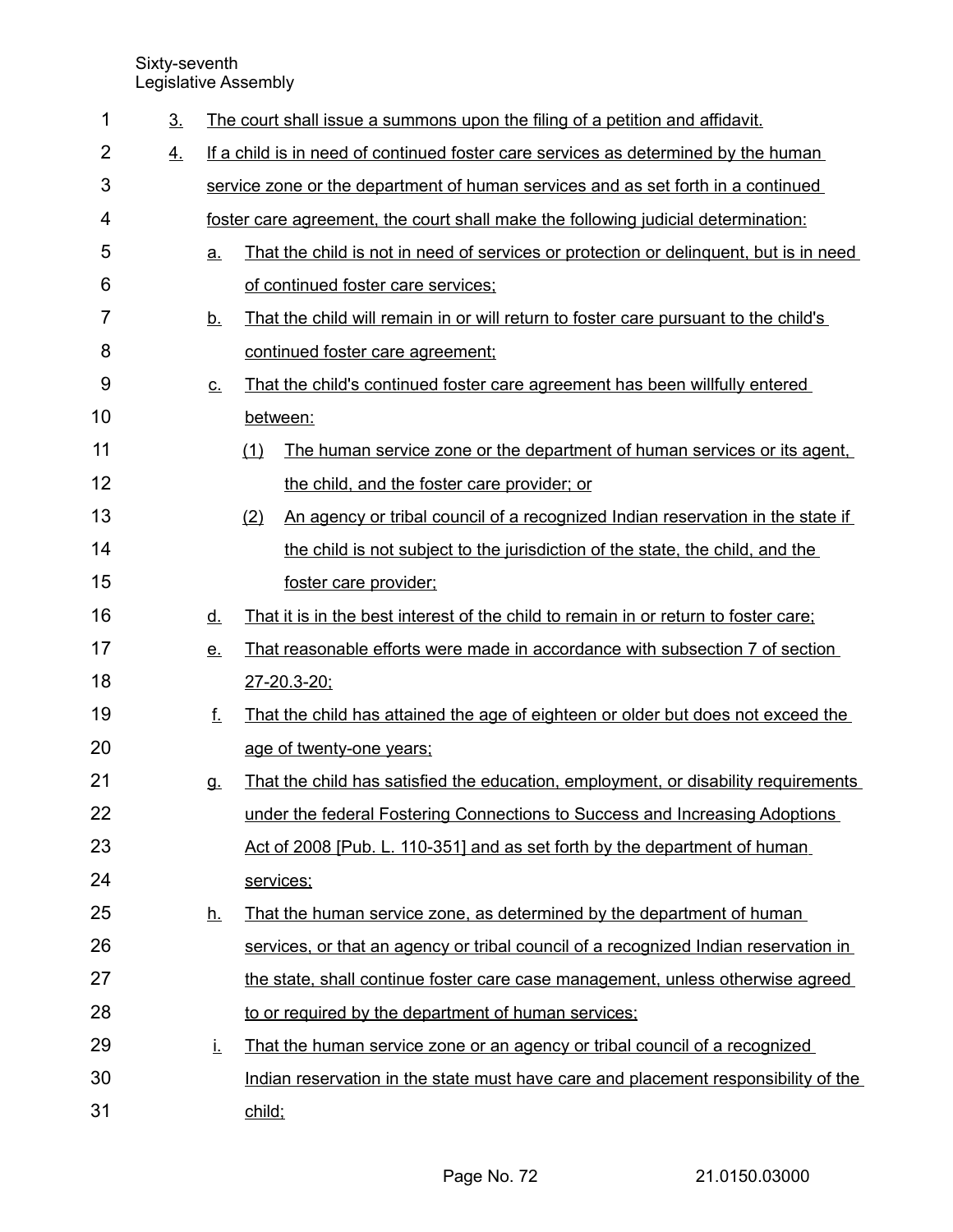| 1              |         | That permanency hearing must be as set forth in section 27-20.3-26; and<br>j.                |
|----------------|---------|----------------------------------------------------------------------------------------------|
| $\overline{2}$ |         | <u>k.</u><br>That there are no grounds to file a petition to terminate parental rights under |
| 3              |         | section 27-20.3-22.                                                                          |
| 4              | 5.      | Pursuant to rule 16 of the North Dakota Rules of Juvenile Procedure, a court may             |
| 5              |         | modify or vacate the judicial determination made under subsection 4.                         |
| 6              |         | 27-20.3-18. Human service zone to report to committing juvenile court.                       |
| 7              | 1.      | A human service zone shall develop a family case plan and file the plan with the             |
| 8              |         | committing juvenile court within sixty days.                                                 |
| 9              | 2.      | A human service zone shall review each placement of a child found to be in need or           |
| 10             |         | protection with custody ordered to a human service zone and shall review the current         |
| 11             |         | status of each child every three months to determine whether a change in placement           |
| 12             |         | or program is necessary for continued efforts toward reunification and permanency of         |
| 13             |         | the child, and shall report the findings to the committing juvenile court.                   |
| 14             |         | 27-20.3-19. Court order required for removal of child.                                       |
| 15             |         | An order of disposition or other adjudication in a proceeding under this chapter, in those   |
| 16             |         | cases in which a child is removed from the home of a parent, custodian, or guardian for the  |
| 17             |         | reason that continuation in such home would be contrary to the welfare of such child, must   |
| 18             |         | specifically state that a continuation of the child in the home of the parent, custodian, or |
| 19             |         | guardian would be contrary to the welfare of the child.                                      |
| 20             |         | 27-20.3-20. Reasonable efforts to prevent removal or to reunify - When required.             |
| 21             | $\perp$ | As used in this section, "reasonable efforts" means the exercise of due diligence, by        |
| 22             |         | the agency granted authority over the child under this chapter, to use appropriate and       |
| 23             |         | available services to meet the needs of the child and the child's family in order to         |
| 24             |         | prevent removal of the child from the child's family or, after removal, to use appropriate   |
| 25             |         | and available services to eliminate the need for removal, to reunite the child and the       |
| 26             |         | child's family, and to maintain family connections. In determining reasonable efforts to     |
| 27             |         | be made with respect to a child under this section, and in making reasonable efforts,        |
| 28             |         | the child's health and safety must be the paramount concern.                                 |
| 29             | 2.      | Except as provided in subsection 4, reasonable efforts must be made to preserve              |
| 30             |         | families, reunify families, and maintain family connections:                                 |

Page No. 73 21.0150.03000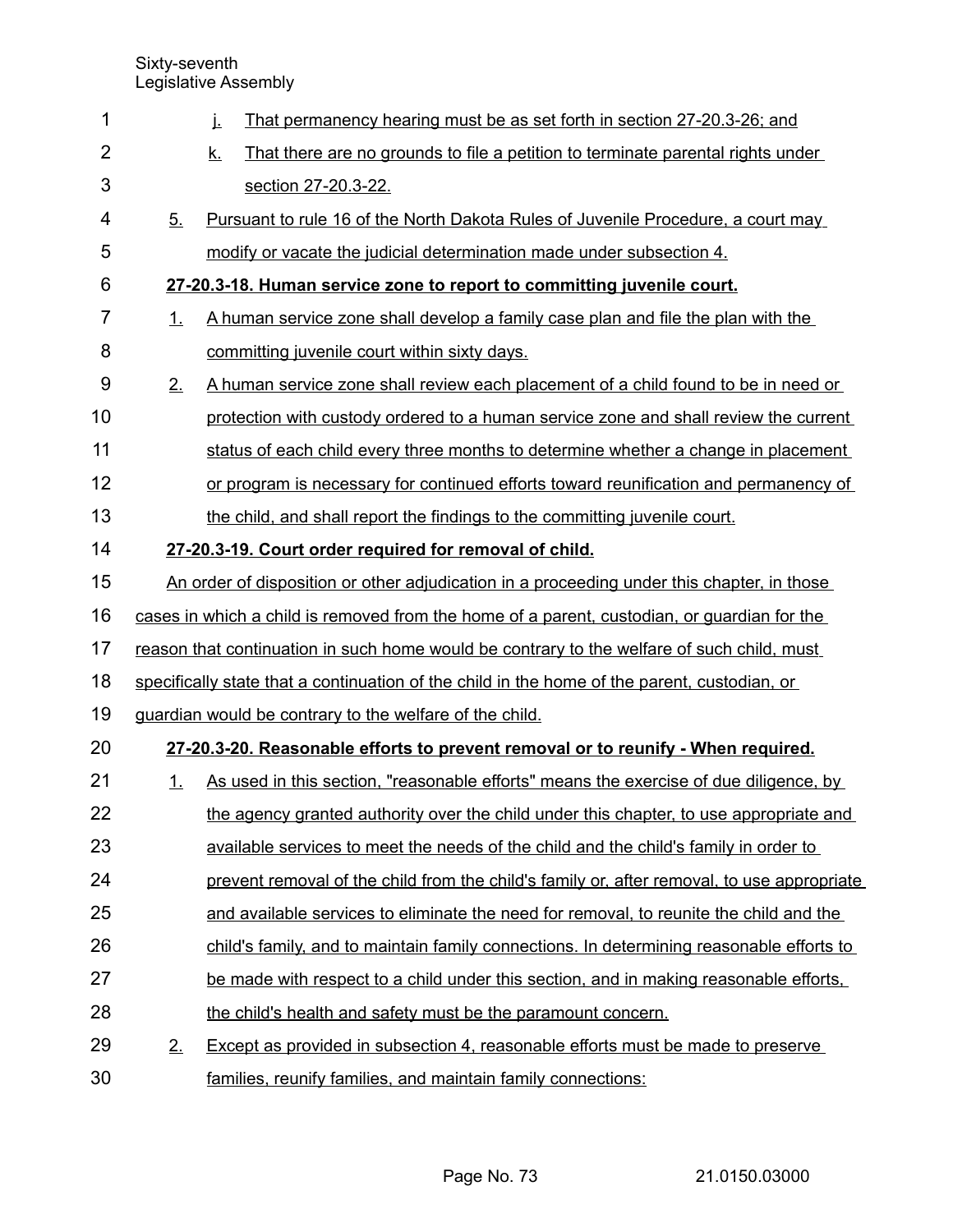| 1  |                | $\underline{a}$ . | Before the placement of a child in foster care, to prevent or eliminate the need for        |  |  |  |  |
|----|----------------|-------------------|---------------------------------------------------------------------------------------------|--|--|--|--|
| 2  |                |                   | removing the child from the child's home;                                                   |  |  |  |  |
| 3  |                | <u>b.</u>         | To make it possible for a child to return safely to the child's home:                       |  |  |  |  |
| 4  |                | <u>c.</u>         | Whether and, if applicable, to place siblings in the same foster care, relative,            |  |  |  |  |
| 5  |                |                   | guardianship, or adoptive placement, unless it is determined that such a joint              |  |  |  |  |
| 6  |                |                   | placement would be contrary to the safety or well-being of any of the siblings;             |  |  |  |  |
| 7  |                |                   | and                                                                                         |  |  |  |  |
| 8  |                | <u>d.</u>         | In the case of siblings removed from the home of the siblings who are not jointly           |  |  |  |  |
| 9  |                |                   | placed, to provide for frequent visitation or other ongoing interaction between the         |  |  |  |  |
| 10 |                |                   | siblings, unless it is contrary to the safety or well-being of any of the siblings.         |  |  |  |  |
| 11 | 3 <sub>1</sub> |                   | If the court or the child's custodian determined that continuation of reasonable efforts.   |  |  |  |  |
| 12 |                |                   | as described in subsection 2, is inconsistent with the permanency plan for the child,       |  |  |  |  |
| 13 |                |                   | reasonable efforts must be made to place the child in a timely manner in accordance         |  |  |  |  |
| 14 |                |                   | with the permanency plan and to complete steps that are necessary to finalize the           |  |  |  |  |
| 15 |                |                   | permanent placement of the child.                                                           |  |  |  |  |
| 16 | 4.             |                   | Reasonable efforts of the type described in subsection 2 are not required if:               |  |  |  |  |
| 17 |                | a.                | A court of competent jurisdiction has determined a parent has subjected a child to          |  |  |  |  |
| 18 |                |                   | aggravated circumstances; or                                                                |  |  |  |  |
| 19 |                | <u>b.</u>         | The parental rights of the parent, with respect to another child of the parent, have        |  |  |  |  |
| 20 |                |                   | been involuntarily terminated.                                                              |  |  |  |  |
| 21 | 5 <sub>1</sub> |                   | Efforts to place a child for adoption, with a fit and willing relative or other appropriate |  |  |  |  |
| 22 |                |                   | individual as a legal guardian, or in another planned permanent living arrangement,         |  |  |  |  |
| 23 |                |                   | may be made concurrently with reasonable efforts of the type described in                   |  |  |  |  |
| 24 |                |                   | subsection 2.                                                                               |  |  |  |  |
| 25 | 6.             |                   | Removal of a child from the child's home for placement in foster care must be based         |  |  |  |  |
| 26 |                |                   | on judicial findings stated in the court's order, and determined on a case-by-case basis    |  |  |  |  |
| 27 |                |                   | in a manner that complies with the requirements of titles IV-B and IV-E of the federal      |  |  |  |  |
| 28 |                |                   | Social Security Act [42 U.S.C. 620 et seq. and 42 U.S.C. 6701 et seq.], as amended,         |  |  |  |  |
| 29 |                |                   | and federal regulations adopted under this federal Act, provided that this subsection       |  |  |  |  |
| 30 |                |                   | may not provide a basis for overturning an otherwise valid court order.                     |  |  |  |  |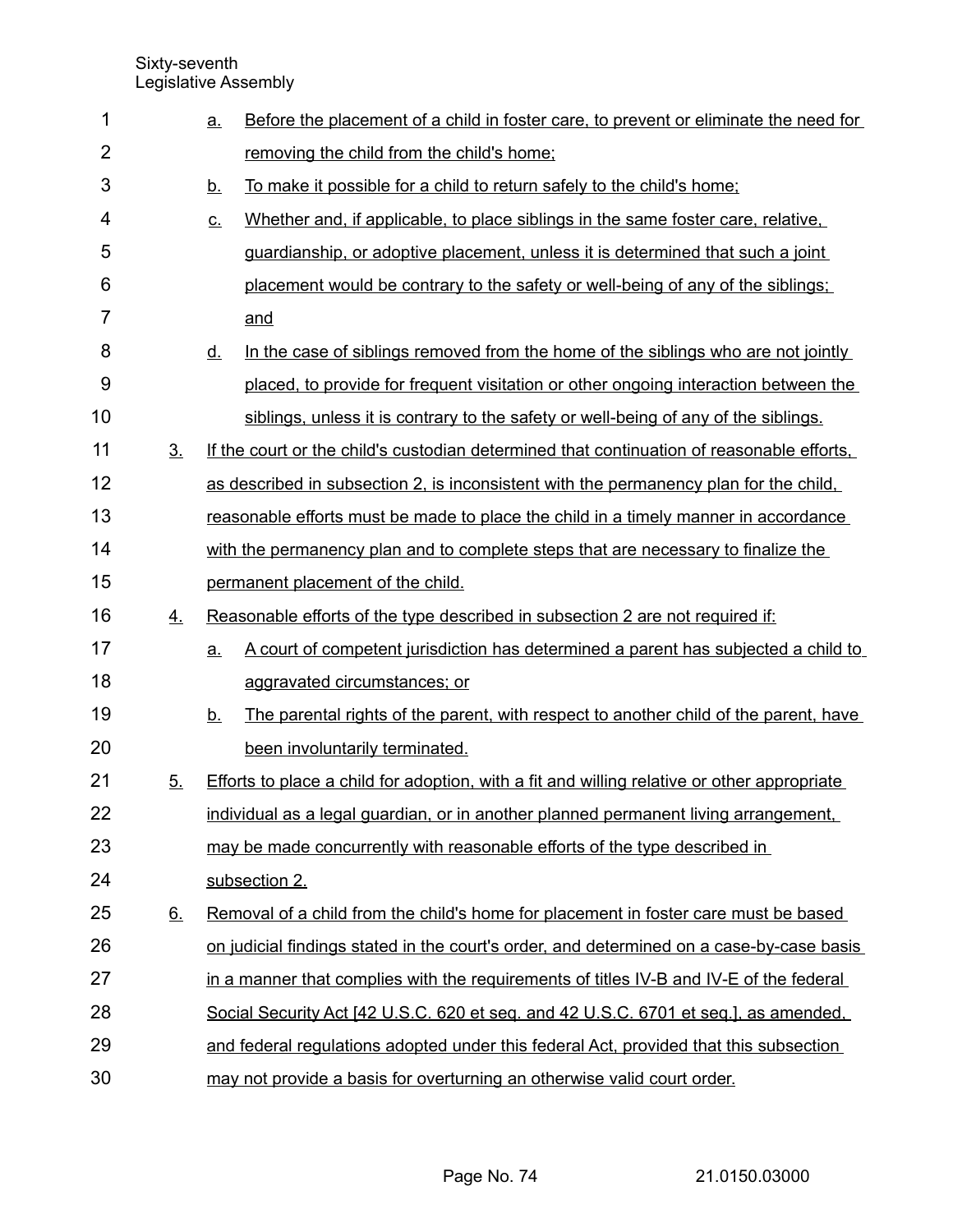| 1  | $\mathcal{I}_{-}$                                                 |    |     | For the purpose of section 27-20.3-21, reasonable efforts were made under this           |  |  |  |
|----|-------------------------------------------------------------------|----|-----|------------------------------------------------------------------------------------------|--|--|--|
| 2  |                                                                   |    |     | section to meet the child's needs before a foster care placement for a child remaining   |  |  |  |
| 3  |                                                                   |    |     | in care for continued foster care purposes.                                              |  |  |  |
| 4  | 27-20.3-21. Indian child welfare - Active efforts and procedures. |    |     |                                                                                          |  |  |  |
| 5  | 1.                                                                |    |     | As used in this section:                                                                 |  |  |  |
| 6  |                                                                   | a. |     | "Active efforts" means affirmative, active, thorough, and timely efforts intended        |  |  |  |
| 7  |                                                                   |    |     | primarily to maintain or reunite an Indian child with the child's family. Active efforts |  |  |  |
| 8  |                                                                   |    |     | required of the federal Indian Child Welfare Act of 1978 [25 U.S.C. 1901 through         |  |  |  |
| 9  |                                                                   |    |     | <u>1963] apply or may apply, including during the verification process. If an agency</u> |  |  |  |
| 10 |                                                                   |    |     | is involved in the child-custody proceeding, active efforts must involve assisting       |  |  |  |
| 11 |                                                                   |    |     | the parent or parents or Indian custodian through the steps of a case plan and           |  |  |  |
| 12 |                                                                   |    |     | with accessing or developing the resources necessary to satisfy the case plan. To        |  |  |  |
| 13 |                                                                   |    |     | the maximum extent possible, active efforts should be provided in a manner               |  |  |  |
| 14 |                                                                   |    |     | consistent with the prevailing social and cultural conditions and way of life of the     |  |  |  |
| 15 |                                                                   |    |     | Indian child's tribe and should be conducted in partnership with the Indian child        |  |  |  |
| 16 |                                                                   |    |     | and the Indian child's parents, extended family members, Indian custodians, and          |  |  |  |
| 17 |                                                                   |    |     | tribe. Active efforts are to be tailored to the facts and circumstances of the case.     |  |  |  |
| 18 |                                                                   |    |     | The term includes:                                                                       |  |  |  |
| 19 |                                                                   |    | (1) | Conducting a comprehensive assessment of the circumstances of the                        |  |  |  |
| 20 |                                                                   |    |     | Indian child's family, with a focus on safe reunification as the most desirable          |  |  |  |
| 21 |                                                                   |    |     | goal, with ongoing timely assessment to determine when the threat is                     |  |  |  |
| 22 |                                                                   |    |     | resolved and placement of the child can be returned to the custodian.                    |  |  |  |
| 23 |                                                                   |    | (2) | Identifying appropriate services and helping the parents to overcome                     |  |  |  |
| 24 |                                                                   |    |     | barriers, including actively assisting the parents in obtaining such services.           |  |  |  |
| 25 |                                                                   |    | (3) | Identifying, notifying, and inviting representatives of the Indian child's tribe to      |  |  |  |
| 26 |                                                                   |    |     | participate in providing support and services to the Indian child's family and           |  |  |  |
| 27 |                                                                   |    |     | in family team meetings, permanency planning, and resolution of placement                |  |  |  |
| 28 |                                                                   |    |     | <u>issues.</u>                                                                           |  |  |  |
| 29 |                                                                   |    | (4) | Conducting or causing to be conducted a diligent search for the Indian                   |  |  |  |
| 30 |                                                                   |    |     | child's extended family members, and contacting and consulting with                      |  |  |  |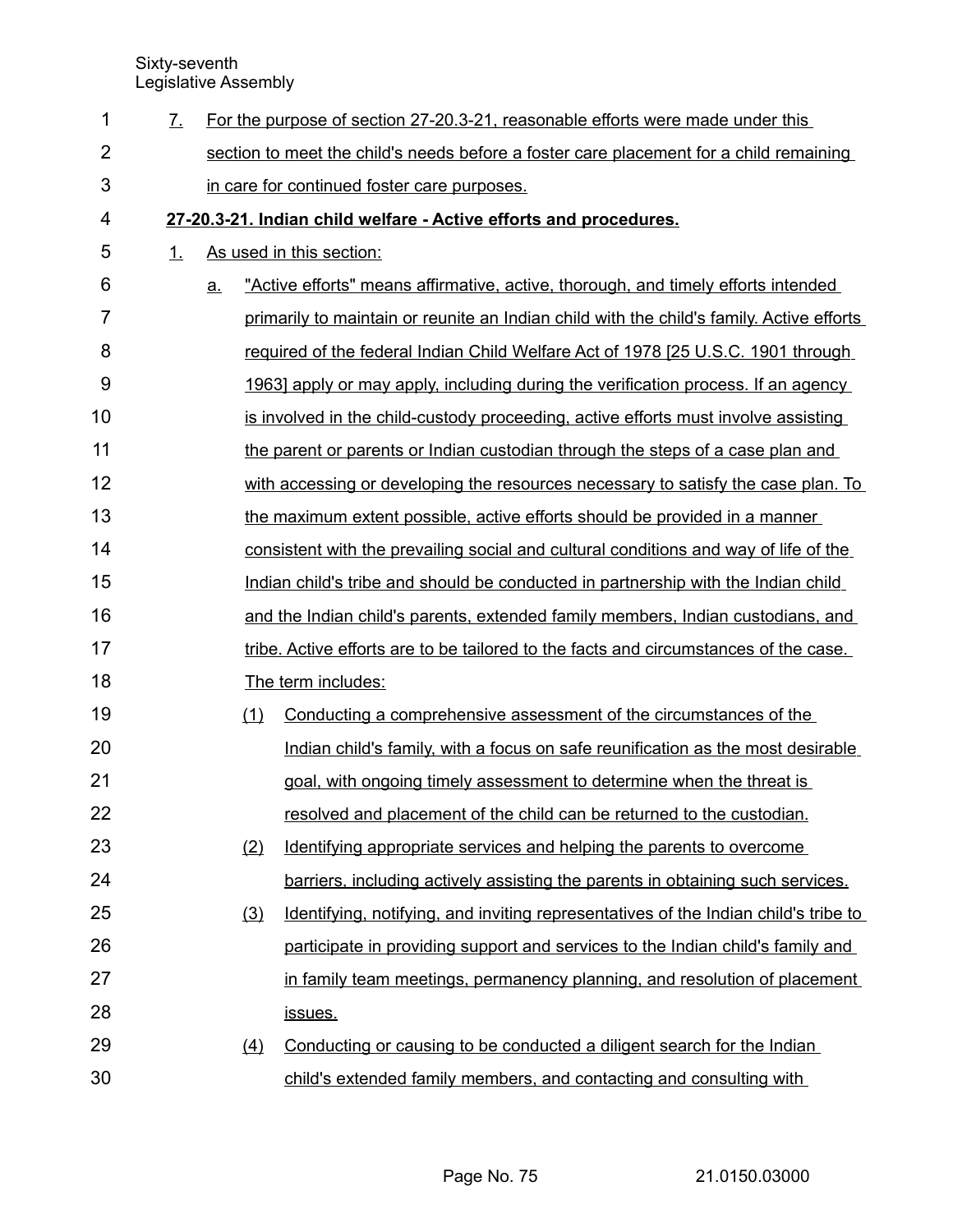| 1              |           | extended family members to provide family structure and support for the               |
|----------------|-----------|---------------------------------------------------------------------------------------|
| $\overline{2}$ |           | Indian child and the Indian child's parents.                                          |
| 3              | (5)       | Offering and employing available and culturally appropriate family                    |
| 4              |           | preservation strategies and facilitating the use of remedial and rehabilitative       |
| 5              |           | services provided by the child's tribe.                                               |
| 6              | (6)       | Taking steps to keep siblings together, if possible.                                  |
| 7              | (7)       | Supporting regular visits with parents or Indian custodians in the most               |
| 8              |           | natural setting possible as well as trial home visits of the Indian child during      |
| 9              |           | any period of removal, consistent with the need to ensure the health, safety,         |
| 10             |           | and welfare of the child.                                                             |
| 11             | (8)       | Identifying community resources, including housing, financial,                        |
| 12             |           | transportation, mental health, substance abuse, and peer support services             |
| 13             |           | and actively assisting the Indian child's parents or, as appropriate, the             |
| 14             |           | child's family, in utilizing and accessing those resources.                           |
| 15             | (9)       | Monitoring progress and participation in services.                                    |
| 16             | (10)      | Considering alternative ways to address the needs of the Indian child's               |
| 17             |           | parents and where appropriate, the family, if the optimum services do not             |
| 18             |           | exist or are not available.                                                           |
| 19             | (11)      | Providing post-reunification services and monitoring.                                 |
| 20             | <u>b.</u> | "Extended family member" means a relationship defined by the law or custom of         |
| 21             |           | the Indian child's tribe or, in the absence of such law or custom, means an           |
| 22             |           | individual who has reached the age of eighteen and who is the Indian child's          |
| 23             |           | grandparent, aunt or uncle, brother or sister, brother-in-law or sister-in-law, niece |
| 24             |           | or nephew, first or second cousin, or stepparent.                                     |
| 25             | <u>c.</u> | "Indian" means an individual who is a member of an Indian tribe, or who is a          |
| 26             |           | native and a member of a regional corporation as defined under 43 U.S.C. 1606.        |
| 27             | <u>d.</u> | "Indian child" means any unmarried individual who is under the age of eighteen        |
| 28             |           | and is either a member of an Indian tribe or is eligible for membership in an         |
| 29             |           | Indian tribe and is the biological child of a member of an Indian tribe.              |
| 30             | <u>e.</u> | "Indian child's tribe" means the Indian tribe in which an Indian child is a member    |
| 31             |           | or eligible for membership or, in the case of an Indian child who is a member of or   |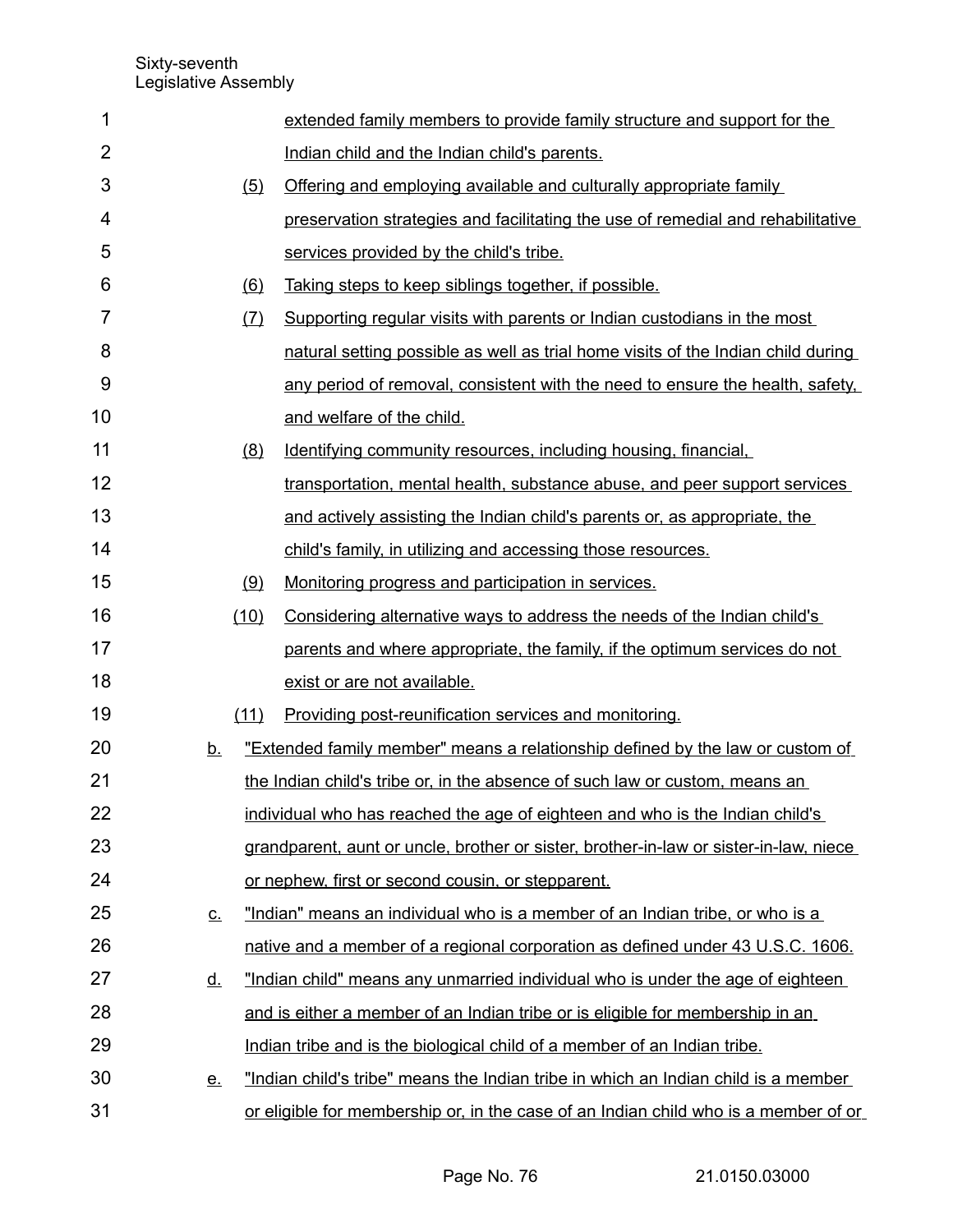| 1              |    |           | eligible for membership in more than one tribe, the Indian tribe with which the           |
|----------------|----|-----------|-------------------------------------------------------------------------------------------|
| $\overline{2}$ |    |           | Indian child has the more significant contacts.                                           |
| 3              |    | f.        | "Indian custodian" means any Indian individual who has legal custody of an                |
| 4              |    |           | Indian child under tribal law or custom or under state law or to whom temporary           |
| 5              |    |           | physical care, custody, and control has been transferred by the parent of the             |
| 6              |    |           | child.                                                                                    |
| 7              |    | g.        | "Indian tribe" means an Indian tribe, band, nation, or other organized Indian             |
| 8              |    |           | group or community of Indians recognized as eligible for services provided to             |
| 9              |    |           | Indians by the United States secretary of the interior because of their status as         |
| 10             |    |           | Indians, including any Alaska native village as defined in 43 U.S.C. 1602(c).             |
| 11             |    | <u>h.</u> | "Parent" means any biological parent or parents of an Indian child or any Indian          |
| 12             |    |           | individual who has lawfully adopted an Indian child, including adoptions under            |
| 13             |    |           | tribal law or custom. The term does not include the unwed father if paternity has         |
| 14             |    |           | not been acknowledged or established.                                                     |
| 15             |    | Ĺ.        | "Termination of parental rights" means any action resulting in the termination of         |
| 16             |    |           | the parent-child relationship. It does not include a placement based upon an act          |
| 17             |    |           | by an Indian child which, if committed by an adult, would be deemed a crime or a          |
| 18             |    |           | placement upon award of custody to one of the child's parents in a divorce                |
| 19             |    |           | proceeding.                                                                               |
| 20             | 2. |           | Before removal of an Indian child from the custody of a parent or Indian custodian for    |
| 21             |    |           | purposes of involuntary foster care placement or the termination of parental rights over  |
| 22             |    |           | an Indian child, the court shall find that active efforts have been made to provide       |
| 23             |    |           | remedial services and rehabilitative services designed to prevent the breakup of the      |
| 24             |    |           | Indian family and that these efforts have proved unsuccessful. The court may not          |
| 25             |    |           | order the removal unless evidence of active efforts shows there has been a vigorous       |
| 26             |    |           | and concerted level of casework beyond the level that would constitute reasonable         |
| 27             |    |           | efforts under section 27-20.3-28. Reasonable efforts may not be construed to be           |
| 28             |    |           | active efforts. Active efforts must be made in a manner that takes into account the       |
| 29             |    |           | prevailing social and cultural values, conditions, and way of life of the Indian child's  |
| 30             |    |           | tribe. Active efforts must utilize the available resources of the Indian child's extended |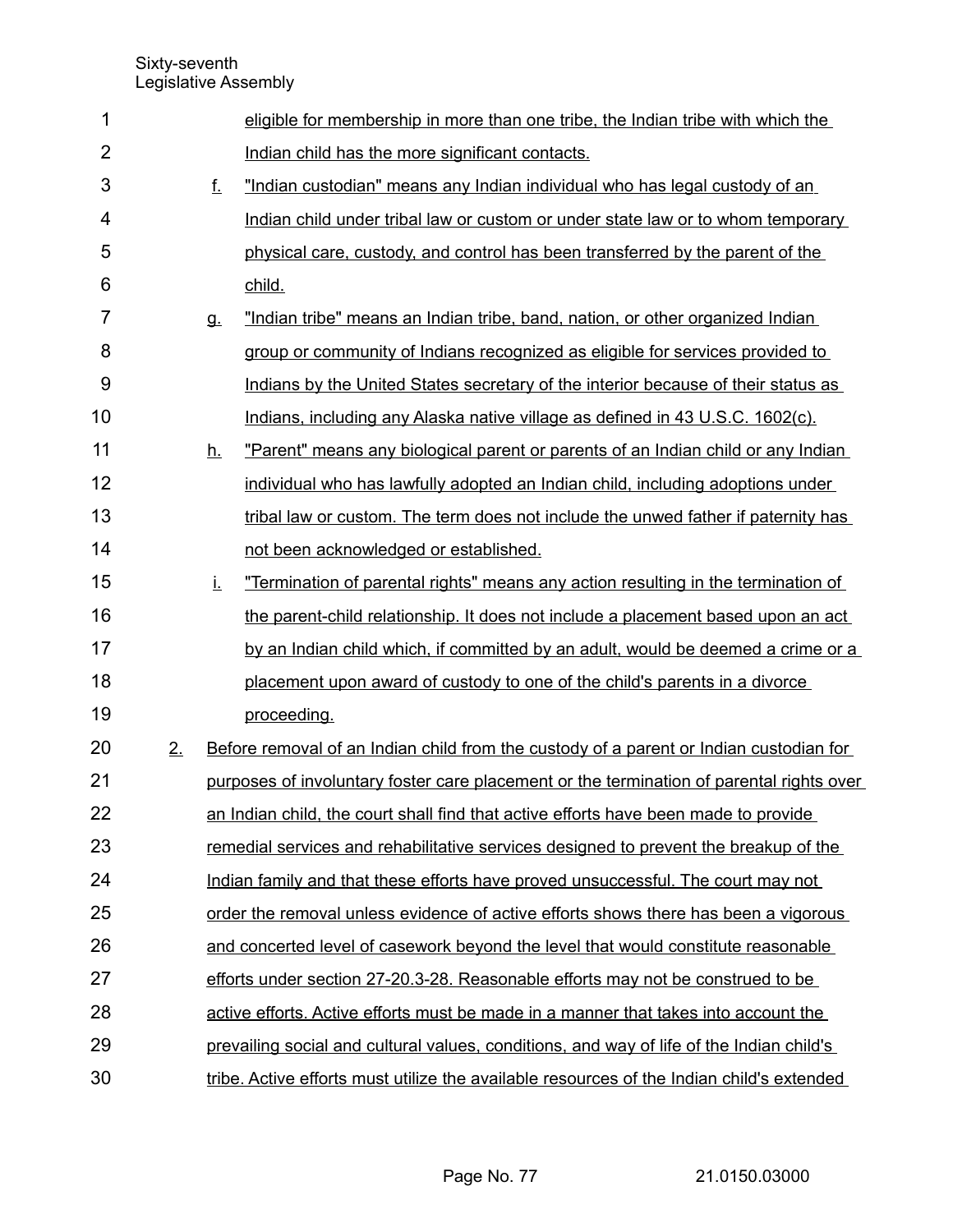| 1              |                | family, tribe, tribal and other relevant social service agencies, and individual Indian      |
|----------------|----------------|----------------------------------------------------------------------------------------------|
| $\overline{2}$ |                | caregivers.                                                                                  |
| 3              | 3 <sub>1</sub> | The court may order the removal of the Indian child for involuntary foster care              |
| 4              |                | placement only if the court determines, by clear and convincing evidence, that               |
| 5              |                | continued custody of the child by the parent or Indian custodian is likely to result in      |
| 6              |                | serious emotional or physical damage to the child. Evidence must show a causal               |
| $\overline{7}$ |                | relationship between the particular conditions in the home and the likelihood that           |
| 8              |                | continued custody of the child will result in serious emotional or physical damage to        |
| 9              |                | the particular child who is the subject of the proceeding. Poverty, isolation, custodian     |
| 10             |                | age, crowded or inadequate housing, substance use, or nonconforming social                   |
| 11             |                | behavior does not by itself constitute clear and convincing evidence of imminent             |
| 12             |                | serious emotional or physical damage to the child. As soon as the threat has been            |
| 13             |                | removed and the child is no longer at risk, the state should terminate the removal, by       |
| 14             |                | returning the child to the parent while offering a solution to mitigate the situation that   |
| 15             |                | gave rise to the need for emergency removal and placement.                                   |
| 16             | 4.             | The court may only order the termination of parental rights over the Indian child if the     |
| 17             |                | court determines, by evidence beyond a reasonable doubt that continued custody of            |
| 18             |                | the child by the parent or Indian custodian is likely to result in serious emotional or      |
| 19             |                | physical damage to the child.                                                                |
| 20             | 5 <sub>1</sub> | In considering whether to involuntarily place an Indian child in foster care or to           |
| 21             |                | terminate the parental rights of the parent of an Indian child, the court shall require that |
| 22             |                | a qualified expert witness must be qualified to testify regarding whether the child's        |
| 23             |                | continued custody by the parent or Indian custodian is likely to result in serious           |
| 24             |                | emotional or physical damage to the child and should be qualified to testify as to the       |
| 25             |                | prevailing social and cultural standards of the Indian child's tribe. An individual may be   |
| 26             |                | designated by the Indian child's tribe as being qualified to testify to the prevailing       |
| 27             |                | social and cultural standards of the Indian child's tribe. The court or any party may        |
| 28             |                | request the assistance of the Indian child's tribe or the bureau of Indian affairs office    |
| 29             |                | serving the Indian child's tribe in locating individuals qualified to serve as expert        |
| 30             |                | witnesses. The social worker regularly assigned to the Indian child may not serve as a       |
| 31             |                | gualified expert witness in child-custody proceedings concerning the child. The              |
|                |                |                                                                                              |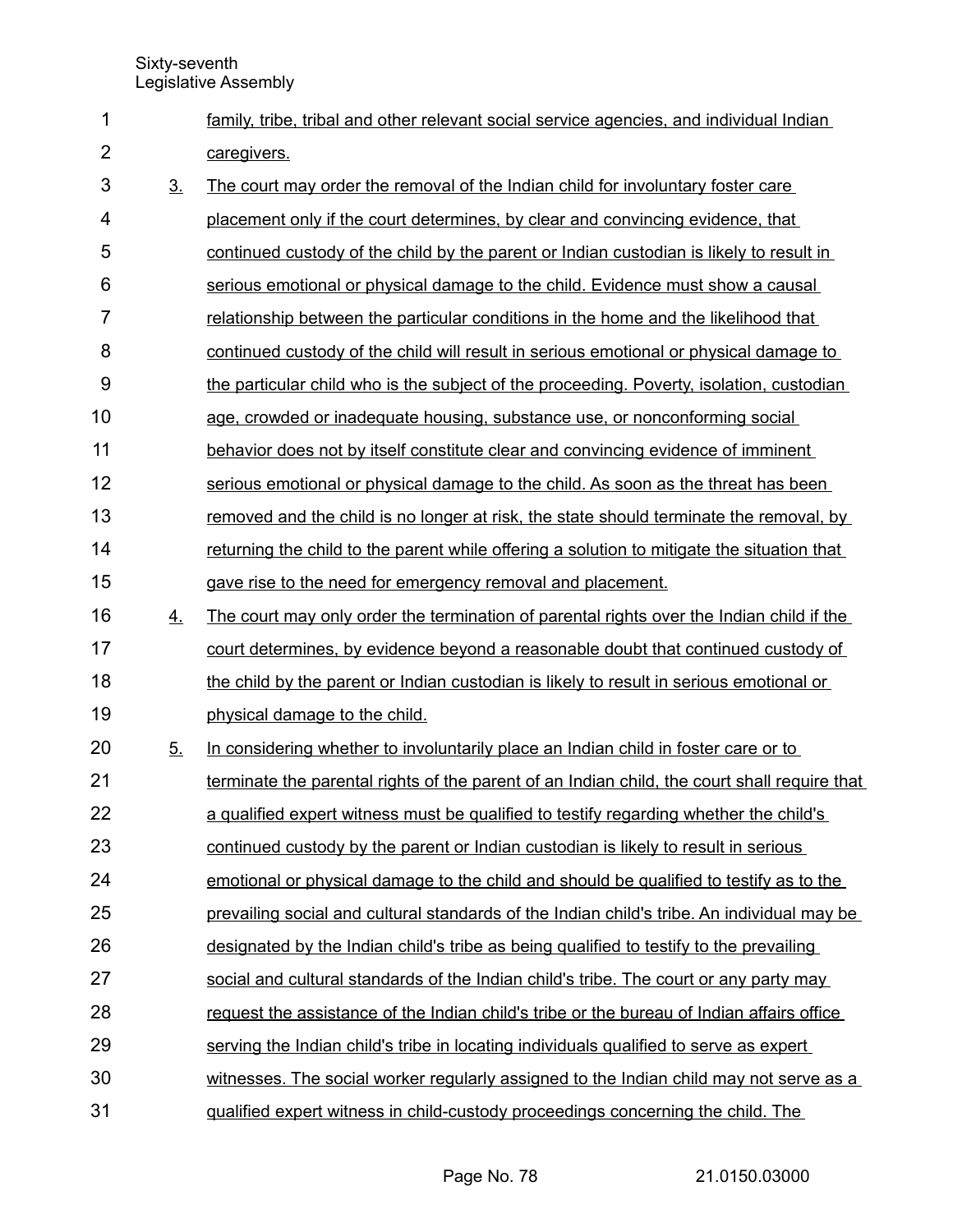| 1              |           | gualified expert witness should be someone familiar with the particular child and have |                                                                                 |                                                                                        |  |  |  |  |  |
|----------------|-----------|----------------------------------------------------------------------------------------|---------------------------------------------------------------------------------|----------------------------------------------------------------------------------------|--|--|--|--|--|
| $\overline{2}$ |           |                                                                                        | contact with the parents to observe interaction between the parents, child, and |                                                                                        |  |  |  |  |  |
| 3              |           |                                                                                        | extended family members. The child welfare agency and courts should facilitate  |                                                                                        |  |  |  |  |  |
| 4              |           |                                                                                        |                                                                                 | access to the family and records to facilitate accurate testimony.                     |  |  |  |  |  |
| 5              |           |                                                                                        |                                                                                 | 27-20.3-22. Termination of parental rights.                                            |  |  |  |  |  |
| 6              | 1.        |                                                                                        |                                                                                 | The court by order may terminate the parental rights of a parent with respect to the   |  |  |  |  |  |
| 7              |           |                                                                                        |                                                                                 | parent's child if:                                                                     |  |  |  |  |  |
| 8              |           | a.                                                                                     |                                                                                 | The parent has abandoned the child;                                                    |  |  |  |  |  |
| 9              |           | <u>b.</u>                                                                              |                                                                                 | The child is subjected to aggravated circumstances;                                    |  |  |  |  |  |
| 10             |           | <u>c.</u>                                                                              |                                                                                 | The child is in need of services or protection and the court finds:                    |  |  |  |  |  |
| 11             |           |                                                                                        | (1)                                                                             | The conditions and causes of the need for services or protection are likely to         |  |  |  |  |  |
| 12             |           |                                                                                        |                                                                                 | continue or will not be remedied and for that reason the child is suffering or         |  |  |  |  |  |
| 13             |           |                                                                                        |                                                                                 | will probably suffer serious physical, mental, moral, or emotional harm; or            |  |  |  |  |  |
| 14             |           |                                                                                        | (2)                                                                             | The child has been in foster care, in the care, custody, and control of the            |  |  |  |  |  |
| 15             |           |                                                                                        |                                                                                 | department or human service zone, or, in cases arising out of an                       |  |  |  |  |  |
| 16             |           |                                                                                        |                                                                                 | adjudication by the juvenile court that a child is in need of services, the            |  |  |  |  |  |
| 17             |           |                                                                                        |                                                                                 | division of juvenile services, for at least four hundred fifty out of the previous     |  |  |  |  |  |
| 18             |           |                                                                                        |                                                                                 | six hundred sixty nights;                                                              |  |  |  |  |  |
| 19             |           | <u>d.</u>                                                                              |                                                                                 | The written consent of the parent acknowledged before the court has been given;        |  |  |  |  |  |
| 20             |           |                                                                                        | $or$                                                                            |                                                                                        |  |  |  |  |  |
| 21             |           | <u>e.</u>                                                                              |                                                                                 | The parent has pled guilty or nolo contendere to, or has been found guilty of          |  |  |  |  |  |
| 22             |           |                                                                                        |                                                                                 | engaging in a sexual act under section 12.1-20-03 or 12.1-20-04, the sexual act        |  |  |  |  |  |
| 23             |           |                                                                                        |                                                                                 | led to the birth of the parent's child, and termination of the parental rights of the  |  |  |  |  |  |
| 24             |           |                                                                                        |                                                                                 | parent is in the best interests of the child.                                          |  |  |  |  |  |
| 25             | 2.        |                                                                                        |                                                                                 | If the court does not make an order of termination of parental rights, it may grant an |  |  |  |  |  |
| 26             |           |                                                                                        |                                                                                 | order under section 27-20.3-16 if the court finds from clear and convincing evidence   |  |  |  |  |  |
| 27             |           |                                                                                        |                                                                                 | that the child is in need of protection.                                               |  |  |  |  |  |
| 28             |           |                                                                                        |                                                                                 | 27-20.3-23. Petition for termination of parental rights.                               |  |  |  |  |  |
| 29             | <u>1.</u> |                                                                                        |                                                                                 | As used in this section:                                                               |  |  |  |  |  |
| 30             |           | <u>a.</u>                                                                              |                                                                                 | "A finding that the child has been subjected to child abuse or neglect" means:         |  |  |  |  |  |
| 31             |           |                                                                                        | (1)                                                                             | A finding of a child in need of protection made under this chapter; or                 |  |  |  |  |  |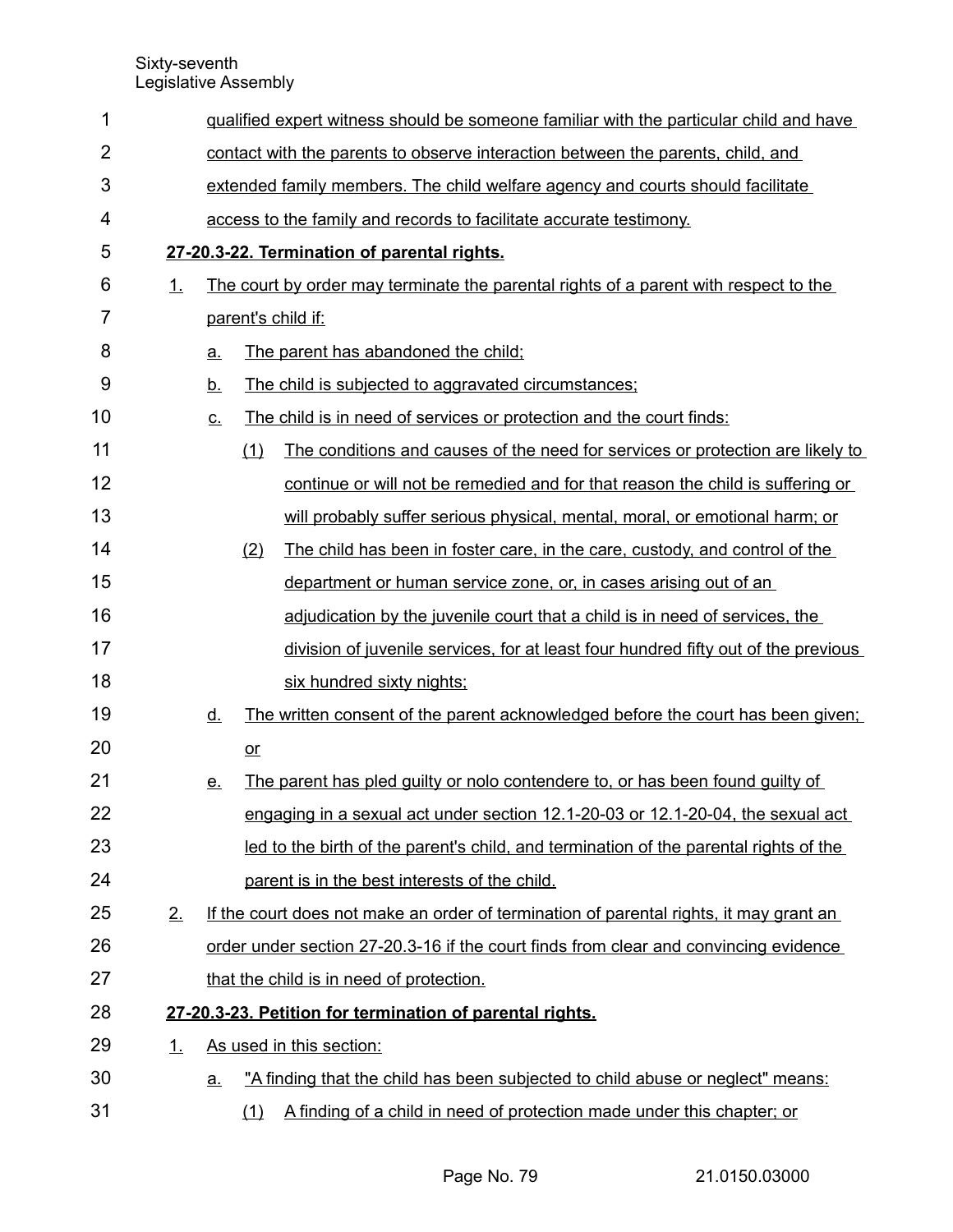| 1              |                   |             | (2)        | A conviction of a person, responsible for a child's welfare, for conduct                   |
|----------------|-------------------|-------------|------------|--------------------------------------------------------------------------------------------|
| $\overline{2}$ |                   |             |            | involving the child, under chapter 12.1-16 or sections 12.1-17-01 through                  |
| 3              |                   |             |            | 12.1-17-04 or 12.1-20-01 through 12.1-20-08.                                               |
| 4              |                   | <u>b.</u>   |            | "Compelling reason" means a recorded statement that reflects consideration of:             |
| 5              |                   |             | (1)        | The child's age;                                                                           |
| 6              |                   |             | (2)        | The portion of the child's life spent living in the household of a parent of the           |
| $\overline{7}$ |                   |             |            | child;                                                                                     |
| 8              |                   |             | (3)        | The availability of an adoptive home suitable to the child's needs;                        |
| 9              |                   |             | (4)        | Whether the child has special needs; and                                                   |
| 10             |                   |             | (5)        | The expressed wishes of a child age ten or older.                                          |
| 11             |                   | $C_{\cdot}$ |            | "Department" means the department of human services.                                       |
| 12             |                   | <u>d.</u>   |            | "Human service zone" means a county or consolidated group of counties                      |
| 13             |                   |             |            | administering human services within a designated area in accordance with an                |
| 14             |                   |             |            | agreement or plan approved by the department.                                              |
| 15             | 2.                |             |            | A petition for termination of parental rights must be prepared, filed, and served upon     |
| 16             |                   |             |            | the parties by the state's attorney. A petition may also be prepared by any other          |
| 17             |                   |             |            | person that is not the court, including a law enforcement officer, who has knowledge of    |
| 18             |                   |             |            | the facts alleged or is informed and believes that they are true. A petition prepared by   |
| 19             |                   |             |            | any person other than a state's attorney may not be filed unless the director or the       |
| 20             |                   |             |            | court, has determined the filing of the petition is in the best interest of the public and |
| 21             |                   |             | the child. |                                                                                            |
| 22             | $\underline{3}$ . |             |            | Except as provided in subsection 4, a petition for termination of parental rights must be  |
| 23             |                   | filed:      |            |                                                                                            |
| 24             |                   | <u>a.</u>   |            | If the child has been in foster care, in the custody of the department, human              |
| 25             |                   |             |            | service zone, or, in cases arising out of an adjudication by the court of a child in       |
| 26             |                   |             |            | need of services, the division of juvenile services, for at least four hundred fifty       |
| 27             |                   |             |            | out of the previous six hundred sixty nights;                                              |
| 28             |                   | <u>b.</u>   |            | Within sixty days after the court has found the child to be an abandoned infant; or        |
| 29             |                   | <u>c.</u>   |            | Within sixty days after the court has convicted the child's parent of one of the           |
| 30             |                   |             |            | following crimes, or of an offense under the laws of another jurisdiction which            |
| 31             |                   |             |            | requires proof of substantially similar elements:                                          |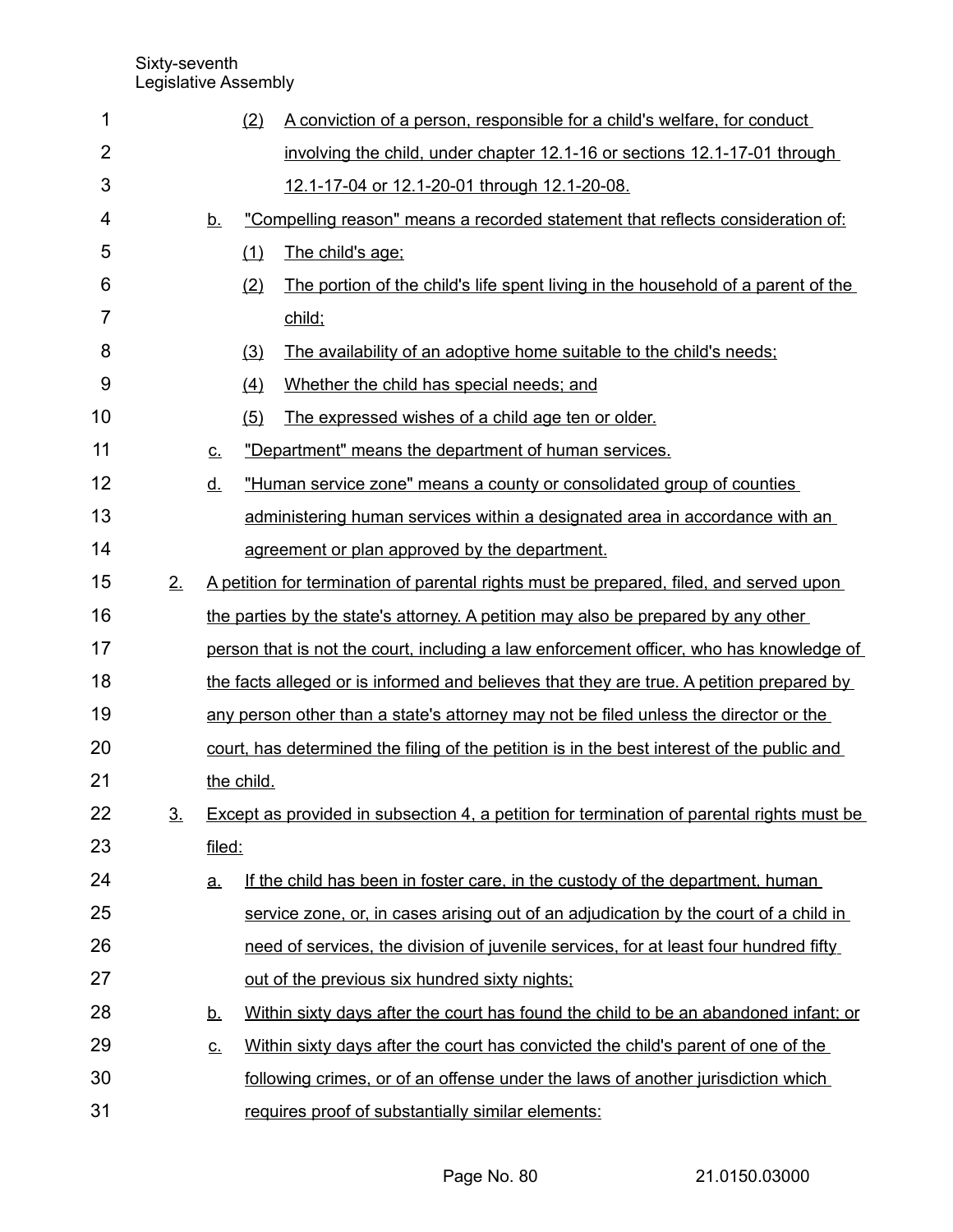| 1  |    |            | (1) | A violation of section 12.1-16-01, 12.1-16-02, or 12.1-16-03, or subsection 1           |
|----|----|------------|-----|-----------------------------------------------------------------------------------------|
| 2  |    |            |     | of section 14-09-22 in which the victim is another child of the parent;                 |
| 3  |    |            | (2) | Aiding, abetting, attempting, conspiring, or soliciting a violation of section          |
| 4  |    |            |     | 12.1-16-01, 12.1-16-02, or 12.1-16-03 in which the victim is a child of the             |
| 5  |    |            |     | parent; or                                                                              |
| 6  |    |            | (3) | A violation of section 12.1-17-02 in which the victim is a child of the parent          |
| 7  |    |            |     | and has suffered serious bodily injury.                                                 |
| 8  | 4. |            |     | A petition for termination of parental rights need not be filed if:                     |
| 9  |    | a.         |     | The child is being cared for by a relative approved by the department and human         |
| 10 |    |            |     | service zone;                                                                           |
| 11 |    | <u>b.</u>  |     | The department or human service zone has documented in the case plan a                  |
| 12 |    |            |     | compelling reason for determining that filing such a petition would not be in the       |
| 13 |    |            |     | child's best interests and has notified the court that the documentation is             |
| 14 |    |            |     | available for review by the court; or                                                   |
| 15 |    | <u>c.</u>  |     | The department or the human service zone has determined:                                |
| 16 |    |            | (1) | Reasonable efforts to preserve and reunify the family are required under                |
| 17 |    |            |     | section 27-20.3-28 to be made with respect to the child;                                |
| 18 |    |            | (2) | The case plan provides such services are necessary for the safe return of               |
| 19 |    |            |     | the child to the child's home; and                                                      |
| 20 |    |            | (3) | Such services have not been provided consistent with time periods                       |
| 21 |    |            |     | described in the case plan.                                                             |
| 22 | 5. |            |     | For purposes of subsection 3, a child in foster care entered foster care on the earlier |
| 23 |    | <u>of:</u> |     |                                                                                         |
| 24 |    | <u>a.</u>  |     | The date of the court's order if the court:                                             |
| 25 |    |            | (1) | Made a finding that the child has been subjected to child abuse or neglect;             |
| 26 |    |            | (2) | Determined that it is unsafe or contrary to the welfare of the child to remain          |
| 27 |    |            |     | in the home; and                                                                        |
| 28 |    |            | (3) | Granted custody of the child to the department or human service zone or, in             |
| 29 |    |            |     | cases arising out of an adjudication by the court that a child is in need of            |
| 30 |    |            |     | services, the division of juvenile services; or                                         |
| 31 |    | <u>b.</u>  |     | The date that is sixty days after:                                                      |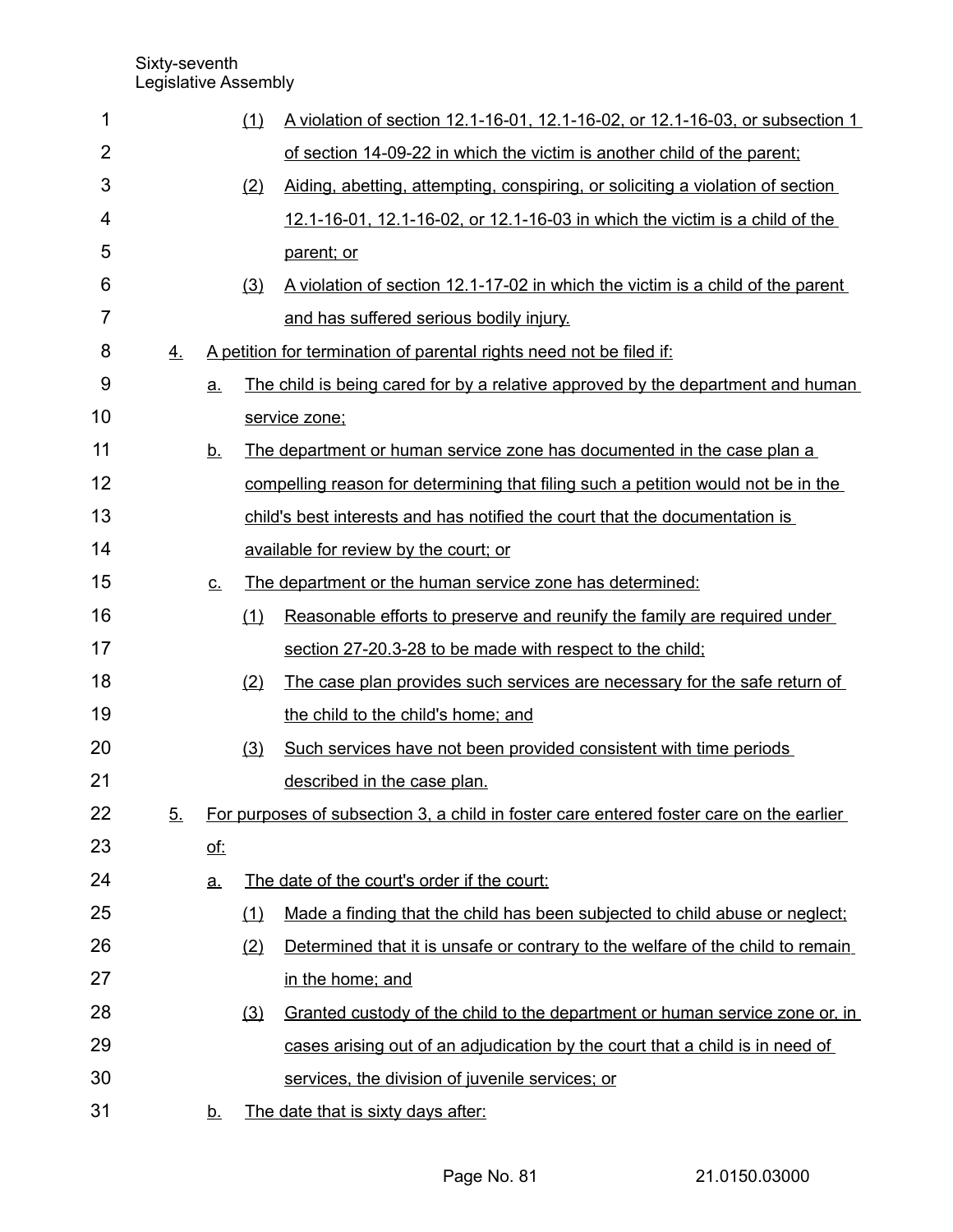| 1              |                   |           | (1)           | The date of a hearing under section 27-20.3-10 which results in maintaining               |
|----------------|-------------------|-----------|---------------|-------------------------------------------------------------------------------------------|
| $\overline{2}$ |                   |           |               | a child in shelter care;                                                                  |
| 3              |                   |           | (2)           | The date of an order in a dispositional hearing under which a child is placed             |
| 4              |                   |           |               | in foster care; or                                                                        |
| 5              |                   |           | (3)           | The date a child is placed in foster care voluntarily and with the consent of             |
| 6              |                   |           |               | the child's parent.                                                                       |
| 7              | 6.                |           |               | For purposes of subsection 3, a child leaves foster care at the time:                     |
| 8              |                   | a.        |               | The court enters an order:                                                                |
| 9              |                   |           | (1)           | Denying a petition to grant care, custody, and control of the child to the                |
| 10             |                   |           |               | human service zone or the division of juvenile services;                                  |
| 11             |                   |           | (2)           | Terminating an order that granted custody of the child to the human service               |
| 12             |                   |           |               | zone or the division of juvenile services; or                                             |
| 13             |                   |           | (3)           | Appointing a legal guardian under chapter 27-20.1;                                        |
| 14             |                   | <u>b.</u> |               | The court order under which the child entered foster care ends by operation of            |
| 15             |                   |           | law;          |                                                                                           |
| 16             |                   | <u>c.</u> |               | The child is placed in a parental home by the court or a legal custodian other            |
| 17             |                   |           |               | than the division of juvenile services and the legal custodian lacks authority to         |
| 18             |                   |           |               | remove the child without further order of the court; or                                   |
| 19             |                   | <u>d.</u> |               | The child is placed in a parental home by the division of juvenile services.              |
| 20             | $\mathcal{I}_{-}$ |           |               | For purposes of subsection 3, a child is not in foster care on any night during which     |
| 21             |                   |           | the child is: |                                                                                           |
| 22             |                   | <u>a.</u> |               | On a trial home visit;                                                                    |
| 23             |                   | <u>b.</u> |               | Receiving services at the youth correctional center pursuant to an adjudication of        |
| 24             |                   |           |               | delinquency; or                                                                           |
| 25             |                   | <u>c.</u> |               | Absent without leave from the place in which the child was receiving foster care.         |
| 26             |                   |           |               | 27-20.3-24. Proceeding for termination of parental rights.                                |
| 27             | 1.                |           |               | The petition must contain information required by the North Dakota Rules of Juvenile      |
| 28             |                   |           |               | Procedure and state clearly that an order for termination of parental rights is requested |
| 29             |                   |           |               | and that the effect will be as stated in section 27-20.3-25.                              |
| 30             | 2.                |           |               | If both of the biological parents of the child are not named in the petition either as    |
| 31             |                   |           |               | petitioner or as respondent, the court shall cause inquiry to be made of the petitioner   |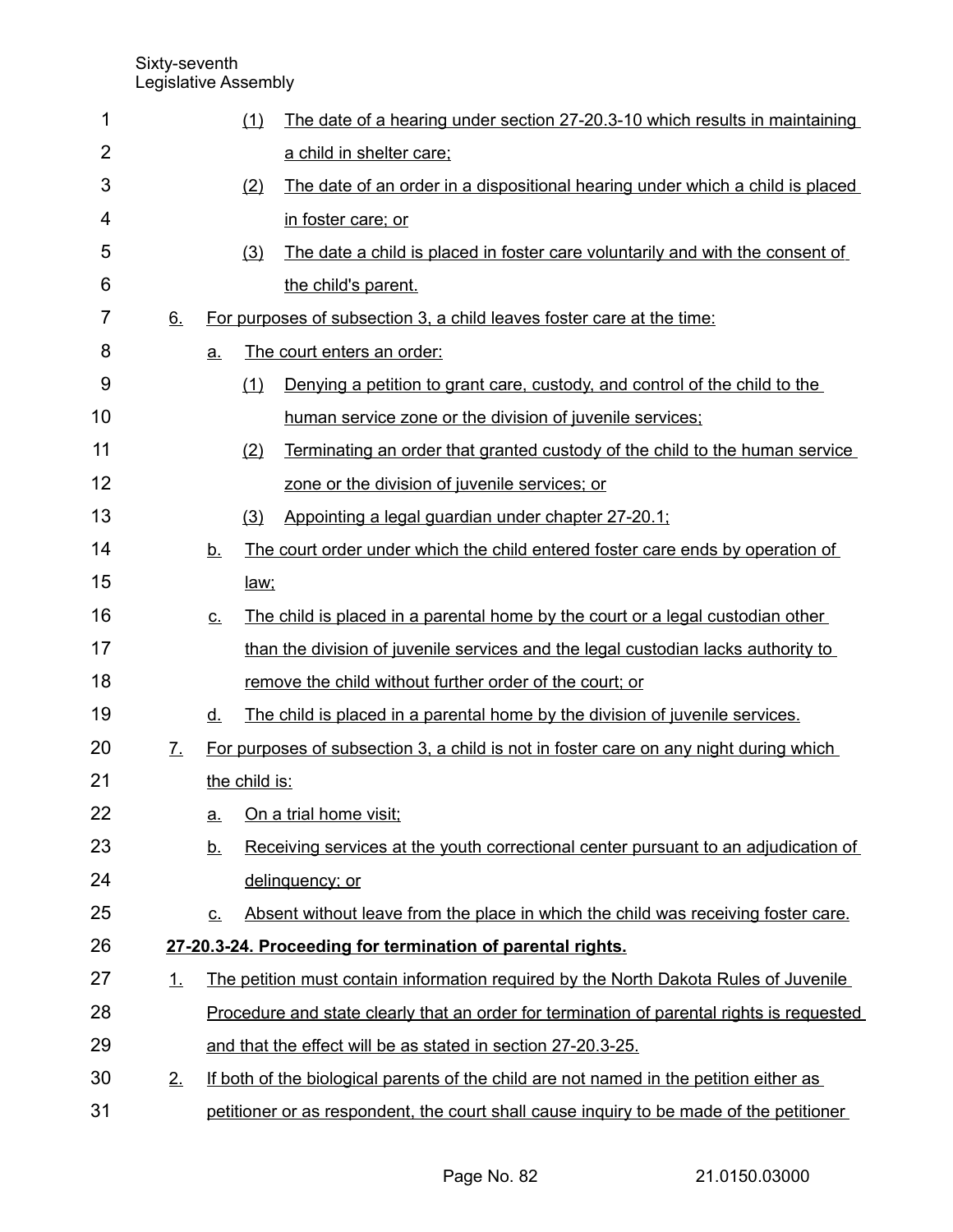| 1              |                | and other appropriate persons in an effort to identify an unnamed parent. The inquiry |                                                                                              |  |  |  |  |  |  |
|----------------|----------------|---------------------------------------------------------------------------------------|----------------------------------------------------------------------------------------------|--|--|--|--|--|--|
| $\overline{2}$ |                | must include, to the extent necessary and appropriate, all of the following:          |                                                                                              |  |  |  |  |  |  |
| 3              |                | a.                                                                                    | Whether any man is presumed to be the father of the child under chapter 14-20.               |  |  |  |  |  |  |
| 4              |                | <u>b.</u>                                                                             | Whether the biological mother of the child was cohabiting with a man at the time             |  |  |  |  |  |  |
| 5              |                |                                                                                       | of conception or birth of the child.                                                         |  |  |  |  |  |  |
| 6              |                | $\underline{C}$ .                                                                     | Whether the biological mother of the child has received from any man support                 |  |  |  |  |  |  |
| $\overline{7}$ |                |                                                                                       | payments or promises of support with respect to the child or in connection with              |  |  |  |  |  |  |
| 8              |                |                                                                                       | the pregnancy.                                                                               |  |  |  |  |  |  |
| 9              |                | <u>d.</u>                                                                             | Whether any individual has formally or informally acknowledged or declared that              |  |  |  |  |  |  |
| 10             |                |                                                                                       | individual's possible parentage of the child.                                                |  |  |  |  |  |  |
| 11             |                | <u>e.</u>                                                                             | Whether any individual claims any right to custody of the child.                             |  |  |  |  |  |  |
| 12             | 3 <sub>1</sub> |                                                                                       | The court shall add as respondent to the petition and cause to be served with a              |  |  |  |  |  |  |
| 13             |                |                                                                                       | summons any individual identified by the court as an unnamed parent, unless the              |  |  |  |  |  |  |
| 14             |                |                                                                                       | individual has relinguished parental rights, or parental rights have been previously         |  |  |  |  |  |  |
| 15             |                |                                                                                       | terminated by a court.                                                                       |  |  |  |  |  |  |
| 16             | 4.             |                                                                                       | If the court, after inquiry, is unable to identify an unnamed parent and no individual has   |  |  |  |  |  |  |
| 17             |                |                                                                                       | appeared in the proceeding claiming to be an unnamed parent of the child or to have          |  |  |  |  |  |  |
| 18             |                |                                                                                       | any right of custody of the child, the court shall enter an order terminating all parental   |  |  |  |  |  |  |
| 19             |                |                                                                                       | rights of the unnamed parent with reference to the child and the parent and child            |  |  |  |  |  |  |
| 20             |                |                                                                                       | relationship.                                                                                |  |  |  |  |  |  |
| 21             | 5.             |                                                                                       | If a petition for termination of parental rights is made by a parent of the child under this |  |  |  |  |  |  |
| 22             |                |                                                                                       | section or if a parent consents to termination of parental rights, that parent is entitled   |  |  |  |  |  |  |
| 23             |                |                                                                                       | to legal counsel during all stages of a proceeding to terminate the parent and child         |  |  |  |  |  |  |
| 24             |                |                                                                                       | relationship.                                                                                |  |  |  |  |  |  |
| 25             | 6.             |                                                                                       | Subject to the disposition of an appeal, upon the expiration of thirty days after an order   |  |  |  |  |  |  |
| 26             |                |                                                                                       | terminating parental rights is issued under this section, the order may not be               |  |  |  |  |  |  |
| 27             |                |                                                                                       | guestioned by any person, including the petitioner, in any manner, or upon any               |  |  |  |  |  |  |
| 28             |                |                                                                                       | ground, including fraud, misrepresentation, failure to give any required notice, or lack     |  |  |  |  |  |  |
| 29             |                |                                                                                       | of jurisdiction of the parties or of the subject matter, unless the person retained          |  |  |  |  |  |  |
| 30             |                |                                                                                       | custody of the child.                                                                        |  |  |  |  |  |  |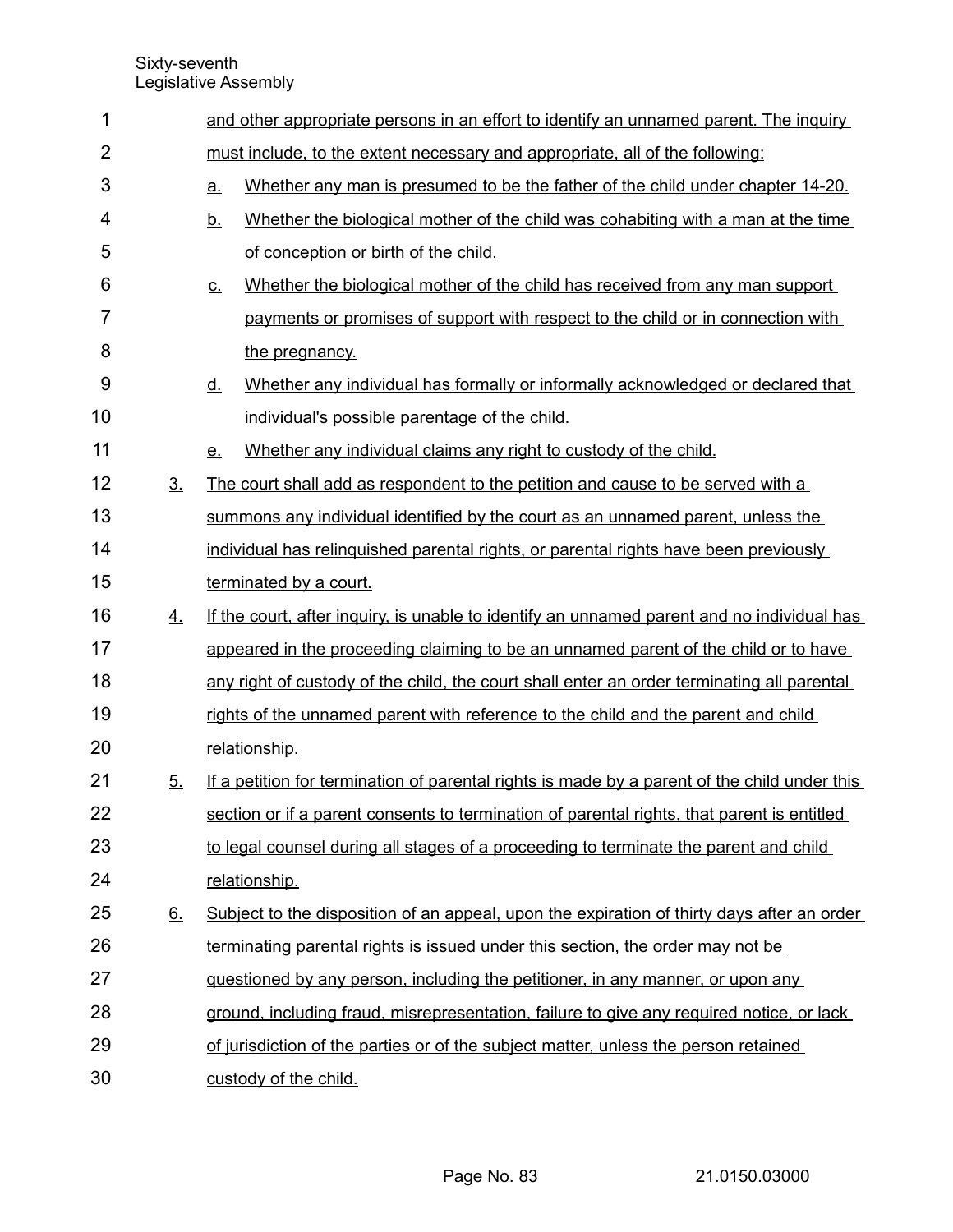| 1              | 7 <sub>1</sub>                                                                          |             | At least ten days before the petition is heard, the clerk of district court or juvenile court         |  |  |  |  |  |  |
|----------------|-----------------------------------------------------------------------------------------|-------------|-------------------------------------------------------------------------------------------------------|--|--|--|--|--|--|
| $\overline{2}$ |                                                                                         |             | shall provide a copy of the petition and summons, if any, to the director of the human                |  |  |  |  |  |  |
| 3              |                                                                                         |             | service zone.                                                                                         |  |  |  |  |  |  |
| 4              | 27-20.3-25. Effect of order terminating parental rights or appointing a legal guardian. |             |                                                                                                       |  |  |  |  |  |  |
| 5              |                                                                                         |             | An order terminating parental rights of a parent terminates all the parent's rights and               |  |  |  |  |  |  |
| 6              |                                                                                         |             | obligations with respect to the child and of the child to or through the parent arising from the      |  |  |  |  |  |  |
| $\overline{7}$ |                                                                                         |             | parental relationship. Following the order terminating parental rights, the parent is not entitled to |  |  |  |  |  |  |
| 8              |                                                                                         |             | notice of proceedings for the adoption of the child by another nor has the parent any right to        |  |  |  |  |  |  |
| 9              |                                                                                         |             | object to the adoption or otherwise to participate in the proceedings.                                |  |  |  |  |  |  |
| 10             |                                                                                         |             | 27-20.3-26. Disposition upon termination of parental rights.                                          |  |  |  |  |  |  |
| 11             | 1.                                                                                      |             | If, upon entering an order terminating the parental rights of a parent, there is no parent            |  |  |  |  |  |  |
| 12             |                                                                                         |             | having parental rights, the court shall:                                                              |  |  |  |  |  |  |
| 13             |                                                                                         | a.          | Commit the child to the custody of the human service zone director or a licensed                      |  |  |  |  |  |  |
| 14             |                                                                                         |             | child-placing agency willing to accept custody for the purpose of placing the child                   |  |  |  |  |  |  |
| 15             |                                                                                         |             | for adoption or, in the absence of such an agreement, in a foster home;                               |  |  |  |  |  |  |
| 16             |                                                                                         | <u>b.</u>   | Appoint a fit and willing relative or other appropriate individual as the child's legal               |  |  |  |  |  |  |
| 17             |                                                                                         |             | quardian; or                                                                                          |  |  |  |  |  |  |
| 18             |                                                                                         | $C_{\cdot}$ | Establish some other planned permanent living arrangement.                                            |  |  |  |  |  |  |
| 19             | 2.                                                                                      |             | The custodian has the rights of a legal custodian and authority to consent to the child's             |  |  |  |  |  |  |
| 20             |                                                                                         |             | adoption, marriage, enlistment in the armed forces of the United States, and surgical                 |  |  |  |  |  |  |
| 21             |                                                                                         |             | and other medical treatment.                                                                          |  |  |  |  |  |  |
| 22             | 3 <sub>1</sub>                                                                          |             | If the child is not placed for adoption within twelve months after the date of the order              |  |  |  |  |  |  |
| 23             |                                                                                         |             | and a legal guardianship or other planned permanent living arrangement for the child                  |  |  |  |  |  |  |
| 24             |                                                                                         |             | has not been established by a court of competent jurisdiction, the child must be                      |  |  |  |  |  |  |
| 25             |                                                                                         |             | returned to the court issuing the original termination order for entry of further orders for          |  |  |  |  |  |  |
| 26             |                                                                                         |             | the care, custody, and control of the child.                                                          |  |  |  |  |  |  |
| 27             |                                                                                         |             | 27-20.3-27. Court order required for removal of child.                                                |  |  |  |  |  |  |
| 28             |                                                                                         |             | An order of disposition or other adjudication in a proceeding under this chapter, in those            |  |  |  |  |  |  |
| 29             |                                                                                         |             | cases in which a child is removed from the home of a parent, custodian, or quardian for the           |  |  |  |  |  |  |
| 30             |                                                                                         |             | reason that continuation in such home would be contrary to the welfare of such child, must            |  |  |  |  |  |  |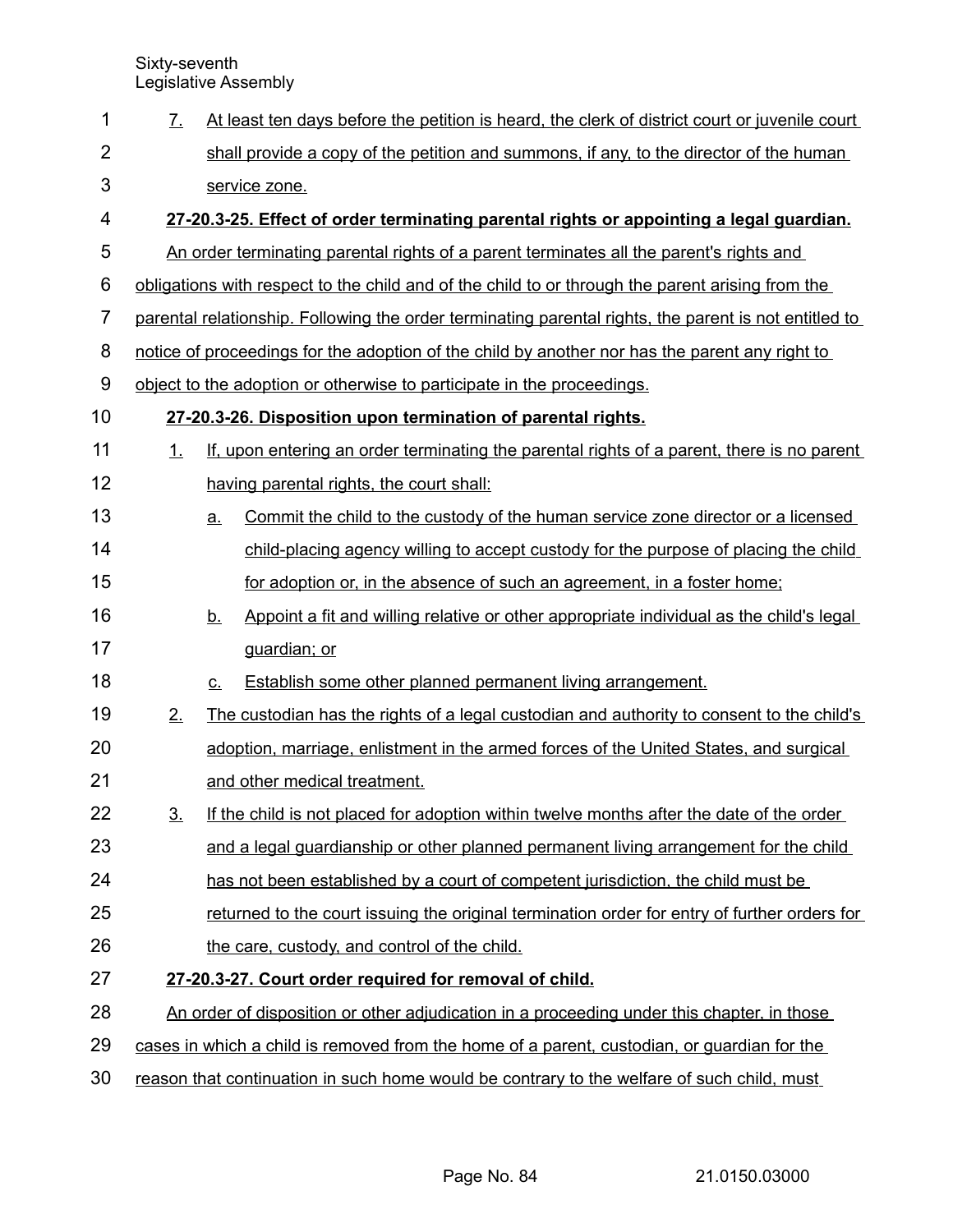| specifically state that a continuation of the child in the home of the parent, custodian, or |  |
|----------------------------------------------------------------------------------------------|--|
|----------------------------------------------------------------------------------------------|--|

guardian would be contrary to the welfare of the child. 2

| 3              |                | 27-20.3-28. Limitations of time on orders of disposition.                                      |
|----------------|----------------|------------------------------------------------------------------------------------------------|
| 4              | 1.             | An order terminating parental rights is without limit as to duration.                          |
| 5              | 2.             | An order of disposition requiring services for the family without the removal of custody       |
| 6              |                | may not exceed twelve months from disposition unless extended by the court. The                |
| $\overline{7}$ |                | human service zone may request two extensions of up to four months each for the                |
| 8              |                | family to complete the treatment goals of the court order and the case plan.                   |
| 9              | 3 <sub>1</sub> | Except as provided in subsection 2, an order of disposition pursuant to which a child is       |
| 10             |                | placed in foster care may not continue in force for more than twelve months after the          |
| 11             |                | child is considered to have entered foster care. Before the extension of any court order       |
| 12             |                | limited under this subsection, a permanency hearing must be conducted. Any other               |
| 13             |                | order of disposition may not continue in force for more than twelve months.                    |
| 14             | 4.             | Except after a termination of parental rights finding, the court may terminate an order        |
| 15             |                | of disposition before the expiration of the order or extend its duration for further           |
| 16             |                | periods. An order of extension may be made if:                                                 |
| 17             |                | A hearing is held before the expiration of the order upon motion of a party or on<br><u>a.</u> |
| 18             |                | the court's own motion;                                                                        |
| 19             |                | Reasonable notice of the hearing and opportunity to be heard are given to the<br><u>b.</u>     |
| 20             |                | parties affected;                                                                              |
| 21             |                | The court finds the extension is necessary to accomplish the purposes of the<br><u>c.</u>      |
| 22             |                | order extended; and                                                                            |
| 23             |                | The extension does not exceed twelve months from the expiration of an order<br><u>d.</u>       |
| 24             |                | limited by subsection 3 or two years from the expiration of any other limited order.           |
| 25             | 5.             | The court may terminate an order of disposition or extension before its expiration, on         |
| 26             |                | or without an application of a party, if it appears to the court the purposes of the order     |
| 27             |                | have been accomplished. If a party may be affected adversely by the order of                   |
| 28             |                | termination, the order may be made only after reasonable notice and opportunity to be          |
| 29             |                | heard have been given to the party.                                                            |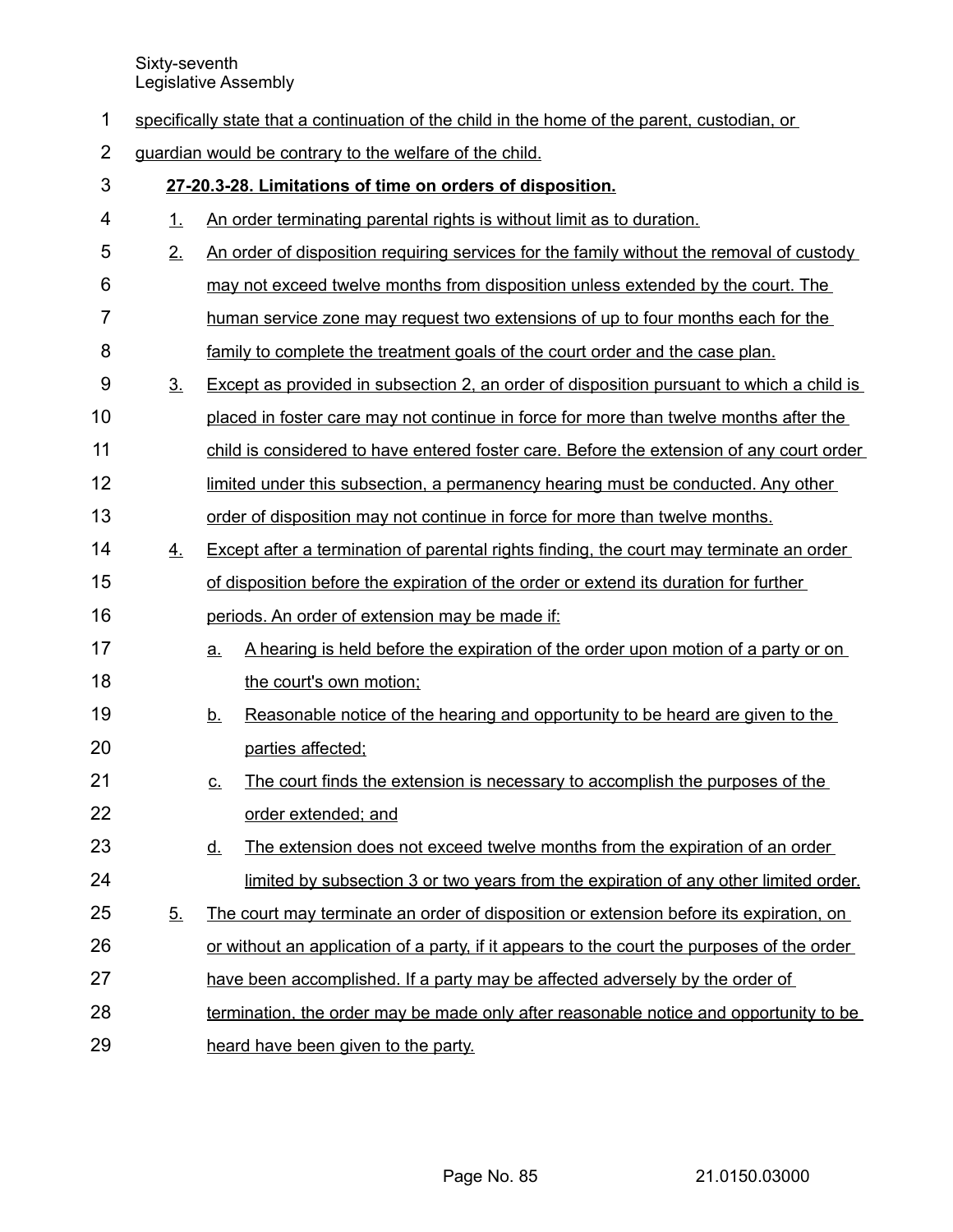| 1              | 6.                          | Except as provided in subsection 1, when the child attains the age of twenty years, all    |
|----------------|-----------------------------|--------------------------------------------------------------------------------------------|
| $\overline{2}$ |                             | orders affecting the child then in force terminate and the child is discharged from        |
| 3              |                             | further obligation or control.                                                             |
| 4              | $\underline{\mathcal{I}}$ . | If an order of disposition is made with respect to a child under the age of ten years      |
| 5              |                             | pursuant to which the child is placed in foster care without terminating parental rights   |
| 6              |                             | and the parent and child relationship, the court, before extending the duration of the     |
| 7              |                             | order, shall determine upon the extension hearing whether the child is adoptable and       |
| 8              |                             | whether termination of those rights and that relationship is warranted under section       |
| 9              |                             | 27-20.3-03.1 and is in the best interest of the child. In that case the notice of the      |
| 10             |                             | extension hearing also must inform the parties affected that the court will determine      |
| 11             |                             | whether the child is adoptable and whether termination of their parental rights and the    |
| 12             |                             | parent and child relationship is warranted and in the best interest of the child and that  |
| 13             |                             | a further order of disposition may be made by the court placing the child with a view to   |
| 14             |                             | adoption. If the court determines the child is adoptable and termination of parental       |
| 15             |                             | rights and the parent and child relationship is warranted and is in the best interest of   |
| 16             |                             | the child, the court shall make a further order of disposition terminating those rights    |
| 17             |                             | and that relationship and committing the child under section 27-20.3-09.                   |
| 18             |                             | <b>SECTION 24.</b> Chapter 27-20.4 of the North Dakota Century Code is created and enacted |
| 19             | as follows:                 |                                                                                            |
| 20             |                             | 27-20.4-01. Definitions.                                                                   |
| 21             |                             | As used in this chapter:                                                                   |
| 22             | 1.                          | "Accountability" means that after a child is determined to have committed delinquent       |
| 23             |                             | behavior, by admission or adjudication, the child is held responsible for the behavior     |
| 24             |                             | through individualized and structured consequences or sanctions for the loss.              |
| 25             |                             | damage, or injury suffered and proportionate to the offense.                               |
| 26             | 2.                          | "Arrest" means a taking into custody of a child by law enforcement in the manner           |
| 27             |                             | authorized by law to answer for the commission of a delinguent offense.                    |
| 28             | <u>3.</u>                   | "Attendant care" is a nonsecure holdover site for delinguent children or children in       |
| 29             |                             | need of services who have been picked up by law enforcement and need constant              |
| 30             |                             | short-term supervision on a preadjudicatory basis.                                         |
| 31             | <u>4.</u>                   | "Child" means an individual who is:                                                        |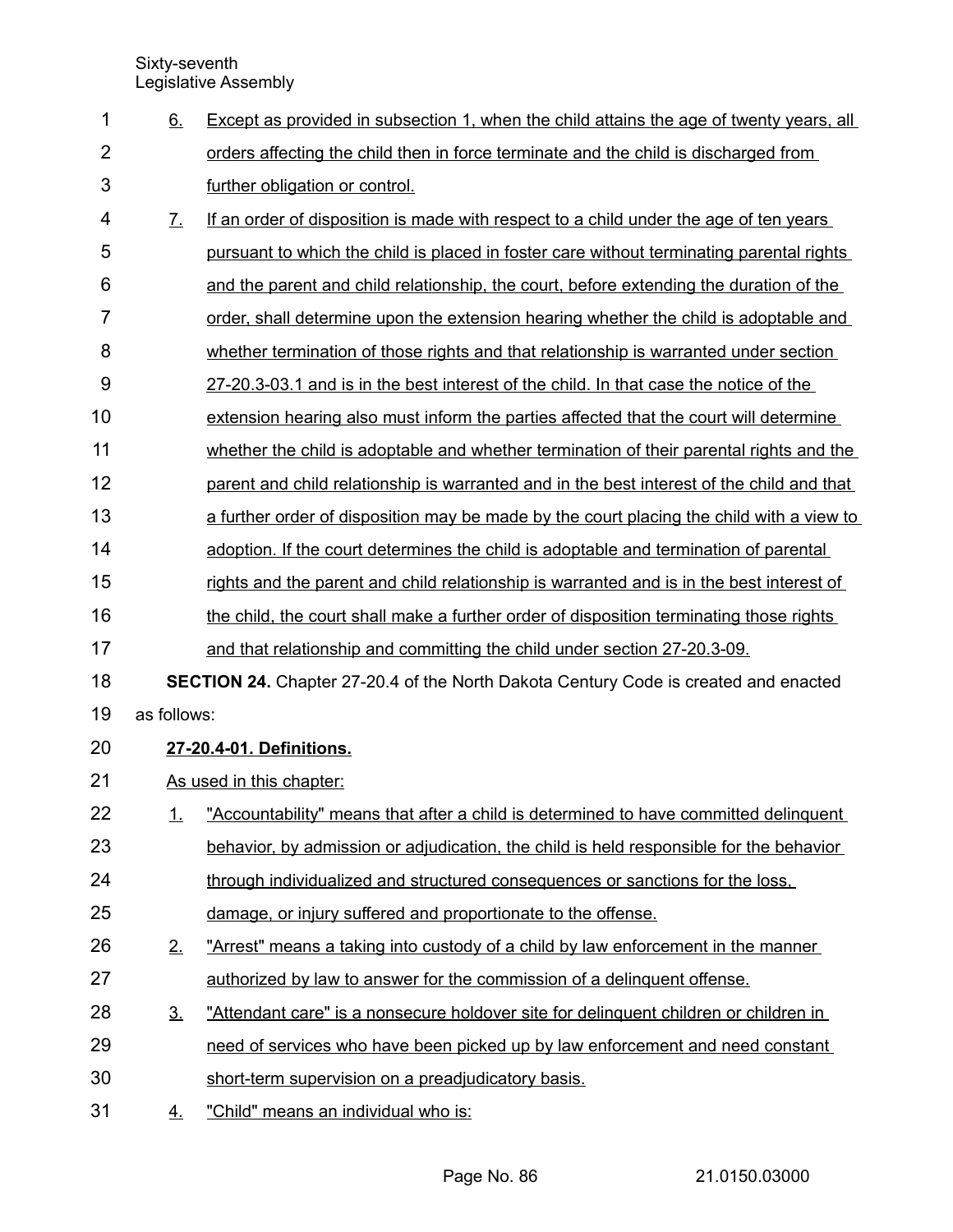| 1              |                       | Under the age of eighteen years and is not married; or<br><u>a</u>                          |
|----------------|-----------------------|---------------------------------------------------------------------------------------------|
| $\overline{2}$ |                       | Under the age of twenty years with respect to a delinguent act committed while<br><u>b.</u> |
| 3              |                       | under the age of eighteen years and not married.                                            |
| 4              | 5.                    | "Community-based program" means a nonresidential program.                                   |
| 5              | 6.                    | "Custodian" means a person, other than a parent or legal guardian, which stands in          |
| 6              |                       | loco parentis to the child and a person that has been given legal custody of the child      |
| $\overline{7}$ |                       | by order of a court.                                                                        |
| 8              | $\mathcal{I}_{\cdot}$ | "Delinguent act" means an act designated a crime under the law, including local             |
| 9              |                       | ordinances or resolutions of this state, or of another state if the act occurred in that    |
| 10             |                       | state, or under federal law, and the crime does not fall under subdivision c of             |
| 11             |                       | subsection 21 of section 27-20.2-01.                                                        |
| 12             | 8.                    | "Delinguent child" means a child who has committed a delinguent act and is in need of       |
| 13             |                       | treatment or rehabilitation.                                                                |
| 14             | <u>9.</u>             | "Detention" means a physically secure facility with locked doors. The term does not         |
| 15             |                       | include shelter care, attendant care, or home confinement.                                  |
| 16             | <u>10.</u>            | "Director" means the director of juvenile court services.                                   |
| 17             | 11.                   | "Dispositional stage" means any proceeding after adjudication for a delinguent              |
| 18             |                       | offense.                                                                                    |
| 19             | 12.                   | "Diversion" means an intervention strategy made by a person with authority which            |
| 20             |                       | directs the child away from formal court processing to a specifically designed program      |
| 21             |                       | or activity to hold the child accountable for the actions of the child and prevents further |
| 22             |                       | involvement in the formal legal system.                                                     |
| 23             | <u>13.</u>            | "Division" means the division of juvenile services.                                         |
| 24             | <u>14.</u>            | "Evidence-based" means a program or practice that has had multiple randomized               |
| 25             |                       | control studies demonstrating the program or practice is effective for a specific           |
| 26             |                       | population, has been researched, and has been rated as effective by a standardized          |
| 27             |                       | program evaluation tool.                                                                    |
| 28             | <u>15.</u>            | "Facility" means buildings, structures, or systems, including those for essential           |
| 29             |                       | administration and support, which are used to provide residential treatment for             |
| 30             |                       | children.                                                                                   |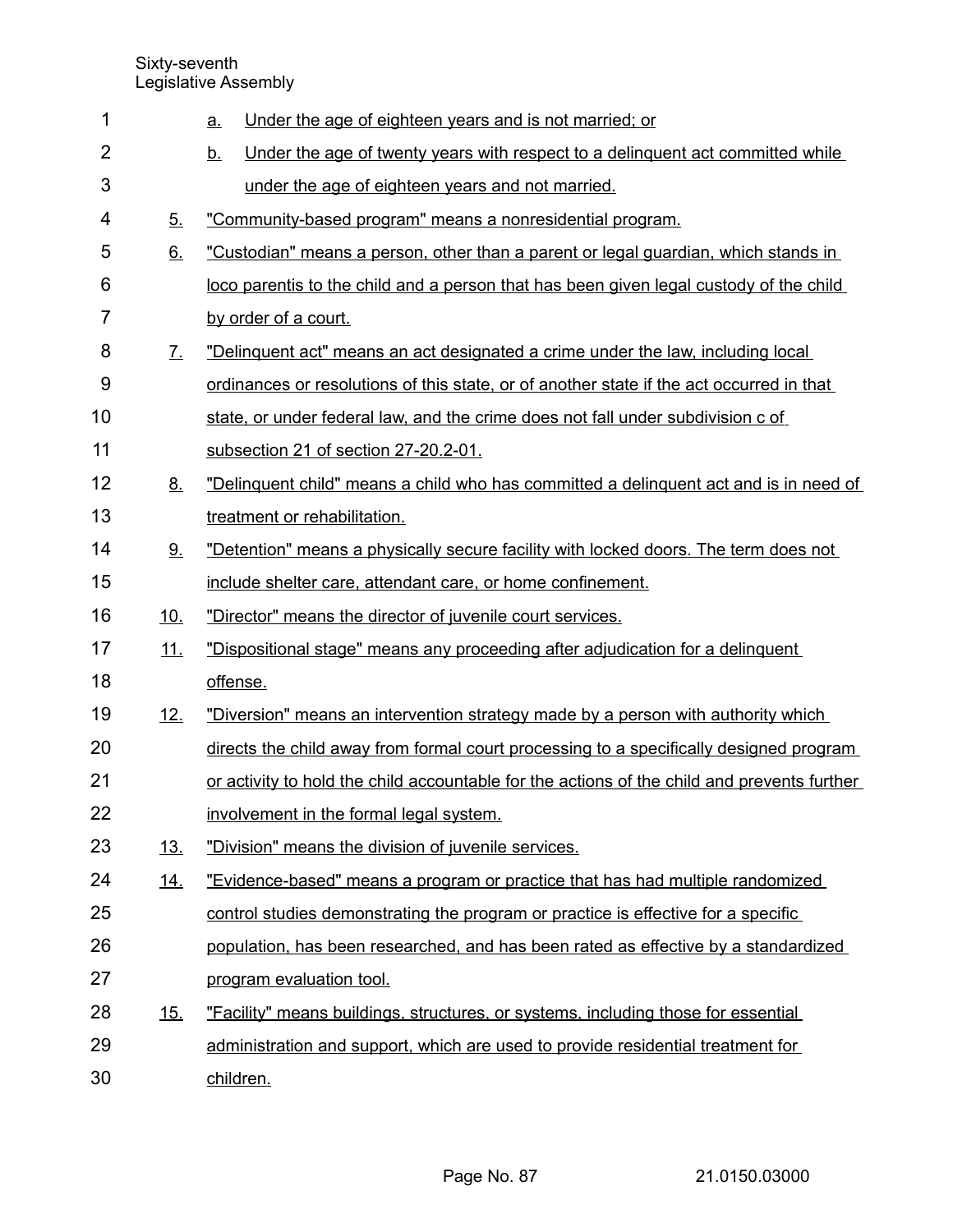| 1              | 16.        | "Fit and willing relative or other appropriate individual" means a relative or other         |
|----------------|------------|----------------------------------------------------------------------------------------------|
| $\overline{2}$ |            | individual who has been determined, after consideration of an assessment that                |
| 3              |            | includes a criminal history record investigation under chapter 50-11.3, to be a qualified    |
| 4              |            | individual under chapters 27-20.1 and 30.1-27, and who consents in writing to act as a       |
| 5              |            | legal guardian.                                                                              |
| 6              | <u>17.</u> | "Graduated sanctions" means a calibrated system of sanctions designed to ensure              |
| $\overline{7}$ |            | that children face timely and consistent consequences that correspond to the                 |
| 8              |            | frequency and nature of a child's noncompliant behaviors, public safety risk, and            |
| 9              |            | engagement in supervision and services.                                                      |
| 10             | <u>18.</u> | "Home" when used in the phrase "to return home" means the abode of the child's               |
| 11             |            | parent with whom the child formerly resided.                                                 |
| 12             | <u>19.</u> | "Home confinement" means predisposition or post-disposition temporary placement of           |
| 13             |            | a child in the child's home, or a surrogate home with the consent of the child's parent,     |
| 14             |            | guardian, or custodian for supervision.                                                      |
| 15             | 20.        | "Human service zone" means a county or consolidated group of counties                        |
| 16             |            | administering human services within a designated area in accordance with an                  |
| 17             |            | agreement or plan approved by the department of human services.                              |
| 18             | 21.        | "Incentives" means calibrated system of rewards designed so that children receive            |
| 19             |            | immediate and consistent feedback that supports appropriate behavior and follow              |
| 20             |            | through with probation conditions.                                                           |
| 21             | 22.        | "Informal adjustment" means a meeting held by the director of juvenile court or              |
| 22             |            | designee to resolve a low-level delinguent referral and is an alternative to the filing of a |
| 23             |            | petition for formal court processing.                                                        |
| 24             | 23.        | "Intensive supervision probation program" means a community-based alternative that           |
| 25             |            | provides a higher degree of supervision and use of graduated incentives and                  |
| 26             |            | sanctions over a child, post-adjudication, to ensure public safety and applies to            |
| 27             |            | children who are at high risk to reoffend.                                                   |
| 28             | <u>24.</u> | "Juvenile court" means the district court of this state.                                     |
| 29             | 25.        | "Pick up and hold order" means an order of the court to take a child into custody            |
| 30             |            | based upon an allegation of delinguency or failure to appear for court.                      |

Page No. 88 21.0150.03000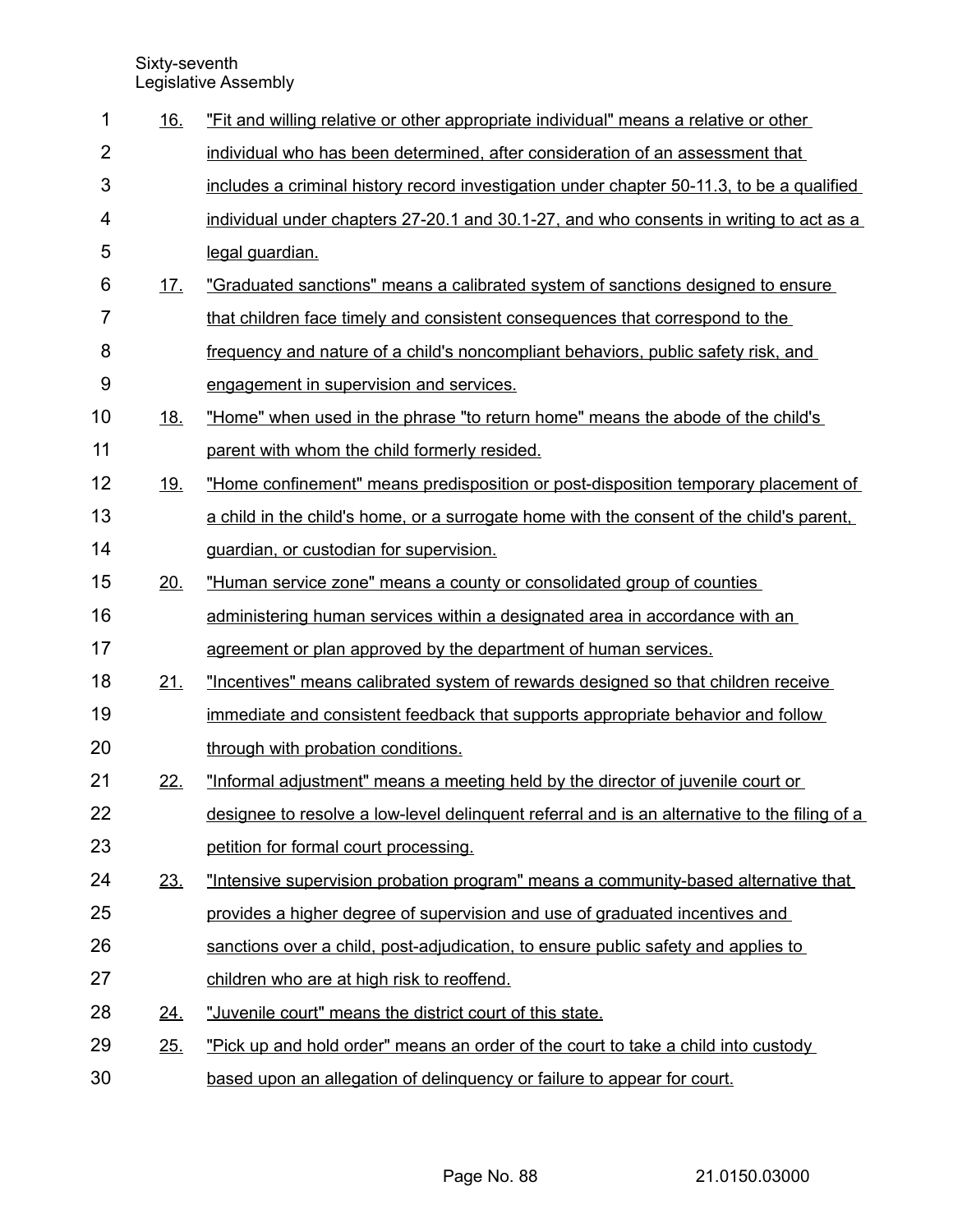| 1              | 26.             |           | "Predisposition assessment" means an investigation, assessment, and written report                 |
|----------------|-----------------|-----------|----------------------------------------------------------------------------------------------------|
| $\overline{2}$ |                 |           | to the court based on the results of risk and need screening and assessment tools                  |
| 3              |                 |           | regarding a disposition for a delinquent child.                                                    |
| 4              | 27.             |           | "Proceeding" means any hearing or informal adjustment conducted before a court.                    |
| 5              | 28.             |           | "Qualified residential treatment program" means a licensed or approved residence                   |
| 6              |                 |           | providing an out-of-home treatment placement for children including a trauma-                      |
| 7              |                 |           | informed model.                                                                                    |
| 8              | <u>29.</u>      |           | "Referral" means a written report of alleged delinguent behavior of a child which is               |
| 9              |                 |           | received by the director of juvenile court.                                                        |
| 10             | 30 <sub>1</sub> |           | "Relative" means:                                                                                  |
| 11             |                 | <u>a.</u> | The child's grandparent, great-grandparent, sibling, half-sibling, aunt, great-aunt,               |
| 12             |                 |           | uncle, great-uncle, nephew, niece, or first cousin;                                                |
| 13             |                 | <u>b.</u> | An individual with a relationship to the child, derived through a current or former                |
| 14             |                 |           | spouse of the child's parent, similar to a relationship described in subdivision a;                |
| 15             |                 | <u>c.</u> | An individual recognized in the child's community as having a relationship with                    |
| 16             |                 |           | the child similar to a relationship described in subdivision a; or                                 |
| 17             |                 | <u>d.</u> | The child's stepparent.                                                                            |
| 18             | 31.             |           | "Risk factors" means characteristics and behaviors that, when addressed or changed,                |
| 19             |                 |           | affect a child's risk for committing delinquent acts.                                              |
| 20             | 32.             |           | "Shelter care" means temporary care of a child in physically unrestricted facilities.              |
| 21             | <u>33.</u>      |           | "Treatment" means targeting interventions that focus on risk factors, improved mental              |
| 22             |                 |           | health, and improved positive youth outcomes.                                                      |
| 23             |                 |           | 27-20.4-02. Jurisdiction.                                                                          |
| 24             |                 |           | Jurisdiction as set forth in section 27-20.2-03 is applicable to this chapter.                     |
| 25             |                 |           | 27-20.4-03. Venue.                                                                                 |
| 26             |                 |           | A proceeding under this chapter may be commenced in the county in which the child                  |
| 27             |                 |           | resides. If delinguent conduct is alleged, the proceeding is commenced in the county in which      |
| 28             |                 |           | the acts constituting the alleged delinguent conduct occurred. If delinguent conduct is alleged in |
| 29             |                 |           | part in one county and in part in another county, the jurisdiction is in either of the counties.   |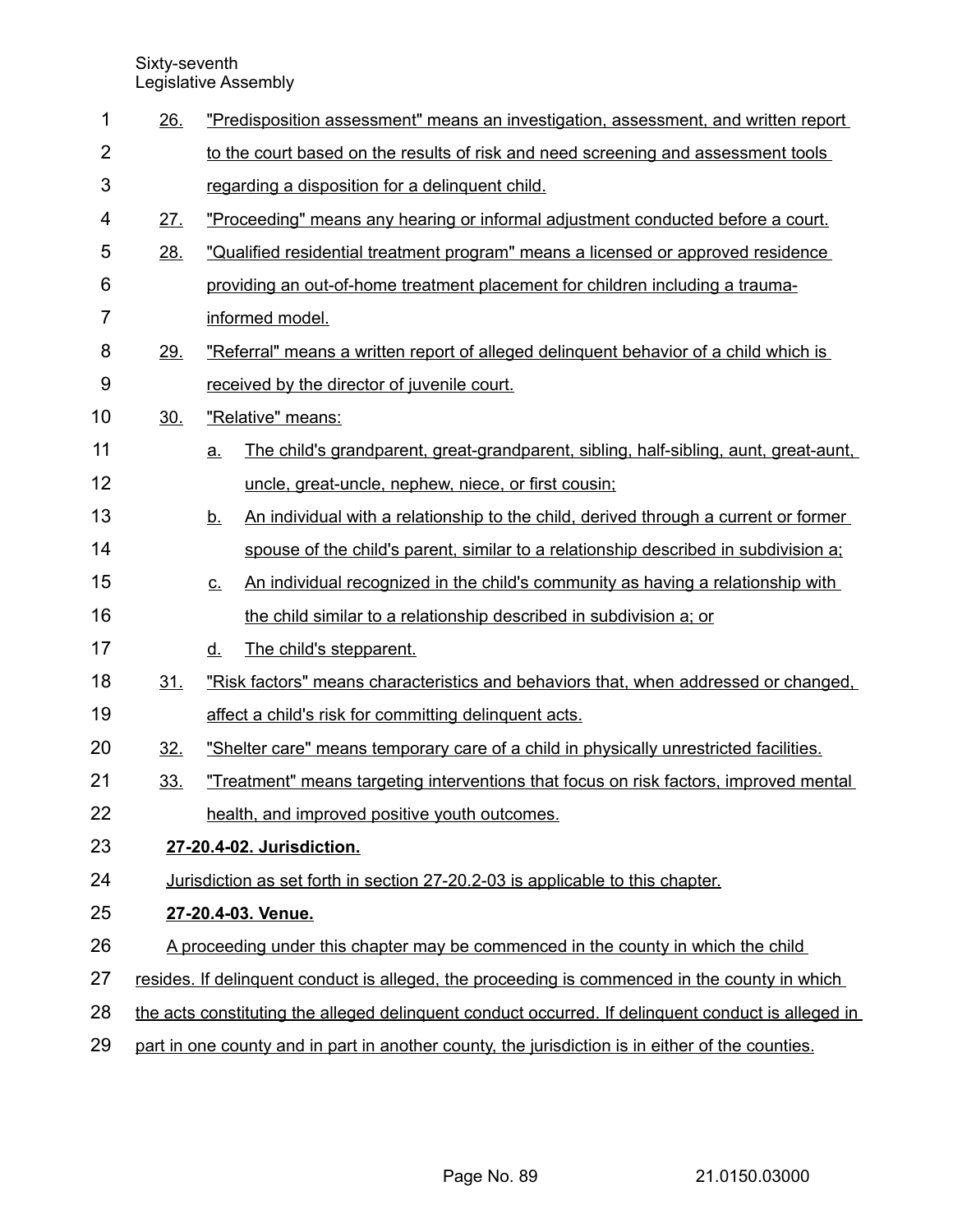| 1              |    |           | 27-20.4-04. Powers and duties of director of juvenile court.                          |
|----------------|----|-----------|---------------------------------------------------------------------------------------|
| $\overline{2}$ | 1. |           | For the purpose of carrying out the objectives and purposes of this chapter and       |
| 3              |    |           | subject to the limitations of this chapter or imposed by the court, a director shall: |
| 4              |    | <u>a.</u> | Make investigations, reports, and recommendations to the juvenile court.              |
| 5              |    | <u>b.</u> | Receive and examine complaints, referrals, and charges of delinguency for the         |
| 6              |    |           | purpose of considering the commencement of proceedings under this chapter.            |
| 7              |    | <u>c.</u> | Make a determination upon intake of referrals regarding the appropriate manner        |
| 8              |    |           | to handle a child in need of services or a child in need of protection by use of      |
| 9              |    |           | nonjudicial commencement of proceedings under this chapter.                           |
| 10             |    | <u>d.</u> | Supervise and assist a child placed on probation for delinquency.                     |
| 11             |    | <u>e.</u> | Make appropriate referrals to other private or public agencies of the community if    |
| 12             |    |           | their assistance appears to be needed or desirable.                                   |
| 13             |    | <u>f.</u> | Issue a temporary custody order concerning a child who is referred to the             |
| 14             |    |           | director's supervision or care as a delinguent child. Except as provided by this      |
| 15             |    |           | chapter, a director does not have the powers of a law enforcement officer.            |
| 16             |    | <b>g.</b> | Take acknowledgments of instruments for the purpose of this chapter.                  |
| 17             |    | <u>h.</u> | Perform all other functions designated by this chapter, under section 27-05-30, or    |
| 18             |    |           | by order of the court, including, if qualified, those of a referee.                   |
| 19             |    | İ.        | Issue an order to a law enforcement authority to transport a child to and from a      |
| 20             |    |           | specified location.                                                                   |
| 21             |    | j.        | Receive and examine requests for review of a child's placement at a qualified         |
| 22             |    |           | residential treatment program under the Family First Prevention Services Act          |
| 23             |    |           | [Pub. L. 115-123; 132 Stat. 64; 42 U.S.C. 675].                                       |
| 24             | 2. |           | Any of the foregoing functions may be performed in another state if authorized by the |
| 25             |    |           | court of this state and permitted by the laws of the other state.                     |
| 26             |    |           | 27-20.4-05. Taking into custody.                                                      |
| 27             | 1. |           | A child may be taken into custody:                                                    |
| 28             |    | <u>a.</u> | Pursuant to a pick up and hold order or other order of the court under this           |
| 29             |    |           | chapter;                                                                              |
| 30             |    | <u>b.</u> | Pursuant to the laws of arrest and as authorized after scoring of the detention       |
| 31             |    |           | screening tool; or                                                                    |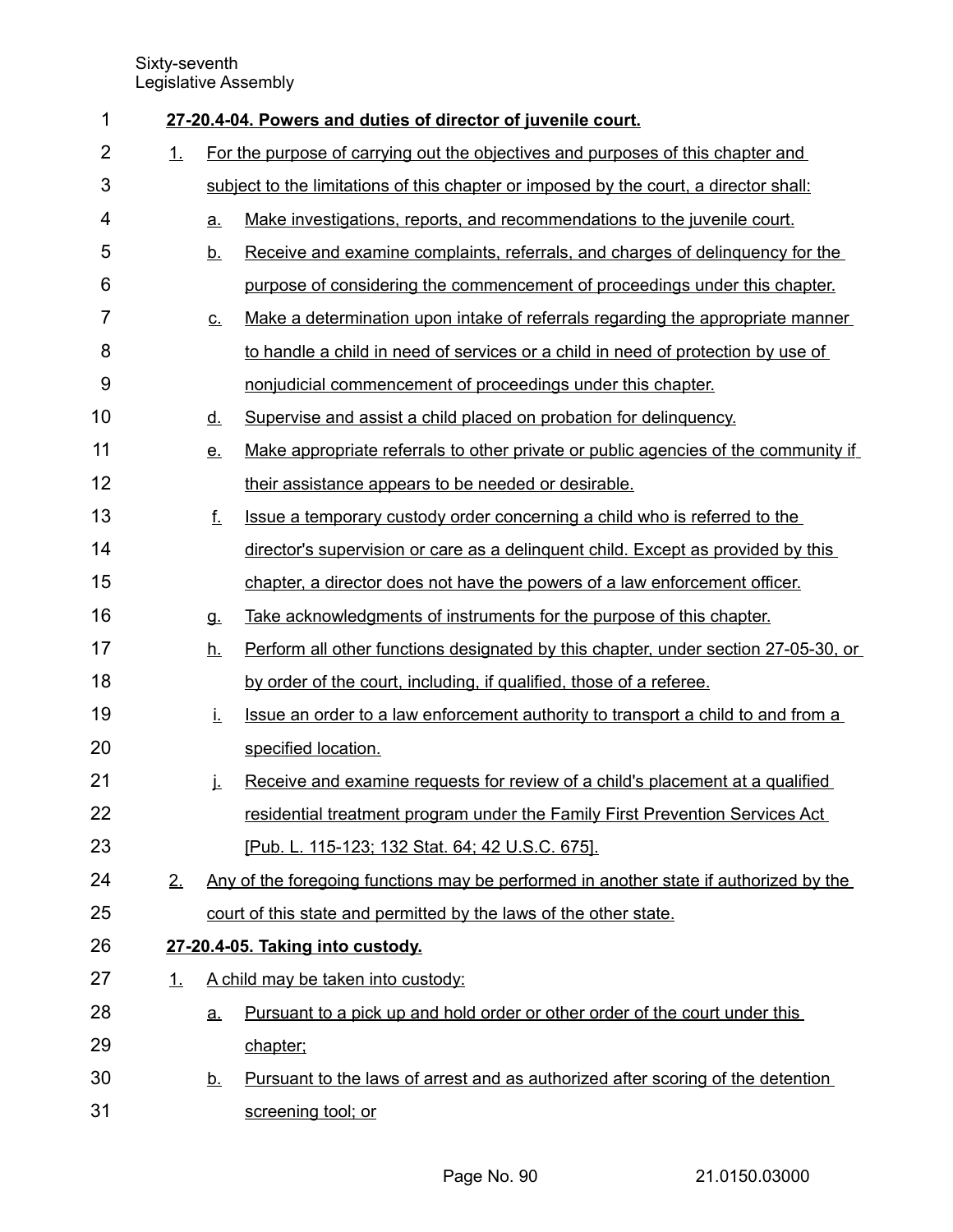| 1              |                                                  | For preadjudicatory supervision in attendant care or shelter care.<br>$C_{-}$                   |  |  |  |
|----------------|--------------------------------------------------|-------------------------------------------------------------------------------------------------|--|--|--|
| $\overline{2}$ | 2.                                               | The taking of a child into custody is not an arrest, except for the purpose of                  |  |  |  |
| 3              |                                                  | determining the validity of the arrest under the Constitution of North Dakota or the            |  |  |  |
| 4              |                                                  | United States Constitution.                                                                     |  |  |  |
| 5              | 3 <sub>1</sub>                                   | A law enforcement officer shall transport a child if necessary as determined by the             |  |  |  |
| 6              |                                                  | court.                                                                                          |  |  |  |
| $\overline{7}$ | 27-20.4-06. Detention - Nonsecure care of child. |                                                                                                 |  |  |  |
| 8              | 1.                                               | A child taken into custody may not be detained or placed in nonsecure care before the           |  |  |  |
| $9$            |                                                  | hearing on the petition unless the child's detention or nonsecure care is required to           |  |  |  |
| 10             |                                                  | protect the person or property of others or of the child or because the child may               |  |  |  |
| 11             |                                                  | abscond or be removed from the jurisdiction of the court or because the child has no            |  |  |  |
| 12             |                                                  | parent, guardian, or custodian or other person able to provide supervision and care for         |  |  |  |
| 13             |                                                  | the child and return the child to the court if required, or an order for the child's            |  |  |  |
| 14             |                                                  | detention or nonsecure care has been made by the court pursuant to this chapter.                |  |  |  |
| 15             | 2.                                               | Law enforcement, juvenile court staff, and division staff shall use a detention                 |  |  |  |
| 16             |                                                  | screening tool to assure the appropriate use of detention. The juvenile court shall             |  |  |  |
| 17             |                                                  | establish the detention screening tool, which must include objective factors to aid in          |  |  |  |
| 18             |                                                  | the decision of placement of the child. Law enforcement, court records, and division            |  |  |  |
| 19             |                                                  | records must include data on detention screening scores and, if the score does not              |  |  |  |
| 20             |                                                  | authorize detention, the explanation for the override resulting in placing the juvenile in      |  |  |  |
| 21             |                                                  | detention.                                                                                      |  |  |  |
| 22             | 3 <sub>1</sub>                                   | The court may place a juvenile in detention before adjudication only if the court finds         |  |  |  |
| 23             |                                                  | releasing the child would pose an unreasonable risk to public safety and that all               |  |  |  |
| 24             |                                                  | restrictive alternatives have been considered.                                                  |  |  |  |
| 25             | <u>4.</u>                                        | A juvenile may be placed in a secure detention facility if one or more of the following         |  |  |  |
| 26             |                                                  | conditions are met:                                                                             |  |  |  |
| 27             |                                                  | The child is alleged to have committed an offense that if committed by an adult<br>a.           |  |  |  |
| 28             |                                                  | would constitute a felony against person, felony weapon, or felony drug                         |  |  |  |
| 29             |                                                  | distribution;                                                                                   |  |  |  |
| 30             |                                                  | The child has a record of failure to appear in court or there is probable cause to<br><u>b.</u> |  |  |  |
| 31             |                                                  | believe that the child will flee the jurisdiction of the court;                                 |  |  |  |
|                |                                                  |                                                                                                 |  |  |  |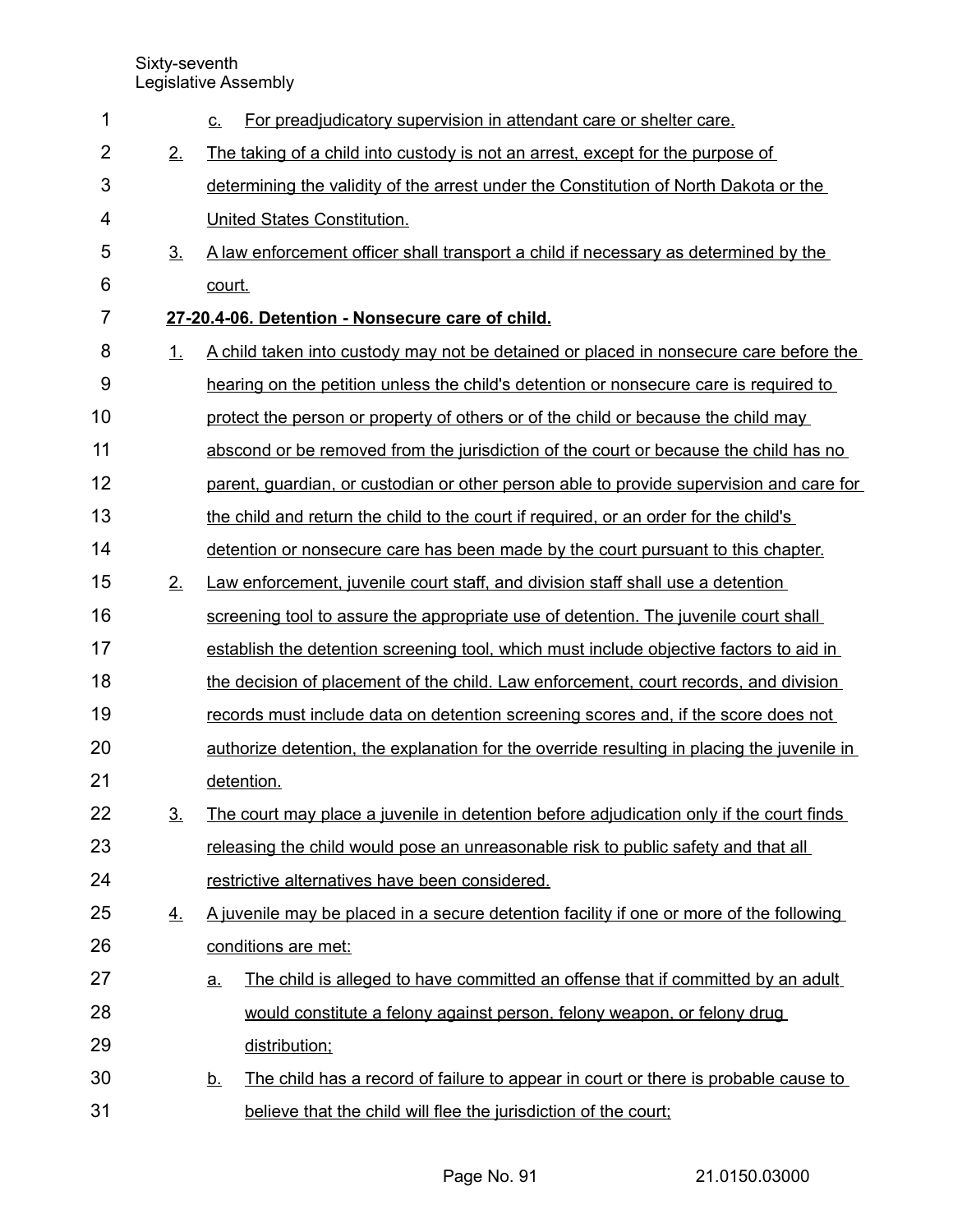| 1              |                | <u>c.</u> | The child has violated the terms of detention release on home confinement or             |
|----------------|----------------|-----------|------------------------------------------------------------------------------------------|
| $\overline{2}$ |                |           | electronic monitoring;                                                                   |
| 3              |                | <u>d.</u> | There is oral or written verification that the child is an alleged delinguent child      |
| 4              |                |           | sought for an offense in another jurisdiction or that the child left a juvenile          |
| 5              |                |           | detention facility without authorization.                                                |
| 6              |                | <u>e.</u> | The child is an out-of-state runaway subject to the rules of the interstate              |
| 7              |                |           | commission on juveniles;                                                                 |
| 8              |                | f.        | The child meets criteria for secure detention on the detention screening tool; or        |
| 9              |                | g.        | The child meets criteria for an override on the detention screening tool.                |
| 10             | 5 <sub>1</sub> |           | A child may not be placed in detention solely due to lack of supervision alternatives or |
| 11             |                |           | due to the community's inability to provide appropriate treatment or services.           |
| 12             | 6.             |           | Alternatives to secure detention may be utilized to include home confinement.            |
| 13             |                |           | electronic monitoring, and parental or guardian supervision if the court determines      |
| 14             |                |           | there is no unreasonable risk to public safety.                                          |
| 15             | <u>Z.</u>      |           | A child placed in detention must have a mental health and trauma screening tool          |
| 16             |                |           | completed by the juvenile detention center or by juvenile court upon entry and provide   |
| 17             |                |           | that information to the juvenile court before release or detention hearing.              |
| 18             |                |           | 27-20.4-07. Release or delivery to court.                                                |
| 19             | 1.             |           | A person taking a child into custody, with all reasonable speed and without first taking |
| 20             |                |           | the child elsewhere, shall:                                                              |
| 21             |                | <u>a.</u> | Complete the detention screening instrument and use the results in making a              |
| 22             |                |           | release or hold decision. Release options include allowing a child to return home        |
| 23             |                |           | with parental supervision and a promise to appear for court if notified, or release      |
| 24             |                |           | with limited supervision, such as an electronic monitoring device or conditions for      |
| 25             |                |           | home confinement.                                                                        |
| 26             |                | <u>b.</u> | Release the child to the child's parent, guardian, custodian, or other responsible       |
| 27             |                |           | adult able and willing to assume custody of the child, upon that individual's            |
| 28             |                |           | promise to bring the child before the court if requested by the court, unless the        |
| 29             |                |           | child's detention warranted or required under section 27-20.4-05; or                     |
| 30             |                | <u>c.</u> | Bring the child before the court or deliver the child to a detention facility            |
| 31             |                |           | designated by the court or to a medical facility if the child is believed to suffer      |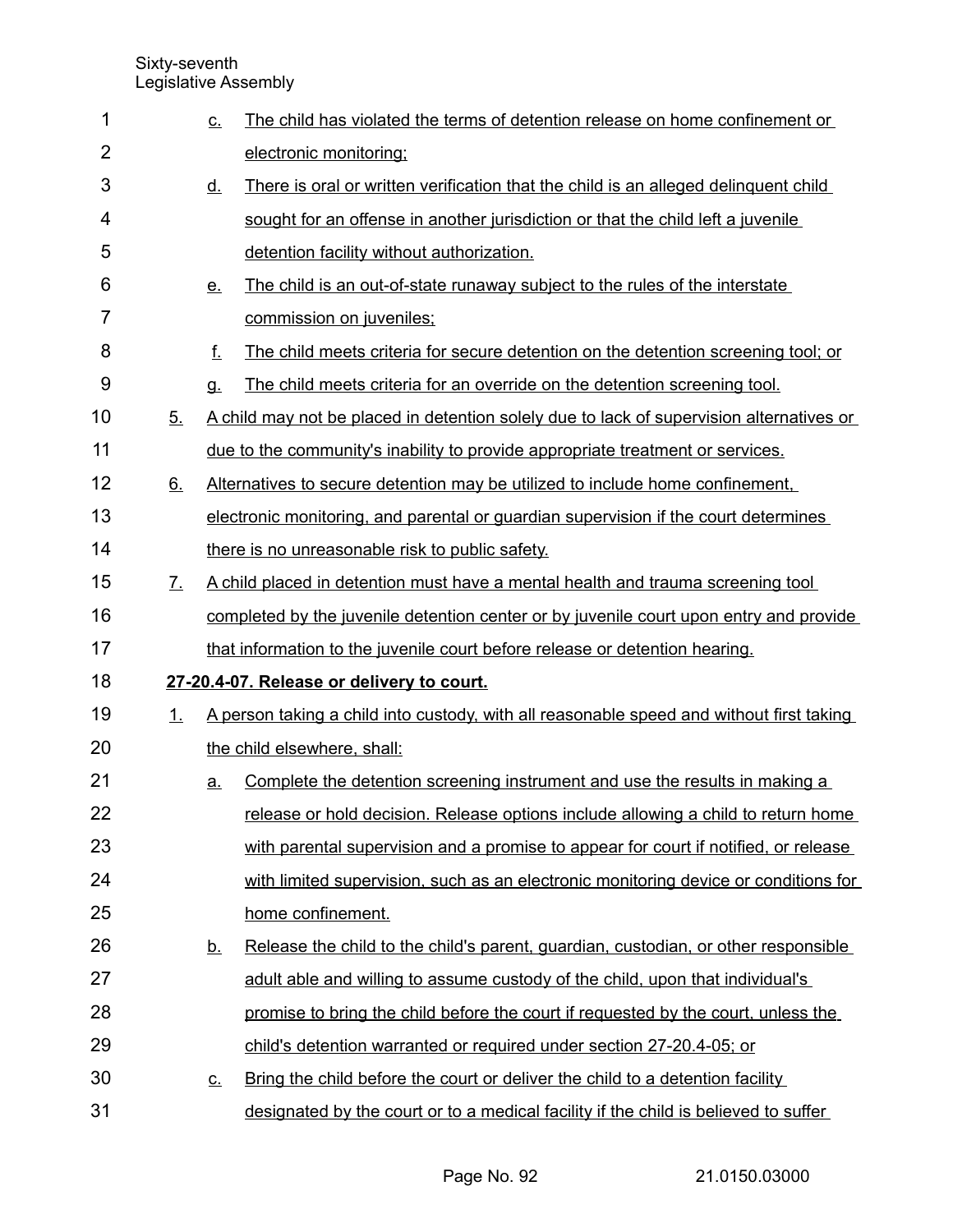| 1              |                | from a serious physical condition or illness that requires prompt treatment. The                        |  |  |
|----------------|----------------|---------------------------------------------------------------------------------------------------------|--|--|
| $\overline{2}$ |                | person taking the child into custody promptly shall give notice of taking the child                     |  |  |
| 3              |                | into custody, together with a statement of the reason for taking the child into                         |  |  |
| 4              |                | custody, to a parent, guardian, or other custodian and to the court. Any temporary                      |  |  |
| 5              |                | detention or questioning of the child necessary to comply with this subdivision                         |  |  |
| 6              |                | must conform to the procedures and conditions prescribed by this chapter and                            |  |  |
| $\overline{7}$ |                | rules of court.                                                                                         |  |  |
| 8              | 2.             | If a parent, quardian, or other custodian, if requested, fails to bring the child before the            |  |  |
| 9              |                | court as provided in subsection 1, the court may issue a pick up and hold order                         |  |  |
| 10             |                | directing that the child be taken into custody and brought before the court.                            |  |  |
| 11             | 3 <sub>1</sub> | If the petition is not filed within five days after the date of the detention hearing, the              |  |  |
| 12             |                | child must be released from detention.                                                                  |  |  |
| 13             |                | 27-20.4-08. Place of detention.                                                                         |  |  |
| 14             |                | A child alleged to be delinquent may be detained only in:                                               |  |  |
| 15             | 1.             | A licensed foster home or a home approved by the court;                                                 |  |  |
| 16             | 2.             | A facility operated by a licensed child welfare agency;                                                 |  |  |
| 17             | 3 <sub>1</sub> | A detention home or center for delinguent children which is under the direction or                      |  |  |
| 18             |                | supervision of the court or other public authority or of a private agency approved by                   |  |  |
| 19             |                | the court:                                                                                              |  |  |
| 20             |                | Any other suitable place or facility, including a medical facility for the treatment of<br><u>a</u>     |  |  |
| 21             |                | mental illness, alcoholism, or drug addiction, designated by the court; or                              |  |  |
| 22             |                | A jail or other facility for the detention of adults only if the facility in subdivision c<br><u>b.</u> |  |  |
| 23             |                | is not available, the detention is in a room separate and removed from those for                        |  |  |
| 24             |                | adults, it appears to the satisfaction of the court, the director, or designee, that                    |  |  |
| 25             |                | public safety and protection reasonably require detention, and it is so authorized.                     |  |  |
| 26             |                | 27-20.4-09. Release from detention or nonsecure care - Hearing - Conditions of                          |  |  |
| 27             | release.       |                                                                                                         |  |  |
| 28             | $\perp$        | If a child is brought before the court or delivered to a detention or nonsecure care                    |  |  |
| 29             |                | facility designated by the court, the director, the intake officer, or other authorized                 |  |  |
| 30             |                | officer of the court immediately shall make an investigation and release the child                      |  |  |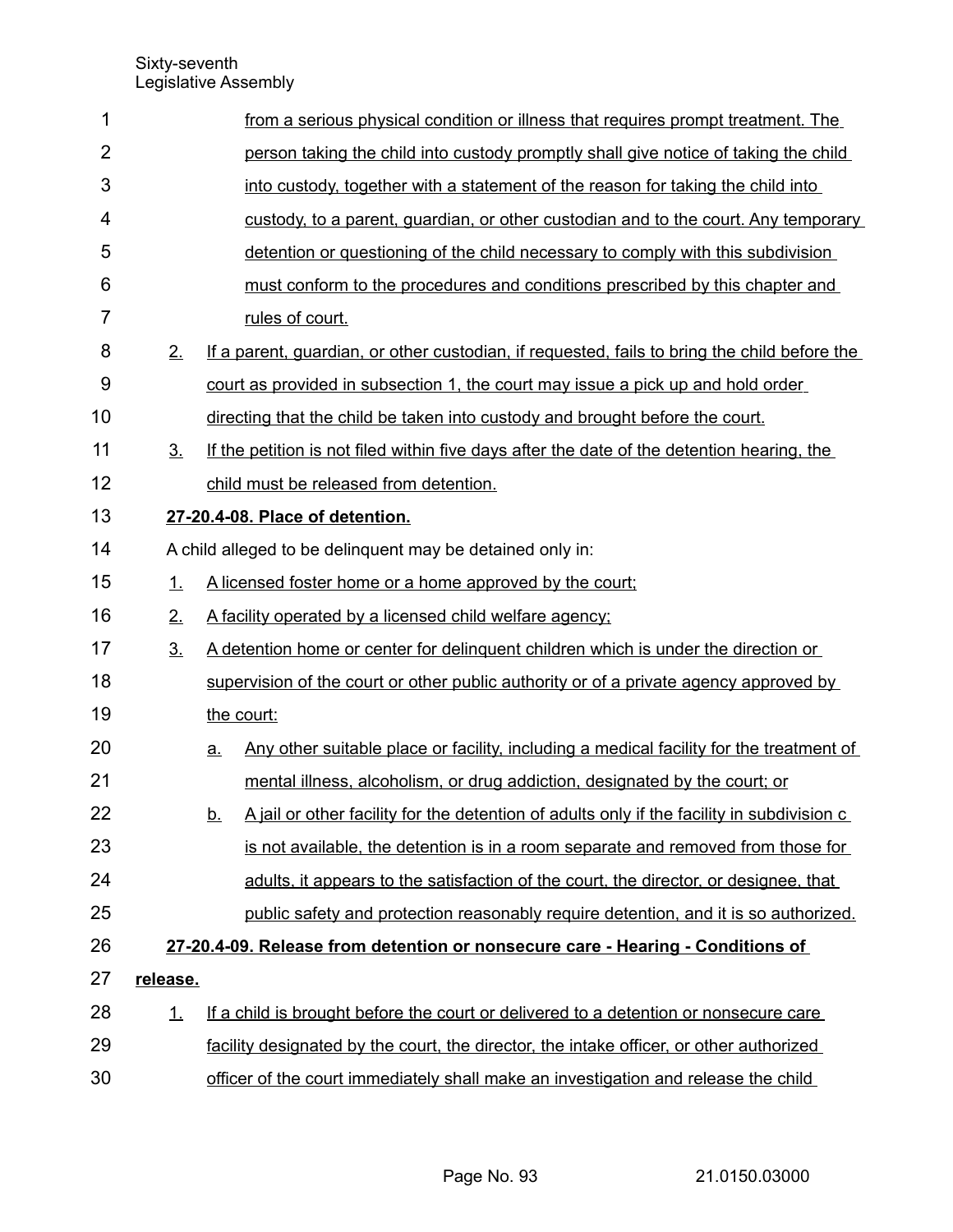| 1              |                | unless it appears that the child's detention is warranted or required under section            |
|----------------|----------------|------------------------------------------------------------------------------------------------|
| $\overline{2}$ |                | 27-20.4-05.                                                                                    |
| 3              | 2.             | Reasonable notice of the release from detention must be provided to any victim as              |
| 4              |                | required by subsection 19 of section 12.1-34-02.                                               |
| 5              | 3 <sub>1</sub> | If the child is not released, reasonable notice, either oral or written, stating the time,     |
| 6              |                | place, and purpose of the detention or shelter care must be given to the child and, if         |
| 7              |                | able to be found, to the child's parents, guardian, or other custodian. If the child is not    |
| 8              |                | represented by counsel at a proceeding, the court shall inform the child of the right to       |
| 9              |                | counsel, regardless of income. Before the commencement of the hearing, the court               |
| 10             |                | shall inform the child's parents, legal guardian, or custodian of the right to counsel at      |
| 11             |                | public expense at the dispositional stage if the parent, quardian, or custodian applies        |
| 12             |                | and is determined to be indigent and of the child's right to remain silent with respect to     |
| 13             |                | any allegations of delinquent conduct.                                                         |
| 14             |                | If the child is not released from detention, a judge or referee shall hold a<br>a.             |
| 15             |                | detention hearing within twenty-four hours after the time the child is placed in               |
| 16             |                | detention, excluding weekends or legal holidays, to determine whether there is                 |
| 17             |                | probable cause to believe the child has committed the delinguent act alleged.                  |
| 18             |                | and whether the child's detention is required under section 27-20.4-05. In                     |
| 19             |                | determining whether a child requires detention, the court shall consider the                   |
| 20             |                | results of the detention screening tool.                                                       |
| 21             |                | If the child is not released from nonsecure care, a judge or referee shall hold a<br><u>b.</u> |
| 22             |                | hearing promptly and not later than ninety-six hours after the child is placed in              |
| 23             |                | nonsecure care to determine whether there is probable cause to believe the child               |
| 24             |                | has committed a delinguent act and whether the child's shelter care is required.               |
| 25             | 4.             | If the child is not released and a parent, guardian, or custodian has not been notified        |
| 26             |                | of the hearing, did not appear or waive appearance at the hearing, and files an                |
| 27             |                | affidavit showing these facts, the court shall rehear the matter without unnecessary           |
| 28             |                | delay and order the child's release, unless it appears from the hearing that the child's       |
| 29             |                | detention is required under section 27-20.4-05.                                                |
| 30             | 5 <sub>1</sub> | If the parents cannot be found or fail to appear for the detention or nonsecure care           |
| 31             |                | hearing and the child does not pose a substantial risk to the community and needs to           |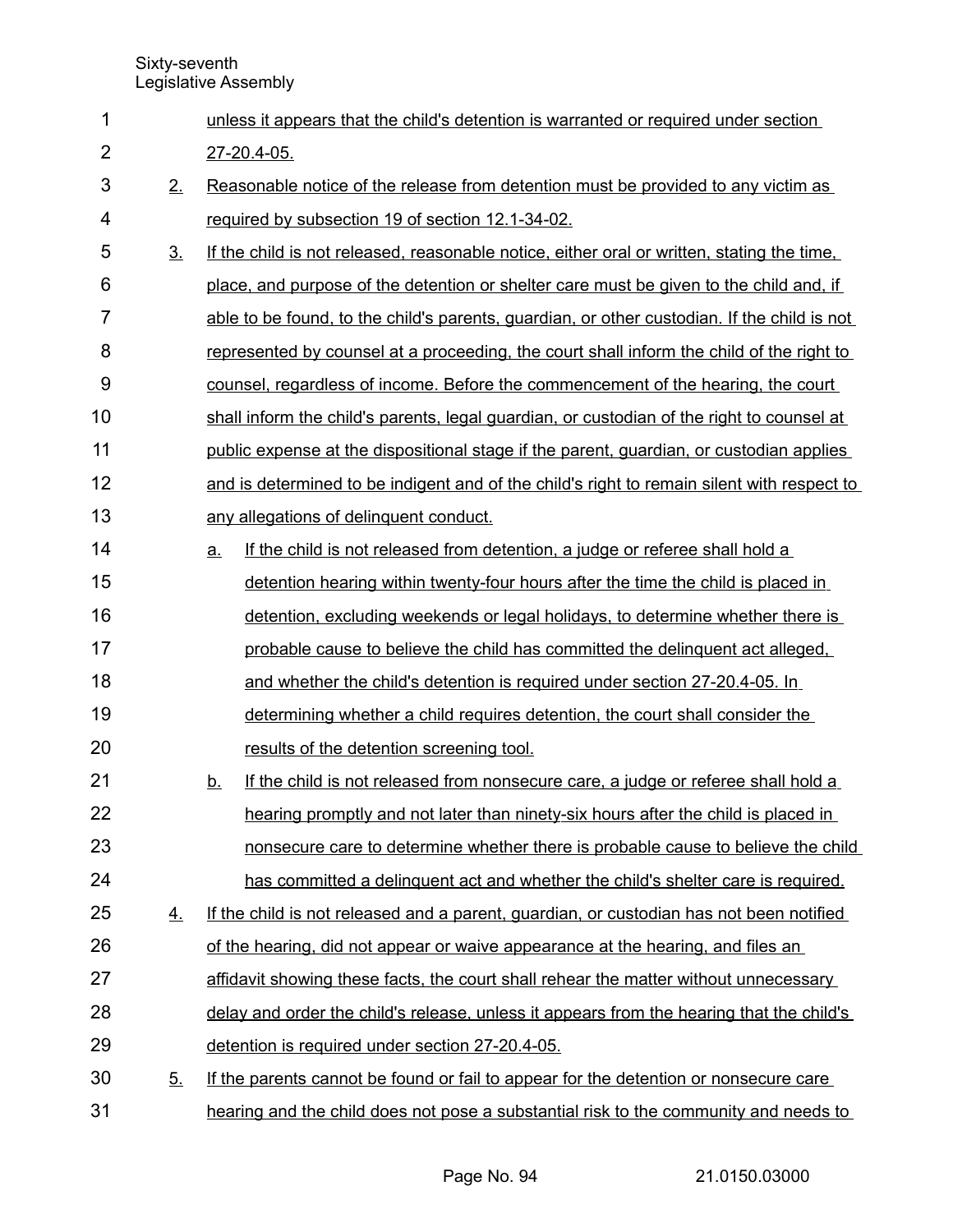| 1              |                   | be detained, the human service zone is notified and a child in need of protection or                 |
|----------------|-------------------|------------------------------------------------------------------------------------------------------|
| $\overline{2}$ |                   | services care hearing is held.                                                                       |
| 3              | 6.                | If it appears that any child being held in detention or shelter care may have an                     |
| 4              |                   | intellectual or developmental disability, the court or detention personnel shall refer the           |
| 5              |                   | child to the department of human services for an eligibility determination and the                   |
| 6              |                   | results of the eligibility determination must be filed with the court within the time                |
| 7              |                   |                                                                                                      |
|                |                   | required by the court.                                                                               |
| 8              | $\mathcal{I}_{-}$ | If it appears that any child being held in detention or nonsecure care appears to have               |
| 9              |                   | a mental health disorder, the detention staff or court intake officer shall request that             |
| 10             |                   | the court order a mental health hospital placement prescreening that must be                         |
| 11             |                   | conducted within twenty-four hours after the court's order and the results must be filed             |
| 12             |                   | with the court.                                                                                      |
| 13             | 8.                | If an individual who is or appears to be a child is received at a jail facility or other             |
| 14             |                   | facility for the detention of adult offenders or individuals charged with a crime, the               |
| 15             |                   | official in charge of the facility immediately shall inform the court and bring the                  |
| 16             |                   | individual before the court upon request or deliver the individual to a detention or                 |
| 17             |                   | nonsecure facility designated by the court.                                                          |
| 18             | 9.                | If a case is transferred to another court for criminal prosecution, the child may be                 |
| 19             |                   | transferred to the appropriate officer or detention facility in accordance with the law              |
| 20             |                   | governing the detention of persons charged with crime.                                               |
| 21             |                   | 27-20.4-10. Diversion.                                                                               |
| 22             | <u>1.</u>         | Before an informal adjustment is held or a petition is filed, the director of juvenile court         |
| 23             |                   | or designee may determine that no further action is required or impose conditions in                 |
| 24             |                   | lieu of further proceedings for the conduct and control of the child with a diversion to a           |
| 25             |                   | community-based program or service.                                                                  |
| 26             | 2.                | A child referred to the court may be considered for diversion if any of the following                |
| 27             |                   | criteria are met:                                                                                    |
| 28             |                   | The child has no prior formal court adjudications for a similar offense type;<br><u>a.</u>           |
| 29             |                   | The referral is for a delinguent act that is not an offense requiring a notification to<br><u>b.</u> |
| 30             |                   | be sent to the department of transportation;                                                         |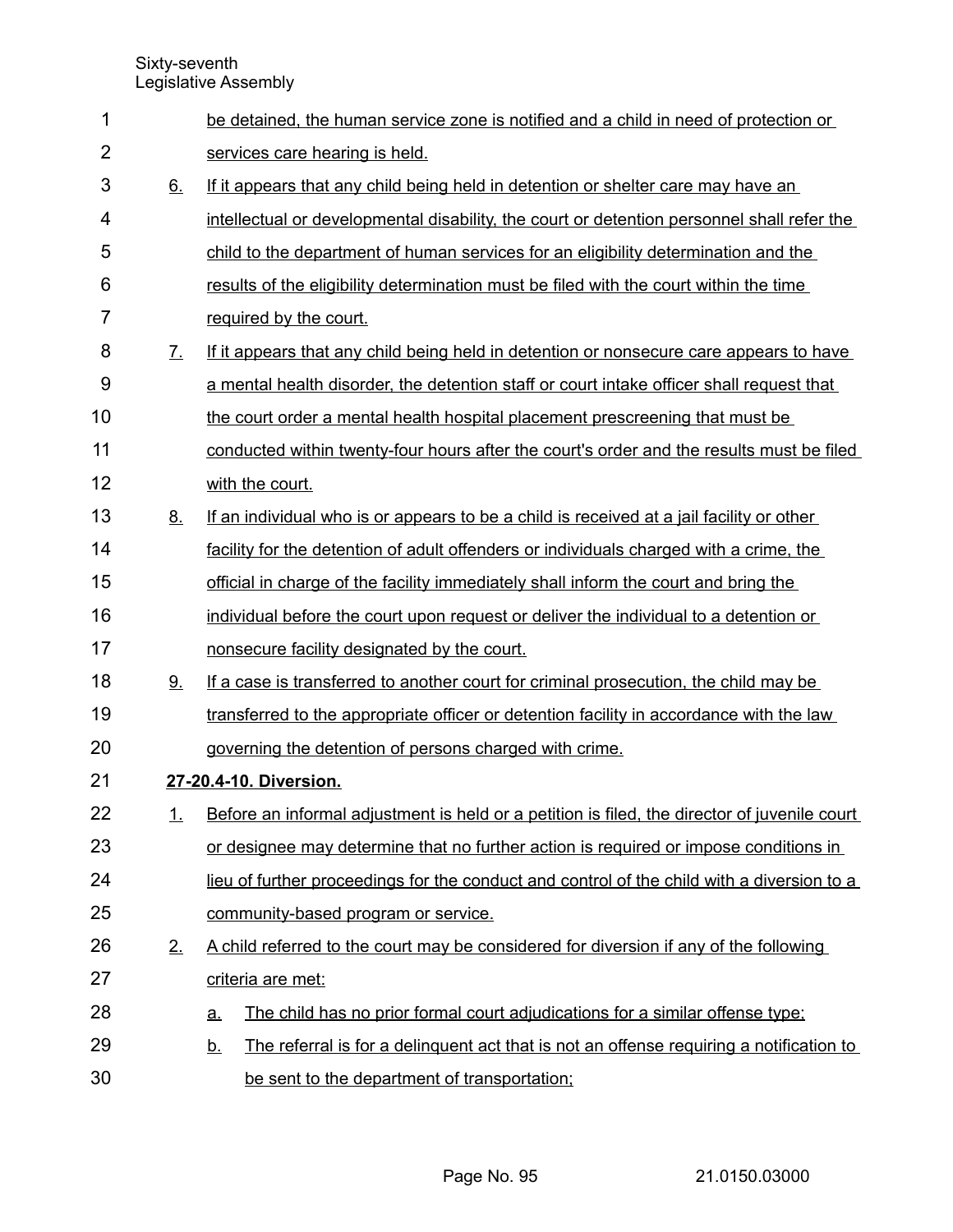| 1              |                | <u>C.</u> | The referral is for a delinguent act that has not been previously diverted more           |
|----------------|----------------|-----------|-------------------------------------------------------------------------------------------|
| $\overline{2}$ |                |           | than twice by the juvenile court within the last twelve months; or                        |
| 3              |                | <u>d.</u> | The referral is not an offense that could require sex offender registration.              |
| 4              | 3 <sub>1</sub> |           | <b>Effective August 1, 2023, except for a drug-related offense, simple assault under</b>  |
| 5              |                |           | chapter 12.1-17-01, or domestic violence under chapter 12.1-17-01.2, a child who          |
| 6              |                |           | commits a delinguent act on school grounds during hours of operation may not be           |
| $\overline{7}$ |                |           | referred to the juvenile court.                                                           |
| 8              |                |           | 27-20.4-11. Informal adjustment.                                                          |
| 9              | 1.             |           | Before a petition is filed, the director of juvenile court, or other officer of the court |
| 10             |                |           | designated by the court, subject to direction of the court may give counsel and advice    |
| 11             |                |           | to the parties and impose conditions for the conduct and control of the child in lieu of  |
| 12             |                |           | further proceedings with a view to an informal adjustment if it appears:                  |
| 13             |                | <u>a</u>  | The admitted facts bring the case within the jurisdiction of the court;                   |
| 14             |                | <u>b.</u> | Counsel, advice, and conditions, if any, for the conduct and control of the child         |
| 15             |                |           | without an adjudication would be in the best interest of the public and the child;        |
| 16             |                |           | and                                                                                       |
| 17             |                | <u>c.</u> | The child and the child's parents, guardian, or other custodian consent to the            |
| 18             |                |           | conditions with knowledge that consent is not obligatory.                                 |
| 19             | 2.             |           | A child referred to the court may be considered for informal adjustment if any of the     |
| 20             |                |           | following criteria are met:                                                               |
| 21             |                | <u>a.</u> | The child has no prior formal court adjudications for a similar case type within the      |
| 22             |                |           | last twelve months;                                                                       |
| 23             |                | <u>b.</u> | The referral is for a delinguent act and the child has not been previously diverted       |
| 24             |                |           | more than twice by the juvenile court;                                                    |
| 25             |                | <u>c.</u> | A formal petition was filed but an informal adjustment has been requested by the          |
| 26             |                |           | state's attorney as part of an agreement with defense counsel or was ordered by           |
| 27             |                |           | the court in dismissing a formal petition:                                                |
| 28             |                | <u>d.</u> | The referral is a sex offense referral that could require sex offender registration       |
| 29             |                |           | but both the state's attorney and the victim have agreed to an informal                   |
| 30             |                |           | adjustment to address the matter; or                                                      |
| 31             |                | <u>e.</u> | The referral is from the division.                                                        |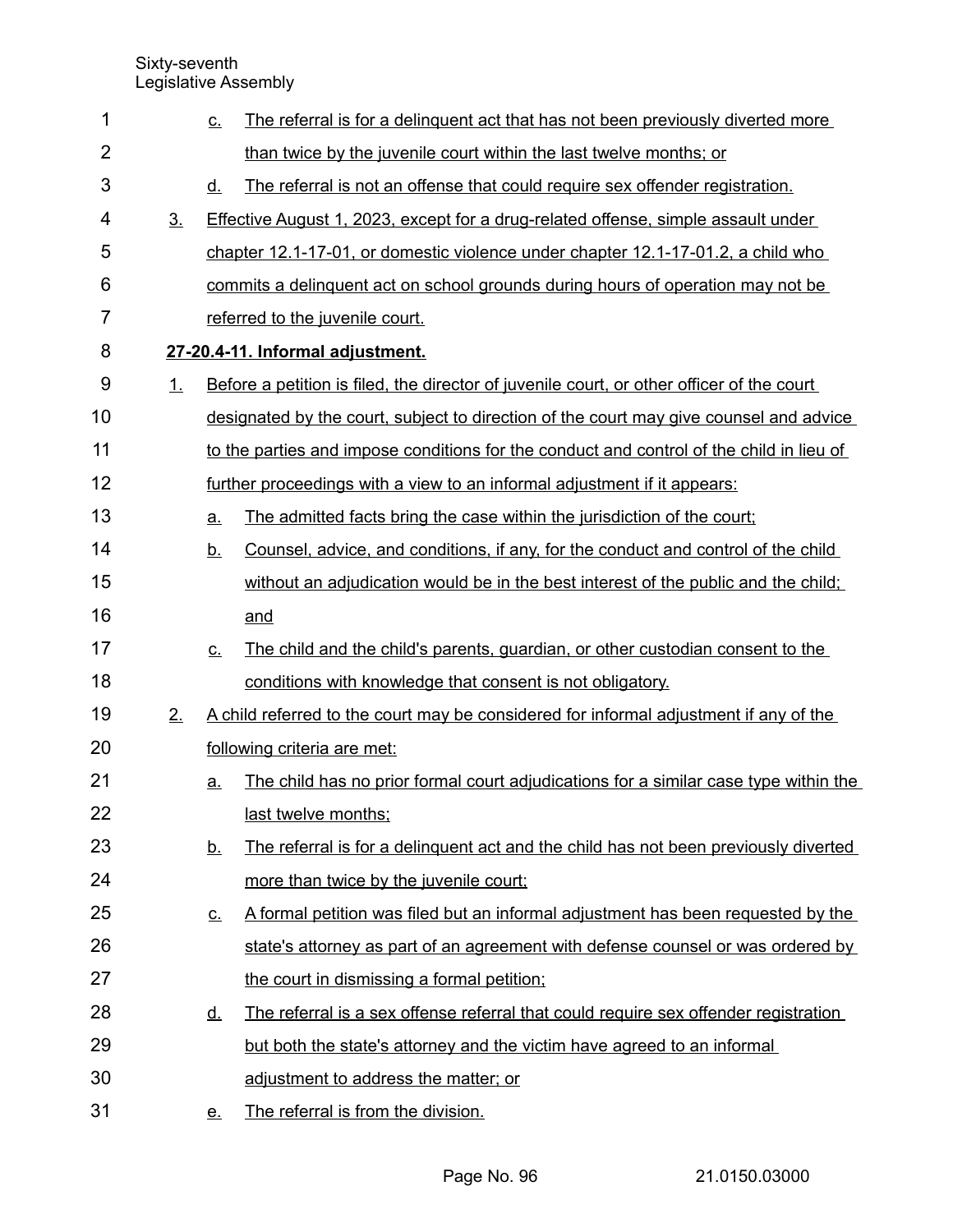| 1              | 3 <sub>1</sub> | Reasonable written notice of the informal adjustment is given by the court to the victim    |
|----------------|----------------|---------------------------------------------------------------------------------------------|
| $\overline{2}$ |                | if one is identified on the referral.                                                       |
| 3              | 4.             | Upon an admission to the referred offense, the director of juvenile court or designee       |
| 4              |                | will conduct a preliminary risk and needs assessment and the results must be made           |
| 5              |                | available to the child and family. The results of the risk and needs assessment are         |
| 6              |                | used to inform the outcome of the informal adjustment. Individuals conducting the risk      |
| $\overline{7}$ |                | and needs screening tool must receive training on the appropriate delivery and use of       |
| 8              |                | the tool. The juvenile court director or designee shall make a diligent inquiry as to the   |
| 9              |                | identity of the child's parents or guardians and provide the most recent mailing            |
| 10             |                | address for the parents or guardians to the state's attorney for the purpose of service.    |
| 11             | 5 <sub>1</sub> | An informal agreement may not extend beyond six months from the day the                     |
| 12             |                | agreement was agreed upon. An extension may be granted by the court for an                  |
| 13             |                | additional period not to exceed six months. An extension may not authorize the              |
| 14             |                | detention of the child if not otherwise permitted by this chapter. If the child admits to   |
| 15             |                | driving or being in actual physical control of a vehicle in violation of section 39-08-01   |
| 16             |                | or an equivalent ordinance, the child may be required to pay a fine as a condition          |
| 17             |                | imposed under this section.                                                                 |
| 18             | 6.             | An incriminating statement made by a child to the juvenile court director or designee       |
| 19             |                | giving counsel, advice, or as part of the risk and need screening and assessment            |
| 20             |                | process, may not be used against the child over objection in any proceeding.                |
| 21             |                | 27-20.4-12. Petition - Preliminary determination.                                           |
| 22             |                | A petition alleging delinguency under this chapter must be reviewed by the director, the    |
| 23             |                | court, or other person designated by the director and authorized by the court to determine  |
| 24             |                | whether the filing of the petition is in the best interest of the public and the child.     |
| 25             |                | 27-20.4-13. Petition - Who may prepare and file - Review.                                   |
| 26             |                | A petition alleging delinguent conduct must be prepared, filed, and served upon the parties |
| 27             |                | by the state's attorney.                                                                    |
| 28             |                | 27-20.4-14. Conduct of hearings.                                                            |
| 29             | <u>1.</u>      | Hearings under this chapter must be conducted by the court without a jury in                |
| 30             |                | accordance with the North Dakota Rules of Juvenile Procedure.                               |
|                |                |                                                                                             |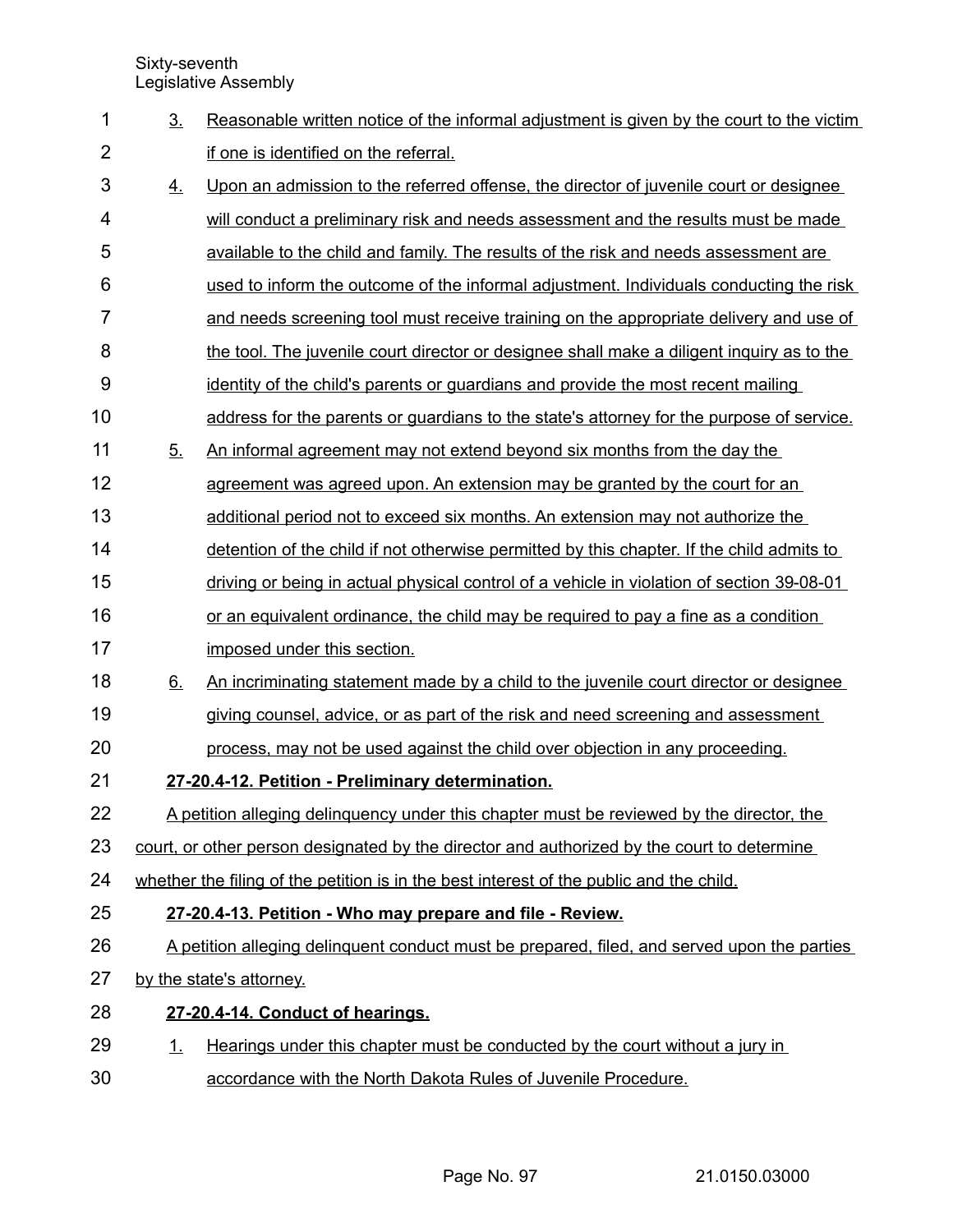| 1              | 2.             | If the hearing has not been held within the time limit, or any extension of the time limit,    |  |  |
|----------------|----------------|------------------------------------------------------------------------------------------------|--|--|
| $\overline{2}$ |                | required by the North Dakota Rules of Juvenile Procedure, the petition must be                 |  |  |
| 3              |                | dismissed.                                                                                     |  |  |
| 4              | 3 <sub>1</sub> | The state's attorney shall present the evidence in support of any allegations of the           |  |  |
| 5              |                | petition not admitted and otherwise conduct the proceedings on behalf of the state.            |  |  |
| 6              | <u>4.</u>      | <b>Except for informal adjustments under section 27-20.4-10, the proceedings must be</b>       |  |  |
| $\overline{7}$ |                | recorded by stenographic notes or by electronic, mechanical, or other appropriate              |  |  |
| 8              |                | means.                                                                                         |  |  |
| 9              | 5 <sub>1</sub> | The general public must be excluded from all hearings under this chapter. During               |  |  |
| 10             |                | hearings, only the parties, the parties' counsel, witnesses, victims, and any other            |  |  |
| 11             |                | persons the court finds have a proper interest in the proceedings may be admitted by           |  |  |
| 12             |                | the court. The court may temporarily exclude the child or other person from the                |  |  |
| 13             |                | hearing if, after being warned by the court that disruptive conduct will cause removal         |  |  |
| 14             |                | from the courtroom, the child or other person persists in conduct that justifies removal       |  |  |
| 15             |                | from the courtroom.                                                                            |  |  |
| 16             |                | 27-20.4-15. Predispositional assessment.                                                       |  |  |
| 17             | 1.             | Before the disposition hearing, the court shall direct the director or designee, to            |  |  |
| 18             |                | conduct a predisposition assessment and to prepare a written report for the court,             |  |  |
| 19             |                | unless waived by the court.                                                                    |  |  |
| 20             | 2.             | The predisposition assessment must consist of a risk and needs assessment together             |  |  |
| 21             |                | with any other appropriate screenings.                                                         |  |  |
| 22             | 3 <sub>1</sub> | During the pendency of any proceeding the court may order:                                     |  |  |
| 23             |                | The child to be examined at a suitable place by a physician, psychologist, or<br><u>a.</u>     |  |  |
| 24             |                | certified addiction counselor;                                                                 |  |  |
| 25             |                | The child to be tested by appropriate forensic methods to determine whether the<br><u>b.</u>   |  |  |
| 26             |                | child has been exposed to a controlled substance or other substance considered                 |  |  |
| 27             |                | injurious to the child's health;                                                               |  |  |
| 28             |                | Medical or surgical treatment of a child who is suffering from a serious physical<br><u>c.</u> |  |  |
| 29             |                | condition or illness, or alcohol or drug abuse, which in the opinion of a licensed             |  |  |
| 30             |                | physician requires prompt treatment, even if the parent, guardian, or other                    |  |  |
| 31             |                | custodian has not been given notice of a hearing, is not available, or without                 |  |  |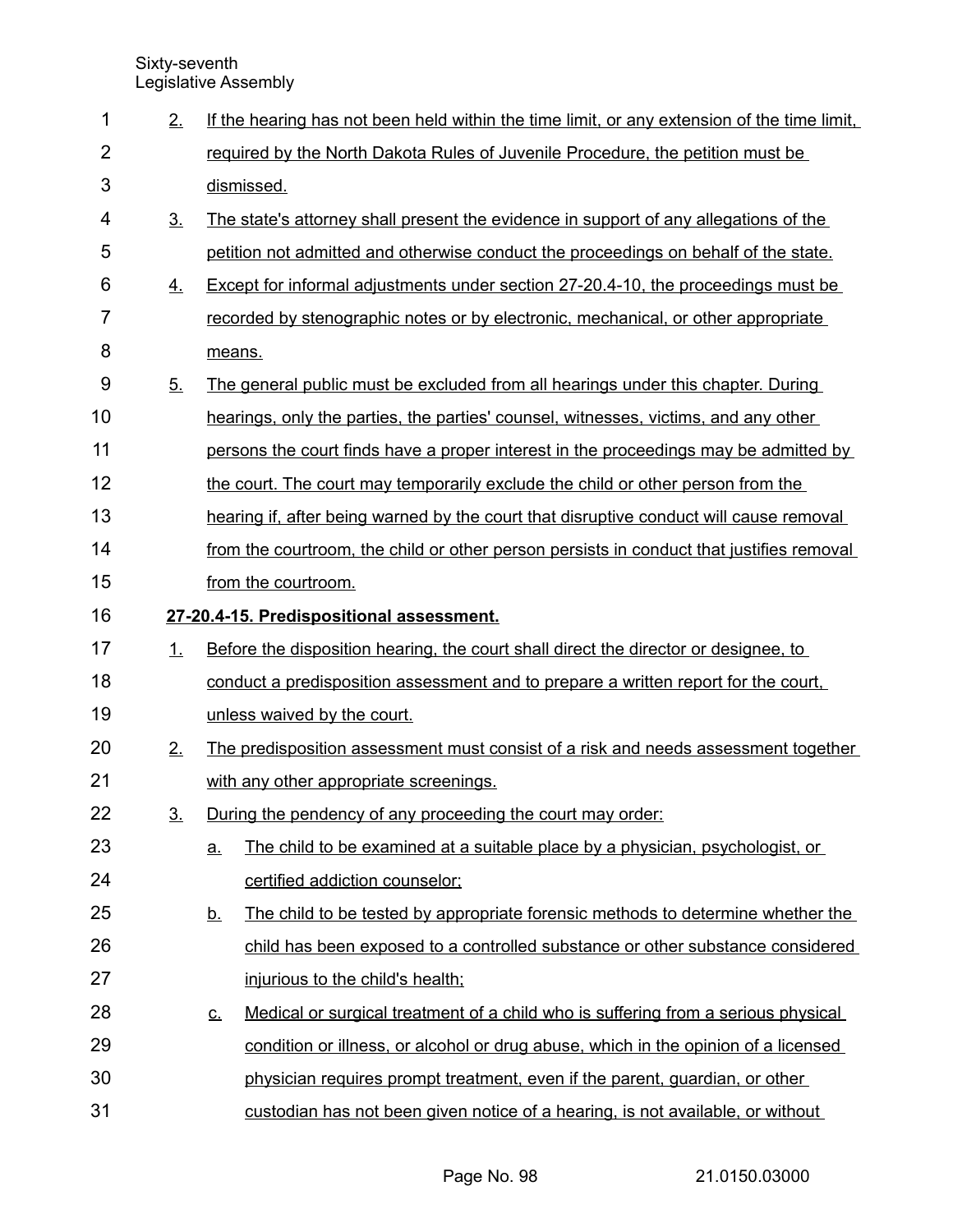| 1              |                | good cause informs the court of that person's refusal to consent to the treatment;            |
|----------------|----------------|-----------------------------------------------------------------------------------------------|
| $\overline{2}$ |                | $or$                                                                                          |
| 3              |                | An evidence-based risk and needs assessment, mental health screening, or<br><u>d.</u>         |
| 4              |                | trauma screening.                                                                             |
| 5              |                | 27-20.4-16. Adjudication.                                                                     |
| 6              | 1.             | If the court finds by proof beyond a reasonable doubt that the child committed the acts       |
| 7              |                | by reason of which the child is alleged to be delinguent, the court shall proceed             |
| 8              |                | immediately or at a postponed hearing to hear evidence as to whether the child is in          |
| 9              |                | need of treatment or rehabilitation and to make and file findings. In the absence of          |
| 10             |                | evidence to the contrary, evidence of the commission of which constitute a felony is          |
| 11             |                | sufficient to sustain a finding that the child is in need of treatment or rehabilitation. If  |
| 12             |                | the court finds that the child is not in need of treatment or rehabilitation, the court shall |
| 13             |                | dismiss the proceeding and discharge the child from any detention or other restriction        |
| 14             |                | previously ordered.                                                                           |
| 15             | 2.             | After hearing the evidence on the petition, the court shall make and file findings as to      |
| 16             |                | whether the child is delinguent and whether the acts ascribed to the child were               |
| 17             |                | committed by the child. If the court finds the allegations of delinguent conduct have not     |
| 18             |                | been established, the court shall dismiss the petition and order the child discharged         |
| 19             |                | from any detention or other restriction previously ordered in the proceeding.                 |
| 20             | 3 <sub>1</sub> | In hearings under subsection 1, all evidence helpful in determining the questions             |
| 21             |                | presented, including the predisposition assessment and any other oral and written             |
| 22             |                | reports, may be received by the court and relied upon to the extent of its probative          |
| 23             |                | value even though not otherwise competent in the hearing on the petition. The parties         |
| 24             |                | or the counsel of the parties must be afforded an opportunity to examine and                  |
| 25             |                | controvert written reports so received and to cross-examine individuals making the            |
| 26             |                | reports. Sources of confidential information need not be disclosed.                           |
| 27             | <u>4.</u>      | On motion of the court or that of a party, the court may continue the hearings under          |
| 28             |                | this section for a reasonable period to receive reports and other evidence bearing on         |
| 29             |                | the disposition or the need for treatment or rehabilitation. In this event the court shall    |
| 30             |                | make an appropriate order for detention of the child or the child's release from              |
| 31             |                | detention subject to supervision of the court during the period of the continuance. In        |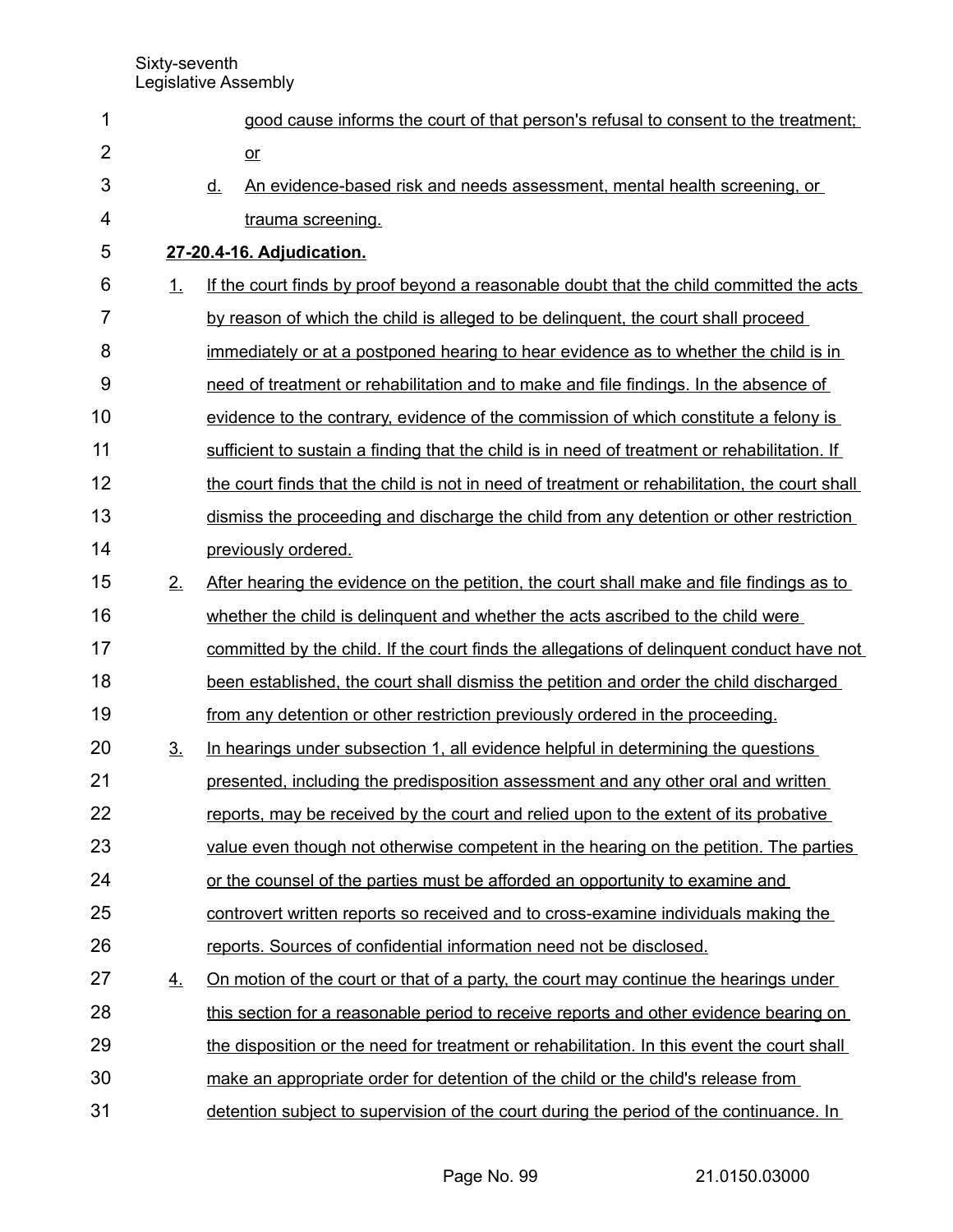| 1              |                | scheduling investigations and hearings the court shall give priority to proceedings in       |  |  |  |
|----------------|----------------|----------------------------------------------------------------------------------------------|--|--|--|
| $\overline{2}$ |                | which a child is in detention or has otherwise been removed from the child's home            |  |  |  |
| 3              |                | before an order of disposition has been made.                                                |  |  |  |
| 4              |                | 27-20.4-17. Disposition of a delinquent child.                                               |  |  |  |
| 5              | 1.             | If the child is found to be a delinguent child, the court shall make findings and include    |  |  |  |
| 6              |                | in the order of disposition any actions or steps necessary to ensure:                        |  |  |  |
| $\overline{7}$ |                | The child receives the treatment or rehabilitation the court deems most<br>a.                |  |  |  |
| 8              |                | appropriate;                                                                                 |  |  |  |
| 9              |                | <u>b.</u><br>Accountability to the victim; and                                               |  |  |  |
| 10             |                | Safety of the community.<br>$C_{\cdot}$                                                      |  |  |  |
| 11             | 2.             | If the child is found to be a delinguent child, the court may order probation with           |  |  |  |
| 12             |                | conditions best suited to the child's individual need for treatment, rehabilitation, and     |  |  |  |
| 13             |                | welfare.                                                                                     |  |  |  |
| 14             | 3 <sub>1</sub> | If the court cannot find a less restrictive alternative, the court may commit a child to the |  |  |  |
| 15             |                | division of juvenile services. A risk and need assessment must be the basis for the          |  |  |  |
| 16             |                | determination of commitment to the division of juvenile services. The court only may         |  |  |  |
| 17             |                | commit a child to the division for a new delinguent offense. Unless all probation            |  |  |  |
| 18             |                | extensions have been exhausted, the child's risk and treatment needs continue to be          |  |  |  |
| 19             |                | high and the child is refusing to comply with the terms of probation, the court may not      |  |  |  |
| 20             |                | commit a child for a violation of the terms of probation.                                    |  |  |  |
| 21             | 4.             | The court may:                                                                               |  |  |  |
| 22             |                | Order the child to make monetary restitution to the victim of the offense or to<br><u>a.</u> |  |  |  |
| 23             |                | complete a specified number of hours of community service as determined by the               |  |  |  |
| 24             |                | court, or both;                                                                              |  |  |  |
| 25             |                | Order the periodic testing for the use of illicit drugs or alcohol; or<br><u>b.</u>          |  |  |  |
| 26             |                | Order the child's participation in a juvenile drug court program.<br><u>c.</u>               |  |  |  |
| 27             | 5.             | If the delinguent act committed by the child was a sexual offense, the court shall           |  |  |  |
| 28             |                | ensure the child is assessed in a timely manner, not to exceed thirty days, with             |  |  |  |
| 29             |                | age-appropriate social assessments to determine the appropriate level of required            |  |  |  |
| 30             |                | treatment.                                                                                   |  |  |  |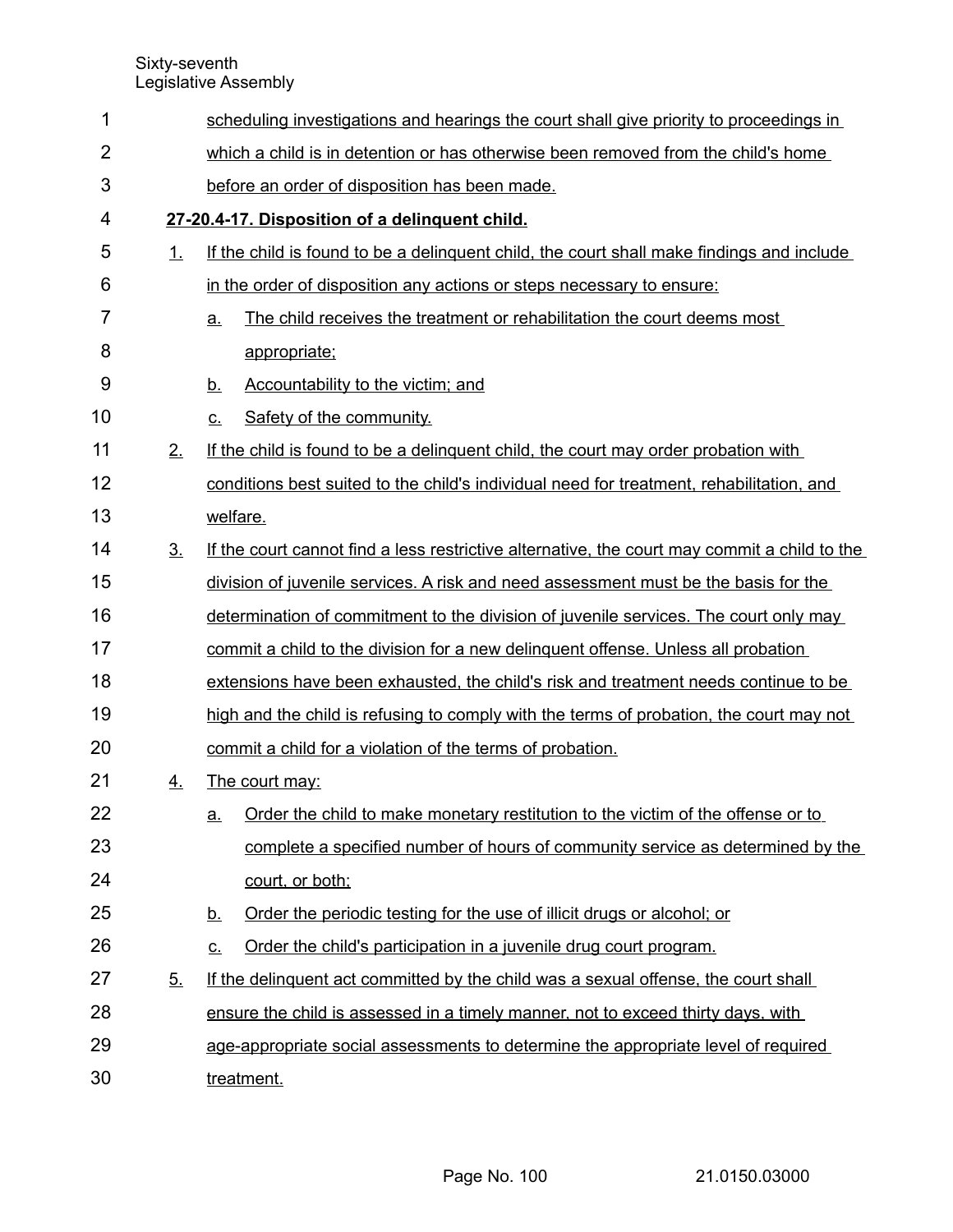| 1              |                       | 27-20.4-18. Probation of a delinquent child.                                                   |
|----------------|-----------------------|------------------------------------------------------------------------------------------------|
| $\overline{2}$ | 1.                    | A probation order entered by the court must place the child under the supervision of           |
| 3              |                       | the director.                                                                                  |
| 4              | 2.                    | The conditions of probation must be specifically stated in writing and provided to the         |
| 5              |                       | child.                                                                                         |
| 6              | 3 <sub>1</sub>        | Probation conditions must relate to the individual child's risk and needs assessment           |
| $\overline{7}$ |                       | and the adjudicated offense.                                                                   |
| 8              | 4.                    | Violations of probation conditions may be sanctioned by the juvenile director, or              |
| 9              |                       | designee utilizing graduated sanctions and incentives.                                         |
| 10             | 5.                    | Formal probation orders may not exceed twelve months from disposition.                         |
| 11             | 6.                    | The court may release a child from probation or modify the terms and conditions of the         |
| 12             |                       | probation at any time, but the court shall release a child who has complied                    |
| 13             |                       | satisfactorily with the terms, conditions, and duration of probation and the court shall       |
| 14             |                       | terminate the court's jurisdiction.                                                            |
| 15             | $\mathcal{I}_{\cdot}$ | <u>The director of juvenile court shall establish procedures regarding graduated sanctions</u> |
| 16             |                       | and incentives. The graduated sanctions program may include a program of home                  |
| 17             |                       | confinement or electronic monitoring but may not include a secure detention stay.              |
| 18             | <u>8.</u>             | The director or assigned probation court officer may request two extensions up to four         |
| 19             |                       | months each or one extension up to four months for intensive supervised probation              |
| 20             |                       | programs for failure to comply or meet the treatment goals of the court order and case         |
| 21             |                       | plan.                                                                                          |
| 22             | 9.                    | Probation may not be extended solely to collect restitution. If probation is terminated        |
| 23             |                       | with restitution owing the victim, court procedure governs continued collection or             |
| 24             |                       | motion for civil judgment against the parents, if appropriate.                                 |
| 25             |                       | 27-20.4-19. Delinquent children - Suspension of driving privileges.                            |
| 26             | 1.                    | If a child is adjudicated delinguent of an offense that would be a class A misdemeanor         |
| 27             |                       | or a felony if the offense were committed by an adult, the juvenile court may order the        |
| 28             |                       | suspension of the child's driving privileges for a period of up to six months for the first    |
| 29             |                       | offense. For a second or subsequent offense, the juvenile court may order the                  |
| 30             |                       | suspension of the child's driving privileges for up to one year. As a condition to the         |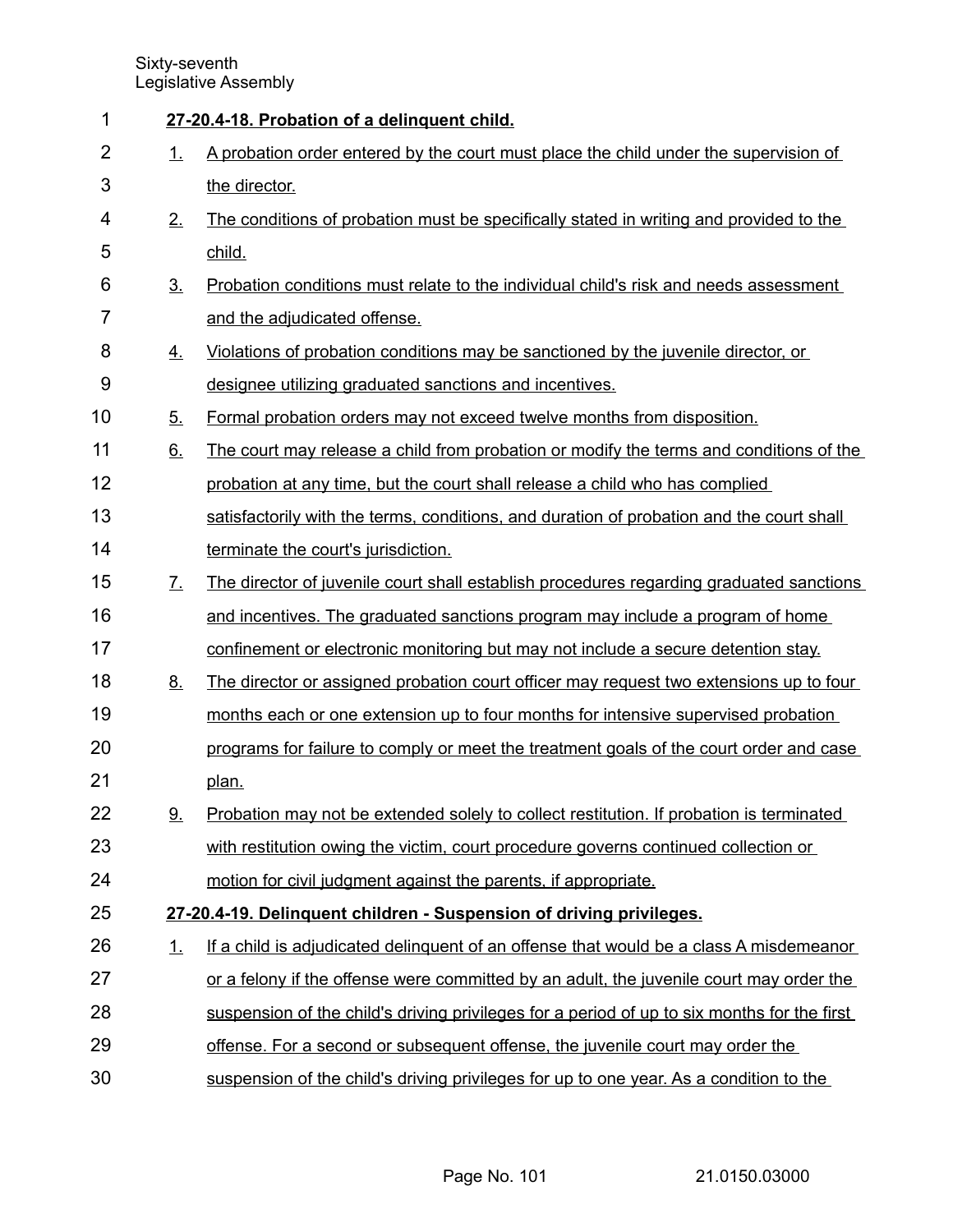| 1              |                   | return of driving privileges, the juvenile court may order the successful completion of        |  |  |  |
|----------------|-------------------|------------------------------------------------------------------------------------------------|--|--|--|
| $\overline{2}$ |                   | an appropriate driver's examination.                                                           |  |  |  |
| 3              | 2.                | If the juvenile court orders the suspension of a child's driving privileges, the juvenile      |  |  |  |
| 4              |                   | court immediately shall take possession of the child's driver's license or permit and          |  |  |  |
| 5              |                   | send copies of the court's order to the director of the department of transportation who       |  |  |  |
| 6              |                   | shall make notation of the child's suspension of driving privileges.                           |  |  |  |
| $\overline{7}$ | 3 <sub>1</sub>    | <u>The record of the child's suspension of driving privileges under this section must be</u>   |  |  |  |
| 8              |                   | kept confidential and may not be released except to law enforcement personnel in               |  |  |  |
| 9              |                   | connection with law enforcement activities. The record of a child's suspension of              |  |  |  |
| 10             |                   | driving privileges under this section may not be disclosed to or shared with the               |  |  |  |
| 11             |                   | licensing officials of any other state or jurisdiction. At the end of the six-month or         |  |  |  |
| 12             |                   | one-year period, the director shall remove and destroy all record of the child's               |  |  |  |
| 13             |                   | suspension of driving privileges under this section.                                           |  |  |  |
| 14             | 4.                | This section may not be construed to limit consensual agreements between the                   |  |  |  |
| 15             |                   | juvenile court and the child restricting the driving privileges of the child.                  |  |  |  |
| 16             |                   | 27-20.4-20. Restitution.                                                                       |  |  |  |
| 17             | 1.                | In addition to a child being ordered to make restitution under section 27-20.4-16, a           |  |  |  |
| 18             |                   | parent of a child adjudged delinguent may be ordered to make restitution on the child's        |  |  |  |
| 19             |                   | behalf in an amount not exceeding five thousand dollars.                                       |  |  |  |
| 20             | 2.                | Before ordering parental restitution under this section, the court shall hold a hearing on     |  |  |  |
| 21             |                   | the matter with notice given to all interested parties as to the nature and amount of the      |  |  |  |
| 22             |                   | parental restitution. In determining whether to order parental restitution, the court shall    |  |  |  |
| 23             |                   | take the following factors into account:                                                       |  |  |  |
| 24             |                   | The ability of the parent or parents to pay monetary restitution and the care and<br><u>a.</u> |  |  |  |
| 25             |                   | control exercised by the parents.                                                              |  |  |  |
| 26             |                   | The ability of the child to pay monetary restitution.<br><u>b.</u>                             |  |  |  |
| 27             |                   | Whether ordering parental restitution would detract from the child's treatment.<br><u>c.</u>   |  |  |  |
| 28             |                   | rehabilitation, or welfare.                                                                    |  |  |  |
| 29             |                   | The number of delinguent acts, if any, previously committed by the child.<br><u>d.</u>         |  |  |  |
| 30             | $\underline{3}$ . | A parental order of restitution must be limited to those damages directly related to the       |  |  |  |
| 31             |                   | delinguent act and expenses actually incurred as a result of the delinguent act.               |  |  |  |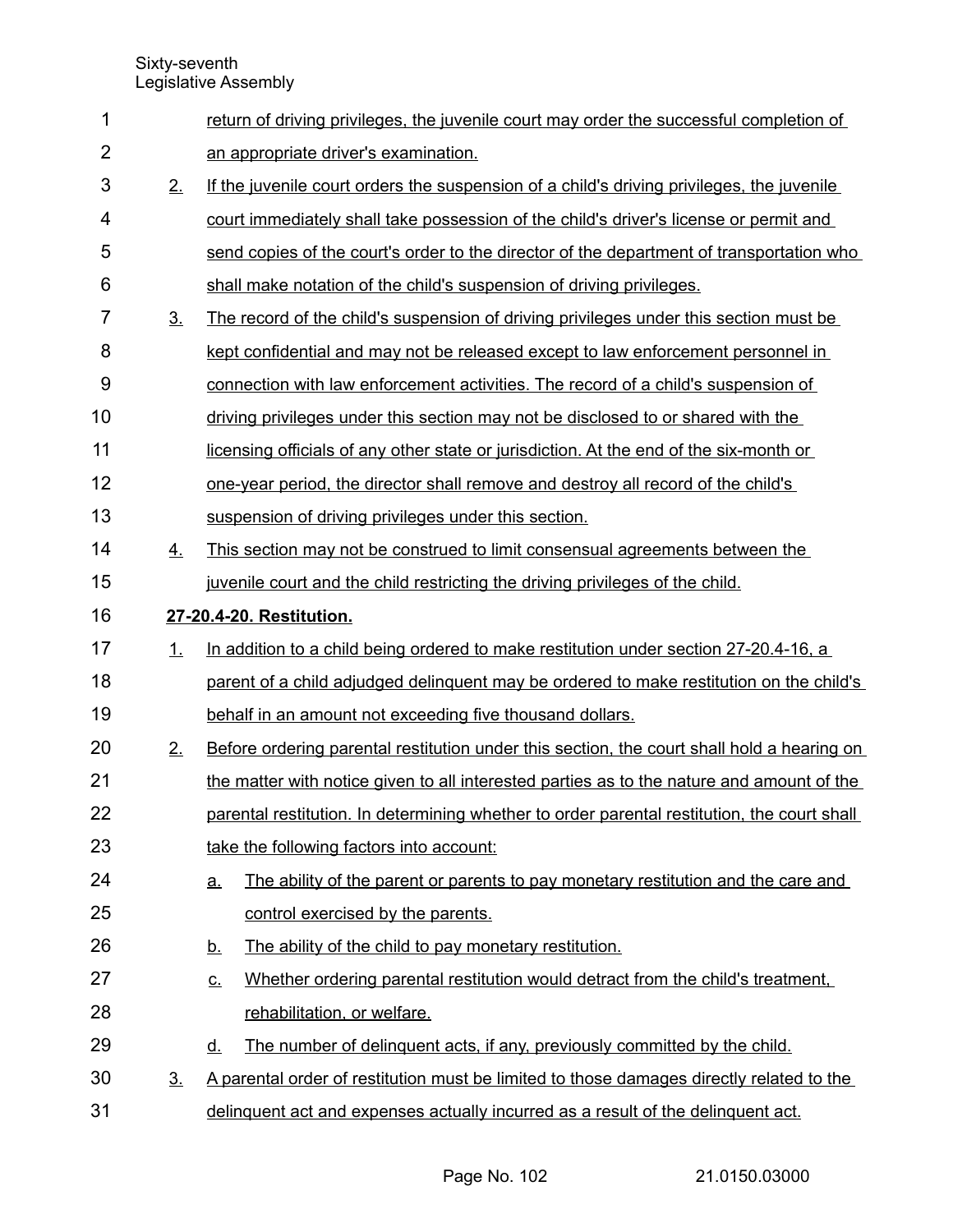| 1              | 4. |                   |                  | Unless the court directs otherwise, any order of restitution under this section or section   |
|----------------|----|-------------------|------------------|----------------------------------------------------------------------------------------------|
| $\overline{2}$ |    |                   |                  | 27-20.4-16 may be filed, transcribed, and enforced by the juvenile court or person           |
| 3              |    |                   |                  | entitled to the restitution in the same manner as civil judgments rendered by the courts     |
| 4              |    |                   |                  | of this state may be enforced. A child against whose parents a judgment may be               |
| 5              |    |                   |                  | entered under this section is jointly and severally liable with that child's parents for the |
| 6              |    |                   |                  | amounts up to five thousand dollars and solely liable for any amounts over that              |
| $\overline{7}$ |    |                   |                  | amount. Any judgment rendered under this section may not be discharged in                    |
| 8              |    |                   |                  | bankruptcy and is not subject to the statutes of limitation provided for in chapter 28-01    |
| $9$            |    |                   |                  | and the judgment may not be canceled under section 28-20-35.                                 |
| 10             |    |                   |                  | 27-20.4-21. Transfer to other courts.                                                        |
| 11             | 1. |                   |                  | After a petition has been filed alleging delinquency based on conduct that is                |
| 12             |    |                   |                  | designated a crime or public offense under the laws, including local ordinances or           |
| 13             |    |                   |                  | resolutions of this state, the court before hearing the petition on the merits shall         |
| 14             |    |                   |                  | transfer the offense for prosecution to the appropriate court having jurisdiction of the     |
| 15             |    |                   | offense if:      |                                                                                              |
| 16             |    | $\underline{a}$ . |                  | The child is over sixteen years of age and requests the transfer;                            |
| 17             |    | <u>b.</u>         |                  | The child was fourteen years of age or more at the time of the alleged conduct               |
| 18             |    |                   |                  | and the court determines that there is probable cause to believe the child                   |
| 19             |    |                   |                  | committed the alleged delinguent act and the delinguent act involves the offense             |
| 20             |    |                   |                  | of murder or attempted murder; gross sexual imposition or the attempted gross                |
| 21             |    |                   |                  | sexual imposition of a victim by force or by threat of imminent death, serious               |
| 22             |    |                   |                  | bodily injury, or kidnapping; or                                                             |
| 23             |    | <u>C.</u>         | (1)              | The child was fourteen or more years of age at the time of the alleged                       |
| 24             |    |                   |                  | conduct;                                                                                     |
| 25             |    |                   | (2)              | A hearing on whether the transfer should be made is held in conformity with                  |
| 26             |    |                   |                  | sections 27-20.2-12, 27-20.2-13, and 27-20.4-14;                                             |
| 27             |    |                   | (3)              | Notice in writing of the time, place, and purpose of the hearing is given to                 |
| 28             |    |                   |                  | the child and the child's parents, guardian, or other custodian at least three               |
| 29             |    |                   |                  | days before the hearing; and                                                                 |
| 30             |    |                   | $\left(4\right)$ | The court finds that there are reasonable grounds to believe:                                |
| 31             |    |                   |                  | The child committed the delinguent act alleged;<br><u>(a)</u>                                |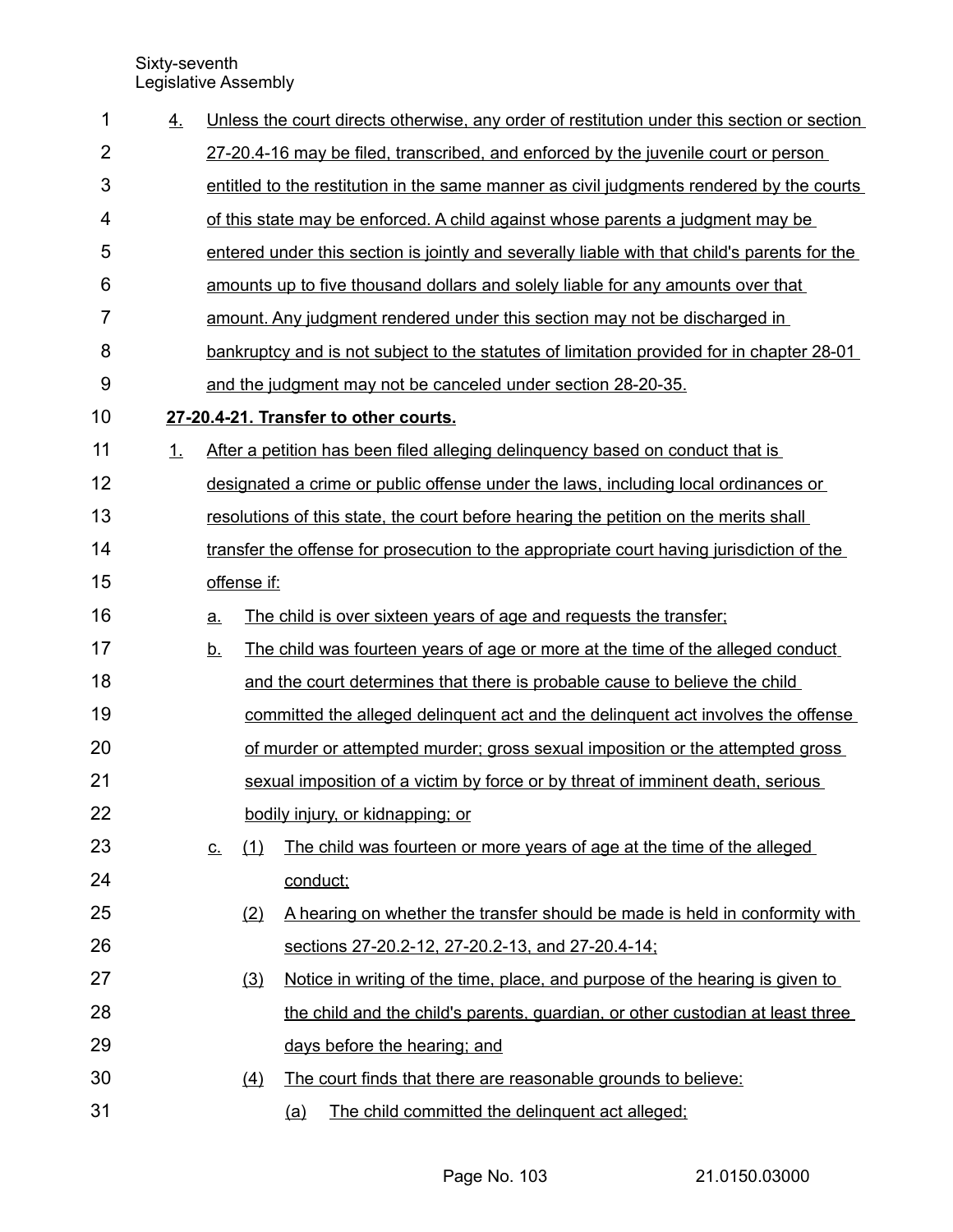| 1              |                |           | (b)              | The child is not amenable to treatment or rehabilitation as a child                   |
|----------------|----------------|-----------|------------------|---------------------------------------------------------------------------------------|
| $\overline{2}$ |                |           |                  | through available programs;                                                           |
| 3              |                |           | (c)              | The child is not treatable in an institution for individuals who are                  |
| 4              |                |           |                  | intellectually disabled or who are mentally ill;                                      |
| 5              |                |           | (d)              | The interests of the community require that the child be placed under                 |
| 6              |                |           |                  | legal restraint or discipline; and                                                    |
| $\overline{7}$ |                |           | (e)              | If the child is fourteen or fifteen years old, the child committed a                  |
| 8              |                |           |                  | delinquent act involving the infliction or threat of serious bodily harm.             |
| 9              | 2.             |           |                  | The burden of proving reasonable grounds to believe that a child is amenable to       |
| 10             |                |           |                  | treatment or rehabilitation as a child through available programs is on the child in  |
| 11             |                |           |                  | those cases in which the alleged delinguent act involves the offense of manslaughter. |
| 12             |                |           |                  | aggravated assault, robbery, arson involving an inhabited structure, or escape        |
| 13             |                |           |                  | involving the use of a firearm, destructive device, or other dangerous weapon or in   |
| 14             |                |           |                  | cases in which the alleged delinguent act involves an offense that if committed by an |
| 15             |                |           |                  | adult would be a felony and the child has two or more previous delinquency            |
| 16             |                |           |                  | adjudications for offenses that would be a felony if committed by an adult.           |
| 17             | 3 <sub>1</sub> |           |                  | In determining a child's amenability to treatment and rehabilitation, the court shall |
| 18             |                |           |                  | consider and make specific findings on the following factors:                         |
| 19             |                | <u>a.</u> | Age:             |                                                                                       |
| 20             |                | <u>b.</u> | Mental capacity: |                                                                                       |
| 21             |                | <u>c.</u> | Maturity;        |                                                                                       |
| 22             |                | <u>d.</u> |                  | Degree of criminal sophistication exhibited;                                          |
| 23             |                | <u>e.</u> | Previous record; |                                                                                       |
| 24             |                | f.        |                  | Success or failure of previous attempts to rehabilitate;                              |
| 25             |                | g.        |                  | Whether the child can be rehabilitated before expiration of juvenile court            |
| 26             |                |           | jurisdiction;    |                                                                                       |
| 27             |                | <u>h.</u> |                  | Any psychological, probation, or institutional reports;                               |
| 28             |                | Ĺ.        |                  | The nature and circumstances of the acts for which the transfer is sought;            |
| 29             |                | j.        |                  | The prospect for adequate protection of the public; and                               |
| 30             |                | <u>k.</u> |                  | Any other relevant factors.                                                           |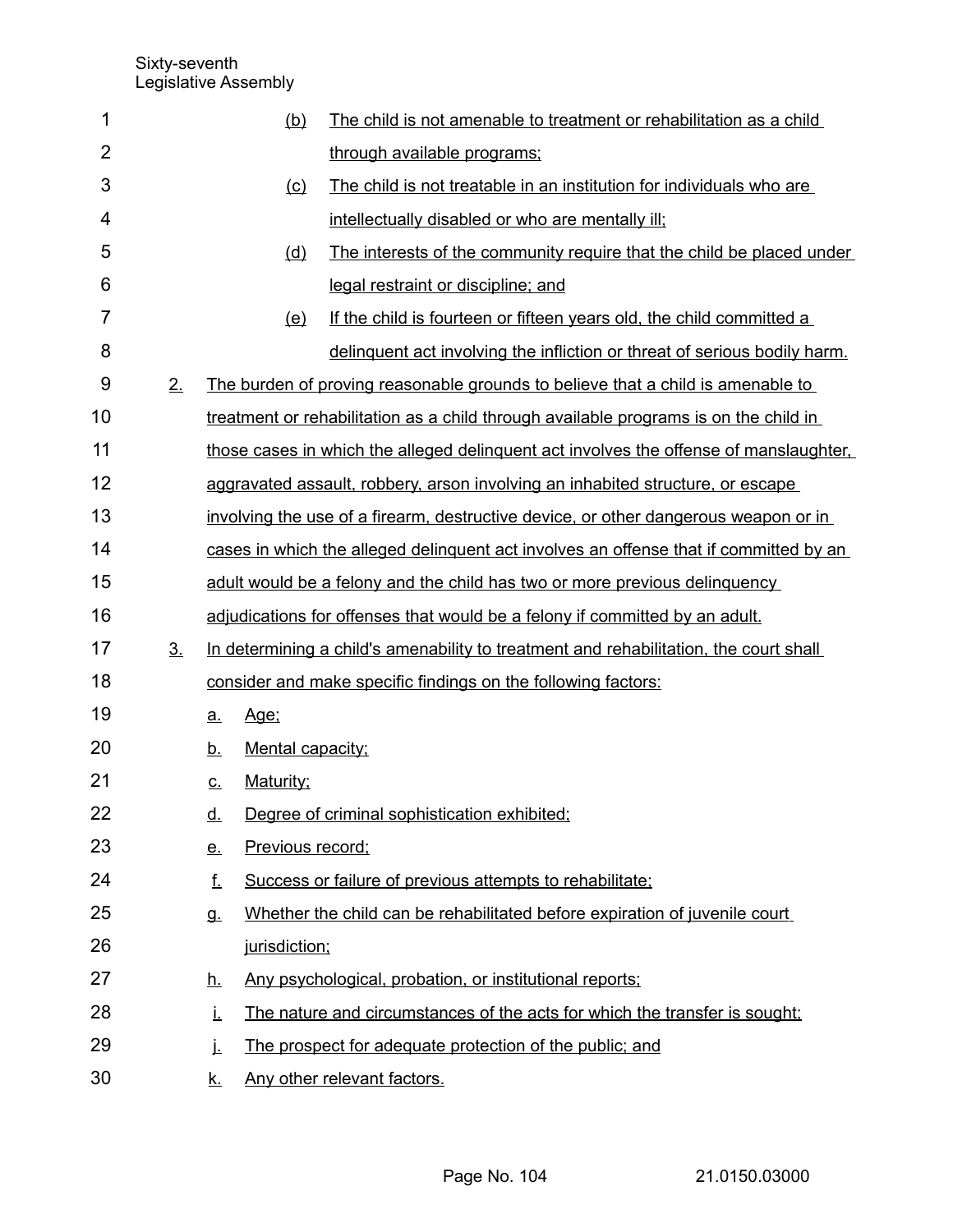| 1              | 4.                | A child subject to the jurisdiction of the juvenile court, either before or after reaching       |
|----------------|-------------------|--------------------------------------------------------------------------------------------------|
| $\overline{2}$ |                   | eighteen years of age, may not be prosecuted for an offense previously committed                 |
| 3              |                   | unless the case has been transferred as provided in this section.                                |
| 4              | 5.                | Statements made by the child at a hearing under this section are not admissible                  |
| 5              |                   | against the child over objection in the criminal proceedings following the transfer              |
| 6              |                   | except for impeachment.                                                                          |
| $\overline{7}$ | 6.                | If the case is not transferred, the judge who conducted the hearing may not over                 |
| 8              |                   | <u>objection of an interested party preside at the hearing on the petition. If the case is</u>   |
| 9              |                   | transferred to a court of which the judge who conducted the hearing is also a judge.             |
| 10             |                   | the judge likewise is disqualified over objection from presiding in the prosecution.             |
| 11             | $\mathcal{I}_{-}$ | An individual at least twenty years of age who committed an offense while a child and            |
| 12             |                   | was not adjudicated for the offense in juvenile court may be prosecuted in district court        |
| 13             |                   | as an adult, unless the state intentionally delayed the prosecution to avoid juvenile            |
| 14             |                   | court jurisdiction. The district court has original and exclusive jurisdiction for the           |
| 15             |                   | prosecution under this subsection.                                                               |
| 16             |                   | 27-20.4-22. Court order required for removal of child.                                           |
| 17             |                   | An order of disposition or other adjudication in a proceeding under this chapter, in cases in    |
| 18             |                   | which a child is removed from the home of a parent, custodian, or guardian for the reason that   |
| 19             |                   | continuation in such home would be contrary to the welfare of the child, must specifically state |
| 20             |                   | that a continuation of the child in the home of the parent, custodian, or guardian would be      |
| 21             |                   | contrary to the welfare of the child.                                                            |
| 22             |                   | 27-20.4-23. Limitations of orders of disposition.                                                |
| 23             | 1.                | An order of disposition may not exceed twelve months from disposition unless                     |
| 24             |                   | extended by the court. The director or designee may request two extensions up to four            |
| 25             |                   | months each for the child to complete the treatment goals of the court order and the             |
| 26             |                   | case plan.                                                                                       |
| 27             | 2.                | An order of disposition committing a delinguent child to the division of juvenile services       |
| 28             |                   | may not exceed twelve months. The court may extend the order for an additional                   |
| 29             |                   | twelve-month period, if:                                                                         |
| 30             |                   | A hearing is held upon motion of the division, or on the court's own motion, prior<br><u>a.</u>  |
| 31             |                   | to the expiration of the order;                                                                  |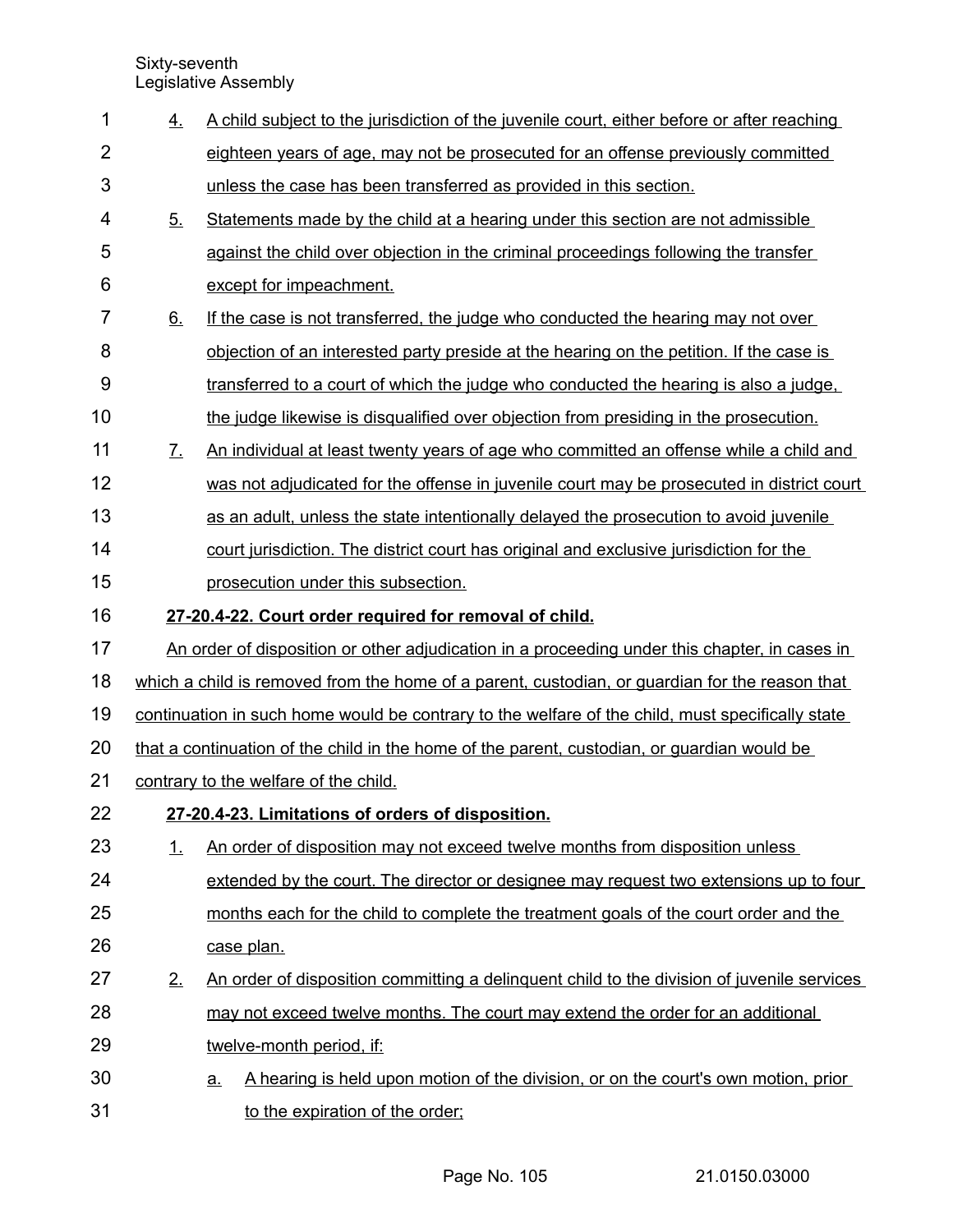| 1              |                | <u>b.</u>         | Reasonable notice of the hearing and an opportunity to be heard are given to the           |
|----------------|----------------|-------------------|--------------------------------------------------------------------------------------------|
| $\overline{2}$ |                |                   | child and the parent, quardian, or other custodian;                                        |
| 3              |                | $\underline{C}$ . | The court finds the extension is necessary for the treatment or rehabilitation of          |
| $\overline{4}$ |                |                   | the child; and                                                                             |
| 5              |                | <u>d.</u>         | The extension does not exceed twelve months from the expiration of an order                |
| 6              |                |                   | limited by subsection 3 or two years from the expiration of any other limited order.       |
| $\overline{7}$ | 3 <sub>1</sub> |                   | Except as provided in subsection 2, an order of disposition pursuant to which a child is   |
| 8              |                |                   | placed in foster care may not continue for more than twelve months after the child is      |
| 9              |                |                   | considered to have entered foster care. A permanency hearing must be conducted             |
| 10             |                |                   | before the extension of any court order limited under this subsection. Any other order     |
| 11             |                |                   | of disposition may not continue in force for more than twelve months.                      |
| 12             | 4.             |                   | The court may terminate an order of disposition before the expiration of the order.        |
| 13             | 5.             |                   | Except as provided in subsection 2, the court may terminate an order of disposition or     |
| 14             |                |                   | extension before its expiration, on or without an application of a party, if it appears to |
| 15             |                |                   | the court the purposes of the order have been accomplished. If a party may be              |
| 16             |                |                   | adversely affected by the order of termination, the order may be made only after           |
| 17             |                |                   | reasonable notice and opportunity to be heard have been given to the party.                |
| 18             | 6.             |                   | When the child attains the age of twenty years, all orders affecting the child then in     |
| 19             |                |                   | force terminate and the child is discharged from further obligation or control.            |
| 20             |                |                   | 27-20.4-24. Reasonable efforts to prevent removal or to reunify - When required.           |
| 21             | <u>1.</u>      |                   | As used in this section, "reasonable efforts" means the exercise of due diligence, by      |
| 22             |                |                   | the agency granted authority over the child under this chapter, to use appropriate and     |
| 23             |                |                   | available services to meet the needs of the child and the child's family in order to       |
| 24             |                |                   | prevent removal of the child from the child's family or, after removal, to use appropriate |
| 25             |                |                   | and available services to eliminate the need for removal, to reunite the child and the     |
| 26             |                |                   | child's family, and to maintain family connections. In determining reasonable efforts to   |
| 27             |                |                   | be made with respect to a child under this section, and in making reasonable efforts.      |
| 28             |                |                   | the child's health and safety must be the paramount concern.                               |
| 29             | 2.             |                   | Except as provided in subsection 4, reasonable efforts must be made to preserve            |
| 30             |                |                   | families, reunify families, and maintain family connections:                               |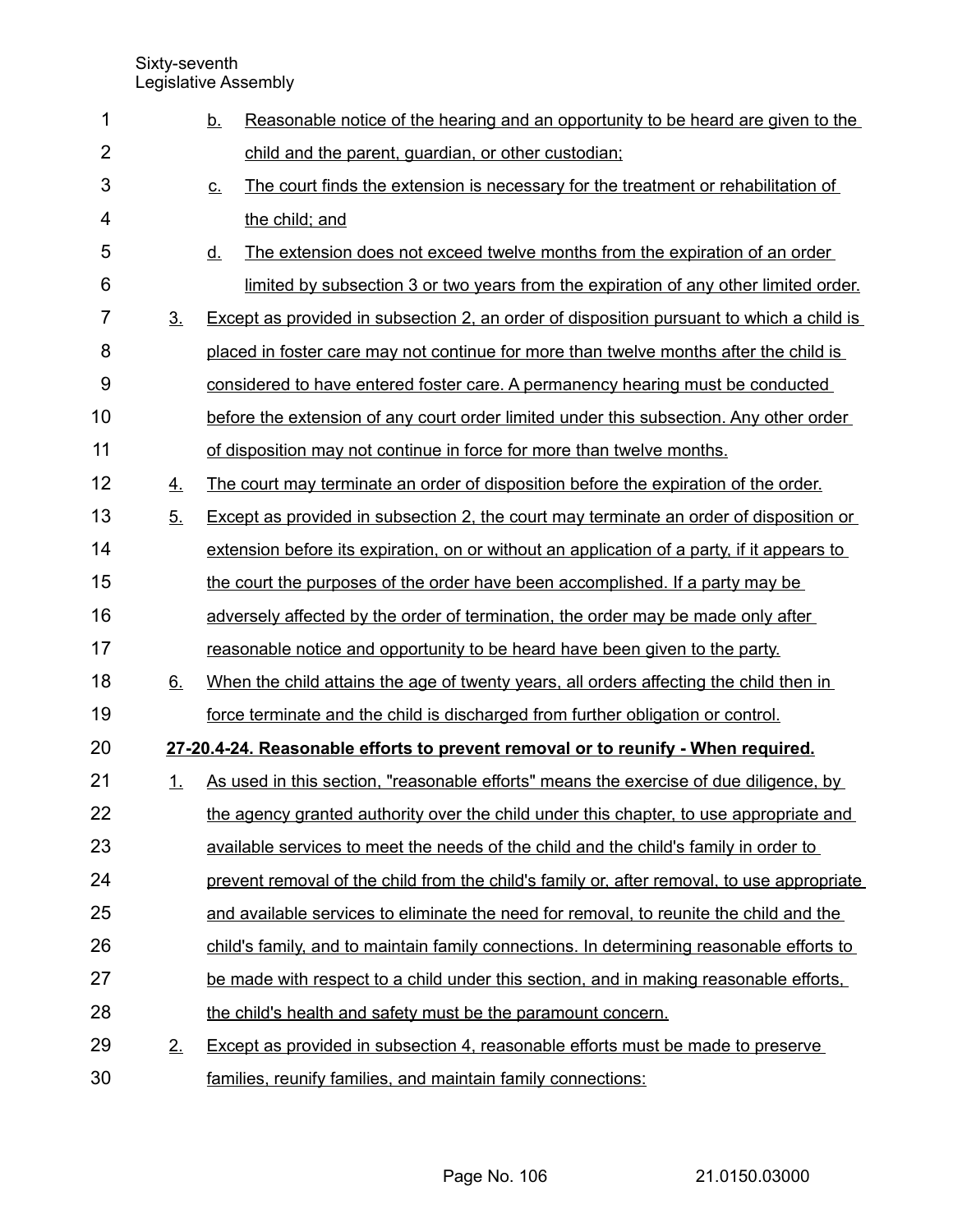| 1              |                | <u>a.</u> | Before the placement of a child in foster care, to prevent or eliminate the need for               |
|----------------|----------------|-----------|----------------------------------------------------------------------------------------------------|
| $\overline{2}$ |                |           | removing the child from the child's home;                                                          |
| 3              |                | <u>b.</u> | To make it possible for a child to return safely to the child's home;                              |
| 4              |                | <u>c.</u> | Whether and, if applicable, to place siblings in the same foster care, relative,                   |
| 5              |                |           | guardianship, or adoptive placement, unless it is determined that such a joint                     |
| 6              |                |           | placement would be contrary to the safety or well-being of any of the siblings;                    |
| 7              |                |           | and                                                                                                |
| 8              |                | <u>d.</u> | In the case of siblings removed from the home of the siblings who are not jointly                  |
| 9              |                |           | placed, to provide for frequent visitation or other ongoing interaction between the                |
| 10             |                |           | siblings, unless it is contrary to the safety or well-being of any of the siblings.                |
| 11             | 3 <sub>1</sub> |           | If the court or the child's custodian determined that continuation of reasonable efforts.          |
| 12             |                |           | as described in subsection 2, is inconsistent with the permanency plan for the child,              |
| 13             |                |           | reasonable efforts must be made to place the child in a timely manner in accordance                |
| 14             |                |           | with the permanency plan and to complete whatever steps are necessary to finalize                  |
| 15             |                |           | the permanent placement of the child.                                                              |
| 16             | 4.             |           | Reasonable efforts of the type described in subsection 2 are not required if:                      |
| 17             |                | a.        | A court of competent jurisdiction has determined a parent has subjected a child to                 |
| 18             |                |           | aggravated circumstances; or                                                                       |
| 19             |                | <u>b.</u> | The parental rights of the parent, with respect to another child of the parent, have               |
| 20             |                |           | been involuntarily terminated.                                                                     |
| 21             | 5 <sub>1</sub> |           | <b>Efforts to place a child for adoption, with a fit and willing relative or other appropriate</b> |
| 22             |                |           | individual as a legal guardian, or in another planned permanent living arrangement,                |
| 23             |                |           | may be made concurrently with reasonable efforts of the type described in                          |
| 24             |                |           | subsection 2.                                                                                      |
| 25             | 6.             |           | Removal of a child from the child's home for placement in foster care must be based                |
| 26             |                |           | on judicial findings stated in the court's order, and determined on a case-by-case basis           |
| 27             |                |           | in a manner that complies with the requirements of titles IV-B and IV-E of the federal             |
| 28             |                |           | Social Security Act [42 U.S.C. 620 et seq. and 42 U.S.C. 6701 et seq.], as amended,                |
| 29             |                |           | and federal regulations adopted under those federal laws, provided that this                       |
| 30             |                |           | subsection may not provide a basis for overturning an otherwise valid court order.                 |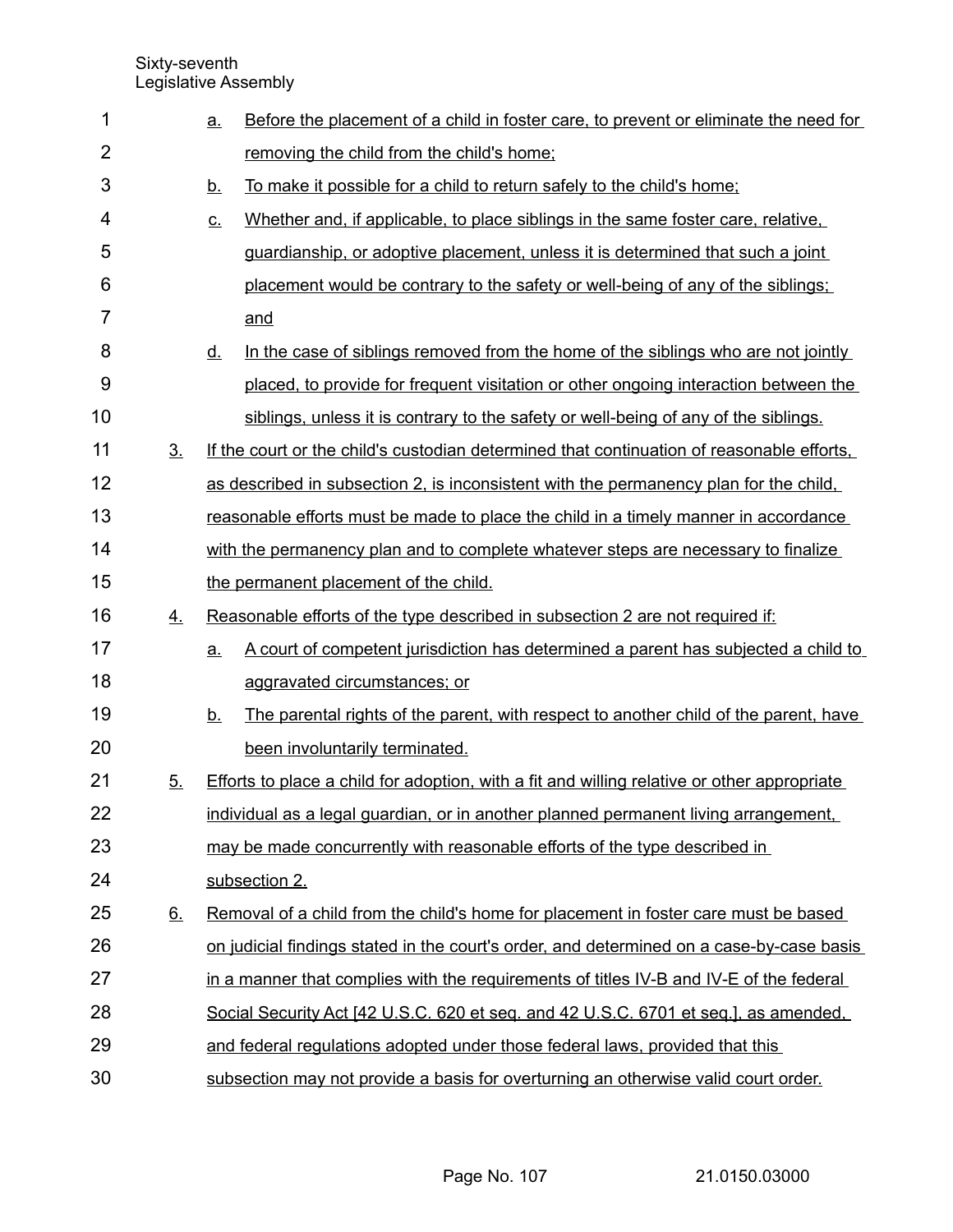| 1              | 7. |                                                                                            | For the purpose of section 27-20.3-17, reasonable efforts were made under this           |  |
|----------------|----|--------------------------------------------------------------------------------------------|------------------------------------------------------------------------------------------|--|
| $\overline{2}$ |    |                                                                                            | section to meet the child's needs before a foster care placement for a child remaining   |  |
| 3              |    |                                                                                            | in care for continued foster care purposes.                                              |  |
| 4              |    | 27-20.4-25. Law enforcement and correctional facility records.                             |                                                                                          |  |
| 5              | 1. |                                                                                            | Unless a charge of delinquency is transferred for criminal prosecution under section     |  |
| 6              |    |                                                                                            | 27-20.4-20, the interest of national security requires, or the court otherwise orders in |  |
| 7              |    | the interest of the child, the law enforcement and correctional facility records and files |                                                                                          |  |
| 8              |    | of a child alleged or found to be delinguent or in need of services or protection are not  |                                                                                          |  |
| 9              |    |                                                                                            | open to public inspection; but inspection of these records and files is permitted by:    |  |
| 10             |    | a.                                                                                         | A juvenile court having the child before the court in any proceeding;                    |  |
| 11             |    | <u>b.</u>                                                                                  | Counsel for a party to the proceeding:                                                   |  |
| 12             |    | $\underline{\mathsf{C}}$ .                                                                 | The officers of public institutions or agencies to whom the child is or may be           |  |
| 13             |    |                                                                                            | committed;                                                                               |  |
| 14             |    | <u>d.</u>                                                                                  | Law enforcement officers of other jurisdictions if necessary for the discharge of        |  |
| 15             |    |                                                                                            | official duties of the officers;                                                         |  |
| 16             |    | <u>e.</u>                                                                                  | A court in which the child is convicted of a criminal offense for the purpose of a       |  |
| 17             |    |                                                                                            | presentence report or other dispositional proceeding, or by officials of correctional    |  |
| 18             |    |                                                                                            | facilities to which the child is detained or committed, or by the parole board, the      |  |
| 19             |    |                                                                                            | governor, or the pardon advisory board, if one has been appointed, in considering        |  |
| 20             |    |                                                                                            | the child's parole or discharge or in exercising supervision over the child;             |  |
| 21             |    | f.                                                                                         | The professional staff of the uniform crime victims compensation program if              |  |
| 22             |    |                                                                                            | necessary for the discharge of the duties of the professional staff pursuant to          |  |
| 23             |    |                                                                                            | chapter 54-23.4; and                                                                     |  |
| 24             |    | <b>g</b>                                                                                   | A superintendent, assistant superintendent, principal, or designee of the school in      |  |
| 25             |    |                                                                                            | which the child is currently enrolled or of a school in which the child wishes to        |  |
| 26             |    |                                                                                            | enroll.                                                                                  |  |
| 27             | 2. | Notwithstanding that law enforcement records and files of a child alleged or found to      |                                                                                          |  |
| 28             |    | be delinguent or in need of services or protection are not open to public inspection.      |                                                                                          |  |
| 29             |    | this section does not limit the release of general information that does not identify the  |                                                                                          |  |
| 30             |    | identity of the child.                                                                     |                                                                                          |  |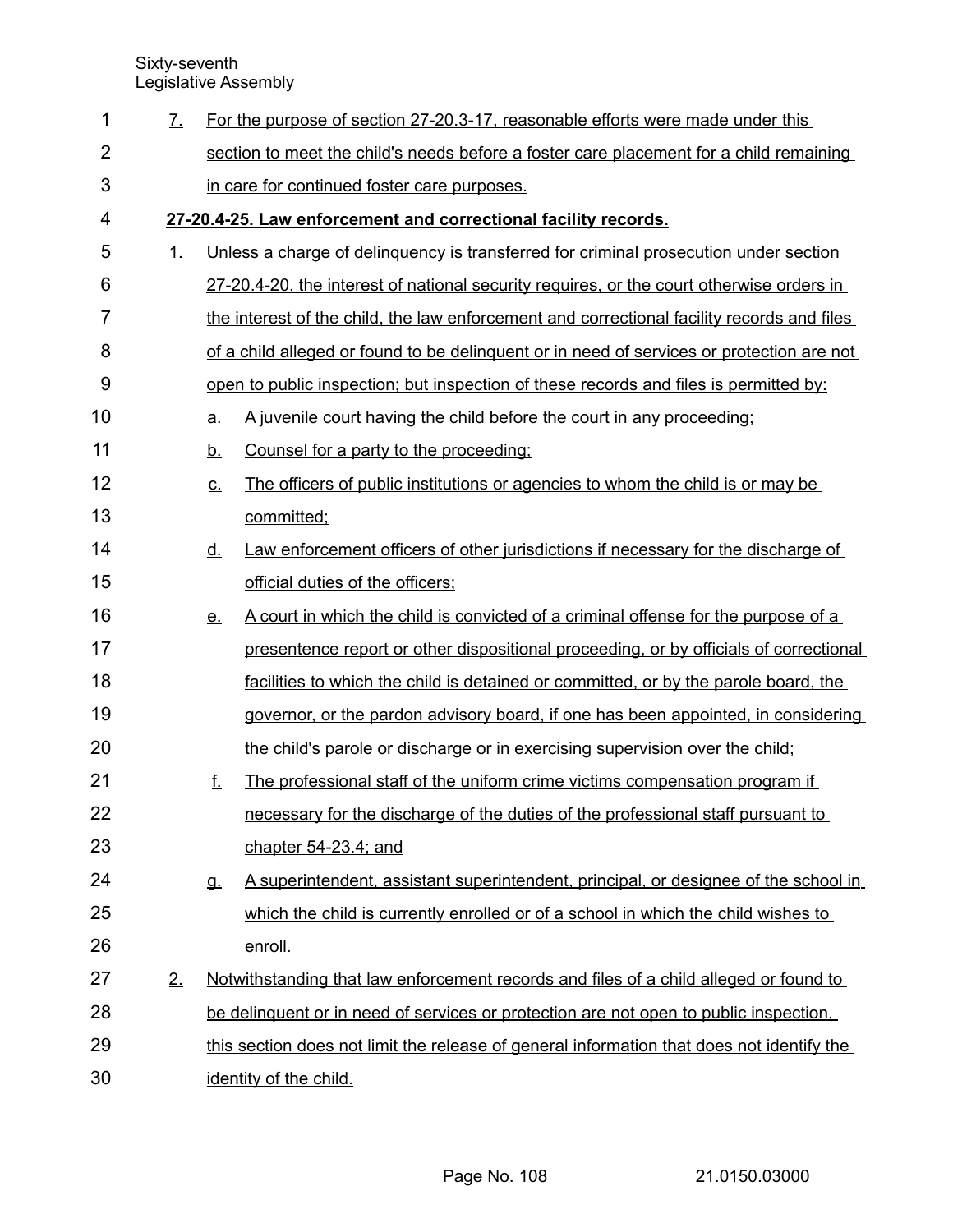| 1              | SECTION 25. AMENDMENT. Subsections 2 and 3 of section 27-21-02 of the North Dakota   |                                                                                              |  |  |  |  |
|----------------|--------------------------------------------------------------------------------------|----------------------------------------------------------------------------------------------|--|--|--|--|
| $\overline{2}$ | Century Code are amended and reenacted as follows:                                   |                                                                                              |  |  |  |  |
| 3              | 2.                                                                                   | Placement in the care of the North Dakota youth correctional center-or in a career and-      |  |  |  |  |
| 4              |                                                                                      | technical education, training, or other treatment and rehabilitation institution for         |  |  |  |  |
| 5              |                                                                                      | children or young adults within this state; or                                               |  |  |  |  |
| 6              | 3.                                                                                   | Placement in the care of a career and technical education, training, or other treatment      |  |  |  |  |
| 7              |                                                                                      | and rehabilitation institution for children or young adults within this state or in another  |  |  |  |  |
| 8              |                                                                                      | state in the event that adequate facilities for the child's treatment and rehabilitation are |  |  |  |  |
| 9              |                                                                                      | not available within this state and the committing juvenile court concurs in the             |  |  |  |  |
| 10             |                                                                                      | placement.                                                                                   |  |  |  |  |
| 11             | <b>SECTION 26. AMENDMENT.</b> Subsection 3 of section 27-21-02.1 of the North Dakota |                                                                                              |  |  |  |  |
| 12             |                                                                                      | Century Code is amended and reenacted as follows:                                            |  |  |  |  |
| 13             | 3.                                                                                   | The division may conduct a permanency hearing, as authorized by section                      |  |  |  |  |
| 14             |                                                                                      | 27-20-3627-20.4-23, if an appropriate permanency plan may be carried out without             |  |  |  |  |
| 15             |                                                                                      | exceeding the division's authority.                                                          |  |  |  |  |
| 16             | SECTION 27. AMENDMENT. Section 27-21-09 of the North Dakota Century Code is          |                                                                                              |  |  |  |  |
| 17             |                                                                                      | amended and reenacted as follows:                                                            |  |  |  |  |
| 18             |                                                                                      | 27-21-09. Cooperation with other agencies and departments of the state - Right to            |  |  |  |  |
| 19             |                                                                                      | inspect facilities of state institutions - Right to examine children.                        |  |  |  |  |
| 20             | 1.                                                                                   | The division of juvenile services may enter contracts with service providers as              |  |  |  |  |
| 21             |                                                                                      | necessary to meet the mission of the division.                                               |  |  |  |  |
| 22             | 2.                                                                                   | The division of juvenile services shall cooperate with and receive the cooperation of        |  |  |  |  |
| 23             |                                                                                      | the department of human services, the department of public instruction, the                  |  |  |  |  |
| 24             |                                                                                      | department of career and technical education, the juvenile courts, the state                 |  |  |  |  |
| 25             |                                                                                      | department of health, and such other agencies and departments of the state as may            |  |  |  |  |
| 26             |                                                                                      | be necessary to carry out the objectives of this chapter.                                    |  |  |  |  |
| 27             | 3 <sub>1</sub>                                                                       | The division of juvenile services may inspect at all reasonable times the facilities of      |  |  |  |  |
| 28             |                                                                                      | those institutions within the state it is authorized to utilize under this chapter, and may  |  |  |  |  |
| 29             |                                                                                      | examine any child it has placed in the care of such institution, and may contract with       |  |  |  |  |
| 30             |                                                                                      | public and private agencies to provide services for them or to retain from them              |  |  |  |  |
| 31             |                                                                                      | required services to meet the purpose and objective of this chapter.                         |  |  |  |  |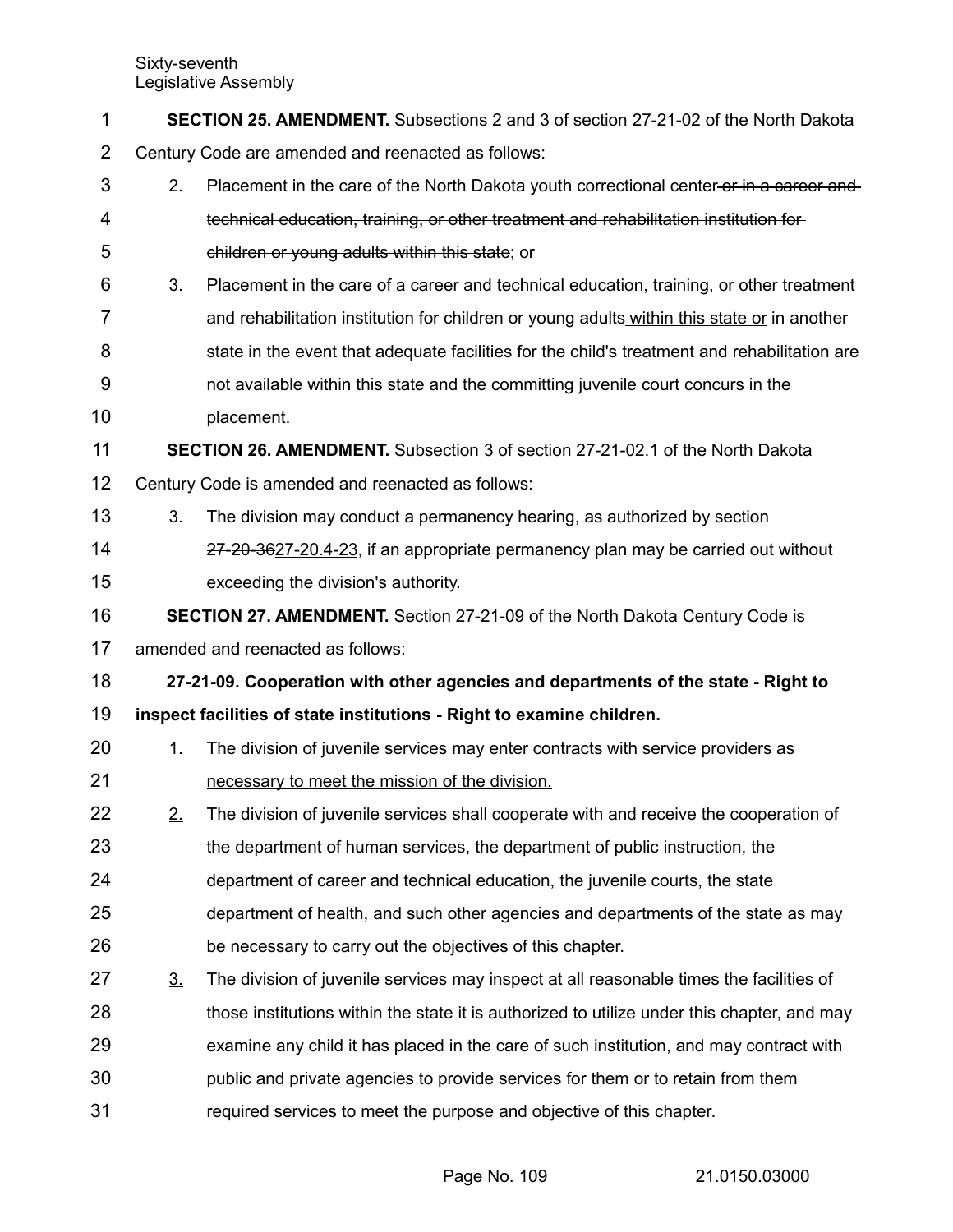**SECTION 28. AMENDMENT.** Subsections 2 and 5 of section 27-21-12 of the North Dakota Century Code are amended and reenacted as follows: 1 2

- 2. Notwithstanding any other provisions of law relating to confidentiality, except for the confidentiality requirements of federal drug and alcohol treatment and rehabilitation laws, the division may disclose all or part of a juvenile's files and records, including juvenile court orders, medical, psychological, education, and treatment and counseling records, to individuals employed by the following if the knowledge is reasonably necessary in the best interest of the juvenile and for the protection of others: 3 4 5 6 7 8
- a. The district court or juvenile court. 9
- b. A parent or legal guardian of the juvenile, the parent's or legal guardian's counsel, or the juvenile's counsel, when the juvenile court has committed the juvenile to the custody of the division of juvenile services, and the records are relevant to a proceeding under chapter  $27-202-20.4$  or to a placement hearing under section 27-21-02.1, or when disclosure is necessary for the juvenile's treatment and rehabilitation plan. If the juvenile court determines that it is against the best interests of the juvenile to disclose records to a parent or legal guardian, the juvenile court may issue an order prohibiting disclosure and describing the records that may not be disclosed. 10 11 12 13 14 15 16 17 18
- c. An employee or agent of any division of the department of corrections and rehabilitation when necessary to carry out the duties of the department. 19 20
- d. The department of human services or a human service zone. 21
- e. A licensed hospital or medical facility, a public or private treatment facility, or a residential care or treatment facility, when necessary for the evaluation, treatment, or care of a juvenile in the custody of the division of juvenile services. 22 23 24
- f. A law enforcement agency when the division has reasonable grounds to believe the juvenile has committed a delinquent act or has threatened to commit a delinquent act involving serious bodily injury, or when the juvenile is required to register, or is registered, under section 12.1-32-15. 25 26 27 28
- g. A school district or multidistrict special education program in which the juvenile is enrolled. 29 30
- h. The office of the attorney general. 31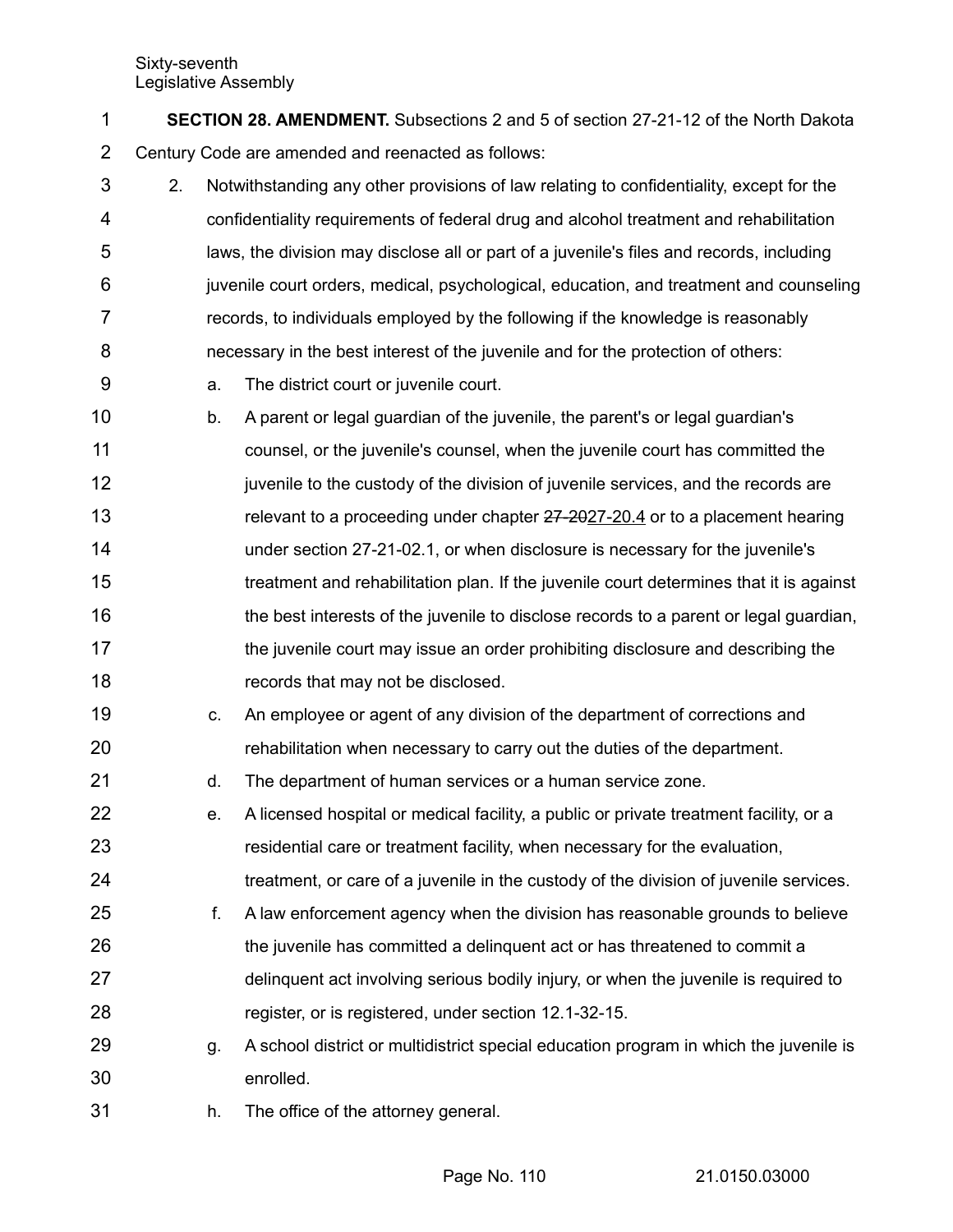- i. The risk management division of the office of management and budget and investigators, consultants, or experts retained by the state for the purpose of investigating and defending claims under chapter 32-12.2. 1 2 3
- 5. The division may disclose the files and records of a juvenile under subdivision f or g of subsection 1 of section 27-20-51 section 27-20.2-22. 4 5

**SECTION 29. AMENDMENT.** Section 30.1-27-02 of the North Dakota Century Code is amended and reenacted as follows: 6 7

**30.1-27-02. (5-202) Testamentary appointment of guardian of minor.** 8

The parent of a minor may appoint by will a guardian of an unmarried minor. A testamentary appointment becomes effective upon filing the guardian's acceptance in the court in which the will is probated and remains effective upon approval by the court either after or without a hearing, if, before acceptance, both parents are dead or the surviving parent's rights have been terminated by prior court order. If both parents are dead, an effective appointment by the parent who died later has priority. This state recognizes a testamentary appointment effected by filing the guardian's acceptance under a will probated in another state which is the testator's domicile and upon approval by the court either after or without a hearing. Upon acceptance of appointment, written notice of acceptance must be given by the guardian to the minor and to the person having the minor's care or to the minor's nearest adult relative under section 27-20-02 27-20.3-02. Within forty-five days of the filing of acceptance, the testamentary quardian must file with the court a criminal history record check report and affidavit stating whether the proposed guardian has been investigated for offenses related to theft, fraud, or the abuse, neglect, or exploitation of an adult or child and shall provide a release authorizing access to any record information maintained by an agency in this or another state or a federal agency. **SECTION 30. AMENDMENT.** Subsection 3 of section 30.1-27-06 of the North Dakota Century Code is amended and reenacted as follows: 3. The guardian ad litem shall serve a copy of the report on the minor if the minor is fourteen years of age or older, the testamentary guardian, the person having the minor's care or the minor's nearest adult relative under section 27-20-0227-20.3-02, and the personal representative of the deceased parent's estate. **SECTION 31. AMENDMENT.** Section 39-06-32.1 of the North Dakota Century Code is amended and reenacted as follows: 9 10 11 12 13 14 15 16 17 18 19 20 21 22 23 24 25 26 27 28 29 30 31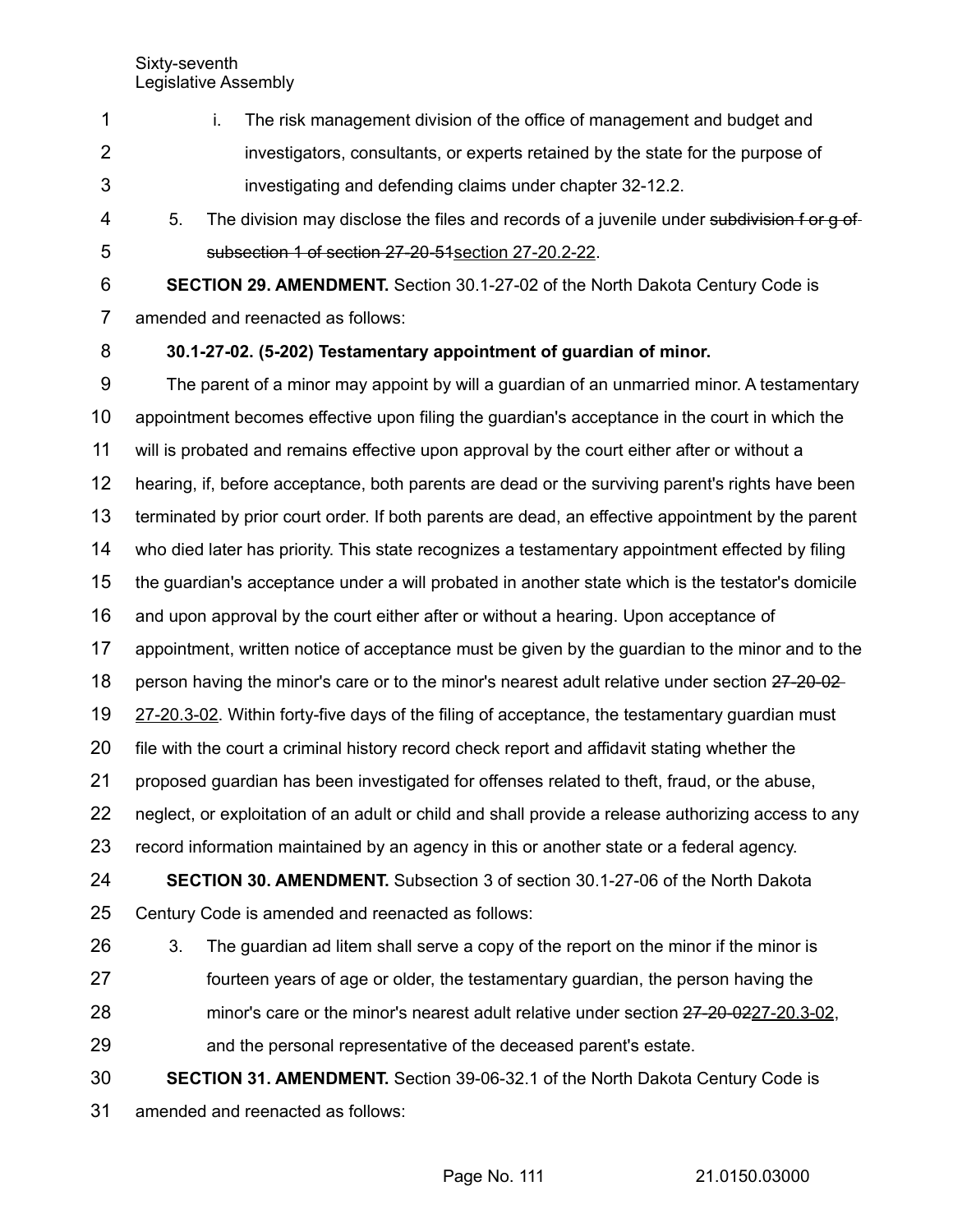**39-06-32.1. Suspension of child's driving privileges.** 1

Upon receipt of a copy of an order of a juvenile court ordering the suspension of a child operator's license, the director shall suspend the operator's license and make notation of the length of time of the suspension. During the time of the suspension, an application for a class D instruction permit may not be accepted from the child. For purposes of this section, "child" is defined by section 27-20-0227-20.4-02. 2 3 4 5 6

**SECTION 32. AMENDMENT.** Subsection 2 of section 39-20-01 of the North Dakota Century Code is amended and reenacted as follows: 7 8

2. The test or tests must be administered at the direction of a law enforcement officer only after placing the individual under arrest for violation of section 39-08-01 or an equivalent offense. For the purposes of this chapter, the taking into custody of a child under section 27-20-1327-20.4-05 or an individual under twenty-one years of age satisfies the requirement of an arrest. The law enforcement officer shall determine which of the tests is to be used. 9 10 11 12 13 14

**SECTION 33. AMENDMENT.** Section 39-24.1-01 of the North Dakota Century Code is amended and reenacted as follows: 15 16

**39-24.1-01. Implied consent to determine alcohol concentration and presence of drugs.** 17 18

An individual who operates a snowmobile on any public land or private land with public access is deemed to have given consent, and shall consent, subject to this chapter, to a chemical test, or tests, of the blood, breath, or urine for the purpose of determining the alcohol concentration or presence of other drugs, or combination thereof, in the individual's blood, breath, or urine. As used in this chapter, the definitions in section 39-24-01 apply, and in addition, "chemical test" means any test or tests to determine the alcohol concentration or presence of other drugs, or combination thereof, in the individual's blood, breath, or urine, approved by the director of the state crime laboratory or the director's designee under this chapter; and "drug" means any drug or substance or combination of drugs or substances which renders an individual incapable of safely operating a snowmobile. The chemical test must be administered at the direction of a law enforcement officer only after placing the individual, except individuals mentioned in section 39-24.1-04, under arrest and informing that individual that the individual is or will be charged with the offense of operating a snowmobile while under 19 20 21 22 23 24 25 26 27 28 29 30 31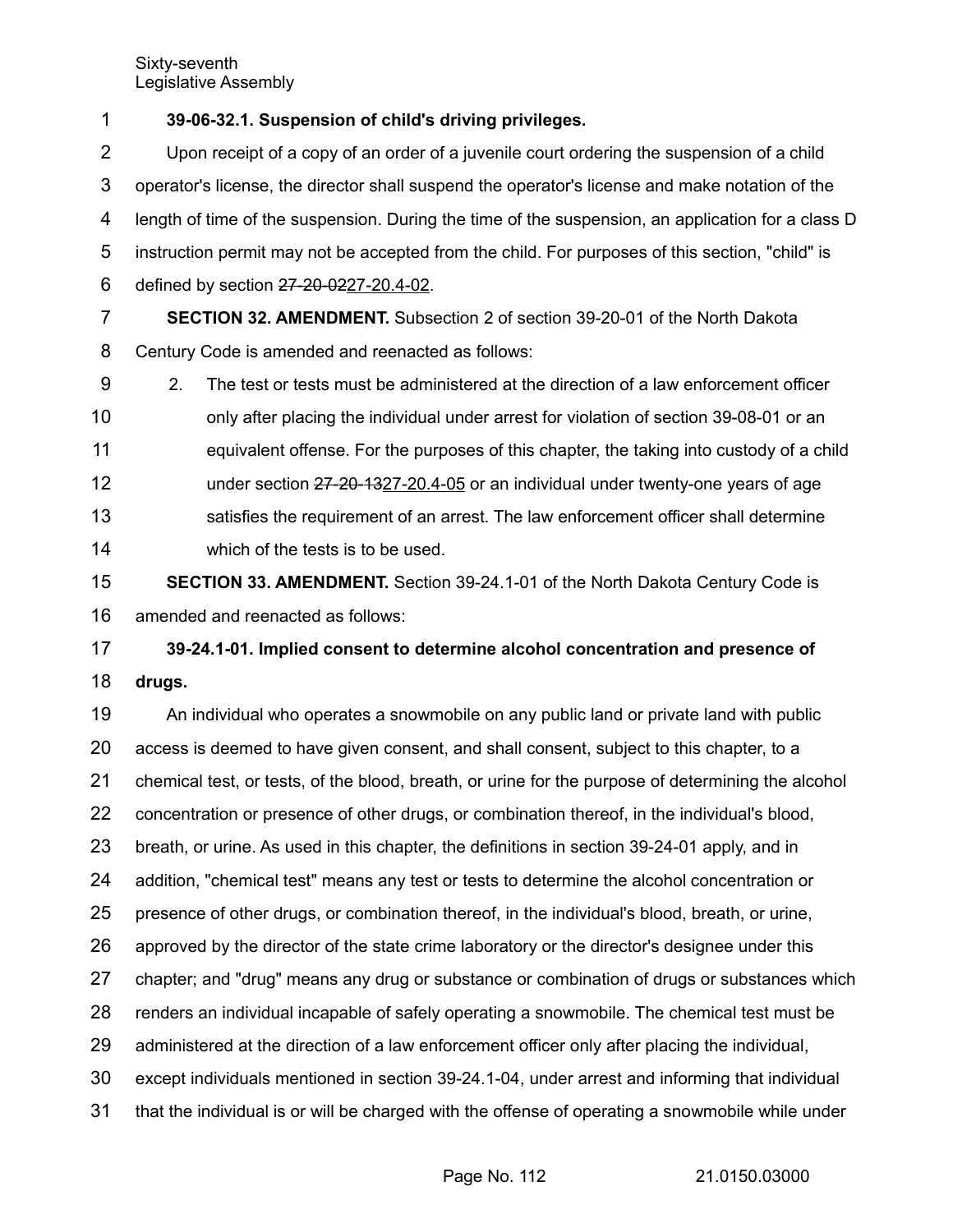the influence of intoxicating liquor, drugs, or a combination thereof. For the purposes of this chapter, the taking into custody of a minor under section  $27-20-1327-20.4-05$  satisfies the requirement of an arrest. The law enforcement officer shall also inform the individual charged that refusal of the individual to submit to the chemical test determined appropriate will result in that individual being prohibited from operating a snowmobile for up to three years. The law enforcement officer shall determine the chemical test to be used. When a minor is taken into custody for violating subdivision c of subsection 5 of section 39-24-09, the law enforcement officer shall diligently attempt to contact the minor's parent or legal guardian to explain the cause for the custody and the implied consent chemical testing requirements. Neither the law enforcement officer's efforts to contact, nor any consultation with, a parent or legal guardian may be permitted to interfere with the administration of chemical testing requirements under this chapter. **SECTION 34. AMENDMENT.** Subsection 5 of section 50-06-05.1 of the North Dakota Century Code is amended and reenacted as follows: 5. To provide for the study, and to promote the well-being, of depriveda child in need of protection, unrulya child in need of services, and delinquent children. **SECTION 35. AMENDMENT.** Subdivision a of subsection 4 of section 50-06-43.2 of the North Dakota Century Code is amended and reenacted as follows: a. Review chapter 27-20 chapters 27-20.1, 27-20.2, 27-20.3, and 27-20.4; **SECTION 36. AMENDMENT.** Subsection 1 of section 50-11.3-01 of the North Dakota Century Code is amended and reenacted as follows: 1. Before appointment as a legal guardian under chapter 27-2027-20.1, the individual to be appointed legal guardian must be subject to an assessment that includes the result of a criminal history record investigation made under this section. In addition, any adult living in the household of the individual to be appointed legal guardian must be subject to a criminal history record investigation made under this section. **SECTION 37. AMENDMENT.** Subsection 4 of section 50-25.1-15 of the North Dakota Century Code is amended and reenacted as follows: 4. If an infant is left at a hospital, the hospital shall provide the parent or the agent with a numbered identification bracelet to link the parent or the agent to the infant, unless due to birth of the infant, the infant and parent currently have an identification bracelet. 1 2 3 4 5 6 7 8 9 10 11 12 13 14 15 16 17 18 19 20 21 22 23 24 25 26 27 28 29 30 31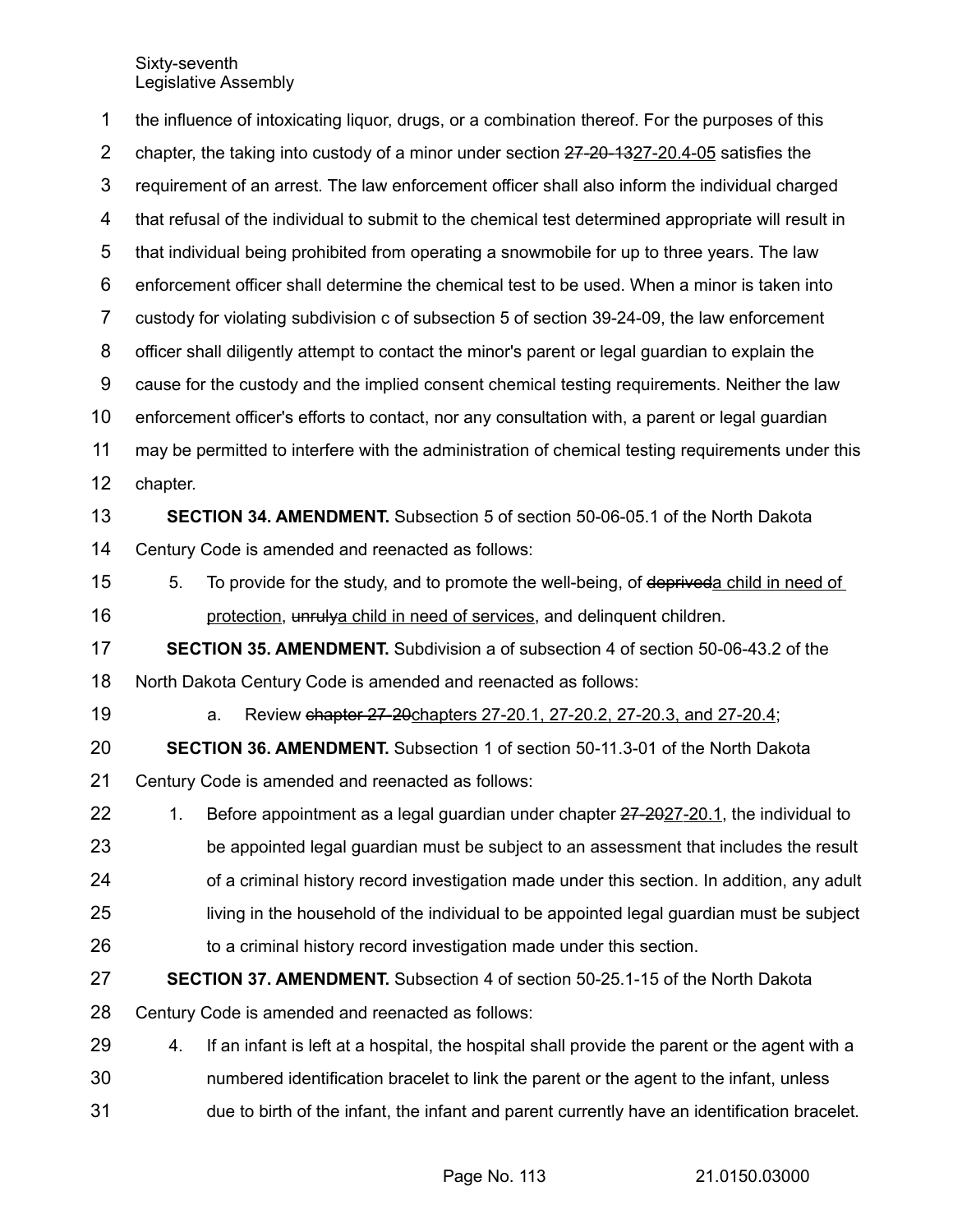| 1              | Possession of an identification bracelet does not entitle the bracelet holder to take          |                                                                                            |  |  |  |  |
|----------------|------------------------------------------------------------------------------------------------|--------------------------------------------------------------------------------------------|--|--|--|--|
| 2              |                                                                                                | custody of the infant on demand. If an individual possesses a bracelet linking the         |  |  |  |  |
| 3              | individual to an infant left at a hospital under this section and parental rights have not     |                                                                                            |  |  |  |  |
| 4              |                                                                                                | been terminated, possession of the bracelet creates a presumption that the individual      |  |  |  |  |
| 5              | has standing to participate in a protection services action brought under this chapter or      |                                                                                            |  |  |  |  |
| 6              | chapter 27-2027-20.3. Possession of the bracelet does not create a presumption of              |                                                                                            |  |  |  |  |
| $\overline{7}$ | maternity, paternity, or custody.                                                              |                                                                                            |  |  |  |  |
| 8              | SECTION 38. AMENDMENT. Subsection 2 of section 54-12-34 of the North Dakota Century            |                                                                                            |  |  |  |  |
| 9              |                                                                                                | Code is amended and reenacted as follows:                                                  |  |  |  |  |
| 10             | 2.                                                                                             | The criminal justice data information sharing system may be accessed only in               |  |  |  |  |
| 11             |                                                                                                | accordance with rules adopted under this section. Any law enforcement record in the        |  |  |  |  |
| 12             |                                                                                                | possession of the attorney general through the criminal justice data information           |  |  |  |  |
| 13             |                                                                                                | sharing system is an exempt record. Criminal justice data information about an offense     |  |  |  |  |
| 14             |                                                                                                | committed by a child if the offense has not been transferred under                         |  |  |  |  |
| 15             |                                                                                                | section 27-20-3427-20.4-21 to another court having jurisdiction of the offense and         |  |  |  |  |
| 16             |                                                                                                | information about a child victim or witness is confidential.                               |  |  |  |  |
| 17             |                                                                                                | <b>SECTION 39. AMENDMENT.</b> Section 54-23.4-17 of the North Dakota Century Code is       |  |  |  |  |
| 18             | amended and reenacted as follows:                                                              |                                                                                            |  |  |  |  |
| 19             | 54-23.4-17. Confidentiality of records.                                                        |                                                                                            |  |  |  |  |
| 20             | Juvenile or law enforcement records obtained under chapter 27-2027-20.4 may be released        |                                                                                            |  |  |  |  |
| 21             | to the parties, their counsel, and representatives of the parties in proceedings before the    |                                                                                            |  |  |  |  |
| 22             | division and must be sealed at the conclusion of the proceedings. All other records of the     |                                                                                            |  |  |  |  |
| 23             | division concerning the application for or award of compensation under this chapter are        |                                                                                            |  |  |  |  |
| 24             | confidential and are not open to public disclosure. Inspection of these records, however, must |                                                                                            |  |  |  |  |
| 25             | be permitted by:                                                                               |                                                                                            |  |  |  |  |
| 26             | 1.                                                                                             | Law enforcement officers when necessary for the discharge of their official duties.        |  |  |  |  |
| 27             | 2.                                                                                             | Representatives of a claimant, whether an individual or an organization, who may           |  |  |  |  |
| 28             |                                                                                                | review a claim file or receive specific information from the file upon the presentation of |  |  |  |  |
| 29             |                                                                                                | the signed authorization of the claimant.                                                  |  |  |  |  |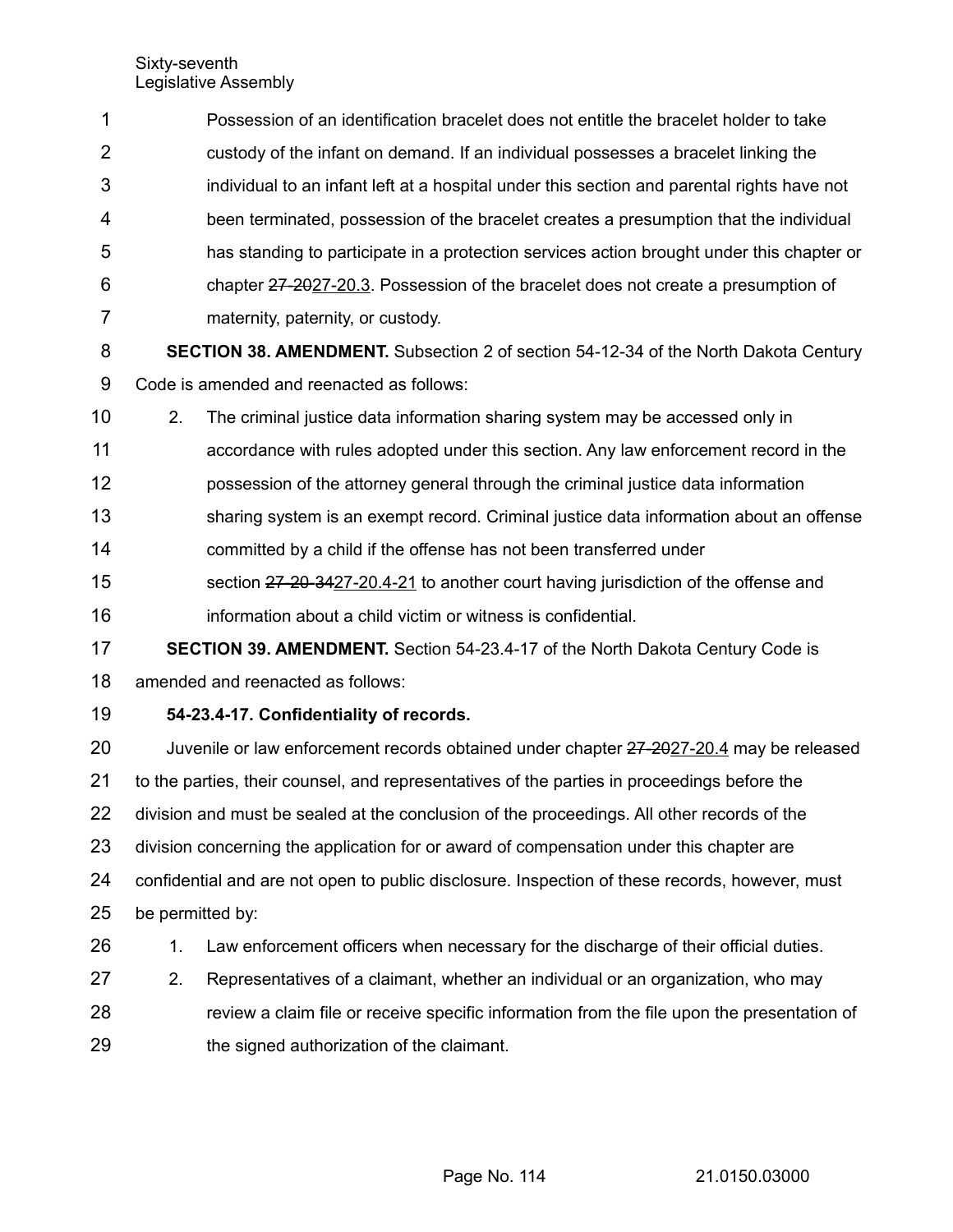- 3. Physicians or health care providers treating or examining persons claiming benefits under this title, or physicians giving medical advice to the division regarding any claim, at the discretion of the division. 4. Any person who is rendering assistance to the division at any stage of the proceedings on any matter pertaining to the administration of this chapter. 5. Juvenile or law enforcement records obtained under chapter 27-2027-20.4 may be released to the parties, their counsel, and representatives in proceedings before the division and must be sealed at the conclusion of the proceedings. **SECTION 40. AMENDMENT.** Section 62.1-02-01 of the North Dakota Century Code is amended and reenacted as follows: **62.1-02-01. Persons who are not to possess firearms - Penalty.** 1 2 3 4 5 6 7 8 9 10 11
- 1. a. A person who has been convicted anywhere of a felony offense involving violence or intimidation in violation of chapters 12.1-16 through 12.1-25 or an equivalent felony offense of another state or the federal government is prohibited from owning a firearm or having one in possession or under control from the date of conviction and continuing for a period of ten years after the date of conviction or the date of release from incarceration, parole, or probation, whichever is latest. b. A person who has been convicted anywhere of a felony offense of this or another state or the federal government not provided for in subdivision a or who has been convicted of a class A misdemeanor offense involving violence or intimidation in violation of chapters 12.1-16 through 12.1-25 or an equivalent offense of another state or the federal government and the offense was committed while using or possessing a firearm, a dangerous weapon, or, as defined in section 12.1-01-04, a destructive device or an explosive, is prohibited from owning a firearm or having one in possession or under control from the date of conviction and continuing for a period of five years after the date of conviction or the date of release from incarceration, parole, or probation, whichever is latest. 12 13 14 15 16 17 18 19 20 21 22 23 24 25 26 27
- c. A person who is or has ever been diagnosed and confined or committed to a hospital or other institution in this state or elsewhere by a court of competent jurisdiction, other than a person who has had the petition that provided the basis for the diagnosis, confinement, or commitment dismissed under section 28 29 30 31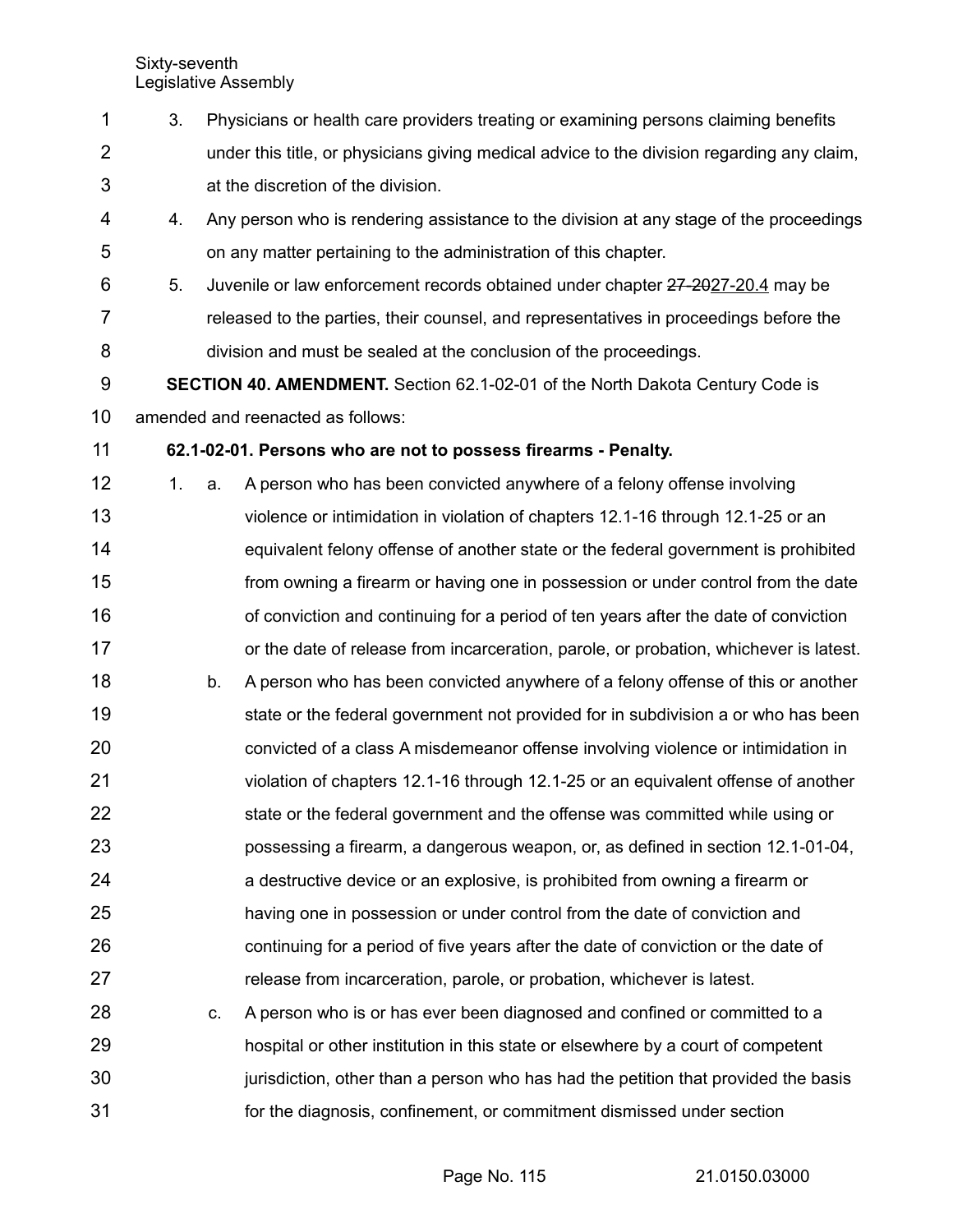| 1              |    |                                                                                      | 25-03.1-17, 25-03.1-18, or 25-03.1-19, or equivalent statutes of another                 |  |  |
|----------------|----|--------------------------------------------------------------------------------------|------------------------------------------------------------------------------------------|--|--|
| $\overline{2}$ |    |                                                                                      | jurisdiction, as a person requiring treatment as defined in section 25-03.1-02, or       |  |  |
| 3              |    |                                                                                      | as a mentally deficient individual, is prohibited from purchasing a firearm or           |  |  |
| 4              |    |                                                                                      | having one in possession or under control. This limitation does not apply to a           |  |  |
| 5              |    |                                                                                      | person who has not suffered from the disability for the previous three years or          |  |  |
| 6              |    |                                                                                      | who has successfully petitioned for relief under section 62.1-02-01.2.                   |  |  |
| $\overline{7}$ |    | d.                                                                                   | A person under the age of eighteen years may not possess a handgun except                |  |  |
| 8              |    |                                                                                      | that such a person, while under the direct supervision of an adult, may possess a        |  |  |
| 9              |    |                                                                                      | handgun for the purposes of firearm safety training, target shooting, or hunting.        |  |  |
| 10             |    |                                                                                      | A person who violates subdivision a or b is guilty of a class C felony, and a person who |  |  |
| 11             |    |                                                                                      | violates subdivision c or d is guilty of a class A misdemeanor.                          |  |  |
| 12             | 2. | For the purposes of this section, "conviction" means a determination that the person |                                                                                          |  |  |
| 13             |    |                                                                                      | committed one of the above-mentioned crimes upon a verdict of guilt, a plea of guilty,   |  |  |
| 14             |    | or a plea of nolo contendere even though:                                            |                                                                                          |  |  |
| 15             |    | a.                                                                                   | The court suspended execution of sentence in accordance with subsection 3 of             |  |  |
| 16             |    |                                                                                      | section 12.1-32-02;                                                                      |  |  |
| 17             |    | b.                                                                                   | The court deferred imposition of sentence in accordance with subsection 4 of             |  |  |
| 18             |    |                                                                                      | section 12.1-32-02;                                                                      |  |  |
| 19             |    | C.                                                                                   | The court placed the person on probation;                                                |  |  |
| 20             |    | d.                                                                                   | The person's conviction has been reduced in accordance with subsection 9 of              |  |  |
| 21             |    |                                                                                      | section 12.1-32-02 or section 12.1-32-07.1;                                              |  |  |
| 22             |    | е.                                                                                   | Sentence dispositions, sentence reductions, or offense determinations equivalent         |  |  |
| 23             |    |                                                                                      | to this section were imposed or granted by a court, board, agency, or law of             |  |  |
| 24             |    |                                                                                      | another state or the federal government; or                                              |  |  |
| 25             |    | f.                                                                                   | The person committed an offense equivalent to an offense described in                    |  |  |
| 26             |    |                                                                                      | subdivision a or b of subsection 1 when that person was subject to juvenile              |  |  |
| 27             |    |                                                                                      | adjudication or proceedings and a determination of a court under chapter                 |  |  |
| 28             |    |                                                                                      | 27-2027-20.4 or of a court of another state or the federal government was made           |  |  |
| 29             |    |                                                                                      | that the person committed the delinquent act or offense.                                 |  |  |